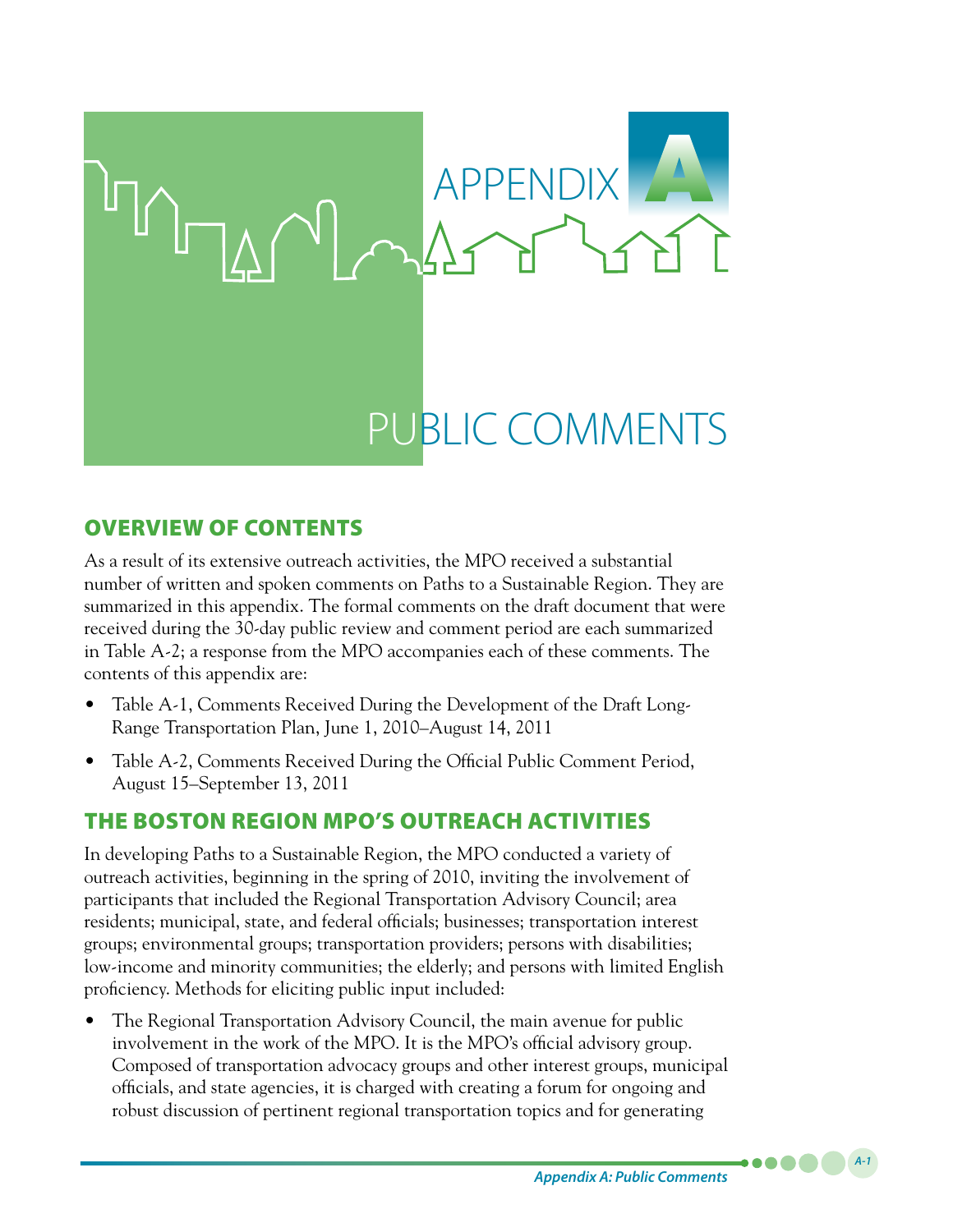diverse views to be considered by the MPO. MPO staff often discussed Paths to a Sustainable Region with the Advisory Council and its Plan Committee during the course of this LRTP's development. The Advisory Council submitted several letters and reports to the MPO expressing its views and providing guidance to the MPO.

- Open houses that informed the public about the transportation planning process and about studies and projects underway and offered a forum for discussion and an exchange of ideas. Open houses were held periodically from the adoption of the last LRTP in 2009 through the summer of 2011 and focused on LRTP topics such as policies, modeling, transportation equity, transportation projects, and land use planning.
- Public workshops on the LRTP held in July 2010, February 2011, and August 2011 to hear the views of members of the public and to provide information on the LRTP. The February 2011 workshops were held to generate feedback on the draft transportation needs assessment, and the July 2011 workshops were held to discuss the draft LRTP and seek more comments. The workshops were held in locations throughout the region: Bedford, Boston (three workshops), Burlington, Natick, Needham, Norwood, and Saugus.
- A transportation equity forum held in February 2011 at the Boston Public Library for professionals working in organizations serving environmental justice neighborhoods and for members of the public, at which the transportation needs of low-income and minority persons living in these neighborhoods were discussed.
- "Invite Us Over" sessions, where MPO staff visited, when requested, organizations with an interest in transportation planning, to present information about and discuss ideas for the LRTP.
- MAPC subregion meetings, where MPO staff met periodically with MAPC subregional groups to keep these local officials informed of the LRTP process and its progress, to gather feedback on the visions and policies and on the transportation needs assessment, and to receive information on projects under consideration for inclusion in the LRTP.
- Environmental consultations with staff from the Massachusetts Department of Environmental Protection, the Executive Office of Energy and Environmental Affairs, and the Massachusetts Department of Transportation. At these meetings, MPO staff provided updates on the development of the LRTP and gave the environmental agencies an opportunity to provide feedback on the work.

Ongoing, multipurpose outreach tools and activities of the MPO also contributed to public involvement in Paths to a Sustainable Region. The MPO uses several methods for keeping the public informed of its work and creating opportunities for the public to provide feedback and engage in the transportation planning process: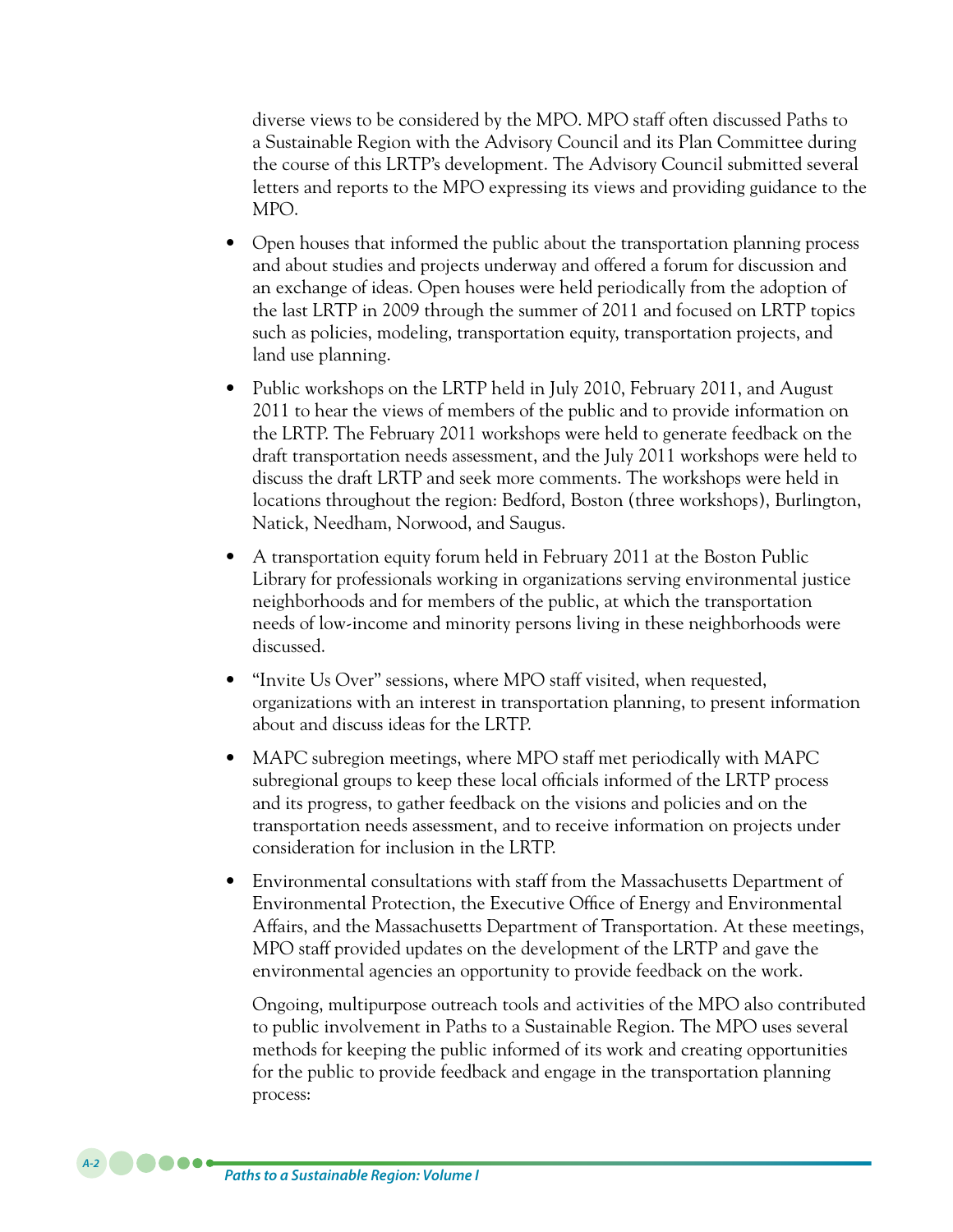- Email distribution lists (MPOinfo and MPOmedia), used to distribute timely information and news to stakeholders, the general public, and the media. MPOinfo is a one-way email distribution list that includes more than 1,700 contacts, including municipal officials, planners, transportation equity contacts, special interest groups, members of the general public, legislators, environmental agencies and interest groups, and providers of transportation, including freight transport. Press releases are also distributed to more than 200 media outlets, including local Spanish-language publications (which receive Spanish-language text).
- TRANSreport, the MPO's monthly newsletter. TRANSreport is an important means of providing information on various aspects of the entire MPO planning process, including announcements of public participation opportunities and outreach activities. Special inserts on important LRTP topics were included to provide detailed information and encourage public comment. TRANSreport is sent to approximately 3,000 recipients, including over 100 state legislators and their staffs, numerous local officials, and members of the general public in each municipality in the region.
- A website, www.bostonmpo.org, with pages devoted to the LRTP and each of the other certification documents. Basic information on Paths to a Sustainable Region has been posted at www.bostonmpo.org/2035plan since the planning process for the document was launched. Draft documents were also posted there as they became available. These Web pages were promoted through the website's home page, by email messages to MPOinfo, and on postcards that were distributed at public meetings.

A new Web feature developed for Paths to a Sustainable Region allowed visitors to the site to easily submit feedback. Under the link to each draft document, a "Provide Feedback" button was posted. By clicking on this button, a visitor could provide feedback on any draft material at any time. This feedback is included in Table A-1.

Social media outlets, including Twitter. The MPO launched a Twitter account (@BostonRegionMPO) in March 2010. Social media sites are among the most visited websites on the Internet and allow the MPO to reach a broad audience and attract people to the MPO's website to learn more about the MPO's work. Announcements about Paths to a Sustainable Region, such as notifications of the availability of draft documents and of public meetings, were transmitted through Twitter. The MPO also uses YouTube to explain transportation planning issues.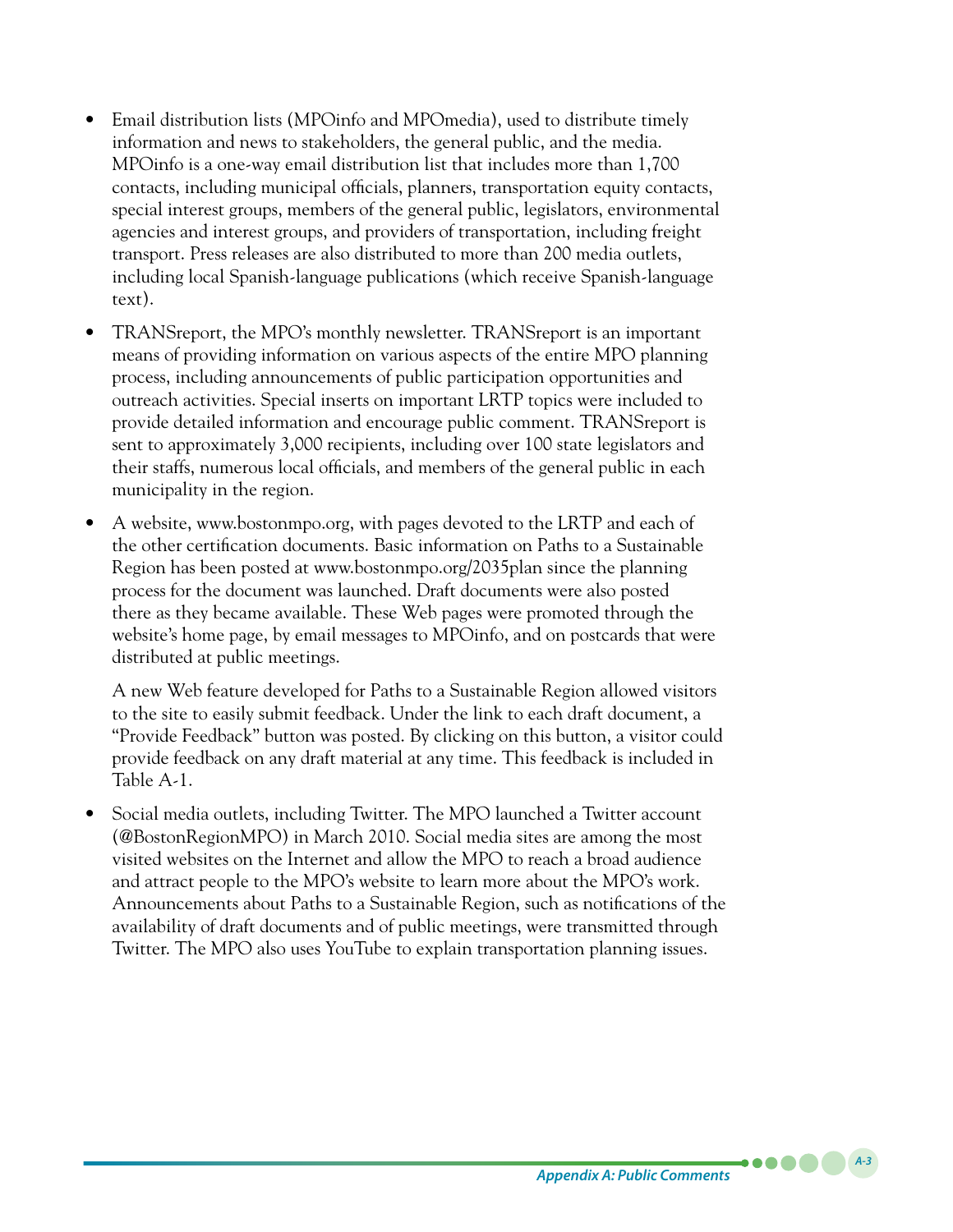#### **TABLE A-1**

# **Summary of Written Comments Received During the Development of** *Paths to <sup>a</sup> Sustainable Region:* **June 1, 2010 - August 14, 2011**

| <b>NAME</b>           | <b>AFFILIATION</b>     | <b>FEEDBACK</b>                                                                                                                                                                                                                                                                                                                                                                                                                                                                                                                                                                                                                                                                                                                                                                                                                                                                                                                                                                                                                                                                                                                                                                                                                             | <b>DATE</b> |
|-----------------------|------------------------|---------------------------------------------------------------------------------------------------------------------------------------------------------------------------------------------------------------------------------------------------------------------------------------------------------------------------------------------------------------------------------------------------------------------------------------------------------------------------------------------------------------------------------------------------------------------------------------------------------------------------------------------------------------------------------------------------------------------------------------------------------------------------------------------------------------------------------------------------------------------------------------------------------------------------------------------------------------------------------------------------------------------------------------------------------------------------------------------------------------------------------------------------------------------------------------------------------------------------------------------|-------------|
| Unidentified          | Hopedale resident      | Supports extending commuter rail to Hopedale. The community is growing,<br>but isolated.                                                                                                                                                                                                                                                                                                                                                                                                                                                                                                                                                                                                                                                                                                                                                                                                                                                                                                                                                                                                                                                                                                                                                    | 8/5/11      |
| Fernando Colina       | Medford resident       | Supports the Green Line Extension to Route 16. Having reliable and affordable<br>transportation will improve the quality of life for residents along the extension<br>route.                                                                                                                                                                                                                                                                                                                                                                                                                                                                                                                                                                                                                                                                                                                                                                                                                                                                                                                                                                                                                                                                | 8/4/11      |
| <b>Jeff Reese</b>     | Medford resident       | Upset about the delay of the Green Line Extension to 2018 or later. The<br>extension is a mandatory project that was supposed to be completed by<br>2014. Obtaining federal funding is not a requirement for the project to<br>proceed. The project is not complex as it will be built within an existing right-<br>of-way. Suggests the funds being used to add a lane to Route 128 could go<br>towards the Green Line Extension. Questions why highway expansions are<br>prioritized over transit expansions. The Green Line Extension will reduce air<br>pollution in Medford and Somerville coming from I-93. The two communities<br>bear a large burden from this facility, which benefits residents of many<br>other communities. Any interim offset projects should have environmental,<br>transportation, and economic development improvements.                                                                                                                                                                                                                                                                                                                                                                                    | 8/4/11      |
| <b>Janet Campbell</b> | Somerville resident    | Supports construction of the Community Path from Lowell Street to<br>Lechmere. It should be built at the same time as the Green Line Extension.                                                                                                                                                                                                                                                                                                                                                                                                                                                                                                                                                                                                                                                                                                                                                                                                                                                                                                                                                                                                                                                                                             | 7/24/11     |
| <b>Scott Mullen</b>   | Arlington resident     | Supports the Green Line Extension to Route 16. Supports light rail in general.                                                                                                                                                                                                                                                                                                                                                                                                                                                                                                                                                                                                                                                                                                                                                                                                                                                                                                                                                                                                                                                                                                                                                              | 7/25/11     |
| Stephen<br>Winslow    | Bike to the Sea Inc.   | The MPO should fund the Northern Strand Community Path rather than the<br>Route 1 widening. The Northern Strand can serve the same purpose, will cost<br>less, will have less environmental impact, and will produce greater health<br>benefits. It has the potential to attract more users than the Minuteman<br>because of the adjoining population densities.                                                                                                                                                                                                                                                                                                                                                                                                                                                                                                                                                                                                                                                                                                                                                                                                                                                                            | 7/15/11     |
| Pat Brown             | Sudbury resident       | Commends the MPO on the draft "Livability and the Environment"<br>chapter. It is unclear how the MPO determines if a path is for recreation<br>or transportation. This is important because a path for transportation may<br>reduce emissions, while a recreational path may not. Trail counts should be<br>conducted in summer and winter in order to understand if the trail is being<br>used for transportation purposes. Both capital and operation expenses should<br>be tracked in the LRTP to allow better comparison of projects. The discussion<br>for Figure 5-16 should explain what constitutes transit and the appropriate<br>level of service relative to population density. Recent breakdowns on the<br>MBTA system highlight the need for more maintenance expenditures. A<br>discussion of the trade-off between maintenance and expansion should be<br>included. Table 5-2 does not define community type, pedestrian coverage,<br>or bicycle coverage, nor does it indicate the source of data or when it was<br>collected. Bicycle plans developed by MAPC and MassDOT are fiscally<br>unconstrained. The MPO should communicate through its public outreach<br>the fiscal constraints imposed by the federal process. | 7/18/11     |
| Unidentified          | <b>Boston resident</b> | Bus rapid transit (BRT) is a subpar transportation option. The MPO should<br>build light rail and heavy rail systems rather than BRT. Supports extending the<br>Orange Line through Boston to Route 128.                                                                                                                                                                                                                                                                                                                                                                                                                                                                                                                                                                                                                                                                                                                                                                                                                                                                                                                                                                                                                                    | 7/19/11     |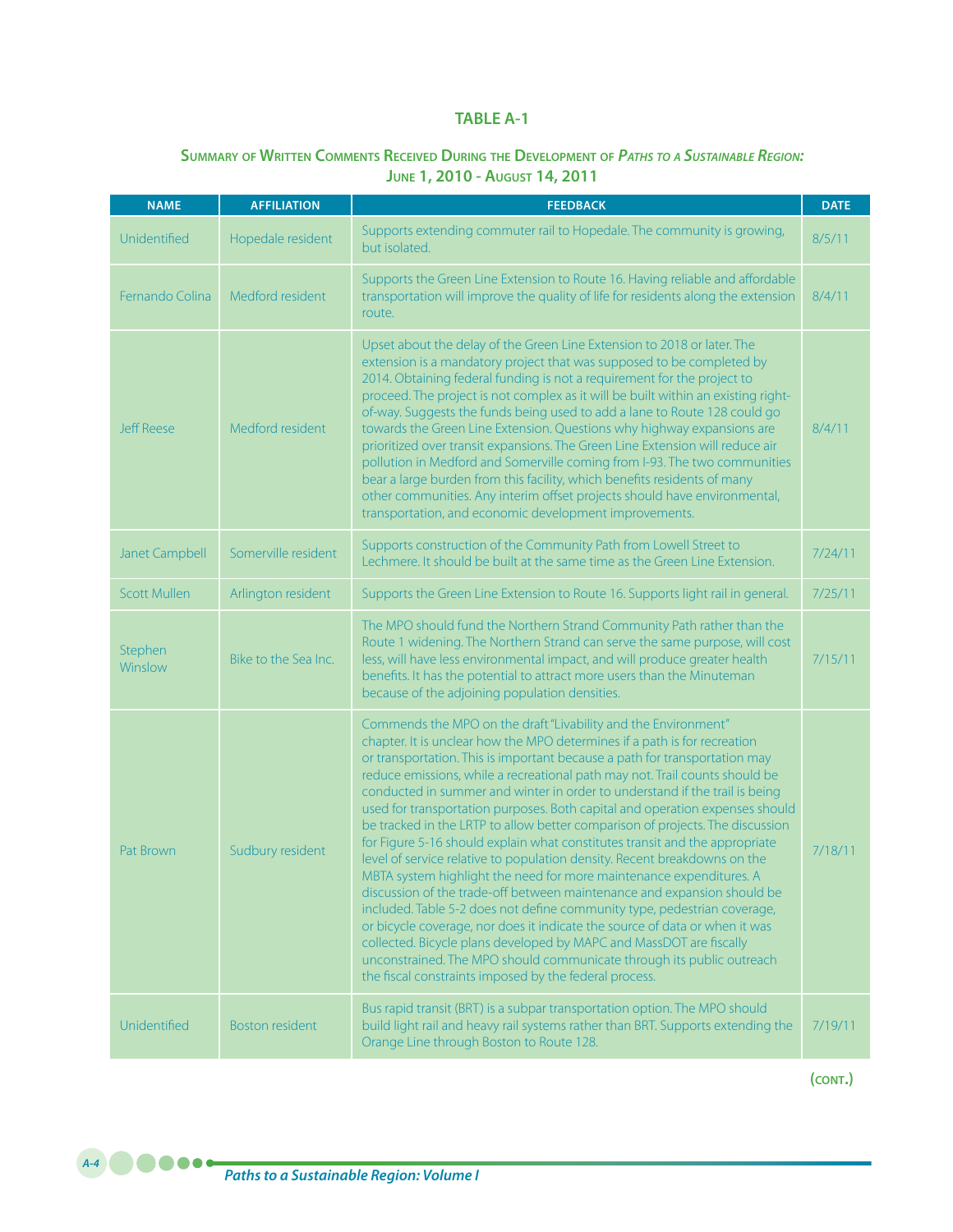### **Summary of Written Comments Received During the Development of** *Paths to <sup>a</sup> Sustainable Region:*  **June 1, 2010 - August 14, 2011**

| <b>NAME</b>                      | <b>AFFILIATION</b>                              | <b>FEEDBACK</b>                                                                                                                                                                                                                                                                                                                                                                                                                                                                                                                                                                                                                                                                                                                                                                                                                                                                                                                                                                                                                                                                                                                                                                                                                                                                                                                                                                                                                         | <b>DATE</b> |
|----------------------------------|-------------------------------------------------|-----------------------------------------------------------------------------------------------------------------------------------------------------------------------------------------------------------------------------------------------------------------------------------------------------------------------------------------------------------------------------------------------------------------------------------------------------------------------------------------------------------------------------------------------------------------------------------------------------------------------------------------------------------------------------------------------------------------------------------------------------------------------------------------------------------------------------------------------------------------------------------------------------------------------------------------------------------------------------------------------------------------------------------------------------------------------------------------------------------------------------------------------------------------------------------------------------------------------------------------------------------------------------------------------------------------------------------------------------------------------------------------------------------------------------------------|-------------|
| Michael J. Lang                  | <b>East Braintree Civic</b><br>Association      | MassDOT is proposing a new Fore River Bridge 28 stories high with a 250-<br>foot channel clearance. This is too large for the shipping needs and would<br>negatively affect the community. A bascule bridge would be cheaper, built<br>faster, and more accommodating to commuters and boaters. It would be<br>cheaper to maintain and better to look at. The "Type Study" conducted by<br>MassDOT should be available. The funding for the project should be withheld<br>until the public can review this study.                                                                                                                                                                                                                                                                                                                                                                                                                                                                                                                                                                                                                                                                                                                                                                                                                                                                                                                       | 7/9/11      |
| Lydia Rogers                     | <b>Wildlife Passages</b><br>Task Force, Concord | Suggests the Plan include a dictionary of acronyms. Recommends the<br>Plan include a discussion of strategies to mitigate wildlife impacts. Wildlife<br>underpasses save animals, preserve movement corridors, and improves safety<br>for drivers.                                                                                                                                                                                                                                                                                                                                                                                                                                                                                                                                                                                                                                                                                                                                                                                                                                                                                                                                                                                                                                                                                                                                                                                      | 7/7/11      |
| <b>Fred Moore</b>                |                                                 | Dissatisfied that the Blue Line to Lynn has not been built.                                                                                                                                                                                                                                                                                                                                                                                                                                                                                                                                                                                                                                                                                                                                                                                                                                                                                                                                                                                                                                                                                                                                                                                                                                                                                                                                                                             | 7/6/11      |
| Anne Lee                         |                                                 | Supports construction funding for the Assabet River Rail Trail (Acton-<br>Maynard-Stow section).                                                                                                                                                                                                                                                                                                                                                                                                                                                                                                                                                                                                                                                                                                                                                                                                                                                                                                                                                                                                                                                                                                                                                                                                                                                                                                                                        | 7/4/11      |
| U.S. Rep. Niki<br><b>Tsongas</b> | <b>US Congress</b>                              | Supports the Assabet River Rail Trail and Bruce Freeman Rail Trail in the LRTP.<br>Keeping these trails in the LRTP will ensure that necessary funding will be<br>allocated for these trails. The federal government has pledged more than<br>\$1.5 million in HPP earmarks, launching a partnership with the state and<br>local communities to build the trails. It is important that the projects be<br>brought to completion. Both trails have tremendous community and regional<br>support. Both trails terminate at commuter parking lots and will be used by<br>many communities as part of a multimodal transportation model. Both trails<br>advance economic development goals by providing connections to the town<br>centers of Hudson, Maynard, and Marlborough.                                                                                                                                                                                                                                                                                                                                                                                                                                                                                                                                                                                                                                                             | 6/30/11     |
| Jim Gallagher                    | Somerville resident                             | The Plan, as a "public" document, should be useful and accessible to that<br>public. That means a document that is relatively short, which can be read in<br>a few hours at most (50 to 100 pages with a lot of graphics). And it should be<br>largely written in non-technical, jargon-free language. And as for the mix of<br>specific projects to include, I think that few projects should be listed beyond<br>2025. Instead there should be a commitment to fix already identified and<br>prioritized needs, whether or not a specific "project" is already under design.<br>To cite one example, there is currently no "project" under development<br>to make improvements to the 128 Central area (I-90 to I-93), in spite of its<br>current problems and the hopes/plans for additional economic growth<br>which will require more people to get to the corridor than currently do.<br>Rather than ignoring this critical need (effectively saying that nothing will be<br>done in this corridor before 2035), the Plan should contain a commitment<br>for improvements as they are identified, perhaps even including some very<br>general allocation of a minimum amount of funds that may be needed. And a<br>commitment that in the time before the next Plan is developed there will be<br>additional study to identify those fixes, with some slightly more specific costs<br>that can then be included in the next Plan. | 6/29/11     |

**(cont.)**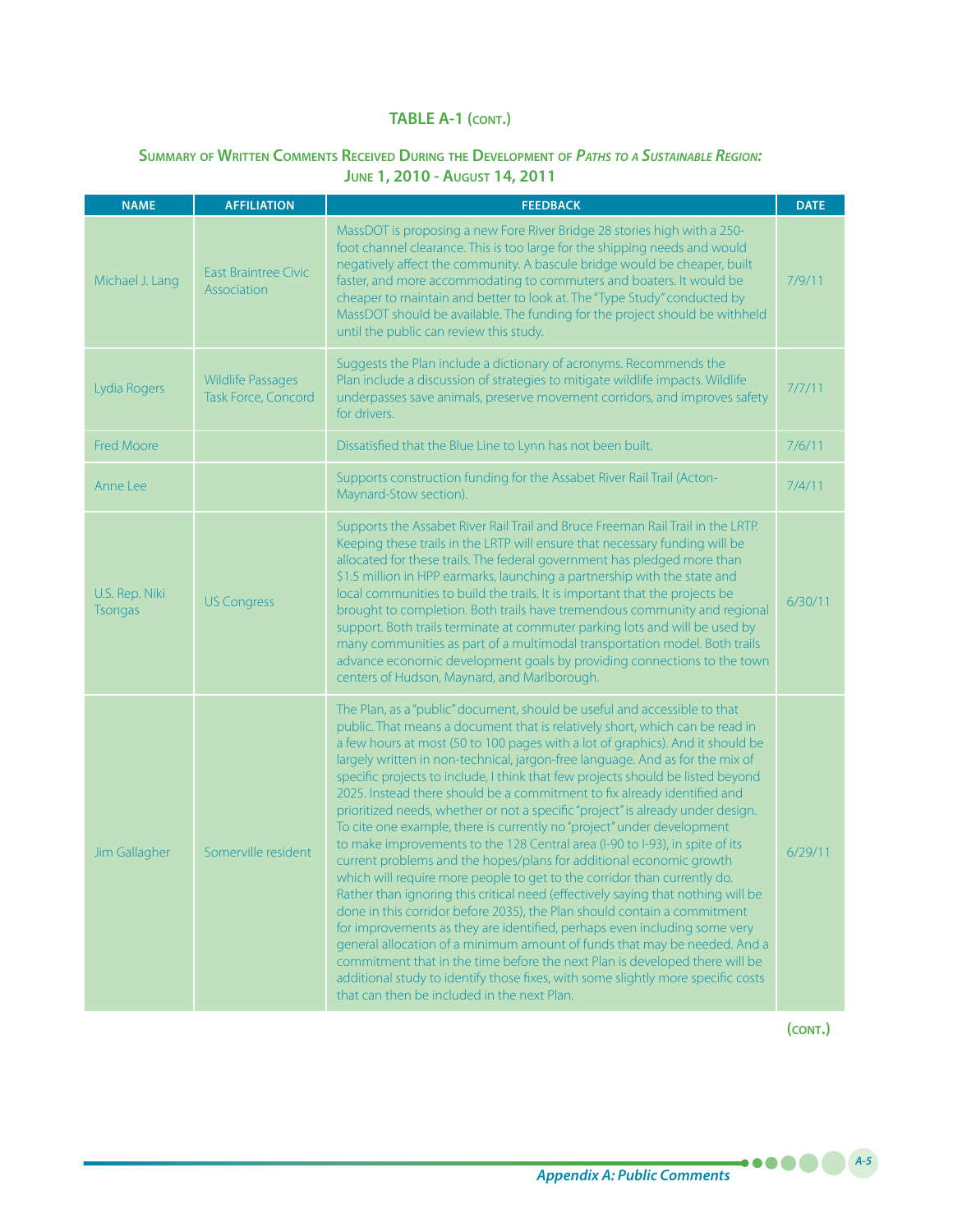# **Summary of Written Comments Received During the Development of** *Paths to <sup>a</sup> Sustainable Region:* **June 1, 2010 - August 14, 2011**

| <b>NAME</b>          | <b>AFFILIATION</b>                 | <b>FEEDBACK</b>                                                                                                                                                                                                                                                                                                                                                                                                                                                     | <b>DATE</b> |
|----------------------|------------------------------------|---------------------------------------------------------------------------------------------------------------------------------------------------------------------------------------------------------------------------------------------------------------------------------------------------------------------------------------------------------------------------------------------------------------------------------------------------------------------|-------------|
| Jonah Petri          | Somerville resident                | Concerned about the draft set of projects in the LRTP. Directing 85% of<br>money toward highway expansion and reinforcement is counter to the stated<br>goals of the LRTP. The LRTP should be addressing environmental justice,<br>increasing use of low-carbon transportation modes, and most importantly,<br>preserving a livable climate for our children. More paths are needed instead<br>of massive highway investment.                                       | 6/27/11     |
| Mike Gowing          | Acton Board of<br>Selectmen        | The Town of Acton thanks the MPO for keeping the Assabet River Rail Trail<br>and Bruce Freeman Rail Trail projects in the draft LRTP and asks that they<br>remain in the final LRTP. Keeping the ARRT in the FFYs 2016-20 time band and<br>the BFRT in the FFYs 2021-25 time band reflects Acton's priorities with respect<br>to these projects. The Town of Acton is committed to the completion of both<br>trails and counts on the continued support of the MPO. | 6/16/11     |
| Ed Beauchemin        |                                    | Supports construction funding for the Assabet River Rail Trail (Acton-<br>Maynard-Stow section). The Rail Trail will provide access between the Acton<br>MBTA station and many businesses in the area. It will provide a safe path for<br>commuters, walkers, joggers, bicyclists, and other users to use instead of the<br>busy streets. Encourages the MPO to start the construction of this project as<br>soon as possible.                                      | 6/21/11     |
| Carolyn Stock        |                                    | Supports construction funding for the Assabet River Rail Trail (Acton-<br>Maynard-Stow section).                                                                                                                                                                                                                                                                                                                                                                    | 6/21/11     |
| David Mark           | <b>Assabet River Rail</b><br>Trail | Supports construction funding for the Assabet River Rail Trail (Acton-<br>Maynard-Stow section). This part of ARRT will provide for safe, off-road<br>commuting among the towns and the railroad station in Acton. Currently,<br>non-car commuting is along Route 27, a busy road with narrow shoulders<br>and in parts no sidewalks. Has been volunteering on ARRT projects since<br>2000.                                                                         | 6/21/11     |
| Stephen Wagner       | Maynard resident                   | Supports construction funding for the Assabet River Rail Trail (Acton-<br>Maynard-Stow section). Uses the very short section in Maynard that has<br>been cleared; the mulch between the rails is a great walking surface. If the<br>trail were complete to South Acton, would use it regularly to walk to the<br>commuter trains daily.                                                                                                                             | 6/21/11     |
| Debra Mercurio       |                                    | Supports construction funding for the Assabet River Rail Trail (Acton-<br>Maynard-Stow section).                                                                                                                                                                                                                                                                                                                                                                    | 6/21/11     |
| Sara Hartman         | Maynard resident                   | Supports construction funding for the Assabet River Rail Trail (Acton-<br>Maynard-Stow section). The available public recreation space, especially<br>in Maynard, is very limited and there are many Maynard residents who<br>are eagerly supporting and waiting for a rail trail that will open up new<br>possibilities in this area. The roads are not very safe for biking and the traffic<br>has gotten increasingly heavy in the last 10 years.                | 6/21/11     |
| Johanna<br>MacAloney |                                    | Supports construction funding for the Assabet River Rail Trail (Acton-<br>Maynard-Stow section). This project has been ongoing for more than 15<br>years and needs to be completed. The Acton and Maynard sections are likely<br>to be the most heavily used portions of the trail. Delays in trail construction<br>are only leading to higher overall costs. This is an important project for our<br>communities and for the health of the environment.            | 6/21/11     |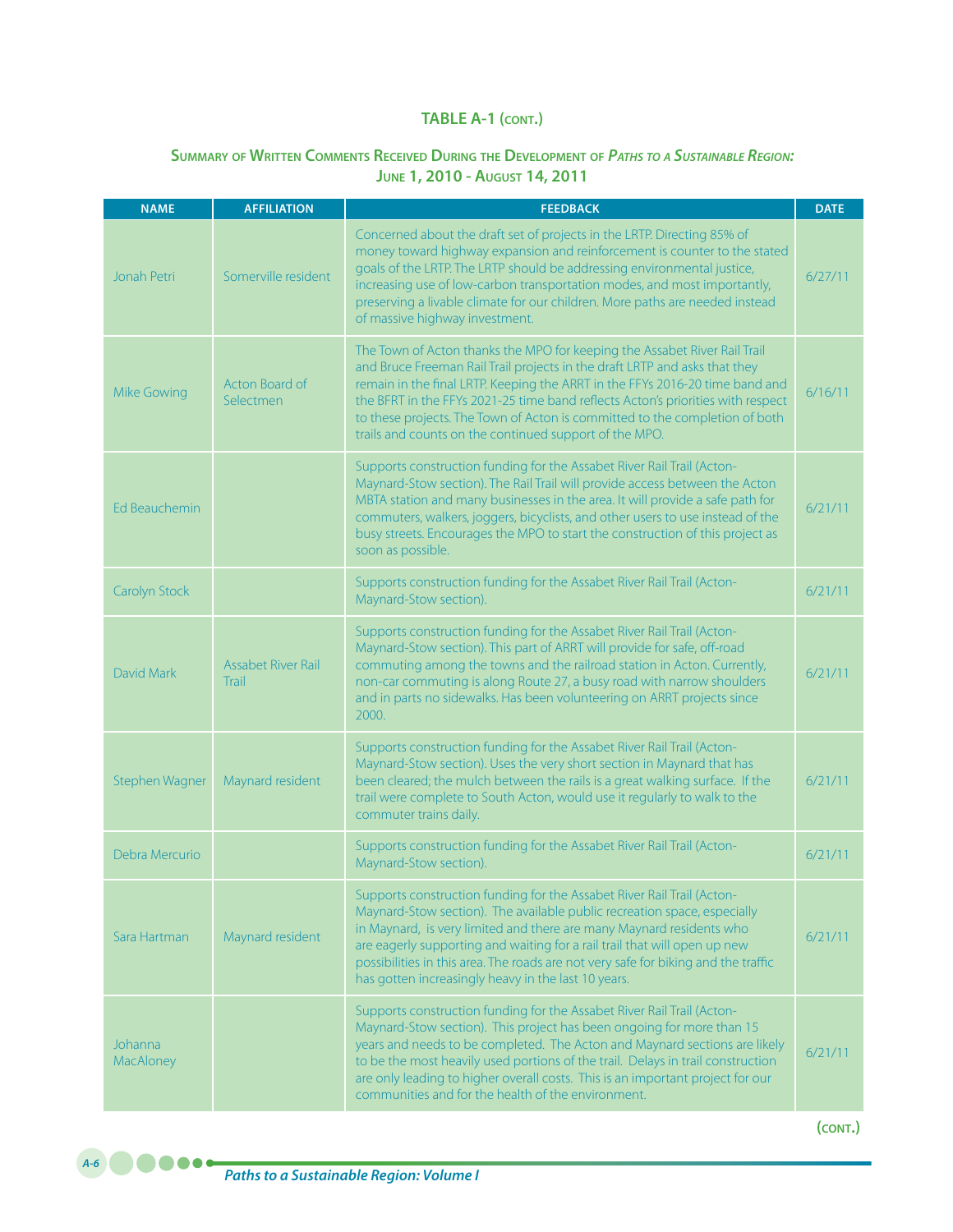# **Summary of Written Comments Received During the Development of** *Paths to <sup>a</sup> Sustainable Region:* **June 1, 2010 - August 14, 2011**

| <b>NAME</b>            | <b>AFFILIATION</b>                                 | <b>FEEDBACK</b>                                                                                                                                                                                                                                                                                                                                                                                                                                                                                                                                       | <b>DATE</b> |
|------------------------|----------------------------------------------------|-------------------------------------------------------------------------------------------------------------------------------------------------------------------------------------------------------------------------------------------------------------------------------------------------------------------------------------------------------------------------------------------------------------------------------------------------------------------------------------------------------------------------------------------------------|-------------|
| <b>Charlie Flammer</b> |                                                    | Supports construction funding for the Assabet River Rail Trail (Acton-<br>Maynard-Stow section). As in other areas that have developed bike paths, it<br>will transform the towns by injecting a vitality into the area as people make<br>use of it to improve their health and interact with others.                                                                                                                                                                                                                                                 | 6/20/11     |
| Richard J. Fallon      | <b>Assabet River Rail</b><br>Trail                 | Supports construction funding for the Assabet River Rail Trail (Acton-<br>Maynard-Stow section). The part completed so far is excellent and well used.                                                                                                                                                                                                                                                                                                                                                                                                | 6/20/11     |
| Lucille Spera          |                                                    | Supports funding for the Assabet River Rail Trail completion. Wants to ride for<br>miles from Marlboro through Hudson and Stow and on to Maynard, Sudbury,<br>and Concord. Wants to connect it all for us and for our kids.                                                                                                                                                                                                                                                                                                                           | 6/20/11     |
| <b>Neal Silverman</b>  |                                                    | Supports funding the Assabet River Rail Trail as quickly as possible.                                                                                                                                                                                                                                                                                                                                                                                                                                                                                 | 6/20/11     |
| April Lowe             |                                                    | Supports construction funding for the Assabet River Rail Trail (Acton-<br>Maynard-Stow section). The rail trail currently is a wonderful place for her and<br>her family to walk and ride bikes. Supports funding for the continuation and<br>lengthening of the trail and to make it more of a draw for bikers from around<br>the state.                                                                                                                                                                                                             | 6/20/11     |
| <b>Chris Spear</b>     | <b>Assabet River Rail</b><br>Trail (AART)          | Supports construction funding for the Assabet River Rail Trail (Acton-<br>Maynard-Stow section). States that a teenage son was able to use the dirt<br>road to bike around their town of Stow and into Maynard without having to<br>ride his bike on the busy Route 62 and Route 117. It would save the writer<br>at least a mile when biking to Maynard, Sudbury, and beyond. The writer is a<br>bicycling merit badge counselor, and could plan more rides, and safer rides, if<br>the ARRT was completed between Marlborough and Acton.            | 6/20/11     |
| Priscilla Ryder        | City of Marlborough<br><b>Conservation Officer</b> | Supports construction funding for the Assabet River Rail Trail (Acton-<br>Maynard-Stow section). The trail is an asset in Marlborough and Hudson;<br>recommends extending the trail to its full length of 12 miles from<br>Marlborough to the South Acton train station. This is a great nonmotorized<br>transportation corridor and an asset to our region. Recommends keeping<br>this funding in the plan.                                                                                                                                          | 6/20/11     |
| Rebecca<br>Arsenault   | <b>AECOM</b> and Hudson<br>resident                | As an avid user of the rail trail systems and local resident, strongly supports<br>the FFYs 2011-2035 Long Range Transportation Plan, Paths to a Sustainable<br>Region. Requests that the MPO consider the continuous development of<br>these projects to enhance our future as a sustainable region.                                                                                                                                                                                                                                                 | 6/20/11     |
| John E.<br>McNamara    | Maynard resident,<br><b>ARRT</b> member            | Supports construction funding for the Assabet River Rail Trail (Acton-<br>Maynard-Stow section). It would provide construction jobs and stimulate the<br>economies of Stow, Maynard, and Acton, and it would get sedentary senior<br>citizens out on their bikes for healthy exercise.                                                                                                                                                                                                                                                                | 6/19/11     |
| Sarah Johnson          | Hudson resident                                    | Supports construction funding for the Assabet River Rail Trail (Acton-<br>Maynard-Stow section). The trail has added enormous value to the Hudson<br>and Marlborough area, which would greatly benefit by the expansion. The<br>trail adds value to their homes and livelihood. Reports often running on the<br>trail alone and then walking with her kids later in the day. Loves to watch<br>others enjoying the trail as well, especially during nice weather. The trail<br>promotes exercise as well as adding value to the community as a whole. |             |

**(cont.)**

.....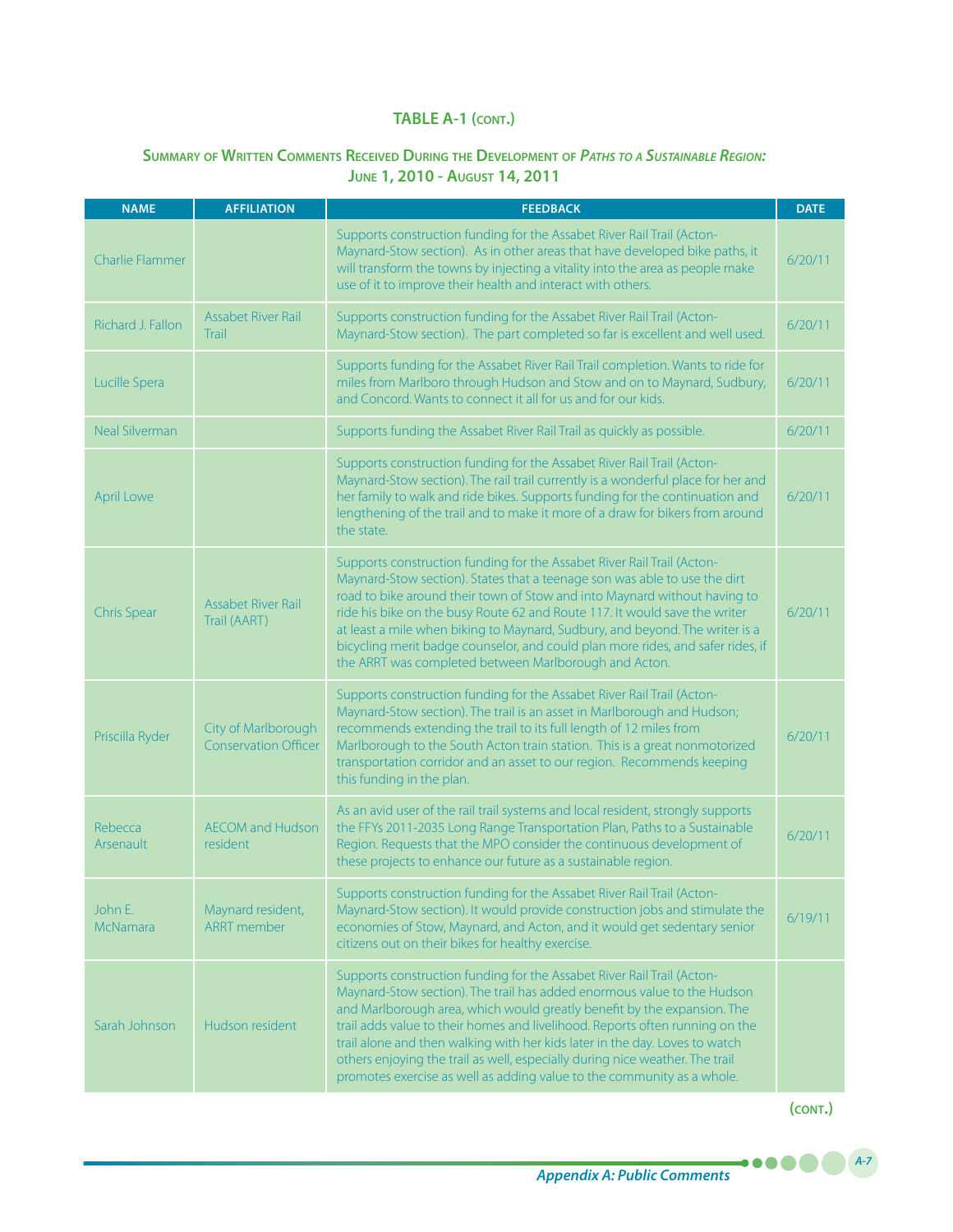# **Summary of Written Comments Received During the Development of** *Paths to <sup>a</sup> Sustainable Region:* **June 1, 2010 - August 14, 2011**

| <b>NAME</b>                 | <b>AFFILIATION</b>                 | <b>FEEDBACK</b>                                                                                                                                                                                                                                                                                                                                                                                                                                                                                                                                                                                                                                                                                                                                                                                 | <b>DATE</b> |
|-----------------------------|------------------------------------|-------------------------------------------------------------------------------------------------------------------------------------------------------------------------------------------------------------------------------------------------------------------------------------------------------------------------------------------------------------------------------------------------------------------------------------------------------------------------------------------------------------------------------------------------------------------------------------------------------------------------------------------------------------------------------------------------------------------------------------------------------------------------------------------------|-------------|
| <b>Richard Gelpke</b>       | Hudson resident                    | Supports the Assabet River Rail Trail project. Is a long-time user, who, before<br>retiring, worked closely with AART. The rail trail is a tremendous asset to the<br>towns. Reports that he walks and bikes it a lot in the summer (is away in the<br>winter) and sees a lot of people, especially younger ones, now on the trail. It is<br>a great way for families to be together - "there is precious little of it happening<br>now." It is also a great place to exercise, see the countryside, and just plain<br>enjoy the out-of-doors. Requests that the MPO keep this a very high priority<br>in its planning and funding process.                                                                                                                                                     | 6/19/11     |
| Jezanna Gruber              |                                    | Supports funding for the Assabet River Rail Trail through Acton, Maynard and<br>Stow. Would use this trail frequently, along with the rest of her family. Would<br>like to be able to bike safely to Maynard instead of driving.                                                                                                                                                                                                                                                                                                                                                                                                                                                                                                                                                                | 6/19/11     |
| Kathie Larsen               |                                    | Supports construction funding for the Assabet River Rail Trail (Acton-<br>Maynard-Stow section). This is valuable both for recreational purposes and<br>commuting. With limited parking in South Acton for non-Acton residents,<br>this path allows people to ride bikes to commute into Boston. It is both<br>environmentally wise and good for exercising.                                                                                                                                                                                                                                                                                                                                                                                                                                    | 6/19/11     |
| Mary Hunter Utt             | <b>Assabet River Rail</b><br>Trail | Supports the Assabet River Rail Trail. It is an important linkage for five<br>communities, offering opportunities for recreation and commuting.                                                                                                                                                                                                                                                                                                                                                                                                                                                                                                                                                                                                                                                 | 6/19/11     |
| <b>Duncan Power</b>         | <b>Assabet River Rail</b><br>Trail | Supports completing the Assabet River Rail Trail (Acton-Maynard-Stow<br>section) as soon as possible. The short, direct connection between commuter<br>rail, the Maynard business center, and Stow residences would benefit the<br>economy.                                                                                                                                                                                                                                                                                                                                                                                                                                                                                                                                                     | 6/19/11     |
| Michael B.<br><b>Duclos</b> | Assabet River Rail<br>Trail        | Supports construction funding for the Assabet River Rail Trail (Acton-<br>Maynard-Stow section). Stow is perhaps the most isolated, beautiful and<br>utilitarian section since it avoids travel on high-traffic roads (Route 117/62<br>or Hudson Rd.) and passes between the Assabet River and National Wildlife<br>Refuge, connecting major housing developments to downtown Maynard and<br>the South Acton Rail Station. States that it is difficult to imagine a higher-<br>leverage use of public dollars, in return for reduced automobile traffic, higher<br>quality of life and fitness, and quiet access to a beautiful corner of Stow. Stow<br>Town Meeting has enthusiastically and nearly unanimously voted financial<br>support for this project for the obvious value it presents. | 6/19/11     |
| <b>Richard Denio</b>        | Unidentified                       | Supports the Assabet River Rail Trail. Trails provide more than just a place<br>for healthy exercise; they also encourage a sense of community among the<br>users and economic benefit to the towns they pass through. They must be<br>of sufficient length, at least 12 miles, to attract a good number of cyclists and<br>pedestrians. All successful trails are of a good length.                                                                                                                                                                                                                                                                                                                                                                                                            | 6/18/11     |
| Tom Kelleher                | Assabet River Rail<br>Trail, Inc.  | Supports keeping construction funding for the Assabet River Rail Trail project<br>(Acton-Maynard-Stow) in the FFYs 2016-2020 time slot of the LRTP, if not<br>sooner.                                                                                                                                                                                                                                                                                                                                                                                                                                                                                                                                                                                                                           | 6/18/11     |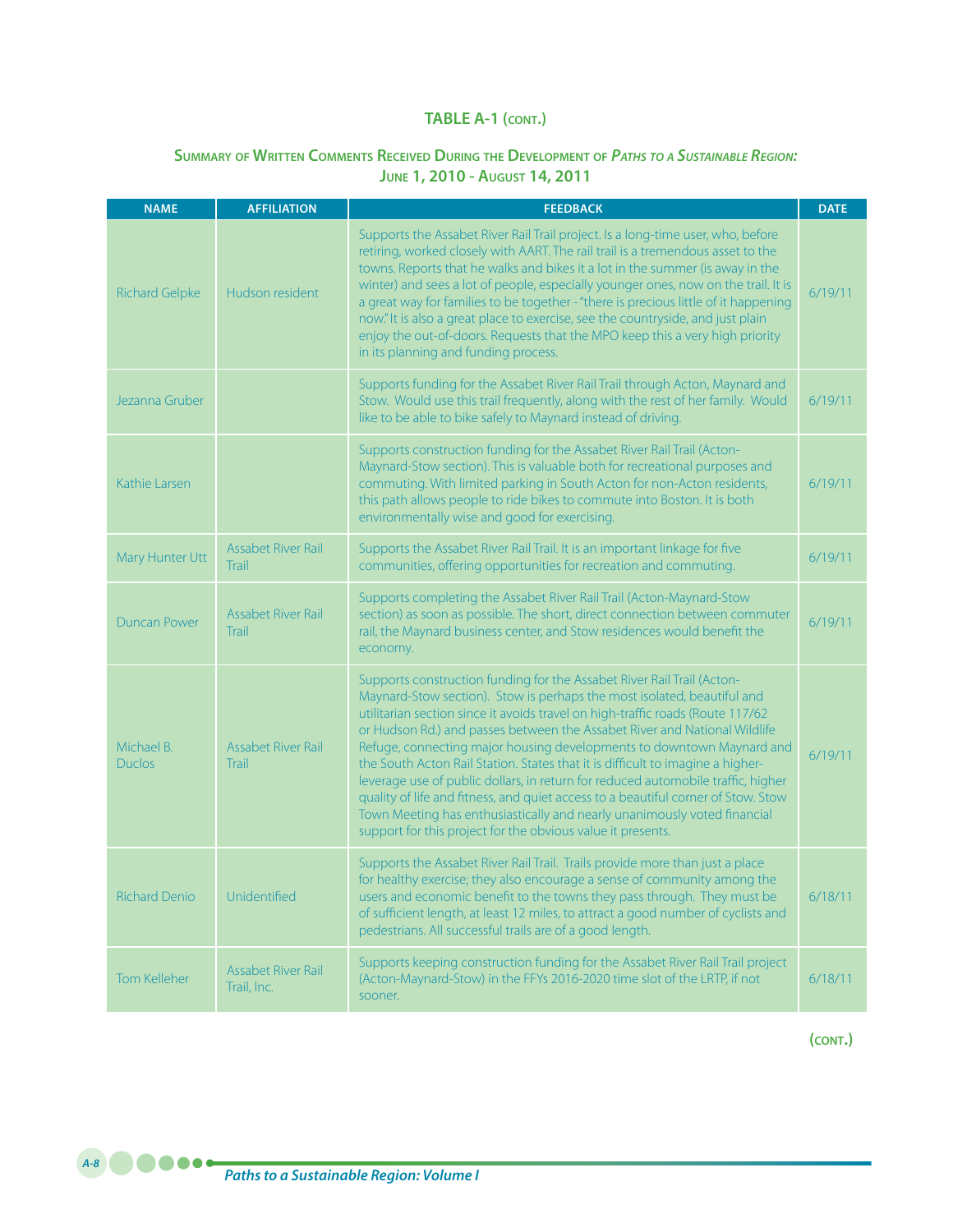### **Summary of Written Comments Received During the Development of** *Paths to <sup>a</sup> Sustainable Region:* **June 1, 2010 - August 14, 2011**

| <b>NAME</b>                                                                                             | <b>AFFILIATION</b>                                                              | <b>FEEDBACK</b>                                                                                                                                                                                                                                                                                                                                                                                                                                                                                                                                                                                                                                                                                                                                                                                                                                                                                                                                                                        | <b>DATE</b> |
|---------------------------------------------------------------------------------------------------------|---------------------------------------------------------------------------------|----------------------------------------------------------------------------------------------------------------------------------------------------------------------------------------------------------------------------------------------------------------------------------------------------------------------------------------------------------------------------------------------------------------------------------------------------------------------------------------------------------------------------------------------------------------------------------------------------------------------------------------------------------------------------------------------------------------------------------------------------------------------------------------------------------------------------------------------------------------------------------------------------------------------------------------------------------------------------------------|-------------|
| <b>Tom Yardley</b>                                                                                      | Medical Academic<br>and Scientific<br>Community<br>Organization Inc.<br>(MASCO) | Commends the MPO for developing the Needs Assessment of the LRTP<br>and comments on needs of the Central Area of the MPO region and the<br>Longwood Medical Area (LMA). Supports including the Urban Ring as an<br>Illustrative Project in the LRTP and notes that the Needs Assessment identifies<br>the need for additional circumferential transit services in the Central Area.<br>Requests that the Needs Assessment note that the LMA is not directly<br>served by commuter rail, further contributing to the need for improved<br>circumferential transit, and that Yawkey Station does not have full rush-hour<br>service, requiring riders destined for the LMA to travel into Boston and then<br>outbound again. MASCO is pleased about the upgrades to Yawkey Station.<br>The Needs Assessment should note that further schedule changes are<br>needed to ensure that additional trains can be scheduled to stop when the<br>station is rebuilt.                            | 6/14/11     |
| Michelle Ciccolo                                                                                        | Minuteman<br><b>Advisory Group</b><br>on Interlocal<br>Coordination<br>(MAGIC)  | MAGIC's priority projects for the LRTP are: the Assabet River Rail Trail (Acton-<br>Maynard-Stow, and Hudson-Stow segments); Bruce Freeman Rail Trail,<br>Phases 2A, 2B, 2C, and 2D; and Concord Rotary. Requests that the Assabet<br>River Rail Trail, Phase 2, be programmed in the earliest available time band<br>of the LRTP so that earmarked funds can be accessed for the remainder of<br>the design for the two-mile Track Road section of Stow. Also requests that<br>all phases of the Bruce Freeman Rail Trail be programmed and that Phase<br>2B be coordinated with the Concord Rotary project. Also supports siting a<br>multimodal transportation facility near Weston and Waltham along the Route<br>128 corridor and programming funding for it in the LRTP as soon as feasible.<br>(The letter also included comments on the TIP and UPWP. MAGIC's TIP<br>priorities are: Crosby's Corner; Middlesex Turnpike, Phase 3; and Minuteman<br><b>Bikeway Extension.)</b> | 6/14/11     |
| Rep. Carl<br>Sciortino;<br>Rep. Denise<br>Provost; Sen.<br>Patricia Jehlen;<br>Sen, Kenneth<br>Donnelly | State<br>Representatives and<br><b>State Senators</b>                           | Support the Green Line Extension to Route 16.                                                                                                                                                                                                                                                                                                                                                                                                                                                                                                                                                                                                                                                                                                                                                                                                                                                                                                                                          | 6/15/11     |
| Rep. James<br>Dwyer; Rep.<br>Jay Kaufman;<br>Sen. Kenneth<br>Donnelly; Sen.<br>Patricia Jehlen          | <b>State</b><br>Representatives and<br><b>State Senators</b>                    | Wrote (in regard to TIP programming) to express their support for the New<br>Boston Street Bridge and Montvale Avenue projects in Woburn. The projects<br>would enhance public safety, quality of life, and economic development in<br>Woburn and surrounding areas.                                                                                                                                                                                                                                                                                                                                                                                                                                                                                                                                                                                                                                                                                                                   | 6/14/11     |

**(cont.)**

.....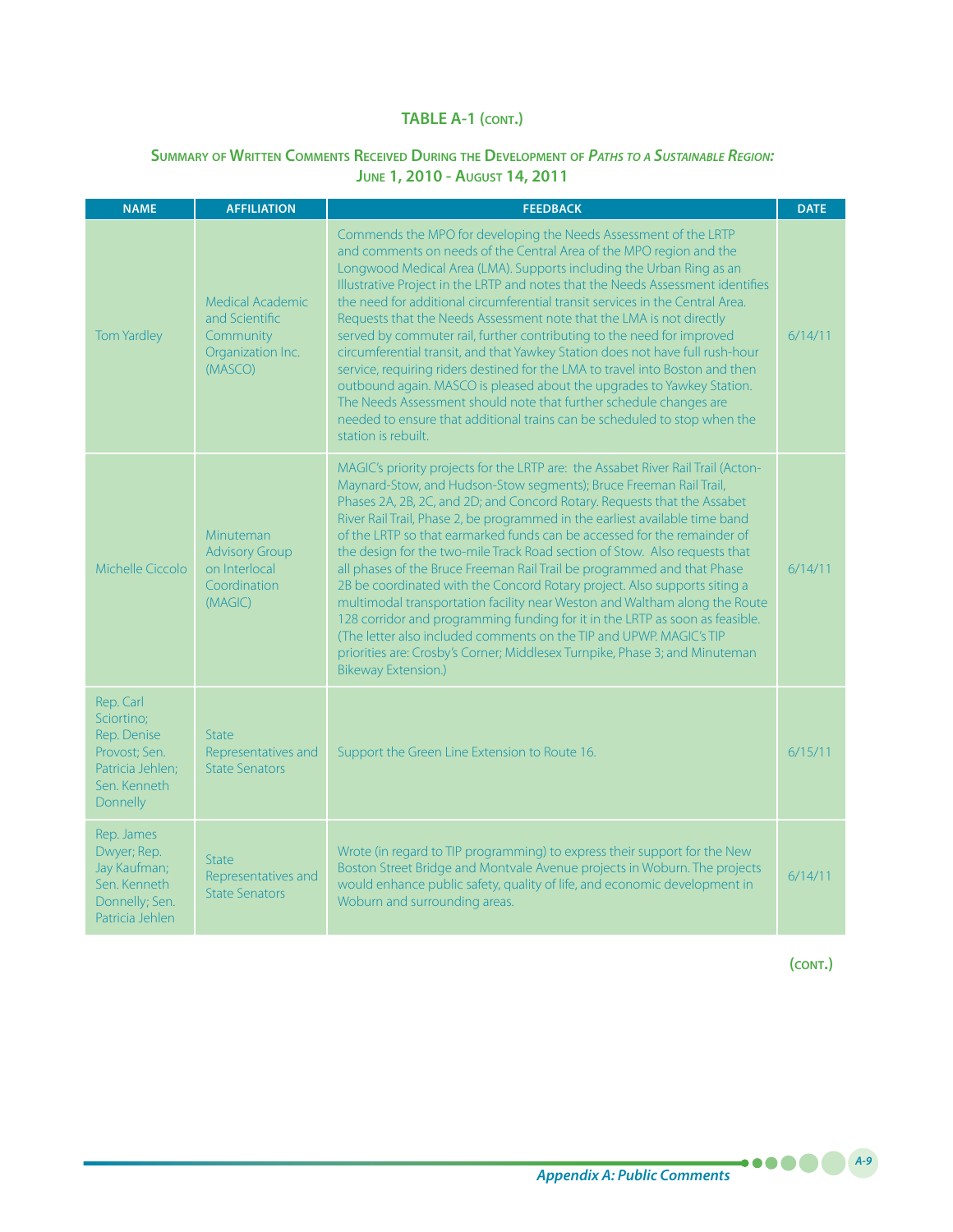### **Summary of Written Comments Received During the Development of** *Paths to <sup>a</sup> Sustainable Region:* **June 1, 2010 - August 14, 2011**

| <b>NAME</b>           | <b>AFFILIATION</b>     | <b>FEEDBACK</b>                                                                                                                                                                                                                                                                                                                                                                                                                                                                                                                                                                                                                                                                                                                                                                                                                                                                                                                                                                                                                                                                                                     | <b>DATE</b> |
|-----------------------|------------------------|---------------------------------------------------------------------------------------------------------------------------------------------------------------------------------------------------------------------------------------------------------------------------------------------------------------------------------------------------------------------------------------------------------------------------------------------------------------------------------------------------------------------------------------------------------------------------------------------------------------------------------------------------------------------------------------------------------------------------------------------------------------------------------------------------------------------------------------------------------------------------------------------------------------------------------------------------------------------------------------------------------------------------------------------------------------------------------------------------------------------|-------------|
| Jim Nigrelli          | Sudbury resident       | States that the two rail-trail projects listed in the draft LRTP are estimated<br>to cost nearly \$54 million, and that, according to the plan, the \$54 million<br>does not include Phase 2B of the Bruce Freeman Rail Trail, which is part of<br>the Concord Rotary/Route 2 project. At over \$4.5 million dollars a mile,<br>the costs of these recreational trails will provide little benefit in meeting<br>the transportation needs of the MetroWest area compared to other<br>transportation projects. Provides an example: the recent expansion of CSX's<br>rail facility in Worcester would create improved freight service for businesses<br>and improved service for commuters along the Worcester/Framingham<br>Line to Boston's South Station. At a cost of \$100 million, the CSX expansion<br>would have far greater impact on congestion mitigation and air quality<br>improvement than \$54 million spent on 11 miles of bike paths in the suburbs<br>of Boston. With limited funds, the MPO should prioritize"true" transportation<br>projects over those that are recreational and nonessential. | 6/13/11     |
| Daniel A.<br>DePompei | Sudbury resident       | Compliments the MPO on maintaining a realistic long-range schedule/<br>plan for the Assabet River and the Bruce Freeman Rail Trails. The Assabet is<br>at a stage of maturity and acceptance that deserves inclusion in the long-<br>range transportation plan. The Bruce Freemen does not enjoy this maturity.<br>The Bruce Freeman does not belong on the current long-range plan for<br>the following reasons: 1) The towns along the currently proposed route for<br>the Bruce Freeman are not united in a concept for the trail; 2) the Bruce<br>Freeman creates significant, unresolved environmental, wildlife, and small-<br>business conflicts along the proposed trail route; 3) there are no quantified<br>transportation benefits applicable to the trail; and 4) future phases of the<br>proposed trail (south Sudbury and Framingham) would require additional<br>real property purchases from CSX, the current owner. Who should purchase<br>this property and how the purchase would be funded are problems requiring<br>resolution prior to any additional planning for the Bruce Freeman.         | 6/12/11     |
| Martin Ferguson       | Arlington resident     | Supports Option 1 of the proposed LRTP Investment Strategies with the<br>Green Line Extension to Route 16. This would be very convenient for East<br>Arlington residents living near the Medford line for traveling to the hospital<br>area in Boston.                                                                                                                                                                                                                                                                                                                                                                                                                                                                                                                                                                                                                                                                                                                                                                                                                                                              | 6/9/11      |
| <b>Robert Gentile</b> | Framingham<br>resident | States that the Framingham 126/135 Grade Separation project is a waste<br>of money if it is seen only as a highway modernization project. This project<br>should be designed to benefit passenger and freight rail as well. This<br>would involve grade separation of rails crossing Route 135 and Route<br>126. Otherwise, it would only speed up traffic going through downtown<br>Framingham without making the downtown area a more desirable<br>destination. A number of downtown merchants agree with this assessment.                                                                                                                                                                                                                                                                                                                                                                                                                                                                                                                                                                                        | 6/8/11      |
| <b>John Akers</b>     | Stow resident          | Supports programming the Assabet River Rail Trail in the LRTP. Considerable<br>local funds have been spent on right-of-way acquisition. Acton, Maynard,<br>Hudson, Marlborough, and Stow are working together in a process that will<br>promote and improve pedestrian and bicycle use, and increase fitness.                                                                                                                                                                                                                                                                                                                                                                                                                                                                                                                                                                                                                                                                                                                                                                                                       | 6/14/11     |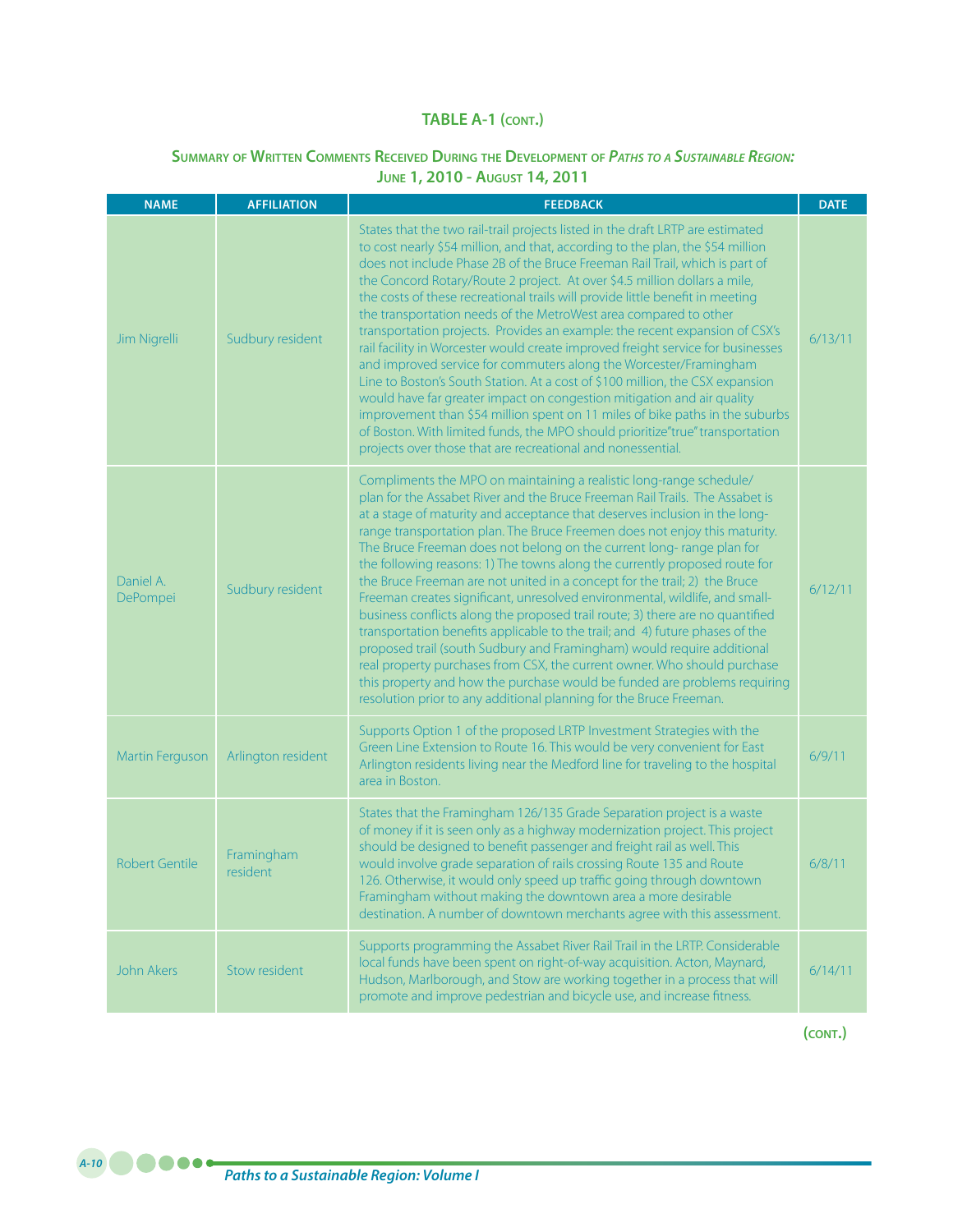### **Summary of Written Comments Received During the Development of** *Paths to <sup>a</sup> Sustainable Region:*  **June 1, 2010 - August 14, 2011**

| <b>NAME</b>    | <b>AFFILIATION</b>                                                                     | <b>FEEDBACK</b>                                                                                                                                                                                                                                                                                                                                                                                                                                                                                                                                                                                                                                                                                                                                                                                                                                                                                                                                                                                                                                                                                                                                                                                                                                                                                                                                                                          | <b>DATE</b> |
|----------------|----------------------------------------------------------------------------------------|------------------------------------------------------------------------------------------------------------------------------------------------------------------------------------------------------------------------------------------------------------------------------------------------------------------------------------------------------------------------------------------------------------------------------------------------------------------------------------------------------------------------------------------------------------------------------------------------------------------------------------------------------------------------------------------------------------------------------------------------------------------------------------------------------------------------------------------------------------------------------------------------------------------------------------------------------------------------------------------------------------------------------------------------------------------------------------------------------------------------------------------------------------------------------------------------------------------------------------------------------------------------------------------------------------------------------------------------------------------------------------------|-------------|
| Pat Brown      | Sudbury resident                                                                       | Concerned that the inclusion of the Bruce Freeman Rail Trail (Acton, Concord)<br>in the 2021-2025 period of the LRTP does not state explicitly that the two<br>segments are disjoint. The failure to include the Route 2 crossing would leave<br>trail users from Acton with no safe passage to Concord; users from Concord<br>could not safely arrive at Acton, for the same reason. The Route 2 crossing<br>(606223) of the trail must be included in the cost estimate and in the project<br>description, or the trail would not provide safe access to public transportation<br>at the West Concord commuter rail station for users from Acton and points<br>north. Preliminary estimates for the Route 2 crossing, which has not reached<br>25% design, are currently \$6 million (see project 606223 in the MassDOT<br>PROJIS database). Requests that these costs be included in the estimates for<br>the Bruce Freeman Rail Trail. Alternatively, the Plan should indicate that the<br>proposed segments are disjoint and describe the provision for the safety of<br>trail users until they can be connected.                                                                                                                                                                                                                                                                   | 6/10/11     |
| Sarah Hamilton | <b>Medical Academic</b><br>and Scientific<br>Community<br>Organization Inc.<br>(MASCO) | The Longwood Medical Area is the largest employment center outside of<br>downtown Boston but has limited transit access. MASCO is grateful to the<br>state for its support of transit improvements in the area. To support job<br>growth in the LMA area, continued collaboration would be needed to plan<br>for LMA's infrastructure needs. MASCO supports modeling incremental<br>components of the Urban Ring Locally Preferred Alternative and selecting<br>some low-cost components for the LRTP. Suggestions for modeling are:<br>Ruggles Station Platform Improvements; Melnea Cass Boulevard center<br>median busway; Montfort Street Corridor improvements; Albany Street bus<br>lanes in Boston; short-term cross-town bus service improvements to the LMA<br>from Sullivan Station to JFK/UMass Station; and an alternative LMA tunnel<br>for long-range bus rapid transit (BRT) service. The MPO's Needs Assessment<br>reinforces these suggestions. MASCO requests that the MPO include the<br>Urban Ring as an Illustrative Project in the LRTP. By taking incremental steps to<br>evaluate elements of Central Area transit improvements, such as components<br>of the Urban Ring, the state would be in a better position to achieve<br>greenhouse gas reduction goals in the future.                                                                                    | 6/8/11      |
| Carole Wolfe   | <b>Sudbury Citizens for</b><br>Responsible Land<br>Stewardship                         | Expresses concern about the Assabet River Rail Trail and Bruce Freeman Rail<br>Trail. The number of people who would use the trails for transportation verses<br>recreation has not been determined. There is no verifiable measurement<br>to prove that congestion mitigation or air quality improvement would<br>result from these multi-million-dollar investments. It is unrealistic to believe<br>the BFRT would have any quantifiable impact on relieving congestion at<br>the Concord rotary or that unplowed, unlighted suburban trails would<br>significantly improve the region's transportation. The timeframes for the<br>trails should be extended so that more accurate measures to calculate<br>commuter use could be developed to better assess cost-benefit. In addition<br>to the construction cost, there will be costs for maintaining the trails, and<br>communities don't always have the financial resources for maintenance.<br>Building the trails would also have a cost to wildlife and wildlife habitat. A<br>Sudbury wildlife study has determined that trail construction would have<br>irreparable consequences for wildlife, especially through riparian zones that<br>provide the greatest amount of wildlife diversity. Acton and Concord should<br>also conduct wildlife studies to understand the impacts that the trails would<br>have on wildlife. | 6/13/11     |

**(cont.)**

.....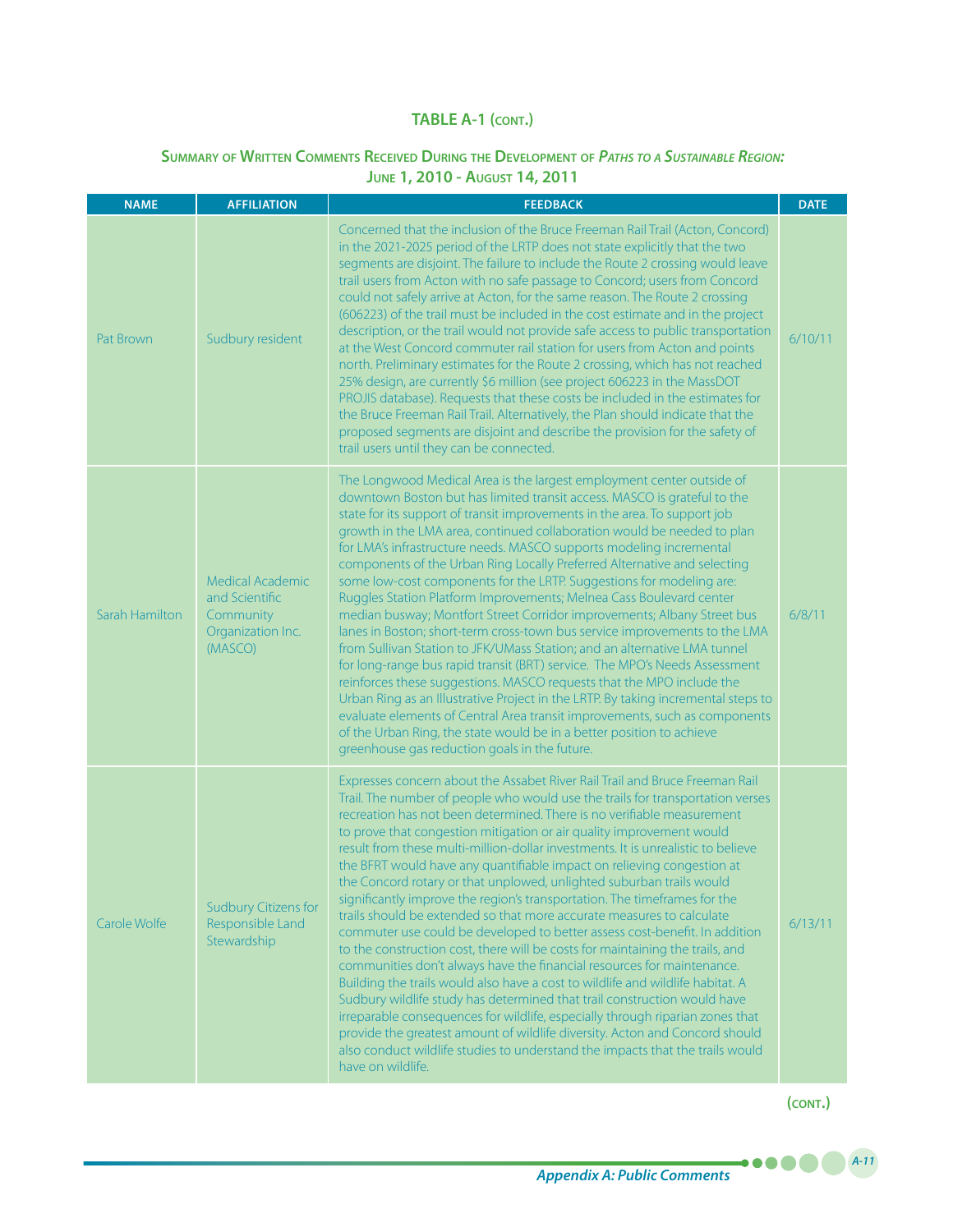### **Summary of Written Comments Received During the Development of** *Paths to <sup>a</sup> Sustainable Region:* **June 1, 2010 - August 14, 2011**

| <b>NAME</b>                                        | <b>AFFILIATION</b>                              | <b>FEEDBACK</b>                                                                                                                                                                                                                                                                                                                                                                                                                                                                                                                                                                                                                                                                         | <b>DATE</b> |
|----------------------------------------------------|-------------------------------------------------|-----------------------------------------------------------------------------------------------------------------------------------------------------------------------------------------------------------------------------------------------------------------------------------------------------------------------------------------------------------------------------------------------------------------------------------------------------------------------------------------------------------------------------------------------------------------------------------------------------------------------------------------------------------------------------------------|-------------|
| Resa Blatman<br>and Stefan<br>Cooke                | Somerville residents                            | Supports full funding for construction of the Community Path from Lowell<br>Street (Somerville) to Lechmere/NorthPoint (Cambridge) in the LRTP. It would<br>make sense to build the Path along with the Green Line Extension since<br>both projects share infrastructure, rights-of-way, and simultaneous heavy<br>construction.                                                                                                                                                                                                                                                                                                                                                        | 6/7/11      |
| Richard C.<br>Walker III                           | <b>Federal Reserve</b><br><b>Bank of Boston</b> | The Federal Reserve Bank supports the Silver Line, Phase III, and T Under D<br>projects. These projects could make a real difference in the continued success<br>of the emerging South Boston Waterfront, in the revitalization of Dudley<br>Square, and in better meeting the job and transportation needs of Boston<br>and Greater Boston residents.                                                                                                                                                                                                                                                                                                                                  | 6/6/11      |
| Alex and Ami<br>Feldman                            | Somerville residents                            | Supports full funding for construction of the Community Path from Lowell<br>Street (Somerville) to Lechmere/NorthPoint (Cambridge) in the LRTP. It would<br>make sense to build the Path along with the Green Line Extension since<br>both projects share infrastructure, rights-of-way, and simultaneous heavy<br>construction. This would link a network of paths, help reduce car usage,<br>encourage people to exercise, and build community.                                                                                                                                                                                                                                       | 6/5/11      |
| Winfred<br>Kathy Martin<br>and David L.<br>Johnson | Somerville residents                            | Supports full funding for construction of the Community Path from Lowell<br>Street (Somerville) to Lechmere/Northpoint (Cambridge) in the LRTP. It<br>makes sense to build the Path along with the Green Line Extension since<br>both projects share infrastructure, rights-of-way, and simultaneous heavy<br>construction.                                                                                                                                                                                                                                                                                                                                                             | 6/3/11      |
| Shoshana<br><b>Gourdin</b>                         | Somerville resident                             | Supports full funding for construction of the Community Path from Lowell<br>Street (Somerville) to Lechmere/NorthPoint (Cambridge) in the LRTP in the<br>same time frame as the Green Line Extension.                                                                                                                                                                                                                                                                                                                                                                                                                                                                                   | 6/3/11      |
| David B. Clarke                                    | Unidentified                                    | Supports the Bruce Freeman Rail Trail, Phase 2, in the FFYs 2016-20 time band<br>of the LRTP. It is important to him as a cyclist who would use the trail for local<br>transportation instead of using a car.                                                                                                                                                                                                                                                                                                                                                                                                                                                                           | 6/3/11      |
| Tara Urspruch                                      | Unidentified                                    | Supports Option 1 of the proposed LRTP Investment Strategies with the<br>Green Line Extension to Route 16.                                                                                                                                                                                                                                                                                                                                                                                                                                                                                                                                                                              | 6/2/11      |
| John Kyper                                         | Sierra Club,<br>Massachusetts<br>Chapter        | The Sierra Club supports the Green Line Extension to Route 16 and is<br>dismayed that the MPO is considering dropping the final link of the<br>extension, thereby permanently terminating the Green Line at College<br>Avenue. A terminus at Route 16 would be better suited to serving motorists<br>driving from suburban communities than the College Avenue station,<br>which would be accessed primarily by foot or bus. The extension to Route<br>16 is critical for the entire metropolitan region. If it is to become a success<br>in enhancing the urban fabric by providing alternatives to the private<br>automobile, it must be well designed and well built from the start. | 6/2/11      |
| <b>Rick Kaufman</b>                                | Unidentified                                    | Supports the Green Line Extension to Route 16.                                                                                                                                                                                                                                                                                                                                                                                                                                                                                                                                                                                                                                          | 6/2/11      |
| Linda Given                                        | Somerville resident                             | Supports full funding for construction of the Community Path from Lowell<br>Street (Somerville) to Lechmere/NorthPoint (Cambridge) in the LRTP. It would<br>make sense to build the Path along with the Green Line Extension since<br>both projects share infrastructure, rights-of-way, and simultaneous heavy<br>construction. The path would improve the quality of life, encourage exercise<br>and recreation, and provide access to Boston.                                                                                                                                                                                                                                        | 6/2/11      |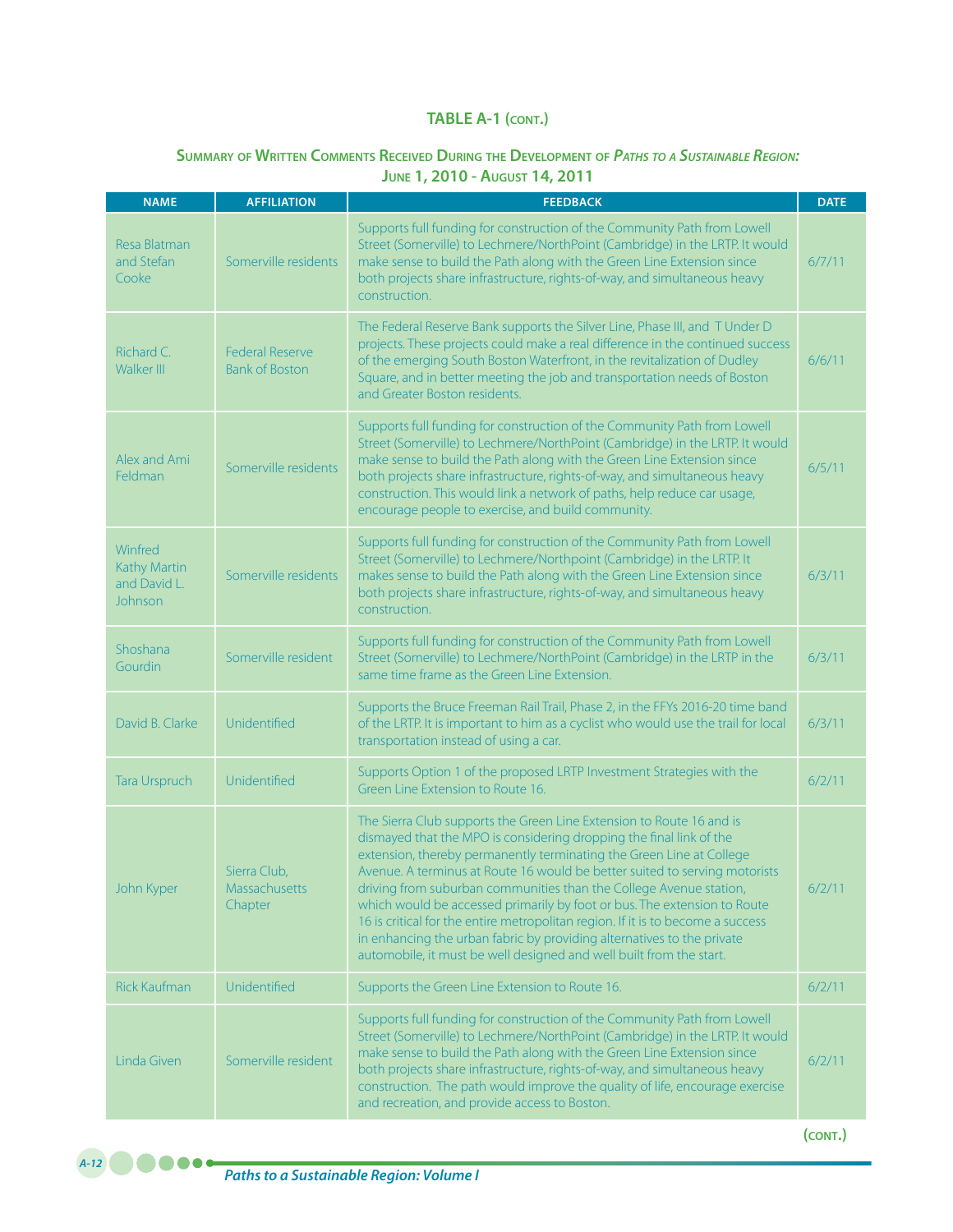# **Summary of Written Comments Received During the Development of** *Paths to <sup>a</sup> Sustainable Region:*  **June 1, 2010 - August 14, 2011**

| <b>NAME</b>              | <b>AFFILIATION</b>  | <b>FEEDBACK</b>                                                                                                                                                                                                                                                                                                                                                                                                                                                                                                                                                                                                                                                                                                                                                                                                                                                                                             | <b>DATE</b> |
|--------------------------|---------------------|-------------------------------------------------------------------------------------------------------------------------------------------------------------------------------------------------------------------------------------------------------------------------------------------------------------------------------------------------------------------------------------------------------------------------------------------------------------------------------------------------------------------------------------------------------------------------------------------------------------------------------------------------------------------------------------------------------------------------------------------------------------------------------------------------------------------------------------------------------------------------------------------------------------|-------------|
| <b>Marc Gabriel</b>      | Somerville resident | Supports full funding for construction of the Community Path from Lowell<br>Street (Somerville) to Lechmere/NorthPoint (Cambridge) in the LRTP. It makes<br>sense to build the Path along with the Green Line Extension since both projects<br>share infrastructure, rights-of-way, and simultaneous heavy construction.                                                                                                                                                                                                                                                                                                                                                                                                                                                                                                                                                                                    | 6/2/11      |
| Keith Fallon             |                     | Supports Option 1 of the proposed LRTP Investment Strategies with the<br>Green Line Extension to Route 16.                                                                                                                                                                                                                                                                                                                                                                                                                                                                                                                                                                                                                                                                                                                                                                                                  | 6/2/11      |
| <b>Robert Cowherd</b>    |                     | Supports the Rutherford Avenue and Sullivan Square projects in the LRTP,<br>and references the bicycle safety aspect of the project. Proper infrastructure<br>engineering is important for determining whether or not we travel by car or<br>bicycle. People will reject the bicycle as a viable transportation alternative if<br>there is not a safe, interconnected system for bicyclists.                                                                                                                                                                                                                                                                                                                                                                                                                                                                                                                | 6/2/11      |
| Susanna Barry            | Somerville resident | Supports full funding for construction of the Community Path from Lowell<br>Street (Somerville) to Lechmere/NorthPoint (Cambridge) in the LRTP. It<br>makes sense to build the Path along with the Green Line Extension since<br>both projects share infrastructure, rights-of-way, and simultaneous heavy<br>construction.                                                                                                                                                                                                                                                                                                                                                                                                                                                                                                                                                                                 | 6/2/11      |
| Mayor Michael<br>McGlynn | Medford Mayor       | Supports the Green Line Extension to Route 16. The mayor has requested<br>over the years that the state define its proposed extension of the Green Line,<br>analyze possible impacts, and identify transit development opportunities,<br>while creating a plan to protect and preserve residential neighborhoods. It is<br>premature to eliminate funding for the study while the MAPC Land Use Study<br>is not complete. Supports preservation of residential neighborhoods in the<br>Hillside while identifying opportunities for the expansion of the commercial<br>tax base and creation of jobs. The Walkling Court housing development could<br>benefit from a public-private partnership to improve living conditions for<br>seniors and from providing a mix of uses. The redevelopment of the Whole<br>Food's property should be evaluated to explore mixed-use transit-oriented<br>opportunities. | 6/1/11      |
| Jared Ingersoll          | Medford resident    | Supports Option 1 of the proposed LRTP Investment Strategies with the<br>Green Line Extension to Route 16. The proximity of this station to several<br>environmental justice communities in Medford and Somerville makes the<br>location at Route 16 and Boston Avenue essential for providing quality<br>transportation to this neighborhood. The terminus at College Avenue does<br>not fulfill the Commonwealth's requirement to serve the neighborhood of<br>Medford Hillside. Extending the line all the way to Mystic Valley Parkway<br>would provide the best environmental benefits and would insure that<br>Massachusetts meets the requirements of the Clean Air Act. Not meeting this<br>would put millions of dollars in federal highway money in jeopardy.                                                                                                                                     | 6/1/11      |
| Loren Barcus             | Somerville resident | Supports the Green Line Extension to Route 16. To not do this is short sighted<br>and not in the best interest of Medford, Somerville, or the Boston region.                                                                                                                                                                                                                                                                                                                                                                                                                                                                                                                                                                                                                                                                                                                                                | 6/1/11      |
| Enrique Tamayo           | Unidentified        | Supports the Rutherford Avenue and Sullivan Square projects in the LRTP.<br>Encouraging more bicycling needs to happen to address issues of obesity,<br>energy, etc. Neighborhood connections to the MBTA stations would<br>generate more users and economic development, which would benefit the<br>surrounding communities of Cambridge and Somerville and set a positive<br>civic example.                                                                                                                                                                                                                                                                                                                                                                                                                                                                                                               | 6/1/11      |

**(cont.)**

.....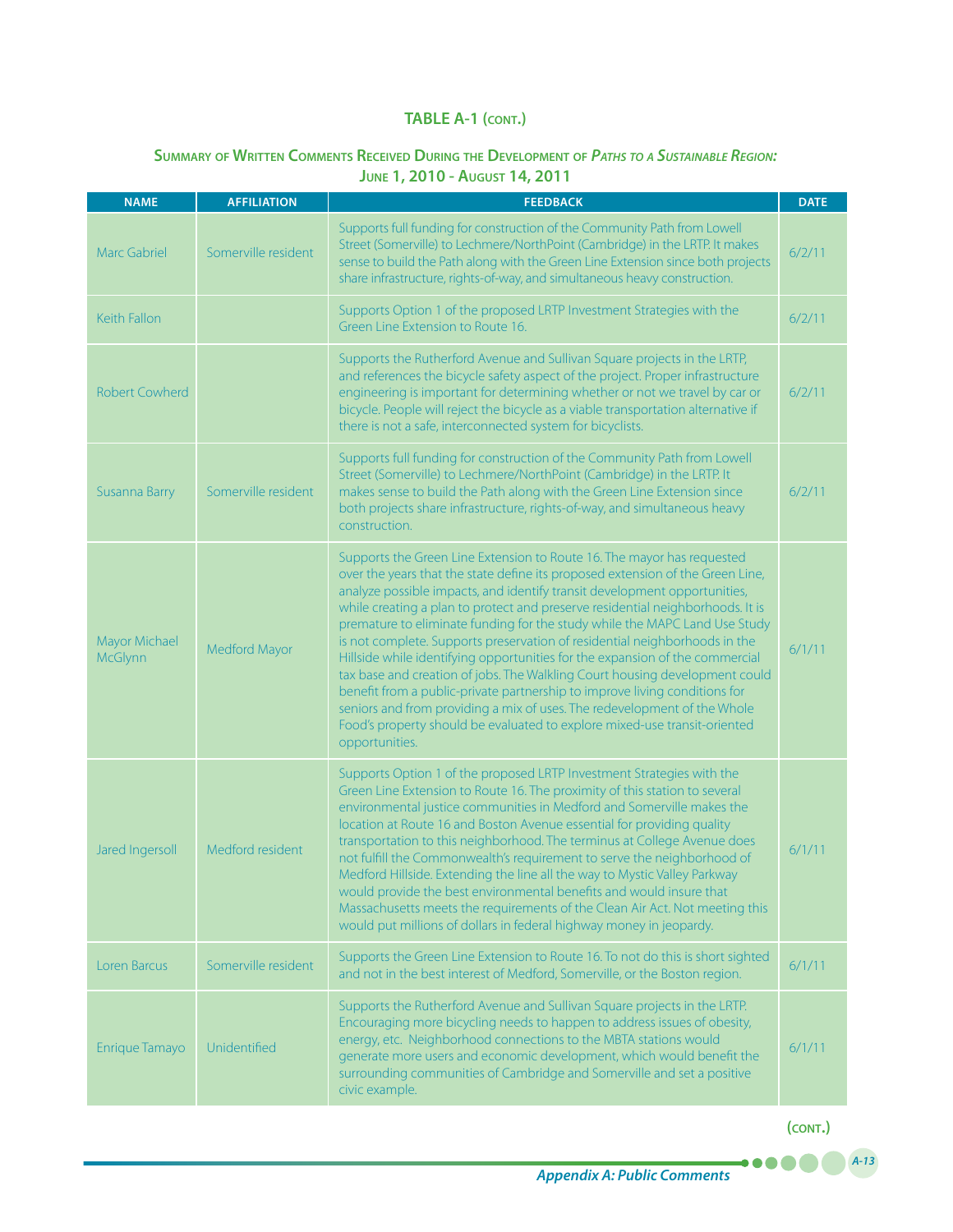# **Summary of Written Comments Received During the Development of** *Paths to <sup>a</sup> Sustainable Region:* **June 1, 2010 - August 14, 2011**

| <b>NAME</b>          | <b>AFFILIATION</b>                                | <b>FEEDBACK</b>                                                                                                                                                                                                                                                                                                                                                                                                                                                                                                                                                                                               | <b>DATE</b> |
|----------------------|---------------------------------------------------|---------------------------------------------------------------------------------------------------------------------------------------------------------------------------------------------------------------------------------------------------------------------------------------------------------------------------------------------------------------------------------------------------------------------------------------------------------------------------------------------------------------------------------------------------------------------------------------------------------------|-------------|
| Nicole Stewart       | Charlestown<br>resident                           | Supports the Rutherford Avenue and Sullivan Square projects in the LRTP.                                                                                                                                                                                                                                                                                                                                                                                                                                                                                                                                      | 6/1/11      |
| Ivey St. John        | Charlestown<br>resident                           | Supports the Rutherford Avenue and Sullivan Square projects in the LRTP.<br>Charlestown was promised a redesigned Rutherford Avenue and Sullivan<br>Square once the Big Dig was done, and the current plan meets that promise<br>and would end Charlestown's role as a regional commuter route.                                                                                                                                                                                                                                                                                                               | 6/1/11      |
| <b>Matt Porter</b>   | Unidentified                                      | Supports the Rutherford Avenue project.                                                                                                                                                                                                                                                                                                                                                                                                                                                                                                                                                                       | 6/1/11      |
| Sean Nyhan           | Charlestown<br>resident                           | Supports the Rutherford Avenue and Sullivan Square projects in the LRTP.<br>Supports changing Rutherford Avenue from the current highway to a<br>neighborhood boulevard, and adding green space and a bike path.                                                                                                                                                                                                                                                                                                                                                                                              | 6/1/11      |
| <b>Kate Namous</b>   | Unidentified                                      | Supports the Rutherford Avenue and Sullivan Square projects in the LRTP.<br>The project would improve neighborhood connections to the MBTA and give<br>Charlestown better links to Cambridge, Somerville, and Everett.                                                                                                                                                                                                                                                                                                                                                                                        | 6/1/11      |
| Andre Leroux         | <b>Massachusetts</b><br>Smarth Growth<br>Alliance | Supports full funding for construction of the Community Path from Lowell<br>Street (Somerville) to Lechmere/NorthPoint (Cambridge) in the LRTP. It<br>makes sense to build the Path along with the Green Line Extension since<br>both projects share infrastructure, rights-of-way, and simultaneous heavy<br>construction. This is a rare opportunity to transform connections across the<br>region and turn a largely recreational trail system into a more functional one,<br>safe and viable for commuters. Also supports the Green Line Extension to<br>Route 16.                                        | 6/1/11      |
| Paul Morgan          | Somerville resident                               | Supports full funding for construction of the Community Path from Lowell<br>Street (Somerville) to Lechmere/NorthPoint (Cambridge) in the LRTP. It<br>makes sense to build the Path along with the Green Line Extension since<br>both projects share infrastructure, rights-of-way, and simultaneous heavy<br>construction. The path will increase ridership on the Green Line. Many who<br>would otherwise drive would use the path to commute to Boston. Air quality<br>issues in the community and region are serious and without a change in<br>thinking and leadership they are not going to get better. | 6/1/11      |
| Janet C. Miller      | Charlestown<br>resident                           | Supports the Rutherford Avenue and Sullivan Square projects in the LRTP. The<br>area is a blight on the neighborhood and hazardous, especially for bicyclists<br>and pedestrians.                                                                                                                                                                                                                                                                                                                                                                                                                             | 6/1/11      |
| William<br>Messenger | <b>Belmont resident</b>                           | Supports full funding for construction of the Community Path from Lowell<br>Street (Somerville) to Lechmere/NorthPoint (Cambridge) in the LRTP. It<br>makes sense to build the Path along with the Green Line Extension since<br>both projects share infrastructure, rights-of-way, and simultaneous heavy<br>construction. The streets in this corridor are not safe for bicyclists. All people<br>in the Greater Boston area would benefit from reduced auto traffic, lower<br>health care costs, and improved air quality if the route were attractive, safe,<br>and direct for bicycles.                  | 6/1/11      |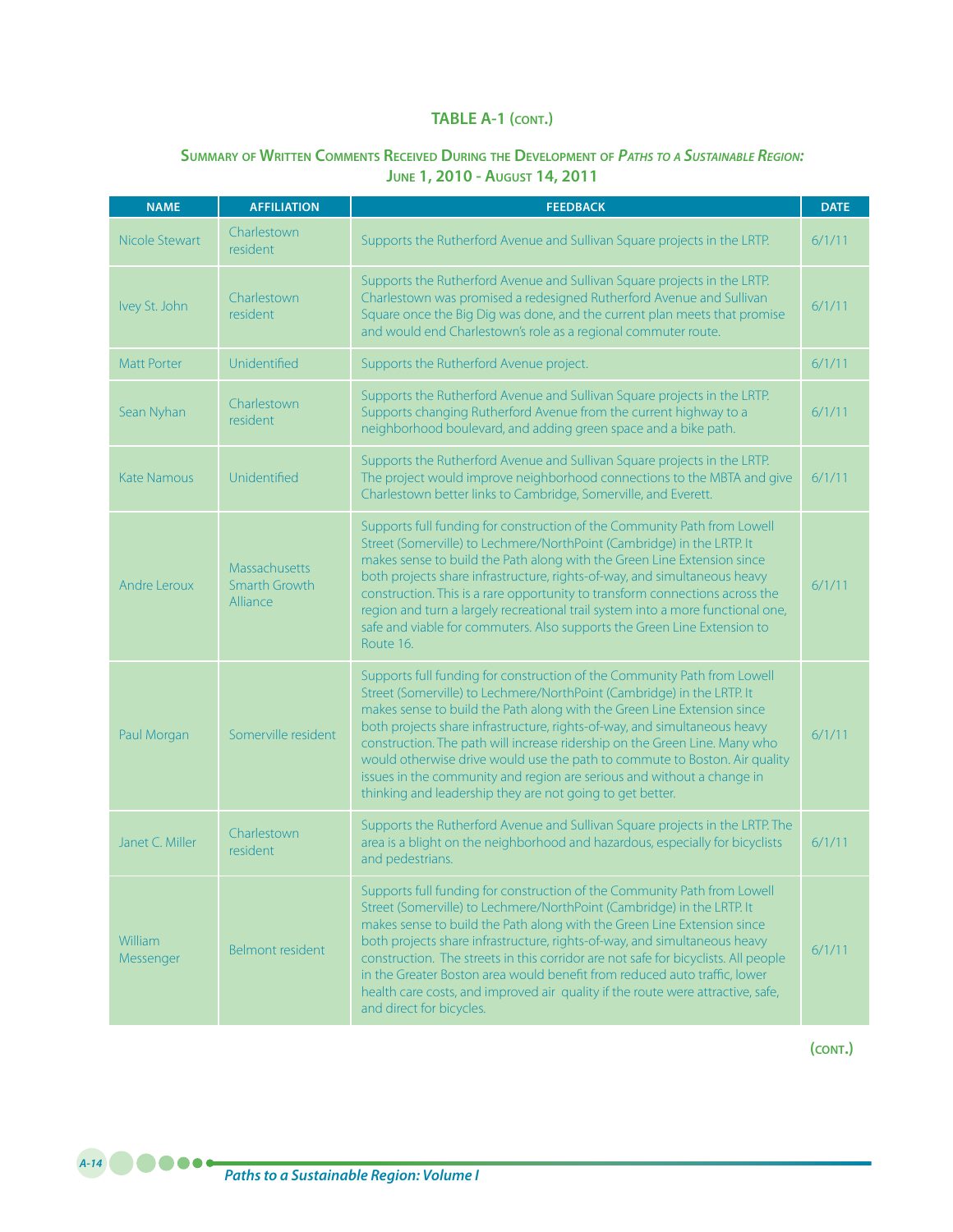# **Summary of Written Comments Received During the Development of** *Paths to <sup>a</sup> Sustainable Region:* **June 1, 2010 - August 14, 2011**

| <b>NAME</b>                          | <b>AFFILIATION</b>                  | <b>FEEDBACK</b>                                                                                                                                                                                                                                                                                                                                                                                                                                                                                                                                                                                              | <b>DATE</b> |
|--------------------------------------|-------------------------------------|--------------------------------------------------------------------------------------------------------------------------------------------------------------------------------------------------------------------------------------------------------------------------------------------------------------------------------------------------------------------------------------------------------------------------------------------------------------------------------------------------------------------------------------------------------------------------------------------------------------|-------------|
| Darlene and<br><b>Brian Matthews</b> | Somerville residents                | Supports full funding for construction of the Community Path from Lowell<br>Street (Somerville) to Lechmere/NorthPoint (Cambridge) in the LRTP. It<br>makes sense to build the Path along with the Green Line Extension since<br>both projects share infrastructure, rights-of-way, and simultaneous heavy<br>construction. The path will benefit tourists and the local community by<br>reducing pollution and traffic, as well as by encouraging physical activity, safe<br>nonmotorized vehicle travel, and a lifestyle that supports local businesses by<br>putting the consumers near the markets.      | 6/1/11      |
| Sandra and<br><b>Kevin Kelley</b>    | Charlestown<br><b>residents</b>     | Supports the Rutherford Avenue and Sullivan Square projects in the LRTP.<br>It would improve neighborhood connections to the MBTA stations and<br>improve the surrounding communities of Cambridge and Somerville.                                                                                                                                                                                                                                                                                                                                                                                           | 6/1/11      |
| <b>Frank Hall</b>                    | Everett resident                    | Supports the Rutherford Avenue and Sullivan Square projects in the LRTP.<br>Would like to see more bike-friendly roadways.                                                                                                                                                                                                                                                                                                                                                                                                                                                                                   | 6/1/11      |
| Diana F. Gilchrist                   | Somerville resident                 | Supports full funding for construction of the Community Path from Lowell<br>Street (Somerville) to Lechmere/NorthPoint (Cambridge) in the LRTP. It<br>makes sense to build the Path along with the Green Line Extension since<br>both projects share infrastructure, rights-of-way, and simultaneous heavy<br>construction. The path would allow her to bike, walk, or take the T to work,<br>and it would improve quality of life and increase property values.                                                                                                                                             | 6/1/11      |
| Marji Gere                           | Somerville resident                 | Supports the Rutherford Avenue and Sullivan Square projects in the<br>LRTP. Supports connecting the new bicycle lanes on Washington Street in<br>Somerville to the planned bicycle lanes in Charlestown.                                                                                                                                                                                                                                                                                                                                                                                                     | 6/1/11      |
| Sarah Freeman                        | <b>Arborway Coalition</b>           | Supports the Rutherford Avenue and Sullivan Square projects in the LRTP.<br>The Arborway Coalition supports improving neighborhood connections to<br>MBTA stations throughout the region, and it promotes safety for all users:<br>pedestrians, bicyclists, motorists, and residents.                                                                                                                                                                                                                                                                                                                        | 6/1/11      |
| Rep. Carolyn C.<br>Dykema            | <b>State Representative</b>         | Supports the Route 126/135 Grade Separation project in Framingham in<br>the LRTP. It is important for five MetroWest Communities. Reliance on rail<br>service is expected to increase given the significant economic activity in the<br>region and the impending purchase of the rail line from CSX. The ability to<br>meet this increased need will be constrained without a plan for addressing<br>the longstanding concerns at the 126/135 intersection. Public safety at the<br>intersection is also a concern. There is a high accident rate there that will only<br>grow as rail service is increased. | 6/1/11      |
| <b>Kristine Daniel</b>               | Unidentified                        | Supports the Rutherford Avenue and Sullivan Square projects in the LRTP.                                                                                                                                                                                                                                                                                                                                                                                                                                                                                                                                     | 6/1/11      |
| Regina Capozzi                       | Sotheby's Realty                    | Supports the Rutherford Avenue and Sullivan Square projects in the LRTP.<br>They are important for the safety and well being of residents (the rotary is<br>dangerous), would provide neighborhood access to MBTA stations, and<br>would improve the surrounding communities of Cambridge and Somerville.                                                                                                                                                                                                                                                                                                    | 6/1/11      |
| Maureen<br><b>Barillaro</b>          | Somerville Climate<br><b>Action</b> | Supports the Rutherford Avenue and Sullivan Square projects in the LRTP.<br>They are important for neighborhood connections to the MBTA stations and<br>improving the surrounding communities of Cambridge and Somerville. The<br>future of transportation depends on low-energy, high-volume transport in<br>urban environments.                                                                                                                                                                                                                                                                            | 6/1/11      |

**(cont.)**

.....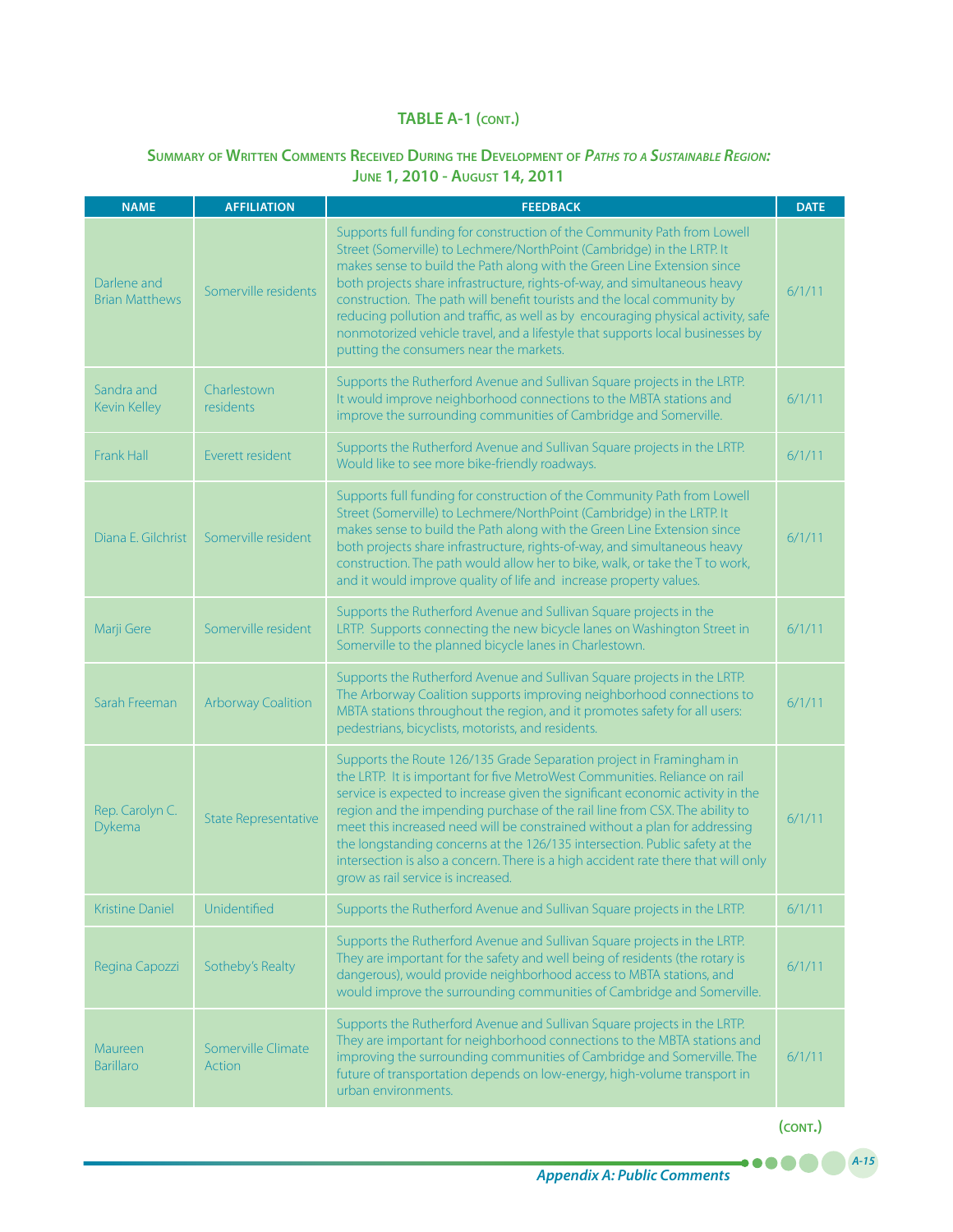### **Summary of Written Comments Received During the Development of** *Paths to <sup>a</sup> Sustainable Region:* **June 1, 2010 - August 14, 2011**

| <b>NAME</b>          | <b>AFFILIATION</b>                                                              | <b>FEEDBACK</b>                                                                                                                                                                                                                                                                                                                                                       | <b>DATE</b> |
|----------------------|---------------------------------------------------------------------------------|-----------------------------------------------------------------------------------------------------------------------------------------------------------------------------------------------------------------------------------------------------------------------------------------------------------------------------------------------------------------------|-------------|
| <b>Emile Baker</b>   | Charlestown<br>resident                                                         | Supports the Rutherford Avenue and Sullivan Square projects in the LRTP.<br>Would like more trees and better landscaping to decrease the noise on<br>Rutherford Avenue.                                                                                                                                                                                               | 6/1/11      |
| Rebecca<br>Albrecht  |                                                                                 | Supports the Rutherford Avenue and Sullivan Square projects in the LRTP.                                                                                                                                                                                                                                                                                              | 6/1/11      |
| <b>Roland Bartl</b>  | <b>Town of Acton</b>                                                            | Requests programming of construction funding for the Assabet River Rail Trail<br>in the LRTP, which would allow access to a federal HPP earmark. Alternatively,<br>the MPO should find another way or formula with the FHWA that would allow<br>the ARRT communities to access the HPP earmark.                                                                       | 5/31/11     |
| Jennifer Truong      | Charlestown<br>resident                                                         | Supports the Rutherford Avenue and Sullivan Square projects in the LRTP.<br>The redesign of this area is vital for improving pedestrian and cyclist safety,<br>improving access to public transportation and green space, and coping with<br>traffic volumes and speeds.                                                                                              | 6/1/11      |
| <b>Aaron Spransy</b> | <b>Brighton resident</b>                                                        | Supports full funding for construction of the Community Path from Lowell<br>Street (Somerville) to Lechmere/NorthPoint (Cambridge) in the LRTP. It<br>makes sense to build the Path along with the Green Line Extension since<br>both projects share infrastructure, rights-of-way, and simultaneous heavy<br>construction.                                           | 6/1/11      |
| <b>Brad Simas</b>    | Unidentified                                                                    | Supports the Rutherford Avenue and Sullivan Square projects in the LRTP.                                                                                                                                                                                                                                                                                              | 6/1/11      |
| Joanne<br>Samuelson  | Unidentified                                                                    | Supports the Rutherford Avenue and Sullivan Square projects in the LRTP.<br>Also supports the Green Line Extension to Union Square and neighborhood<br>connections to MBTA stations.                                                                                                                                                                                  | 6/1/11      |
| Mark<br>Rosenshein   | Chairman,<br>Charlestown<br>Neighborhood<br>Council<br>Development<br>Committee | Supports the Rutherford Avenue and Sullivan Square projects in the LRTP.<br>The Charlestown Neighborhood Council endorses the design concept. The<br>community supports the improvements for pedestrian access, traffic flow<br>management, reintegration of the MBTA stations with the community, a<br>regional bike path, and increased community connectivity.     | 6/1/11      |
| Joe Rapoza           | Unidentified                                                                    | Supports the Rutherford Avenue and Sullivan Square projects in the LRTP.                                                                                                                                                                                                                                                                                              | 6/1/11      |
| Daniel Pugatch       | Somerville resident                                                             | Supports the Rutherford Avenue and Sullivan Square projects in the LRTP. The<br>Sullivan Square rotary is dangerous. Suggests a footbridge for providing safer<br>access for bicyclist and pedestrians around that location.                                                                                                                                          | 6/1/11      |
| Tanya Paglia         | Somerville resident                                                             | Supports the Rutherford Avenue and Sullivan Square projects in the LRTP.                                                                                                                                                                                                                                                                                              | 6/1/11      |
| Lorna Murphy         | Unidentified                                                                    | Supports the Rutherford Avenue and Sullivan Square projects in the LRTP.<br>They would improve the appeal of Charlestown, Somerville, and Cambridge.<br>With improvements being made near Middlesex Avenue, it is critical that<br>Rutherford Avenue and Sullivan Square be able to handle the increase in<br>traffic and keep up with the look and feel of the area. | 6/1/11      |
| <b>Tim Maimone</b>   | Charlestown<br>resident                                                         | Supports the Rutherford Avenue and Sullivan Square projects in the LRTP.                                                                                                                                                                                                                                                                                              | 6/1/11      |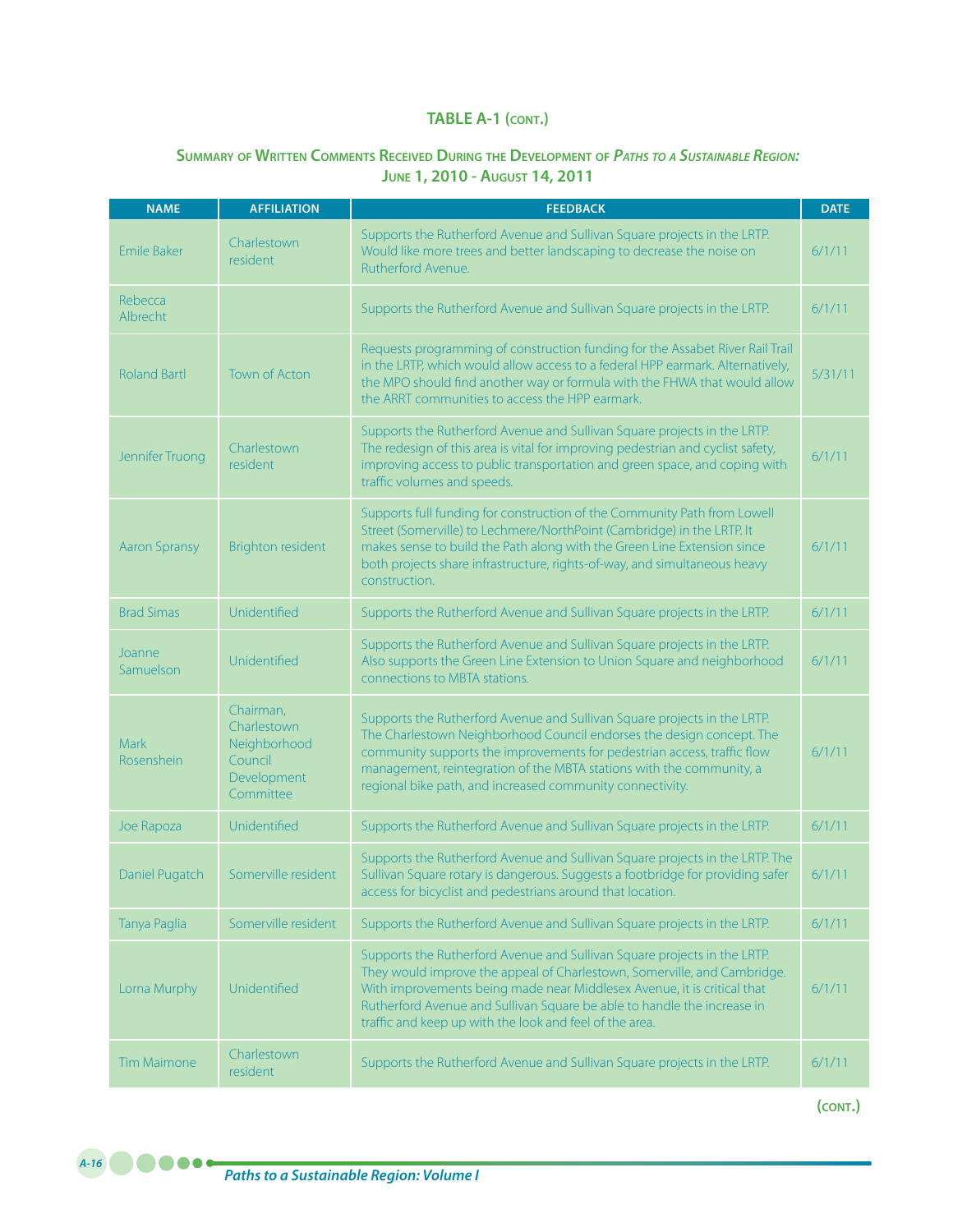# **Summary of Written Comments Received During the Development of** *Paths to <sup>a</sup> Sustainable Region:* **June 1, 2010 - August 14, 2011**

| <b>NAME</b>            | <b>AFFILIATION</b>                              | <b>FEEDBACK</b>                                                                                                                                                                                                                                                                                                                                                                                                                                                                                             | <b>DATE</b> |
|------------------------|-------------------------------------------------|-------------------------------------------------------------------------------------------------------------------------------------------------------------------------------------------------------------------------------------------------------------------------------------------------------------------------------------------------------------------------------------------------------------------------------------------------------------------------------------------------------------|-------------|
| <b>Bob Kindel</b>      | Somerville resident                             | Supports full funding for construction of the Community Path from Lowell<br>Street (Somerville) to Lechmere/NorthPoint (Cambridge) in the LRTP. It<br>makes sense to build the Path along with the Green Line Extension since<br>both projects share infrastructure, rights-of-way, and simultaneous heavy<br>construction. The Path would provide a safe way for students to get to<br>school, tie together neighborhoods, provide commuting options, mitigate<br>congestion, and increase MBTA ridership. | 6/1/11      |
| Cynthia Gillham        | Charlestown<br>resident                         | Supports the Rutherford Avenue and Sullivan Square projects in the LRTP.                                                                                                                                                                                                                                                                                                                                                                                                                                    | 6/1/11      |
| Peter G. Furth         | Unidentified                                    | Supports the Rutherford Avenue and Sullivan Square projects in the LRTP. This<br>dangerous site can be transformed into a transit-oriented development, a<br>safer arterial, and linear path with bike paths.                                                                                                                                                                                                                                                                                               | 6/1/11      |
| <b>Chandler Blake</b>  | Charlestown<br>resident                         | Supports the Rutherford Avenue and Sullivan Square projects in the LRTP.<br>Supports continued bike improvements in Boston.                                                                                                                                                                                                                                                                                                                                                                                 | 6/1/11      |
| Bathsheba<br>Grossman  | Somerville resident                             | Supports full funding for construction of the Community Path from Lowell<br>Street (Somerville) to Lechmere/NorthPoint (Cambridge) in the LRTP. It<br>makes sense to build the Path along with the Green Line Extension since<br>both projects share infrastructure, rights-of-way, and simultaneous heavy<br>construction.                                                                                                                                                                                 | 6/1/11      |
| <b>Steven Ozer</b>     | Charlestown<br>resident                         | Supports the Rutherford Avenue and Sullivan Square projects in the LRTP.<br>These projects are for making the gateway to Boston more attractive and<br>accessible. They would improve alternative transportation options.                                                                                                                                                                                                                                                                                   | 6/1/11      |
| Christopher<br>Collier | Charlestown<br>resident                         | Supports the Rutherford Avenue and Sullivan Square projects in the LRTP.<br>These projects would enhance community and business development in<br>Charlestown, Cambridge, and Somerville, improve access to the MBTA Orange<br>Line, encourage multimodal transportation, and improve regional equity by<br>benefitting the residents of the Mishawum Park housing development.                                                                                                                             | 6/1/11      |
| Robert teDuits         | Unidentified                                    | Supports the Rutherford Avenue and Sullivan Square projects in the LRTP.                                                                                                                                                                                                                                                                                                                                                                                                                                    | 6/1/11      |
| Carl Jahn              | Charlestown<br>resident                         | Supports the Rutherford Avenue and Sullivan Square projects in the LRTP.                                                                                                                                                                                                                                                                                                                                                                                                                                    | 6/1/11      |
| Nathan Blanchet        | Charlestown<br>resident                         | Supports the Rutherford Avenue and Sullivan Square projects in the LRTP.<br>Reconstruction is needed for safety, traffic flow efficiency, and neighborhood-<br>friendly economic development.                                                                                                                                                                                                                                                                                                               | 6/1/11      |
| <b>Tai Dinnan</b>      | Somerville resident                             | Supports the Rutherford Avenue and Sullivan Square projects in the LRTP.                                                                                                                                                                                                                                                                                                                                                                                                                                    | 6/1/11      |
| Wendy<br>Landman       | <b>Executive Director,</b><br><b>WalkBoston</b> | Supports the Rutherford Avenue and Sullivan Square projects in the LRTP.<br>Would provide greatly improved multi modal transportation options to<br>residents and employees of nearby Boston, Somerville, and Cambridge<br>neighborhoods.                                                                                                                                                                                                                                                                   | 6/1/11      |
| George Ulrich          | Unidentified                                    | Supports the Rutherford Avenue and Sullivan Square projects in the LRTP.<br>On behalf of the Boston Cyclists Union and Rozzie Bikes, supports the<br>neighborhood connections to the MBTA stations and improvements to<br>surrounding communities.                                                                                                                                                                                                                                                          | 6/1/11      |
|                        |                                                 |                                                                                                                                                                                                                                                                                                                                                                                                                                                                                                             | (CONT.)     |

*A-17*

.....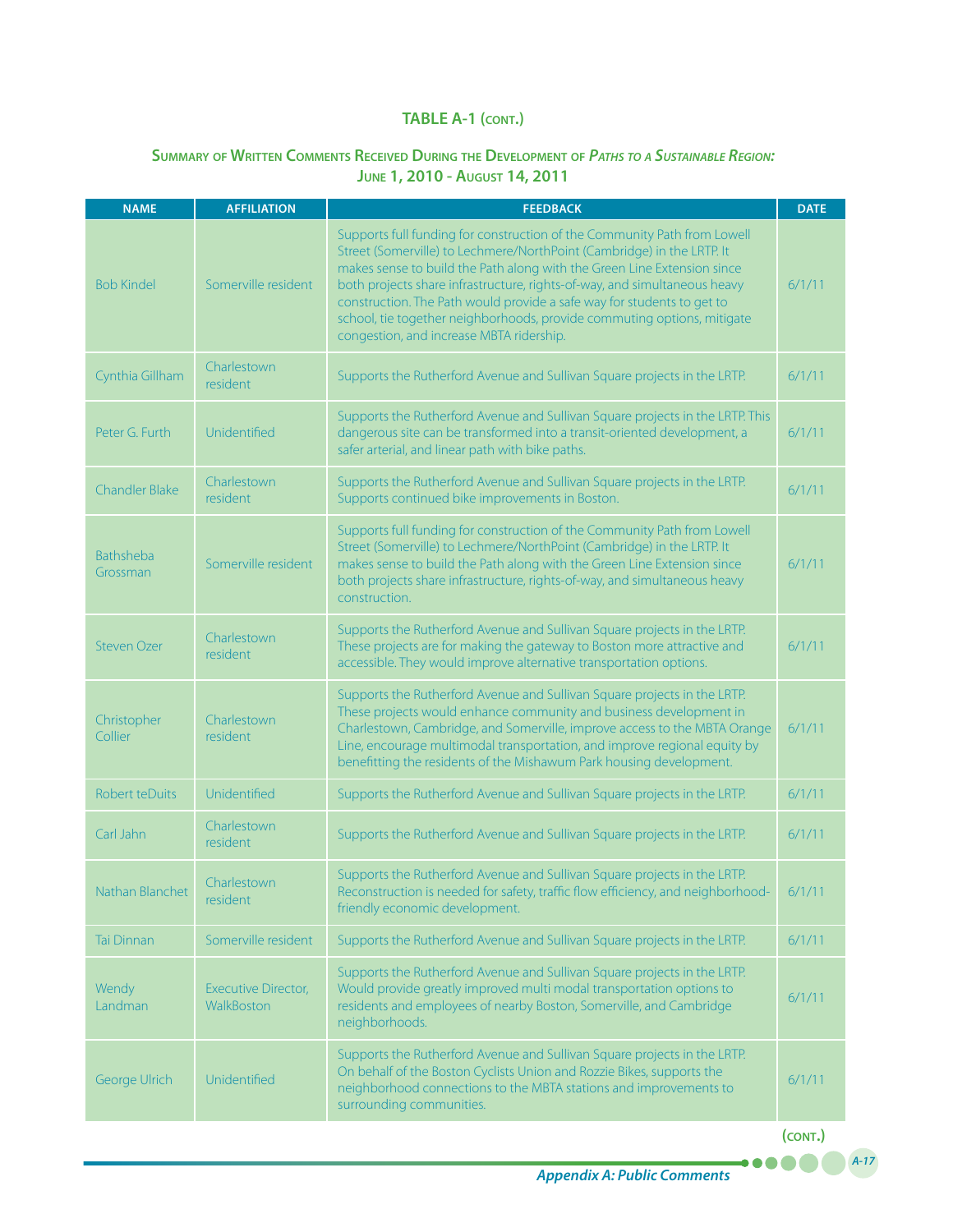### **Summary of Written Comments Received During the Development of** *Paths to <sup>a</sup> Sustainable Region:* **June 1, 2010 - August 14, 2011**

| <b>NAME</b>                 | <b>AFFILIATION</b>      | <b>FEEDBACK</b>                                                                                                                                                                                                                                                                                                                                                                                                                                 | <b>DATE</b> |
|-----------------------------|-------------------------|-------------------------------------------------------------------------------------------------------------------------------------------------------------------------------------------------------------------------------------------------------------------------------------------------------------------------------------------------------------------------------------------------------------------------------------------------|-------------|
| Holger Zwickau              | Charlestown<br>resident | Supports the Rutherford Avenue and Sullivan Square projects in the LRTP.                                                                                                                                                                                                                                                                                                                                                                        | 6/1/11      |
| Jurgen Weiss                | Somerville resident     | Supports full funding for construction of the Community Path from Lowell<br>Street (Somerville) to Lechmere/NorthPoint (Cambridge) in the LRTP. It<br>makes sense to build the Path along with the Green Line Extension since<br>both projects share infrastructure, rights-of-way, and simultaneous heavy<br>construction. Creating a cycling infrastructure would have a tremendous<br>positive impact on the energy footprint of the region. | 6/1/11      |
| <b>Kristin</b><br>Valdmanis | Charlestown<br>resident | Supports the Rutherford Avenue and Sullivan Square projects in the LRTP.                                                                                                                                                                                                                                                                                                                                                                        | 6/1/11      |
| Noel Twigg                  | Unidentified            | Supports the Rutherford Avenue and Sullivan Square projects in the LRTP.<br>Rutherford Avenue is an important link for the surrounding neighborhoods<br>and much used by bikers, pedestrians, and those accessing MBTA stations.                                                                                                                                                                                                                | 6/1/11      |
| <b>Brian Thomas</b>         | Unidentified            | Supports the Rutherford Avenue and Sullivan Square projects in the LRTP.                                                                                                                                                                                                                                                                                                                                                                        | 6/1/11      |
| Annette Tecce               | Charlestown<br>resident | Supports the Rutherford Avenue and Sullivan Square projects in the LRTP.<br>These roadways are hazardous for pedestrians, bicyclists, and cars.                                                                                                                                                                                                                                                                                                 | 6/1/11      |
| Daniel Shugrue              | Unidentified            | Supports the Rutherford Avenue and Sullivan Square projects in the LRTP.                                                                                                                                                                                                                                                                                                                                                                        | 6/1/11      |
| <b>Gerald Robbins</b>       | Charlestown<br>resident | Supports the Rutherford Avenue and Sullivan Square projects in the LRTP. It is<br>critical to providing bicycle and pedestrian access to Sullivan Square Station<br>and other parts of Boston, Somerville, and Cambridge. They will improve<br>traffic flow, especially when the Assembly Square redevelopment has been<br>completed.                                                                                                           | 6/1/11      |
| <b>Anthony Reidy</b>        | Charlestown<br>resident | Supports the Rutherford Avenue and Sullivan Square projects in the LRTP.<br>These projects would complete the transformation of Charlestown and<br>prepare the way to link it to Assembly Square in a seamless beautification<br>of the neighborhoods. It would make a proper entry to Boston for people<br>coming off I-93 or Route 99.                                                                                                        | 6/1/11      |
| Louise Ambler<br>Osborn     | Charlestown<br>resident | Supports the Rutherford Avenue and Sullivan Square projects in the LRTP. The<br>Sullivan Square rotary is dangerous for drivers, bicyclists, and pedestrians.                                                                                                                                                                                                                                                                                   | 6/1/11      |
| Sarah Newlin                | Charlestown<br>resident | Supports the Rutherford Avenue and Sullivan Square projects in the<br>LRTP. These are vital to the continued improvement of the residential<br>neighborhoods of Charlestown, Cambridge, and Somerville, and would<br>improve safety.                                                                                                                                                                                                            | 6/1/11      |
| Cory Mian                   | Somerville resident     | Supports the Rutherford Avenue and Sullivan Square projects in the LRTP.<br>This corridor is a major connector for the region. It has suffered from under-<br>investment and is in need of state resources. The surrounding area is ripe for<br>development.                                                                                                                                                                                    | 6/1/11      |
| Nicholas Mian               | Somerville resident     | Supports the Rutherford Avenue and Sullivan Square projects in the LRTP.<br>This area of Boston has untapped development potential.                                                                                                                                                                                                                                                                                                             | 6/1/11      |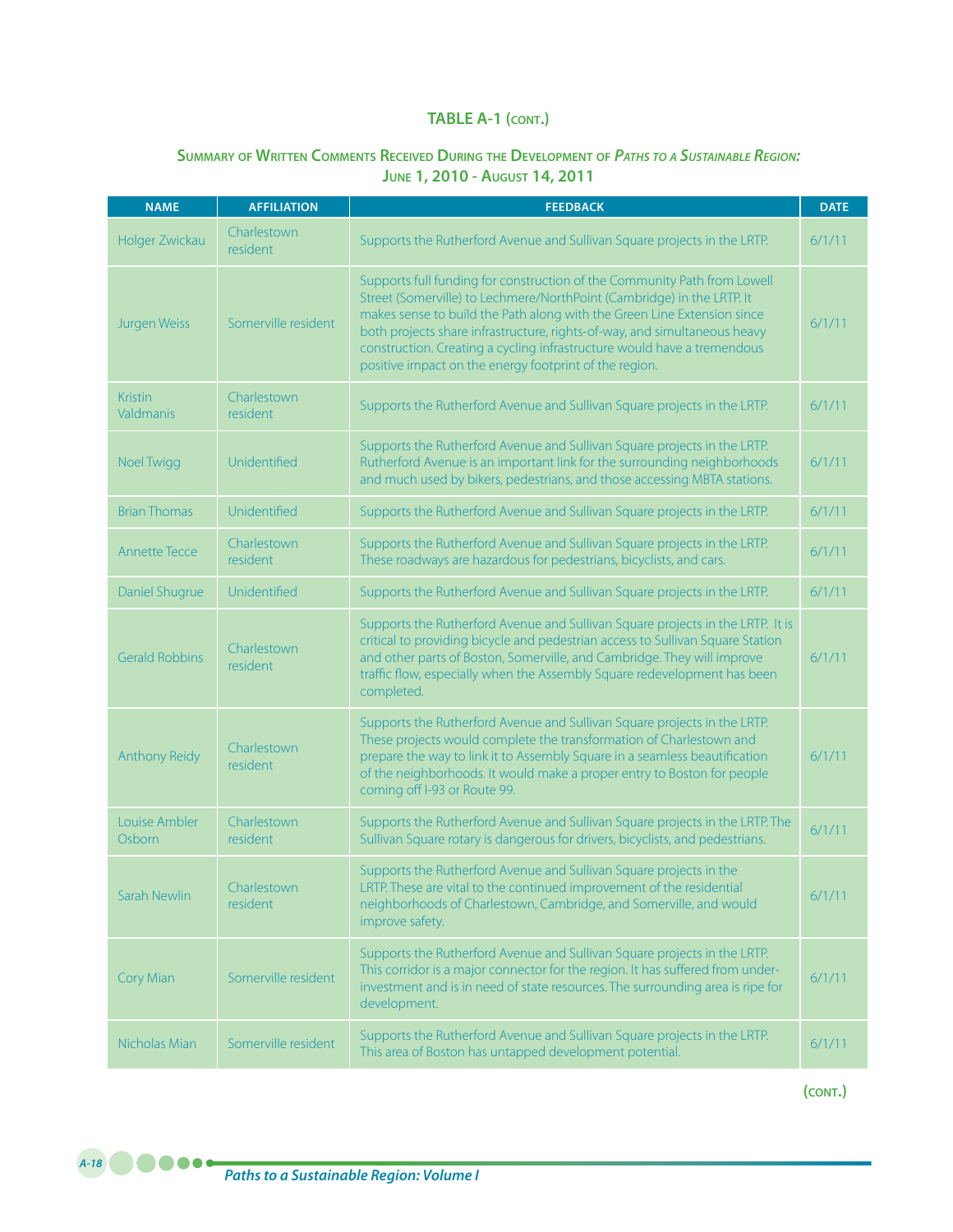### **Summary of Written Comments Received During the Development of** *Paths to <sup>a</sup> Sustainable Region:* **June 1, 2010 - August 14, 2011**

| <b>NAME</b>                     | <b>AFFILIATION</b>                                                               | <b>FEEDBACK</b>                                                                                                                                                                                                                                                                                                                                                                                    | <b>DATE</b> |
|---------------------------------|----------------------------------------------------------------------------------|----------------------------------------------------------------------------------------------------------------------------------------------------------------------------------------------------------------------------------------------------------------------------------------------------------------------------------------------------------------------------------------------------|-------------|
| Kateri<br><b>McGuiness</b>      | Charlestown<br>resident                                                          | Supports the Rutherford Avenue and Sullivan Square projects in the LRTP.<br>It will improve connections to MBTA stations and enhance quality of life in<br>surrounding communities.                                                                                                                                                                                                                | 6/1/11      |
| Anthony A.<br><b>McGuinness</b> | Unidentified                                                                     | Supports the Rutherford Avenue and Sullivan Square projects in the LRTP.<br>They would improve connections to the MBTA at Sullivan Square and<br>Community College making the MBTA more accessible.                                                                                                                                                                                                | 6/1/11      |
| Linda Lintz                     | Unidentified                                                                     | Supports full funding for construction of the Community Path from Lowell<br>Street (Somerville) to Lechmere/NorthPoint (Cambridge) in the LRTP. It<br>makes sense to build the Path along with the Green Line Extension since<br>both projects share infrastructure, rights-of-way, and simultaneous heavy<br>construction.                                                                        | 6/1/11      |
| Liz and Chuck<br>Levin          | Charlestown<br>residents                                                         | Supports the Rutherford Avenue and Sullivan Square projects in the LRTP.<br>The improvements would provide good vehicular, transit, bicycle, and<br>walking access to Charlestown, and more open space. MBTA stations are<br>currently difficult to access.                                                                                                                                        | 6/1/11      |
| Nate Leskovic                   | Unidentified                                                                     | Supports the Rutherford Avenue and Sullivan Square projects in the LRTP.                                                                                                                                                                                                                                                                                                                           | 6/1/11      |
| William Lamb                    | Chair, Design<br>Review Committee,<br>Charlestown<br><b>Preservation Society</b> | Supports the Rutherford Avenue and Sullivan Square projects in the LRTP.<br>The projects would improve traffic flow, pedestrian safety, access to MBTA<br>stations, and the regional bicycle network.                                                                                                                                                                                              | 6/1/11      |
| Cindy Kimball                   | Unidentified                                                                     | Supports the Rutherford Avenue and Sullivan Square projects in the LRTP.                                                                                                                                                                                                                                                                                                                           | 6/1/11      |
| Kate Kennen                     | Co-Chair, Friends of<br>Sullivan Square                                          | Supports the Rutherford Avenue and Sullivan Square projects in the LRTP.<br>These improvements would provide alternate modes of transportation,<br>increased access to the MBTA, and new green space. They would benefit<br>Somerville, Cambridge, and Everett.                                                                                                                                    | 6/1/11      |
| Doug and Leigh<br><b>Hurd</b>   | Charlestown<br>residents                                                         | Supports the Rutherford Avenue and Sullivan Square projects in the LRTP.<br>Ideally they would include neighborhood connections to MBTA stations and<br>improvements to the surrounding areas of Cambridge and Somerville.                                                                                                                                                                         | 6/1/11      |
| <b>Burton Holmes</b>            | Somerville resident                                                              | Supports full funding for construction of the Community Path from Lowell<br>Street (Somerville) to Lechmere/NorthPoint (Cambridge) in the LRTP. It<br>makes sense to build the Path along with the Green Line Extension since<br>both projects share infrastructure, rights-of-way, and simultaneous heavy<br>construction.                                                                        | 6/1/11      |
| <b>Justin</b><br>Hildebrandt    | Somerville resident                                                              | Supports full funding for construction of the Community Path from Lowell<br>Street (Somerville) to Lechmere/NorthPoint (Cambridge) in the LRTP. It<br>makes sense to build the Path along with the Green Line Extension since<br>both projects share infrastructure, rights-of-way, and simultaneous heavy<br>construction.                                                                        | 6/1/11      |
| Alex Gershaw                    | Malden resident                                                                  | Supports the Rutherford Avenue and Sullivan Square projects in the LRTP. It is<br>an important corridor for travel to and from Boston, Charlestown, Somerville<br>and Everett. The state should soon renovate the Alford Street Bridge on Route<br>99 in Everett and resurface Route 99 and Beacham Street in Everett. The<br>Rutherford/Sullivan improvements would dovetail with these projects. | 6/1/11      |

**(cont.)**

.....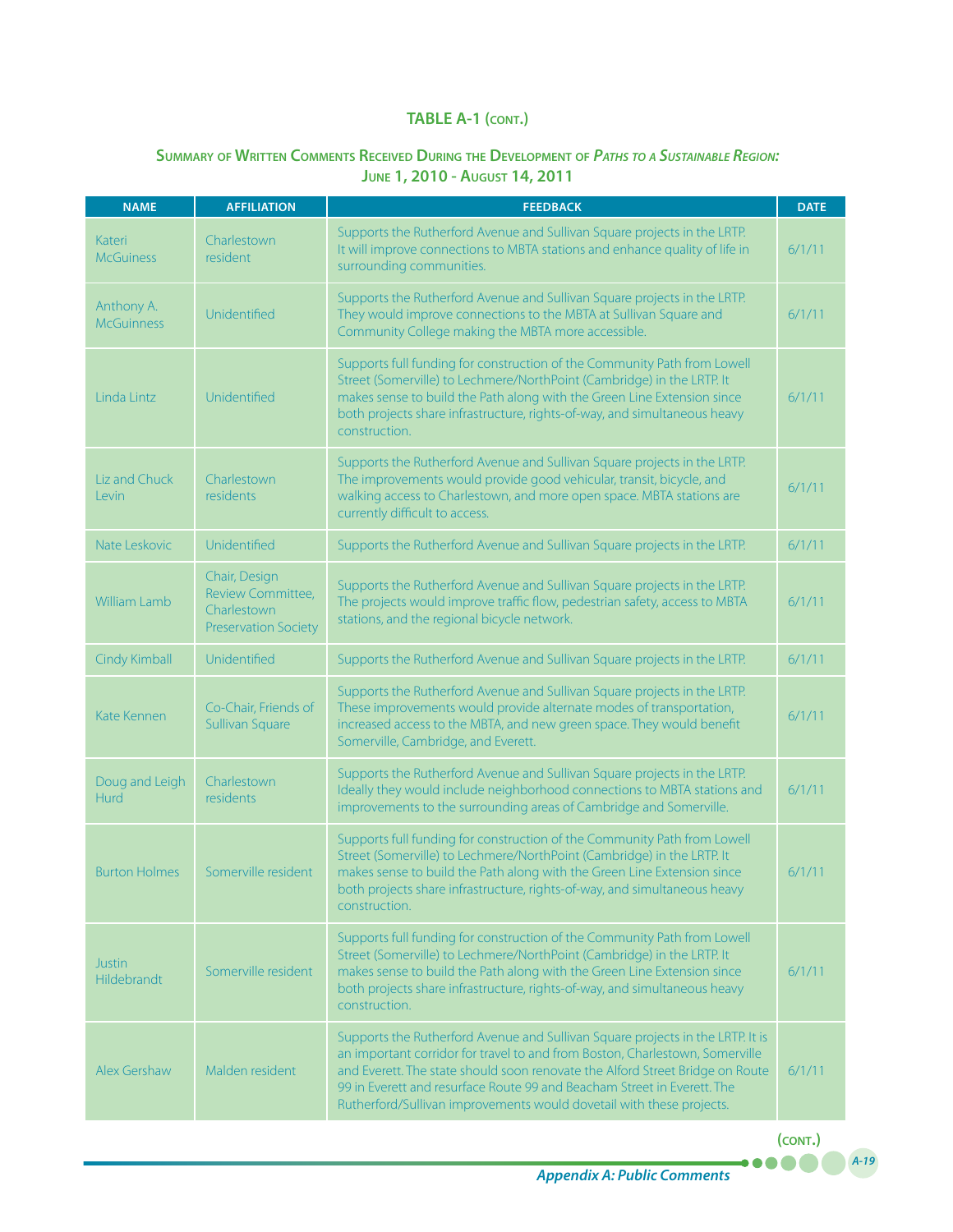# **Summary of Written Comments Received During the Development of** *Paths to <sup>a</sup> Sustainable Region:* **June 1, 2010 - August 14, 2011**

| <b>NAME</b>                                    | <b>AFFILIATION</b>              | <b>FEEDBACK</b>                                                                                                                                                                                                                                                                                                                                                                                                                                                                                                                     | <b>DATE</b> |
|------------------------------------------------|---------------------------------|-------------------------------------------------------------------------------------------------------------------------------------------------------------------------------------------------------------------------------------------------------------------------------------------------------------------------------------------------------------------------------------------------------------------------------------------------------------------------------------------------------------------------------------|-------------|
| Karen and Justin<br>Ferguson                   | Charlestown<br>residents        | Supports the Rutherford Avenue and Sullivan Square projects in the LRTP.<br>Current traffic patterns in the area are untenable, and it is dangerous to cross<br>the rotary on foot.                                                                                                                                                                                                                                                                                                                                                 | 6/1/11      |
| Jeanine Jenks<br>Farley                        | Somerville resident             | Supports full funding for construction of the Community Path from Lowell<br>Street (Somerville) to Lechmere/NorthPoint (Cambridge) in the LRTP in the<br>same time frame as the Green Line Extension. It makes sense to build the Path<br>along with the Green Line Extension since both projects share infrastructure,<br>rights-of-way, and simultaneous heavy construction.                                                                                                                                                      | 6/1/11      |
| Glen Fant and<br>Anne-Marie<br>Wayne           | Medford residents               | Supports full funding for construction of the Community Path from Lowell<br>Street (Somerville) to Lechmere/NorthPoint (Cambridge) in the LRTP in the<br>same time frame as the Green Line Extension. It makes sense to build the Path<br>along with the Green Line Extension since both projects share infrastructure,<br>rights-of-way, and simultaneous heavy construction. The Path would add to<br>the commercial benefits of the Green Line Extension by funneling foot and<br>bicycle traffic from as far away as Lexington. | 6/1/11      |
| Debbie Collier                                 | Charlestown<br>resident         | Supports the Rutherford Avenue and Sullivan Square projects in the<br>LRTP. They would improve traffic and enhance community and business<br>development in Charlestown, Cambridge, and Somerville, and would<br>improve access to MBTA Orange Line stations.                                                                                                                                                                                                                                                                       | 6/1/11      |
| Amy Branger                                    | Charlestown<br>resident         | Supports the Rutherford Avenue and Sullivan Square projects in the LRTP.<br>Charlestown has had to bear the brunt of Central Artery construction impacts<br>and it's time to reclaim Rutherford for the community.                                                                                                                                                                                                                                                                                                                  | 6/1/11      |
| Blythe<br>Robertson and<br><b>Mary Perkins</b> | Charlestown<br>residents        | Supports the Rutherford Avenue and Sullivan Square projects in the LRTP.                                                                                                                                                                                                                                                                                                                                                                                                                                                            | 6/1/11      |
| Jean<br>Bourguignon                            | Charlestown<br>resident         | Supports the Rutherford Avenue and Sullivan Square projects in the LRTP.                                                                                                                                                                                                                                                                                                                                                                                                                                                            | 6/1/11      |
| <b>Ted Bach</b>                                | Somerville resident             | Supports full funding for construction of the Community Path from Lowell<br>Street (Somerville) to Lechmere/NorthPoint (Cambridge) in the LRTP. It<br>makes sense to build the Path along with the Green Line Extension since<br>both projects share infrastructure, rights-of-way, and simultaneous heavy<br>construction. Having strong mixed-mode transit would help reduce<br>dependence on cars and increase MBTA ridership.                                                                                                   | 6/1/11      |
| <b>Nancy Arents</b>                            | Charlestown<br>resident         | Supports the Rutherford Avenue and Sullivan Square projects in the LRTP. The<br>area is unsafe for pedestrians and is an eyesore.                                                                                                                                                                                                                                                                                                                                                                                                   | 6/1/11      |
| Neil and Ivy<br>Ahluwalia                      | Unidentified                    | Supports the Rutherford Avenue and Sullivan Square projects in the LRTP.                                                                                                                                                                                                                                                                                                                                                                                                                                                            | 6/1/11      |
| Patrice<br>Kastenholz                          | <b>West Medford</b><br>resident | Supports Green Line Extension to Route 16 and would prefer that it go<br>farther, to West Medford center.                                                                                                                                                                                                                                                                                                                                                                                                                           | 5/31/11     |
| Elizabeth Bolton                               | Medford resident                | Supports full funding for the Green Line Extension to Route 16. It is<br>inexcusable to leave the neighborhood beyond Tufts without subway access.<br>Subway access is critical due to roadway congestion, air pollution, and rising<br>fuel costs. It would make the neighborhood more vibrant.                                                                                                                                                                                                                                    | 5/31/11     |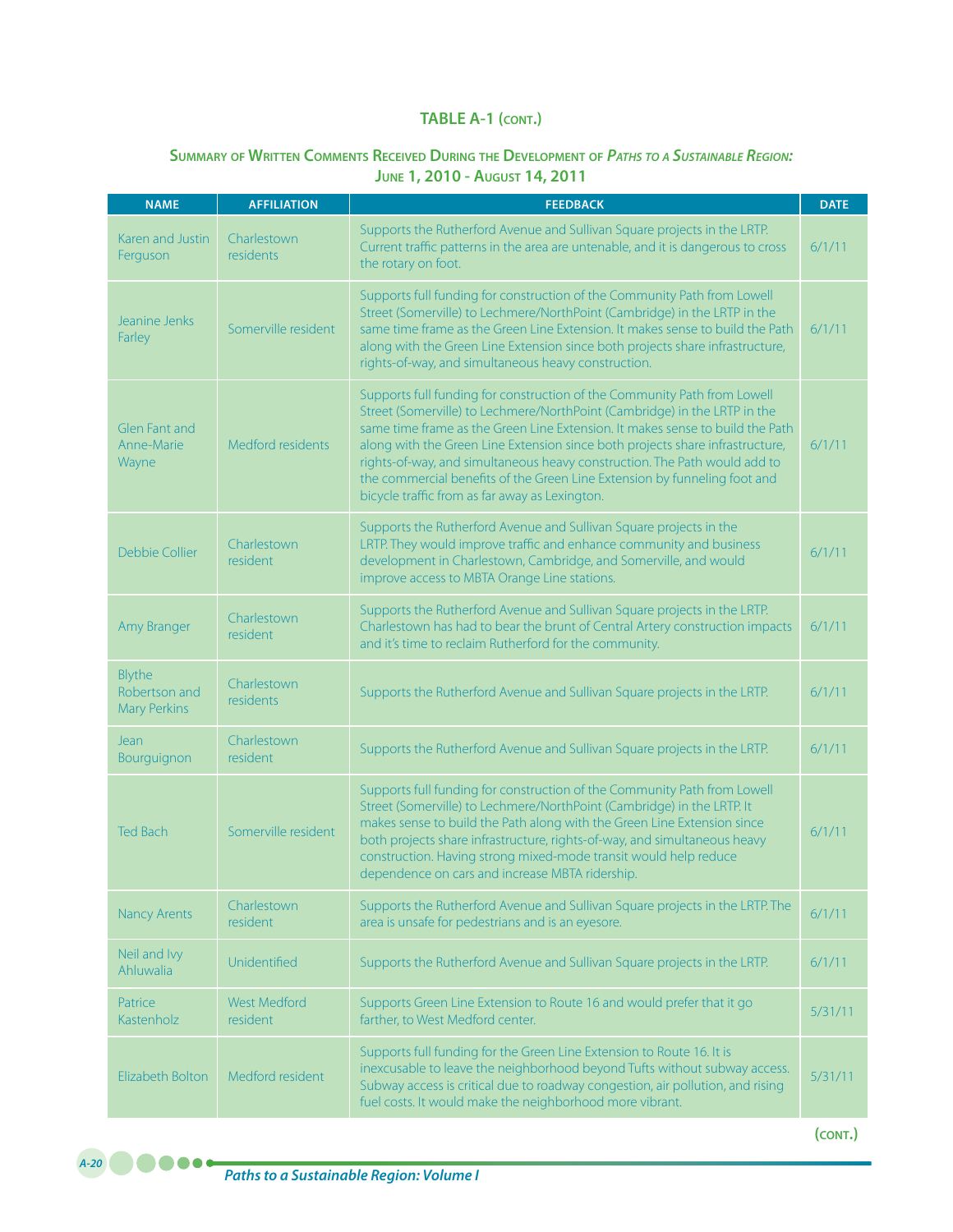# **Summary of Written Comments Received During the Development of** *Paths to <sup>a</sup> Sustainable Region:* **June 1, 2010 - August 14, 2011**

| <b>NAME</b>          | <b>AFFILIATION</b>                       | <b>FEEDBACK</b>                                                                                                                                                                                                                                                                                                                                                                    | <b>DATE</b> |
|----------------------|------------------------------------------|------------------------------------------------------------------------------------------------------------------------------------------------------------------------------------------------------------------------------------------------------------------------------------------------------------------------------------------------------------------------------------|-------------|
| <b>Justin Ashton</b> | Citizen and resident<br>of Somerville    | Supports Option 1 of the proposed LRTP Investment Strategies with the<br>Green Line Extension to Route 16.                                                                                                                                                                                                                                                                         | 5/31/11     |
| Laura Solano         | Medford Resident                         | Supports Option 1 of the proposed LRTP Investment Strategies with the<br>Green Line Extension to Route 16.                                                                                                                                                                                                                                                                         | 5/31/11     |
| <b>Judith Siegel</b> | <b>East Arlington</b><br>Resident        | Supports Option 1 of the proposed LRTP Investment Strategies with the<br>Green Line Extension to Route 16.                                                                                                                                                                                                                                                                         | 5/31/11     |
| Conor McKenzie       | Unidentified                             | Supports Option 1 of the proposed LRTP Investment Strategies with the<br>Green Line Extension to Route 16.                                                                                                                                                                                                                                                                         | 5/31/11     |
| <b>Alex Bilsky</b>   | Arlington resident                       | Supports Option 1 of the proposed LRTP Investment Strategies with the<br>Green Line Extension to Route 16.                                                                                                                                                                                                                                                                         | 5/30/11     |
| R. P. Marlin         | <b>East Arlington</b><br>resident        | Supports Option 1 of the proposed LRTP Investment Strategies and the<br>Green Line Extension to Route 16. Looks forward to biking to a new Green<br>Line station to reduce car use and reduce traffic along Route 16. The Mass.<br>Ave. area is becoming more bicycle-and pedestrian-friendly, seeing more<br>businesses attracted to the area, and residential areas revitalized. | 5/29/11     |
| John Reinhardt       | Unidentified                             | Supports Green Line to Route 16.                                                                                                                                                                                                                                                                                                                                                   | 5/29/11     |
| David von<br>Schack  | Unidentified                             | Supports Option 1 of the proposed LRTP Investment Strategies with the<br>Green Line Extension to Route 16.                                                                                                                                                                                                                                                                         | 5/28/11     |
| Jeanie Tietjen       | Arlington resident                       | Supports Option 1 of the proposed LRTP Investment Strategies with the<br>Green Line Extension to Route 16.                                                                                                                                                                                                                                                                         | 5/27/11     |
| <b>Chris Nitchie</b> | Unidentified                             | Supports the Green Line Extension to Route 16. The Mystic River area has<br>existing pathways that make this a natural corridor for pedestrian and bicycle<br>traffic. It makes sense to connect the Green Line to this corridor.                                                                                                                                                  | 5/27/11     |
| Carolyn<br>Montello  | Unidentified                             | Supports Option 1 of the proposed LRTP Investment Strategies with the<br>Green Line Extension to Route 16. The project is a legal commitment of the<br>Commonwealth and the hallmark of GreenDOT. It should be the centerpiece<br>of the LRTP. This is a chance to revitalize Medford and provide sustainable<br>transportation.                                                   | 5/27/11     |
| John McKenna         | Arlington resident                       | Supports the Green Line Extension to Arlington.                                                                                                                                                                                                                                                                                                                                    | 5/27/11     |
| Julie Marcal         | Arlington resident                       | Supports Option 1 of the proposed LRTP Investment Strategies and the Green<br>Line Extension to Route 16.                                                                                                                                                                                                                                                                          | 5/27/11     |
| Robert Lemp          | Arlington resident                       | Supports Option 1 of the proposed LRTP Investment Strategies and the Green<br>Line Extension to Route 16.                                                                                                                                                                                                                                                                          | 5/27/11     |
| Meryl Becker         | <b>East Arlington</b><br><b>Resident</b> | Supports Option 1 of the proposed LRTP Investment Strategies and the Green<br>Line Extension to Route 16.                                                                                                                                                                                                                                                                          | 5/27/11     |
| Ted A. Adams         | <b>Medford Resident</b>                  | Supports extending the Green Line to Route 16.                                                                                                                                                                                                                                                                                                                                     | 5/27/11     |
| Julia Malik          | Arlington resident                       | Supports Option 1 of the proposed LRTP Investment Strategies with the<br>Green Line Extension to Route 16.                                                                                                                                                                                                                                                                         | 5/27/11     |

**(cont.)**

.....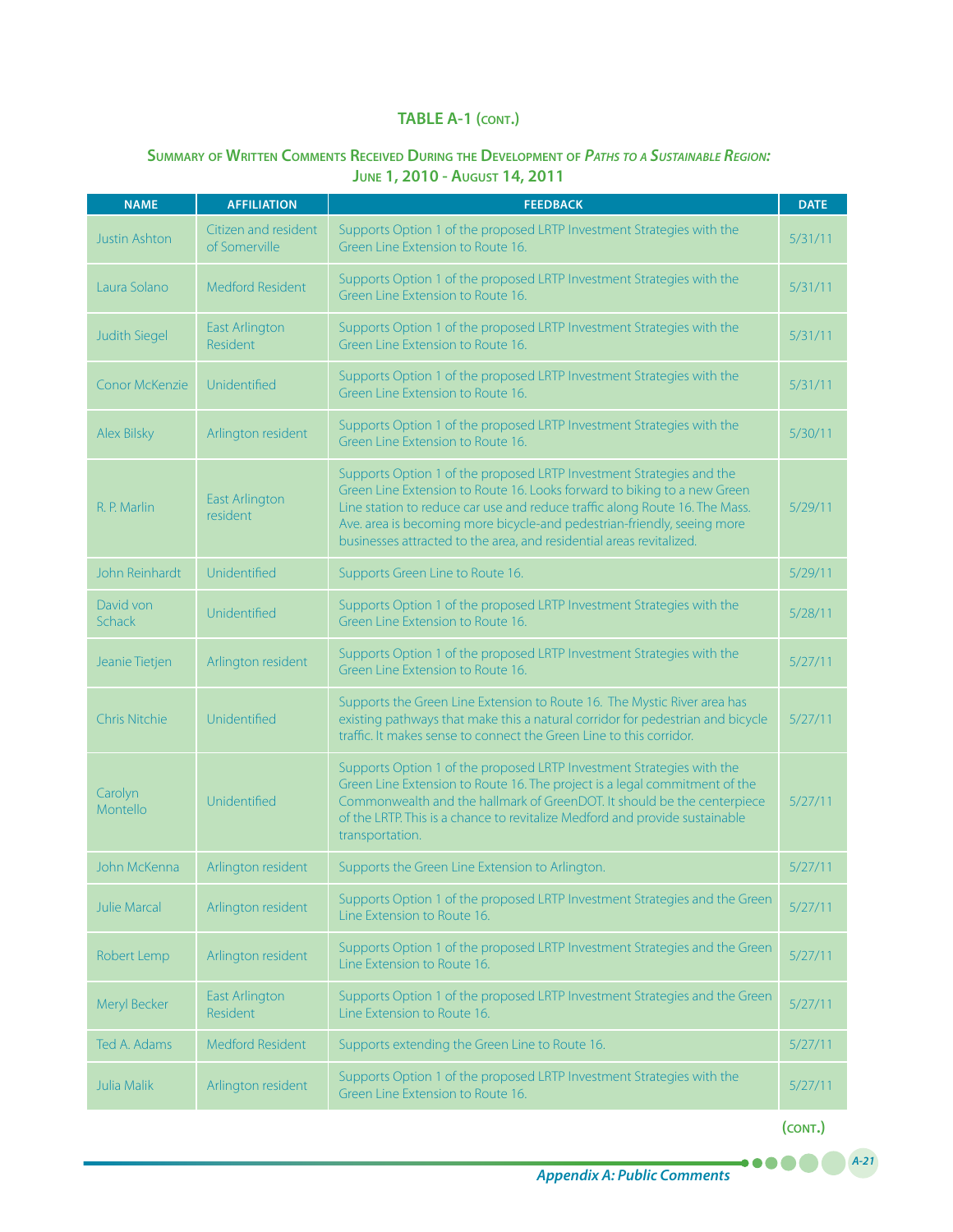### **Summary of Written Comments Received During the Development of** *Paths to <sup>a</sup> Sustainable Region:* **June 1, 2010 - August 14, 2011**

| <b>NAME</b>              | <b>AFFILIATION</b>                     | <b>FEEDBACK</b>                                                                                                                                                                                                                                                                                                                                                                                   | <b>DATE</b> |
|--------------------------|----------------------------------------|---------------------------------------------------------------------------------------------------------------------------------------------------------------------------------------------------------------------------------------------------------------------------------------------------------------------------------------------------------------------------------------------------|-------------|
| S. Riley Hart            | Arlington resident                     | Supports Green Line to Route 16.                                                                                                                                                                                                                                                                                                                                                                  | 5/27/11     |
| Christine<br>Gorwood     | Unidentified                           | Supports Option 1 of the proposed LRTP Investment Strategies with the<br>Green Line Extension to Route 16.                                                                                                                                                                                                                                                                                        | 5/27/11     |
| Sarah Endo               | Unidentified                           | Supports Option 1 of the proposed LRTP Investment Strategies with the<br>Green Line Extension to Route 16.                                                                                                                                                                                                                                                                                        | 5/27/11     |
| Kaitlyn Wong             | Somerville resident                    | Supports the Green Line Extension to Route 16.                                                                                                                                                                                                                                                                                                                                                    | 5/26/11     |
| <b>Lynne Weiss</b>       | Medford Hillside<br>resident           | Supports Option 1 of the proposed LRTP Investment Strategies with the<br>Green Line Extension to Route 16. The extension is vital for reaching the<br>customer base who would benefit from the extension and cut down on<br>traffic pollution. It would also allow more people to reduce their driving by<br>providing access to shopping and businesses located at and near Route 16.            | 5/26/11     |
| <b>Alison Walcott</b>    | Medford resident                       | Supports Option 1 of the proposed LRTP Investment Strategies with the<br>Green Line Extension to Route 16. The project is a legal commitment of the<br>Commonwealth and the hallmark of GreenDOT. It should be the centerpiece<br>of the LRTP.                                                                                                                                                    | 5/26/11     |
| <b>Greg Venne</b>        | <b>West Medford</b><br><i>resident</i> | Supports the Green Line Extension to Route 16. It would help reduce the<br>growing congestion of Routes 93, 16, and 60, the McGrath and O'Brien<br>highways, and all secondary roads in Medford, Somerville, and Cambridge.                                                                                                                                                                       | 5/26/11     |
| Lawrence<br>Sodano       | Medford resident                       | Supports the Green Line Extension to Route 16. A station at Route 16 would<br>connect transit to a larger population than a terminus at College Avenue,<br>and it would draw riders from West Medford, West Somerville, and Arlington.<br>It would relieve traffic congestion on Alewife Brook Parkway. A terminus at<br>College Avenue would result in more traffic congestion on Boston Avenue. | 5/26/11     |
| Franklin J.<br>Schlerman | Medford resident                       | Supports Option 1 of the proposed LRTP Investment Strategies with the<br>Green Line Extension to Route 16.                                                                                                                                                                                                                                                                                        | 5/26/11     |
| Michael Sandler          | Arlington resident                     | Supports the Green Line Extension to Route 16.                                                                                                                                                                                                                                                                                                                                                    | 5/26/11     |
| <b>Nancy Salzer</b>      | <b>East Arlington</b><br>resident      | Supports Option 1 of the proposed LRTP Investment Strategies and the Green<br>Line Extension.                                                                                                                                                                                                                                                                                                     | 5/26/11     |
| Vaughan Rees             | Medford resident                       | Supports Option 1 of the proposed LRTP Investment Strategies with the<br>Green Line Extension to Route 16.                                                                                                                                                                                                                                                                                        | 5/26/11     |
| John Murphy              | Medford resident                       | Supports the Green Line Extension to Route 16. If resources were available,<br>the line should go to Route 128.                                                                                                                                                                                                                                                                                   | 5/26/11     |
| Jim Moodie               | Medford resident                       | Supports the Green Line Extension to Route 16. It would provide access to<br>more riders and prevent potential traffic gridlock if the line were to terminate<br>at College/Boston Avenues. A long-term vision is required. Keep Boston a<br>leader in mass transit.                                                                                                                              | 5/26/11     |
| Peter Micheli            | Medford resident                       | Supports the Green Line Extension to Route 16. It would reach thousands<br>more commuters in West Medford and Arlington. It would be short-sighted<br>not to extend the line.                                                                                                                                                                                                                     | 5/26/11     |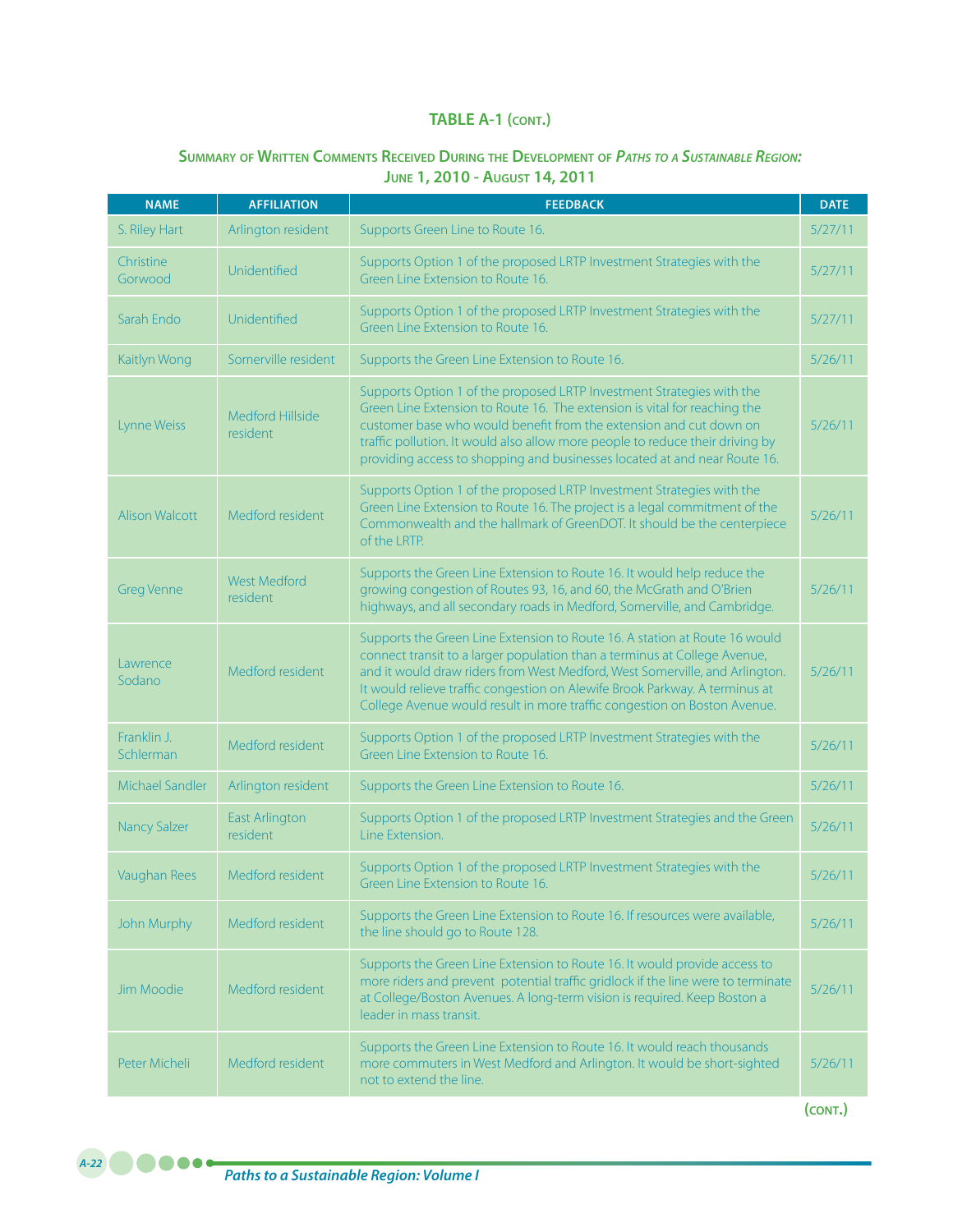### **Summary of Written Comments Received During the Development of** *Paths to <sup>a</sup> Sustainable Region:*  **June 1, 2010 - August 14, 2011**

| <b>NAME</b>                 | <b>AFFILIATION</b>              | <b>FEEDBACK</b>                                                                                                                                                                                                                                                                                                                                                                                                                                 | <b>DATE</b> |
|-----------------------------|---------------------------------|-------------------------------------------------------------------------------------------------------------------------------------------------------------------------------------------------------------------------------------------------------------------------------------------------------------------------------------------------------------------------------------------------------------------------------------------------|-------------|
| Nancy Lincoln               | Medford resident                | Supports Option 1 of the proposed LRTP Investment Strategies and the Green<br>Line Extension to Route 16. The Extension is essential.                                                                                                                                                                                                                                                                                                           | 5/26/11     |
| Thomas W.<br>Lincoln        | Medford resident                | Supports the Green Line Extension to Route 16. It is a legal commitment of<br>the Commonwealth and it is an investment in a sustainable future.                                                                                                                                                                                                                                                                                                 | 5/26/11     |
| Michael<br>Lambert          | Medford resident                | Supports the Green Line Extension to Route 16. The project would make<br>downtown Boston and Somerville accessible to Medford residents by transit<br>and take cars off the road.                                                                                                                                                                                                                                                               | 5/26/11     |
| Unidentified                | Unidentified                    | Supports the Green Line Extension to Boston Avenue in Medford.                                                                                                                                                                                                                                                                                                                                                                                  | 5/26/11     |
| Daniel J. Jacob             | Medford resident                | Supports Option 1 of the proposed LRTP Investment Strategies and Green<br>Line Extension to Route 16.                                                                                                                                                                                                                                                                                                                                           | 5/26/11     |
| John Hoppe                  | Arlington resident              | Supports Option 1 of the proposed LRTP Investment Strategies and Green<br>Line Extension to Route 16.                                                                                                                                                                                                                                                                                                                                           | 5/26/11     |
| Lois Grossman               | Medford resident                | Supports the Green Line Extension to Route 16. It should be the centerpiece<br>of the LRTP. Supports efforts toward sustainable living and movement toward<br>mass transit.                                                                                                                                                                                                                                                                     | 5/26/11     |
| <b>Martin Fraser</b>        | Medford resident                | Supports the Green Line Extension to Route 16. Benefits would include<br>reduced traffic, improved public safety, improved quality of life, and improved<br>parking.                                                                                                                                                                                                                                                                            | 5/26/11     |
| Rev. Dorothy<br>Emerson     | <b>West Medford</b><br>resident | Supports the Green Line Extension to Route 16.                                                                                                                                                                                                                                                                                                                                                                                                  | 5/26/11     |
| Erik Egbertson              | Medford resident                | Supports Option 1 of the Investment Strategies, with the Green Line<br>Extension to Route 16. With rising gas prices, connecting neighborhoods<br>to a subway line will be fundamental to ensuring that these communities<br>thrive. The state should focus on modes of transportation that are the moste<br>efficient. Light rail is a good investment. Challenges the MPO to also consider<br>future projects to connect MBTA lines radially. | 5/26/11     |
| Eileen de Rosas             | Arlington resident              | Supports the Green Line Extension to Route 16. Better service to downtown<br>Boston is needed.                                                                                                                                                                                                                                                                                                                                                  | 5/26/11     |
| D. Carnevale                | Unidentified                    | Opposes funding the Green Line Extension. Prefers that monies be used<br>to update and repair existing infrastructure. Questions how the extension<br>would be maintained when the MBTA has over \$8 billion of debt.                                                                                                                                                                                                                           | 5/26/11     |
| Christine<br><b>Bennett</b> | Medford resident                | Opposes spending on the Green Line Extension project as Medford has<br>subway and bus routes already. Prefers that monies be used to repair<br>potholes in all major roadways, improve existing bus and train service, update<br>trains and buses to make them more eco-friendly, and improve accessibility<br>to persons with disabilities throughout the MBTA system.                                                                         | 5/26/11     |
| Sarah Beardslee             | Unidentified                    | Supports the Green Line Extension to Route 16.                                                                                                                                                                                                                                                                                                                                                                                                  | 5/26/11     |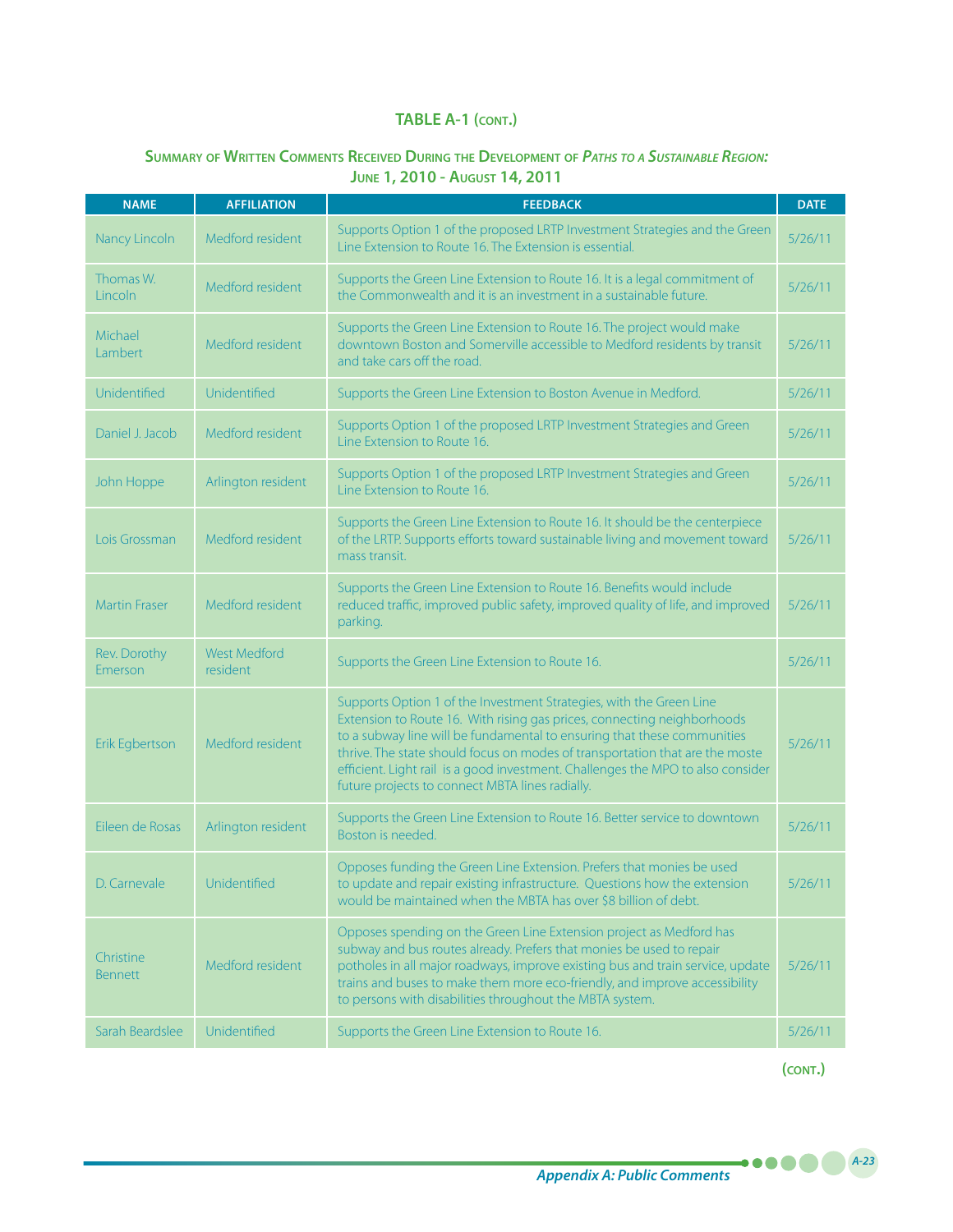### **Summary of Written Comments Received During the Development of** *Paths to <sup>a</sup> Sustainable Region:* **June 1, 2010 - August 14, 2011**

| <b>NAME</b>               | <b>AFFILIATION</b>                                              | <b>FEEDBACK</b>                                                                                                                                                                                                                                                                                                                                                                                                                                                                                              | <b>DATE</b> |
|---------------------------|-----------------------------------------------------------------|--------------------------------------------------------------------------------------------------------------------------------------------------------------------------------------------------------------------------------------------------------------------------------------------------------------------------------------------------------------------------------------------------------------------------------------------------------------------------------------------------------------|-------------|
| Elisabeth Bayle           | <b>Medford Hillside</b><br>resident                             | Opposes the removal of the Green Line Extension to Route 16 from the<br>LRTP. It should be put back into Phase 1 of the Green Line Extension project<br>to make it more economical to build, less disruptive than a two-phase<br>project, and closer to the state's obligation to provide improved air quality,<br>environmental justice, and opportunities for transit-oriented development.<br>The project to Route 16 fulfills the state's legal obligation to bring rail transit<br>to Medford Hillside. | 5/26/11     |
| Carol Band                | Arlington resident                                              | Prefers Option 1. Supports the Green Line Extension to East Arlington.                                                                                                                                                                                                                                                                                                                                                                                                                                       | 5/26/11     |
| Debra Agliano             | Medford resident                                                | Supports Investment Strategy 1, with the Green Line Extension to Route 16.<br>Expanding public transportation is important due to increasing gas prices,<br>overcrowding on roads, and harm to the environment.                                                                                                                                                                                                                                                                                              | 5/26/11     |
| Jonathan<br>Koopmann      | Arlington Resident                                              | Supports the Green Line to Route 16.                                                                                                                                                                                                                                                                                                                                                                                                                                                                         | 5/26/11     |
| Naomi<br>Slagowski        | Unidentified                                                    | Supports Option 1 of the proposed LRTP Investment Strategies with the<br>Green Line Extension to Route 16.                                                                                                                                                                                                                                                                                                                                                                                                   | 5/26/11     |
| <b>Judy Kaplan</b>        | Unidentified                                                    | Opposes Option 1 of the proposed LRTP Investment Strategies and opposes<br>the Green Line Extension to Route 16.                                                                                                                                                                                                                                                                                                                                                                                             | 5/26/11     |
| Megan Allen               | <b>Resident of Medford</b>                                      | Supports Option 1 of the proposed LRTP Investment Strategies with the<br>Green Line Extension to Route 16.                                                                                                                                                                                                                                                                                                                                                                                                   | 5/26/11     |
| Michael<br>Adamian        | Medford Hillside<br>resident                                    | Supports the Green Line Extension to Route 16.                                                                                                                                                                                                                                                                                                                                                                                                                                                               | 5/26/11     |
| <b>Bruce Kulik</b>        | <b>Resident of Medford</b>                                      | Supports Option 1 of the proposed LRTP Investment Strategies with the<br>Green Line Extension to Route 16.                                                                                                                                                                                                                                                                                                                                                                                                   | 5/26/11     |
| <b>James McGinnis</b>     | Unidentified                                                    | Supports Option 1 of the proposed LRTP Investment Strategies with the<br>Green Line Extension to Route 16.                                                                                                                                                                                                                                                                                                                                                                                                   | 5/26/11     |
| Zachary Atwell            | Resident of Medford                                             | Supports the Green Line Extension to Route 16.                                                                                                                                                                                                                                                                                                                                                                                                                                                               | 5/26/11     |
| Andrew<br>Griswold        | <b>Resident of Medford</b>                                      | Supports Option 1 of the proposed LRTP Investment Strategies with the<br>Green Line Extension to Route 16.                                                                                                                                                                                                                                                                                                                                                                                                   | 5/26/11     |
| <b>Maxim</b><br>Weinstein | Unidentified                                                    | Supports Option 1 of the proposed LRTP Investment Strategies with the<br>Green Line Extension to Route 16.                                                                                                                                                                                                                                                                                                                                                                                                   | 5/26/11     |
| Phil Goff                 | Co-chair, East<br>Arlington Livable<br><b>Streets Coalition</b> | Supports Green Line to Route 16.                                                                                                                                                                                                                                                                                                                                                                                                                                                                             | 5/26/11     |
| Lindsay Leete             | Resident                                                        | Supports Green Line to Route 16.                                                                                                                                                                                                                                                                                                                                                                                                                                                                             | 5/26/11     |
| Jan Nicholson             | Resident (S.<br>Medford)                                        | Supports Green Line to Route 16.                                                                                                                                                                                                                                                                                                                                                                                                                                                                             | 5/26/11     |
| Alex Epstein              | Somerville Bicycle<br><b>Advisory Committee</b>                 | Supports Option 1 of the proposed LRTP Investment Strategies with<br>the Green Line Extension to Route 16. Would like to see the Somerville<br>Community Path included as well.                                                                                                                                                                                                                                                                                                                              | 5/26/11     |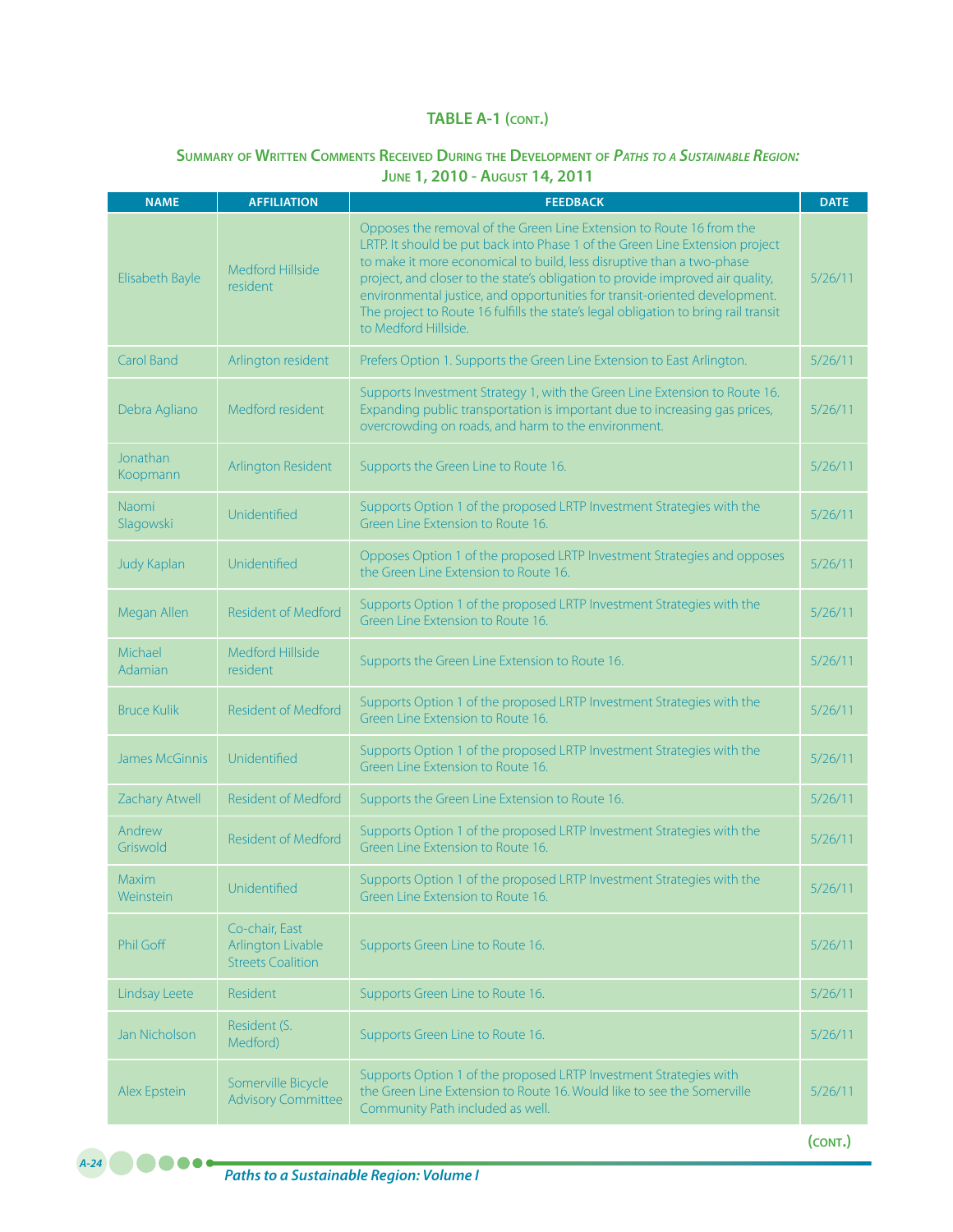# **Summary of Written Comments Received During the Development of** *Paths to <sup>a</sup> Sustainable Region:*  **June 1, 2010 - August 14, 2011**

| <b>NAME</b>             | <b>AFFILIATION</b>                                                                                          | <b>FEEDBACK</b>                                                                                                                                                                                                                                                                                                                                                                                                                                                                                                                                                                                                                                                                                                                                                                                                                                                                                                                                                                                                                                                                                                                                                                                                      | <b>DATE</b> |
|-------------------------|-------------------------------------------------------------------------------------------------------------|----------------------------------------------------------------------------------------------------------------------------------------------------------------------------------------------------------------------------------------------------------------------------------------------------------------------------------------------------------------------------------------------------------------------------------------------------------------------------------------------------------------------------------------------------------------------------------------------------------------------------------------------------------------------------------------------------------------------------------------------------------------------------------------------------------------------------------------------------------------------------------------------------------------------------------------------------------------------------------------------------------------------------------------------------------------------------------------------------------------------------------------------------------------------------------------------------------------------|-------------|
| Mary Kaye               | Medford, MA                                                                                                 | Supports Option 1 of the proposed LRTP Investment Strategies with the<br>Green Line Extension to Route 16.                                                                                                                                                                                                                                                                                                                                                                                                                                                                                                                                                                                                                                                                                                                                                                                                                                                                                                                                                                                                                                                                                                           | 5/26/11     |
| <b>Scott Englander</b>  | Unidentified                                                                                                | Supports Option 1 of the proposed LRTP Investment Strategies with the<br>Green Line Extension to Route 16.                                                                                                                                                                                                                                                                                                                                                                                                                                                                                                                                                                                                                                                                                                                                                                                                                                                                                                                                                                                                                                                                                                           | 5/26/11     |
| Lauren H.<br>Grymek     | <b>Executive</b><br>Director, South<br><b>Boston Seaport</b><br>Transportation<br>Management<br>Association | Requests that the MPO model the Silver Line, Phase III, and T Under D<br>projects for inclusion in the LRTP. Both projects are critical to the continued<br>success of the emerging South Boston Waterfront neighborhood. T<br>Under D would reduce travel times and improve safety for Silver Line<br>riders traveling to and from Logan Airport, and in the future, Chelsea. It<br>would also improve vehicular traffic on D Street and adjacent roadways by<br>eliminating a signalized intersection. It addresses the need for maintenance,<br>modernization, and efficiency; livability and economic benefit; mobility; and<br>issues relating to the environment and climate change. Silver Line, Phase III,<br>would address a need identified in the MPO's Needs Assessment (the "three-<br>seat ride" between locations in Boston, Brookline, and Newton to the South<br>Boston Waterfront and Logan Airport). It could also address congestion in<br>the Central Subway and reduce the need for a transfer at Park Street. It would<br>address transportation equity issues by providing a one-seat ride between<br>Roxbury and Logan Airport and would create new job opportunities on the<br>Waterfront. | 5/25/11     |
| <b>Susie Nacco</b>      | Medford resident                                                                                            | Supports Option 1 of the proposed LRTP Investment Strategies with the<br>Green Line Extension to Route 16.                                                                                                                                                                                                                                                                                                                                                                                                                                                                                                                                                                                                                                                                                                                                                                                                                                                                                                                                                                                                                                                                                                           | 5/25/11     |
| <b>Jim Morse</b>        | Unidentified                                                                                                | Opposes funding for the Green Line Extension to Route 16. Funds should<br>be used to support larger financial issues such as the repair of bridges and<br>highways, and the backlog of maintenance at the MBTA. There needs to be<br>a moratorium on all MBTA expansion. Comment references the current state<br>deficit and findings of the Transportation Finance Report.                                                                                                                                                                                                                                                                                                                                                                                                                                                                                                                                                                                                                                                                                                                                                                                                                                          | 5/25/11     |
| Kristin Mattera         | Medford resident                                                                                            | Supports the Green Line Extension to Route 16.                                                                                                                                                                                                                                                                                                                                                                                                                                                                                                                                                                                                                                                                                                                                                                                                                                                                                                                                                                                                                                                                                                                                                                       | 5/25/11     |
| Unidentified            | Unidentified                                                                                                | Supports Option 1 of the proposed LRTP Investment Strategies and the<br>Green Line Extension to Route 16. The Extension is a legal commitment of the<br>Commonwealth and is the hallmark of the state's GreenDOT initiative.                                                                                                                                                                                                                                                                                                                                                                                                                                                                                                                                                                                                                                                                                                                                                                                                                                                                                                                                                                                         | 5/25/11     |
| James Feldman           | Unidentified                                                                                                | Supports Investment Strategy 1 with the Green Line Extension to Route 16.                                                                                                                                                                                                                                                                                                                                                                                                                                                                                                                                                                                                                                                                                                                                                                                                                                                                                                                                                                                                                                                                                                                                            | 5/25/11     |
| <b>Stacy Colella</b>    | Unidentified                                                                                                | Supports full funding for the Green Line Extension to Route 16. It is vital for<br>the economy and the environment.                                                                                                                                                                                                                                                                                                                                                                                                                                                                                                                                                                                                                                                                                                                                                                                                                                                                                                                                                                                                                                                                                                  | 5/25/11     |
| Chris Donelan           | Unidentified                                                                                                | Supports Option 1 of the proposed LRTP Investment Strategies with the<br>Green Line Extension to Route 16.                                                                                                                                                                                                                                                                                                                                                                                                                                                                                                                                                                                                                                                                                                                                                                                                                                                                                                                                                                                                                                                                                                           | 5/25/11     |
| Ethan Contini-<br>Field | Somerville Resident                                                                                         | Supports the Green Line Extension to Route 16.                                                                                                                                                                                                                                                                                                                                                                                                                                                                                                                                                                                                                                                                                                                                                                                                                                                                                                                                                                                                                                                                                                                                                                       | 5/25/11     |
| Paul Lehrman            | <b>Tufts University</b>                                                                                     | Supports the Green Line Extension to Route 16.                                                                                                                                                                                                                                                                                                                                                                                                                                                                                                                                                                                                                                                                                                                                                                                                                                                                                                                                                                                                                                                                                                                                                                       | 5/25/11     |
| Ann Gallager            | <b>MGNA</b>                                                                                                 | Supports Option 1 of the proposed LRTP Investment Strategies with the<br>Green Line Extension to Route 16.                                                                                                                                                                                                                                                                                                                                                                                                                                                                                                                                                                                                                                                                                                                                                                                                                                                                                                                                                                                                                                                                                                           | 5/25/11     |

**(cont.)**

. . **. . .**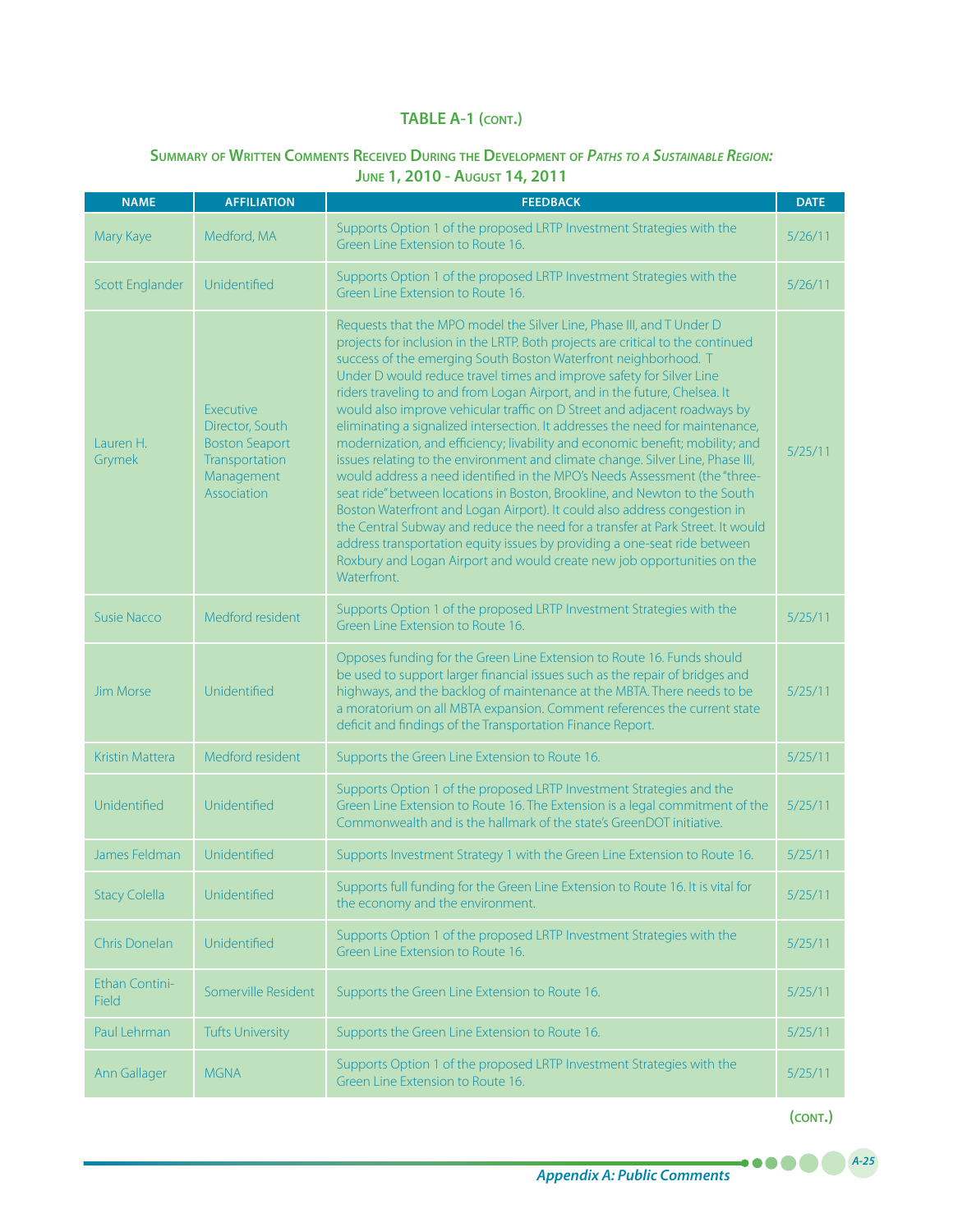# **Summary of Written Comments Received During the Development of** *Paths to <sup>a</sup> Sustainable Region:* **June 1, 2010 - August 14, 2011**

| <b>NAME</b>                                | <b>AFFILIATION</b>          | <b>FEEDBACK</b>                                                                                                                                                                                                                                                                                                                                                                                                                                                                                                                                                                                                                                                                                                                                                                                  | <b>DATE</b> |
|--------------------------------------------|-----------------------------|--------------------------------------------------------------------------------------------------------------------------------------------------------------------------------------------------------------------------------------------------------------------------------------------------------------------------------------------------------------------------------------------------------------------------------------------------------------------------------------------------------------------------------------------------------------------------------------------------------------------------------------------------------------------------------------------------------------------------------------------------------------------------------------------------|-------------|
| <b>David Phillips</b>                      | Medford resident            | Supports Option 1 of the proposed LRTP Investment Strategies with the<br>Green Line Extension to Route 16. The extension would provide critical<br>access to schools, jobs, sporting, and other opportunities for a new<br>generation of young people. It would serve environmental justice areas. It is a<br>legal commitment of the Commonwealth. It has strong community support.                                                                                                                                                                                                                                                                                                                                                                                                             | 5/24/11     |
| Rep. James<br>Arciero                      | <b>State Representative</b> | Supports the Bruce Freeman Rail Trail, Phase 2. This project has sustained<br>community support. It would reduce traffic congestion by enhancing<br>commuter access to the West Concord commuter rail station and to the<br>commuter bus from the Colonial Liquor Plaza in Acton. It would benefit area<br>shops and businesses. Bicycle and pedestrian projects provide alternatives<br>to auto travel and investing in those infrastructure needs would encourage<br>non-auto commuting. This would yield economic, environmental, and public<br>health benefits.                                                                                                                                                                                                                              | 5/17/11     |
| <b>Kenneth Krause</b>                      | Medford resident            | Supports the Green Line Extension to Route 16. The Route 16 terminus<br>strengthens the projects in all criteria. The station design no longer<br>requires the need to acquire two large office buildings. An extension of<br>the Minuteman Bikeway will end two blocks west of the proposed station.<br>The Department of Conservation and Recreation plans to extend the<br>Bikeway to Wellington Station. Medford has already built part of the path.<br>New developments in the area, including an expanded office building and<br>housing for seniors and young people with disabilities, are located near the<br>future station. MAPC is in the middle of a yearlong community visioning<br>process for the area. The project is consistent with the state's GreenDOT policy<br>directive. | 5/25/11     |
| Felix and<br>Gwendolyn<br><b>Blackburn</b> | Medford residents           | Opposes the Green Line Extension to Route 16. Other areas need<br>transportation improvements more, such as the Dorchester and Mattapan<br>neighborhoods of Boston. Maintenance of the existing system should be the<br>top priority.                                                                                                                                                                                                                                                                                                                                                                                                                                                                                                                                                            | 5/24/11     |
| Unidentified                               | Unidentified                | Opposes the Green Line Extension. Prefers that funds be spent on<br>maintenance of road, bridges, and transit.                                                                                                                                                                                                                                                                                                                                                                                                                                                                                                                                                                                                                                                                                   | 5/24/11     |
| <b>Richard Grant</b>                       | Unidentified                | Opposes the Green Line Extension because the MBTA does not have funds<br>for the project and federal funds are not guaranteed. Tufts University is a<br>benefactor of the project and should help pay for it.                                                                                                                                                                                                                                                                                                                                                                                                                                                                                                                                                                                    | 5/24/11     |
| <b>Paul Morrissey</b>                      | Aero Cycle owner            | The MBTA should not extend the Green Line. The system needs to be repaired<br>before it's expanded. Medford is already well served by transit. Not everyone<br>would benefit from the increased property values that the extension would<br>bring.                                                                                                                                                                                                                                                                                                                                                                                                                                                                                                                                               | 5/24/11     |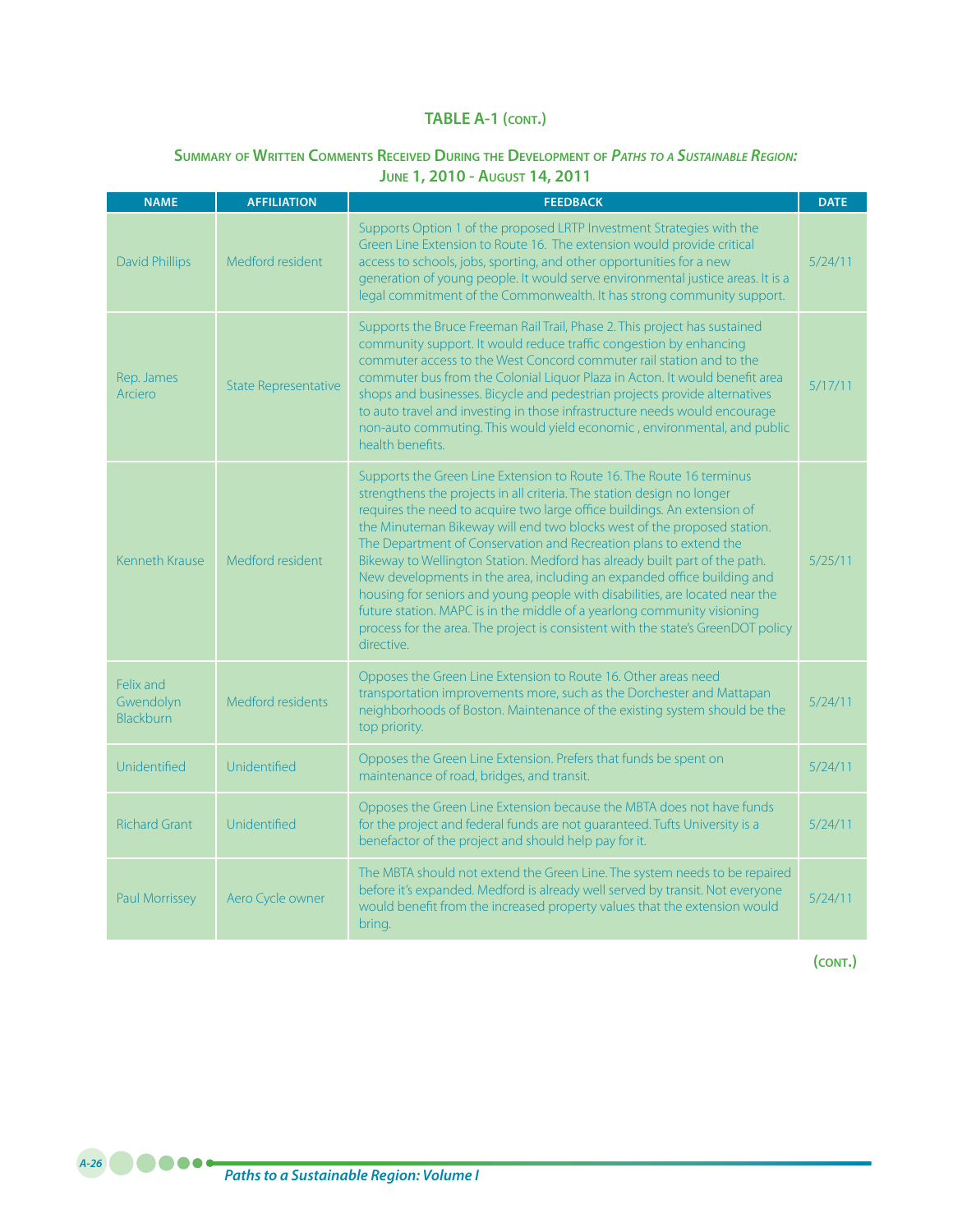# **Summary of Written Comments Received During the Development of** *Paths to <sup>a</sup> Sustainable Region:*

**June 1, 2010 - August 14, 2011**

| <b>NAME</b>            | <b>AFFILIATION</b>                                       | <b>FEEDBACK</b>                                                                                                                                                                                                                                                                                                                                                                                                                                                                                                                                                                                                                                                                                                                                                                                                                                                                                                                                                                                                                                                                                                                                                                                                                                                                       | <b>DATE</b> |
|------------------------|----------------------------------------------------------|---------------------------------------------------------------------------------------------------------------------------------------------------------------------------------------------------------------------------------------------------------------------------------------------------------------------------------------------------------------------------------------------------------------------------------------------------------------------------------------------------------------------------------------------------------------------------------------------------------------------------------------------------------------------------------------------------------------------------------------------------------------------------------------------------------------------------------------------------------------------------------------------------------------------------------------------------------------------------------------------------------------------------------------------------------------------------------------------------------------------------------------------------------------------------------------------------------------------------------------------------------------------------------------|-------------|
| <b>Thomas Nally</b>    | A Better City                                            | Supports implementation of several elements of the Urban Ring because<br>they will relieve infrastructure constraints, fill gaps in service, accommodate<br>increased transit demand, enhance transportation equity, and support<br>realization of the MetroFuture land use vision. The Urban Ring should not<br>be viewed as a mega-project, but a project that can be implemented<br>incrementally as funding becomes available. Potential early actions include:<br>Albany St. bus lanes (\$1 million), Mountfort St. bus lanes (\$14 million), Ruggles<br>Station improvements (\$33 million), Melnea Cass Blvd. reconstruction with<br>median busway (\$27 million), Albany St. bus lanes in Boston (\$2 million), and<br>Mass Ave. and possible Columbia Point bus lanes (\$ 2 million). Other possible<br>early action items include: interim surface improvements in the Fenway/<br>Longwood area, bus lanes on 3rd and 1st Streets in Cambridge, and the East<br>Boston Bypass Road, with a potential Silver Line extension to Chelsea. A Better<br>City also supports the T Under D project, Silver Line, Phase III, and the Red<br>Line-Blue Line Connector. Asks the MPO to include a selection of the early<br>actions for the Urban Ring in the Plan and to model them. | 5/23/11     |
| Marco Rivero           | Unidentified                                             | Supports the Green Line Extension to Route 16.                                                                                                                                                                                                                                                                                                                                                                                                                                                                                                                                                                                                                                                                                                                                                                                                                                                                                                                                                                                                                                                                                                                                                                                                                                        | 5/23/11     |
| <b>Ken Krause</b>      | Medford Green<br>Line Neighborhood<br>Alliance           | Extending the Green Line to Route 16 strengthens its evaluation in the<br>regional mobility, ridership, environmental benefits, cost effectiveness,<br>economic development, and environmental justice evaluation criteria. Keep<br>the Green Line to Route 16 in the Plan.                                                                                                                                                                                                                                                                                                                                                                                                                                                                                                                                                                                                                                                                                                                                                                                                                                                                                                                                                                                                           | 5/23/11     |
| <b>Chris Ramsey</b>    | Medford resident                                         | Supports Investment Strategy 1 because it includes the Green Line Extension<br>to Roue 16.                                                                                                                                                                                                                                                                                                                                                                                                                                                                                                                                                                                                                                                                                                                                                                                                                                                                                                                                                                                                                                                                                                                                                                                            | 5/20/11     |
| <b>Rachael Stark</b>   | Walking in Arlington                                     | Supports the Green Line Extension to Route 16. The Red Line extension to<br>Alewife made Arlington a more desirable community, and the Green Line<br>Extension would have the same effect.                                                                                                                                                                                                                                                                                                                                                                                                                                                                                                                                                                                                                                                                                                                                                                                                                                                                                                                                                                                                                                                                                            | 5/19/11     |
| <b>Juliet Moir</b>     | Arlington resident                                       | Supports the Green Line Extension to Route 16.                                                                                                                                                                                                                                                                                                                                                                                                                                                                                                                                                                                                                                                                                                                                                                                                                                                                                                                                                                                                                                                                                                                                                                                                                                        | 5/19/11     |
| <b>Edward Starr</b>    | Arlington<br>Transportation<br><b>Advisory Committee</b> | Supports the Green Line Extension to Route 16 because it could reduce the<br>automobile use of residents in the area.                                                                                                                                                                                                                                                                                                                                                                                                                                                                                                                                                                                                                                                                                                                                                                                                                                                                                                                                                                                                                                                                                                                                                                 | 5/19/11     |
| Chris Loreti           | <b>Arlington Town</b><br>Meeting member                  | Supports the Green Line Extension to Route 16.                                                                                                                                                                                                                                                                                                                                                                                                                                                                                                                                                                                                                                                                                                                                                                                                                                                                                                                                                                                                                                                                                                                                                                                                                                        | 5/19/11     |
| Martin<br>Klingensmith | Massachusetts<br><i>resident</i>                         | Supports the Green Line Extension to Route 16.                                                                                                                                                                                                                                                                                                                                                                                                                                                                                                                                                                                                                                                                                                                                                                                                                                                                                                                                                                                                                                                                                                                                                                                                                                        | 5/19/11     |
| <b>Scott Smith</b>     | Arlington resident                                       | Supports the Somerville Community Path because it would connect the<br>Minuteman Bikeway and Charles River Path network, and because it would<br>support the Green Line Extension.                                                                                                                                                                                                                                                                                                                                                                                                                                                                                                                                                                                                                                                                                                                                                                                                                                                                                                                                                                                                                                                                                                    | 5/19/11     |
| Thouis Jones           | Arlington resident                                       | Supports the Green Line Extension to Route 16.                                                                                                                                                                                                                                                                                                                                                                                                                                                                                                                                                                                                                                                                                                                                                                                                                                                                                                                                                                                                                                                                                                                                                                                                                                        | 5/19/11     |
| Gwen Blackburn         | <b>Green Line Advisory</b><br><b>Group for Medford</b>   | Does not support the Green Line Extension to Route 16. There is enough<br>transportation between Medford and Boston. The project is a waste of funds.                                                                                                                                                                                                                                                                                                                                                                                                                                                                                                                                                                                                                                                                                                                                                                                                                                                                                                                                                                                                                                                                                                                                 | 5/19/11     |
| <b>Maria Daniels</b>   | Unidentified                                             | Supports the Green Line Extension to Route 16.                                                                                                                                                                                                                                                                                                                                                                                                                                                                                                                                                                                                                                                                                                                                                                                                                                                                                                                                                                                                                                                                                                                                                                                                                                        | 5/19/01     |

**(cont.)**

.....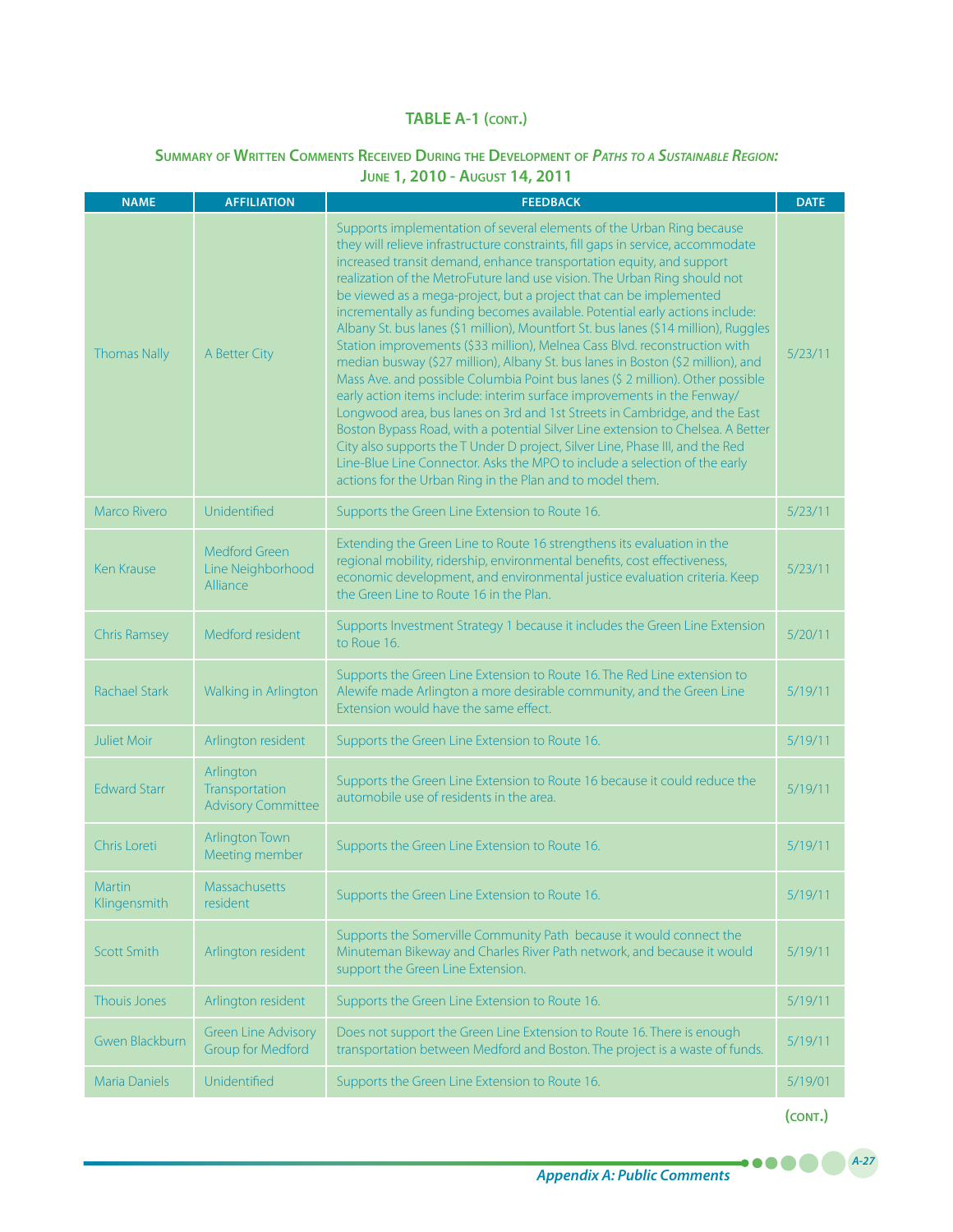### **Summary of Written Comments Received During the Development of** *Paths to <sup>a</sup> Sustainable Region:*  **June 1, 2010 - August 14, 2011**

| <b>NAME</b>                          | <b>AFFILIATION</b>                                 | <b>FEEDBACK</b>                                                                                                                                                                                                                                                                                                                                                  | <b>DATE</b> |
|--------------------------------------|----------------------------------------------------|------------------------------------------------------------------------------------------------------------------------------------------------------------------------------------------------------------------------------------------------------------------------------------------------------------------------------------------------------------------|-------------|
| Andrew<br>Bengtson                   | Arlington resident                                 | Supports the Green Line Extension to Route 16.                                                                                                                                                                                                                                                                                                                   | 5/19/11     |
| Mark Kaepplein                       | Arlington resident                                 | Route 16 should be expanded before the Green Line is extended. The<br>Extension would bring more traffic. Funds should be invested in maintenance<br>to the highway and transit system before expanding the transit system.                                                                                                                                      | 5/19/11     |
| Michael<br>Sandman                   | <b>Brookline</b><br>Transportation<br><b>Board</b> | Supports the inclusion of the Commonwealth Ave., Phase 2A, project in the<br>Plan. Supports the inclusion of fencing along the MBTA reservation as an<br>important safety improvement.                                                                                                                                                                           | 5/19/11     |
| Rep. Michael<br>Capuano              | <b>United States</b><br>Congress                   | States that it is essential to set a project priority list and move forward with it.<br>The Somerville Community Path should be added to the Universe of Projects.<br>The Green Line Extension to Route 16 should be included in the second and<br>third proposed investment strategies. Urges the MPO to include both projects<br>in the Plan.                  | 5/18/11     |
| <b>Roberta</b><br>Cameron            | Unidentified                                       | Supports the Green Line Extension to Route 16. It is an ideal terminus that<br>would expand transit options for many underserved neighborhoods. Transit,<br>and bicycle and pedestrian transportation, are key to the future when cars are<br>no longer affordable or preferred. The MPO should invest in infrastructure that<br>would give people more options. | 5/18/11     |
| Alia Atlas                           | Unidentified                                       | Supports the Green Line Extension to Route 16.                                                                                                                                                                                                                                                                                                                   | 5/18/11     |
| John Kohl                            | Unidentified                                       | Supports the Green Line Extension to Route 16. It would fulfill the legal<br>obligation to extend the Green Line to Medford Hillside, and should be the<br>centerpiece of the Plan.                                                                                                                                                                              | 5/18/11     |
| <b>John Roland</b><br><b>Elliott</b> | <b>Medford Hillside</b><br>resident                | Supports the Green Line Extension to Route 16 for its air quality and<br>environmental justice benefits. It would also comply with the legal<br>requirement to extend the Green Line to Medford Hillside. Supports<br>Investment Strategy 1.                                                                                                                     | 5/18/11     |
| David<br>Rajczewski                  | Medford Green<br>Line Neighborhood<br>Alliance     | Supports the Green Line Extension to Route 16. It is consistent with the state's<br>GreenDOT policy and should be a centerpiece of the Plan.                                                                                                                                                                                                                     | 5/18/11     |
| Michael<br><b>Bernstein</b>          | Medford Hillside<br>business owner and<br>resident | Supports the Green Line Extension to Route 16. There is widespread<br>community support for the project. It would support the environmental and<br>transit needs of Medford Hillside, West Medford, West Somerville, and East<br>Arlington.                                                                                                                      | 5/18/11     |
| Carter Wall                          | Medford Hillside<br>resident                       | Supports the Green Line Extension to Route 16.                                                                                                                                                                                                                                                                                                                   | 5/18/11     |
| Peter Ungaro                         | Unidentified                                       | Supports Investment Strategy 1 because it includes the Green Line Extension<br>to Route 16. The project could reduce auto use by residents in the area.                                                                                                                                                                                                          | 5/18/11     |
| Susan Fendell                        | Somerville resident                                | Supports the Green Line Extension to Route 16.                                                                                                                                                                                                                                                                                                                   | 5/18/11     |
| Sophia Sayigh                        | Arlington resident                                 | Supports the Green Line Extension to Route 16.                                                                                                                                                                                                                                                                                                                   | 5/18/11     |
| Alex Formanek                        | Unidentified                                       | Supports the Green Line Extension to Route 16.                                                                                                                                                                                                                                                                                                                   | 5/18/11     |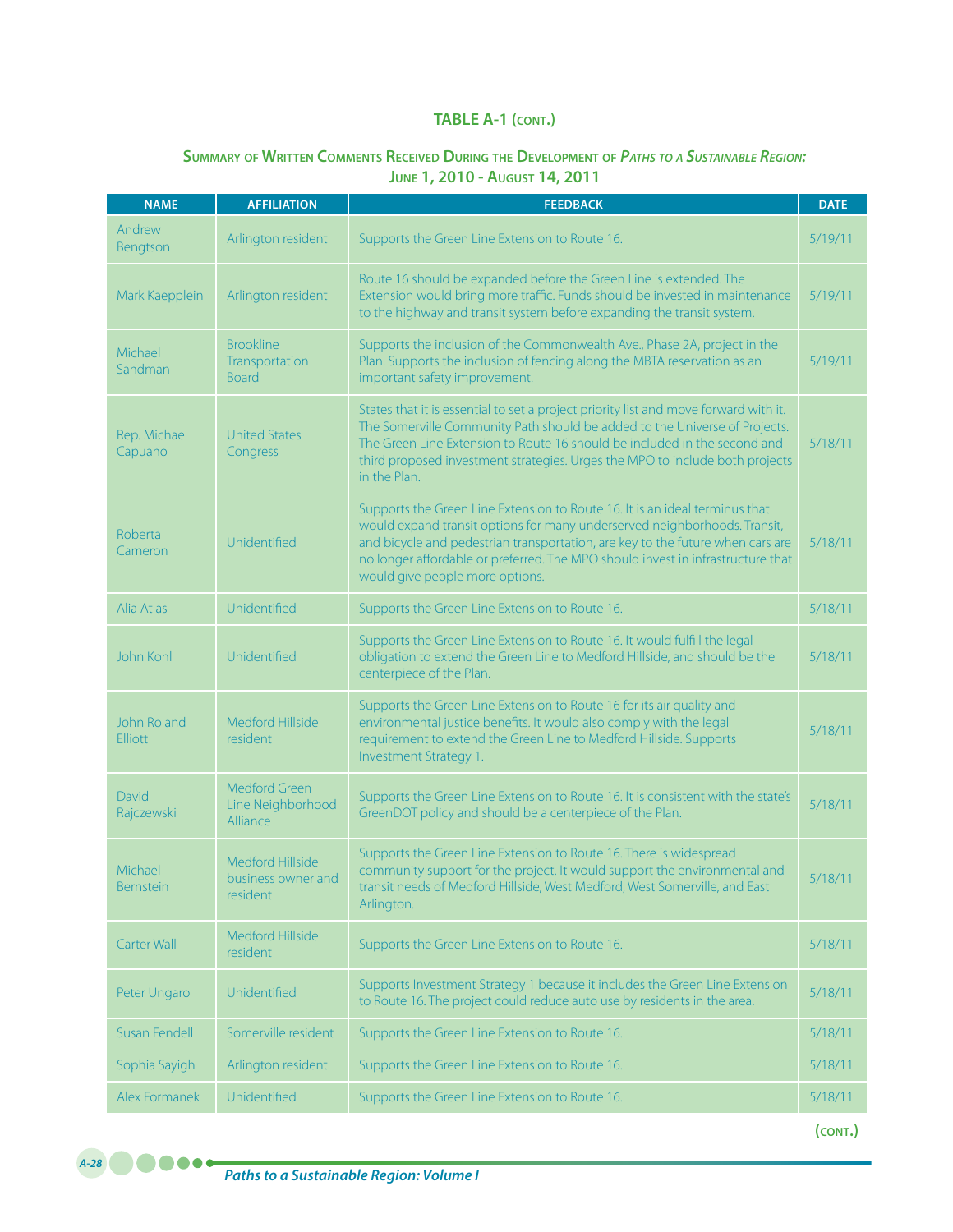### **Summary of Written Comments Received During the Development of** *Paths to <sup>a</sup> Sustainable Region:* **June 1, 2010 - August 14, 2011**

| <b>NAME</b>                                       | <b>AFFILIATION</b>                                     | <b>FEEDBACK</b>                                                                                                                                                                                                                                                                                                                                                                                                                                                                                                                                                                                                                                                                                                                                                                                         | <b>DATE</b> |
|---------------------------------------------------|--------------------------------------------------------|---------------------------------------------------------------------------------------------------------------------------------------------------------------------------------------------------------------------------------------------------------------------------------------------------------------------------------------------------------------------------------------------------------------------------------------------------------------------------------------------------------------------------------------------------------------------------------------------------------------------------------------------------------------------------------------------------------------------------------------------------------------------------------------------------------|-------------|
| Nadia Sladkey                                     | Arlington resident                                     | Supports the Green Line Extension to Route 16.                                                                                                                                                                                                                                                                                                                                                                                                                                                                                                                                                                                                                                                                                                                                                          | 5/18/11     |
| <b>Tom Scott</b>                                  | Arlington resident                                     | Supports the Green Line Extension to Route 16.                                                                                                                                                                                                                                                                                                                                                                                                                                                                                                                                                                                                                                                                                                                                                          | 5/18/11     |
| <b>John Roland</b><br><b>Elliott</b>              | Medford resident                                       | Supports the Green Line Extension to Route 16. It would improve air quality<br>and access for the community. It would serve a marginalized, underserved<br>population.                                                                                                                                                                                                                                                                                                                                                                                                                                                                                                                                                                                                                                  | 5/18/11     |
| DiDi Vaz                                          | Medford resident                                       | Supports the Green Line Extension to Route 16. The project would support<br>economic development in the Medford Hillside neighborhood. The Route 16<br>terminus rates better in every evaluation criterion than the College Avenue<br>terminus. It should be a centerpiece of the Plan.                                                                                                                                                                                                                                                                                                                                                                                                                                                                                                                 | 5/18/11     |
| <b>Stephen Paul</b><br>Linder                     | Medford resident                                       | Supports the Green Line Extension to Route 16. Will improve connections<br>from Medford to Cambridge.                                                                                                                                                                                                                                                                                                                                                                                                                                                                                                                                                                                                                                                                                                   | 5/18/11     |
| Unidentified                                      | Unidentified                                           | Supports the Green Line Extension to Route 16.                                                                                                                                                                                                                                                                                                                                                                                                                                                                                                                                                                                                                                                                                                                                                          | 5/18/11     |
| Jeanne Griffith                                   | Concord resident                                       | Supports Phase 2 of the Bruce Freeman Rail Trail. It would improve non<br>motorized access to many destinations. Design funds have been committed<br>to the Trail. It should be in the FFYs 2016-2020 time band. It would be a vital<br>connection in a nascent, but growing, web of active transportation facilities.                                                                                                                                                                                                                                                                                                                                                                                                                                                                                  | 5/18/11     |
| Carolyn Rosen,<br>Chair                           | <b>Green Line Advisory</b><br><b>Group for Medford</b> | Does not support the Route 16 terminus for the Green Line Extension. The T<br>has a large backlog of deferred maintenance that must be addressed before<br>expansion. There are already many bus routes in the area of the proposed<br>station. The area is already a vibrant, walkable community. The Route 16<br>terminus would disrupt a historic African American community in West<br>Medford.                                                                                                                                                                                                                                                                                                                                                                                                     | 5/19/11     |
| Dr. William<br>Wood                               | Unidentified                                           | Does not support the Route 16 terminus for the Green Line Extension.<br>It would affect many lives, disrupt a vibrant historic African American<br>community, and increase traffic in the area, requiring a parking lot.<br>Supports the Green Line Extension to College Avenue. The transit-oriented<br>development planned for the area around Route 16 would not serve the<br>needs of the existing community.                                                                                                                                                                                                                                                                                                                                                                                       | 5/19/11     |
| Rep. Sciortino,<br>Sen. Jehlen, Rep.<br>Garballey | Massachusetts<br><b>General Court</b>                  | Urges the MPO to support the Green Line Extension to Route 16. The Patrick<br>Administration supports the Route 16 terminus, and it is the preferred<br>alternative identified in the Draft Environmental Impact Report. It is receiving<br>very positive support from the community during the current MAPC public<br>engagement. Expanding public transportation supports regional and<br>statewide economic growth. The extension of the Green Line to College<br>Avenue fails to meet the Commonwealth's obligation to extend the Green<br>Line to the Medford Hillside neighborhood. It would be more cost-effective<br>and less disruptive to the community to combine Phases 1 and 2 of the<br>project. Funding for the entire project should be in the FFYs 2011-2015 time<br>band of the Plan. | 5/18/11     |
| Unidentified                                      | Unidentified                                           | Supports Investment Strategy 1 because it includes the Green Line<br>Extension to Route 16. It would serve thousands of commuters, and fulfill the<br>commitment to serve Medford Hillside.                                                                                                                                                                                                                                                                                                                                                                                                                                                                                                                                                                                                             | 5/18/11     |

**(cont.)**

.....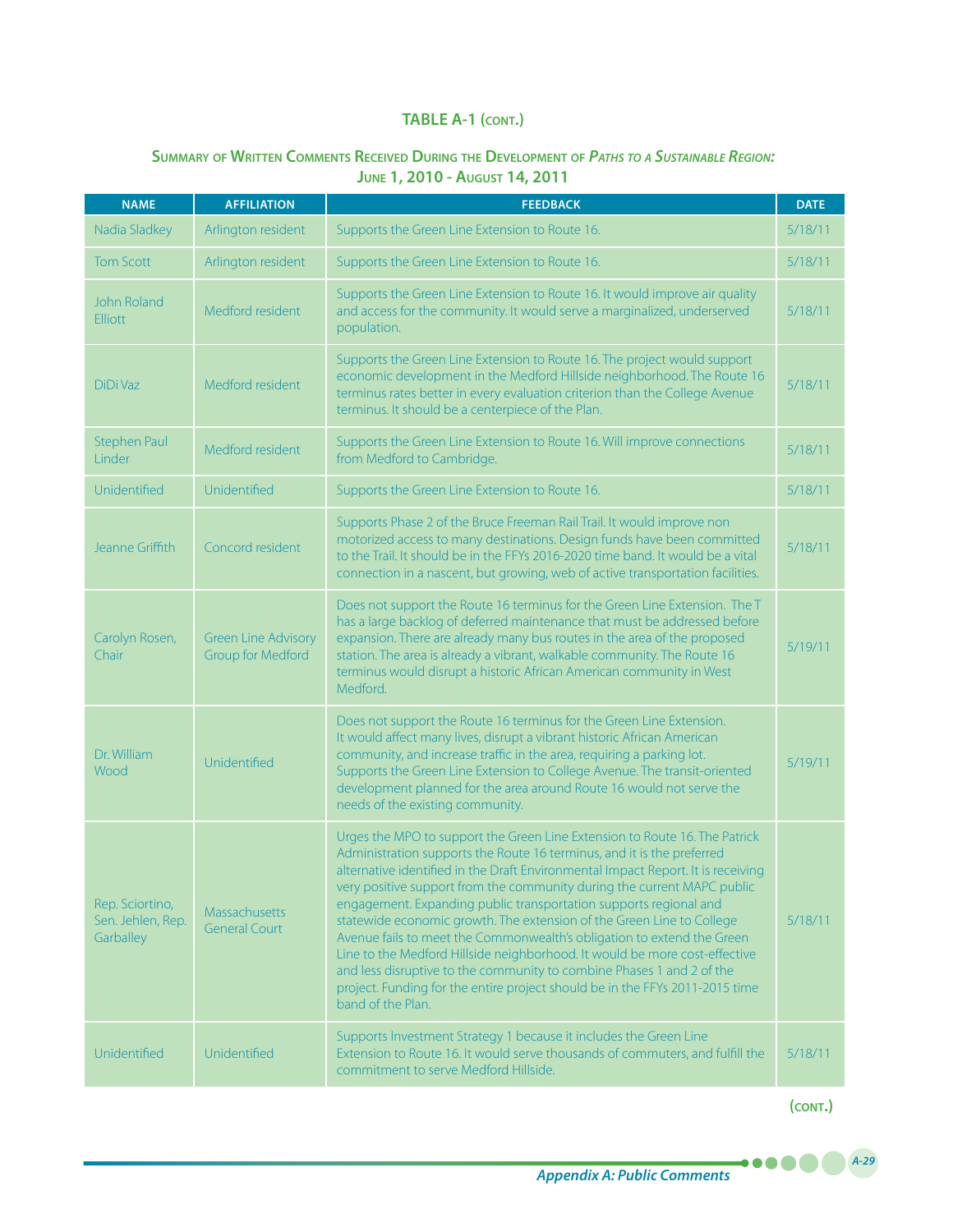# **Summary of Written Comments Received During the Development of** *Paths to <sup>a</sup> Sustainable Region:* **June 1, 2010 - August 14, 2011**

| <b>NAME</b>                               | <b>AFFILIATION</b>                         | <b>FEEDBACK</b>                                                                                                                                                                                                                                                                                                                                                                                                                                                                                                                                                                                                                                                                                                                                                                                       | <b>DATE</b> |
|-------------------------------------------|--------------------------------------------|-------------------------------------------------------------------------------------------------------------------------------------------------------------------------------------------------------------------------------------------------------------------------------------------------------------------------------------------------------------------------------------------------------------------------------------------------------------------------------------------------------------------------------------------------------------------------------------------------------------------------------------------------------------------------------------------------------------------------------------------------------------------------------------------------------|-------------|
| Michael<br>Lambert and<br><b>Tom Bent</b> | City of Somerville                         | Request that the Somerville Community Path, Phase 2 (Lowell Street Station<br>to Inner Belt District), be included in the Plan. This would pave the way for<br>the City to seek external funds for the project. Design work has begun as part<br>of the Green Line Extension project. The estimated cost is \$17 million, plus<br>contingency, and the City expects it to decrease. It would connect trails in<br>the western suburbs to Boston, and must be built along with the Green Line.<br>Timing is important because of the Green Line project; the Path should be<br>programmed for the FFYs 2013-2015 time period. The project would improve<br>transportation options, unlock economic opportunity, and bring cleaner air<br>and recreational space to an environmental justice community. | 5/18/11     |
| Melissa B.<br><b>Bennett</b>              | Medford resident                           | Supports Investment Strategy 1 because it includes the Green Line Extension<br>to Route 16. Extending the Green Line to Route 16, rather than College Aveue,<br>would improve its performance in every evaluation criterion.                                                                                                                                                                                                                                                                                                                                                                                                                                                                                                                                                                          | 5/18/11     |
| Erik Jacobs                               | Medford resident                           | Supports Investment Strategy 1 because it includes the Green Line Extension<br>to Route 16. Extending the Green Line to Route 16, rather than College<br>Avenue, would improve its performance in every evaluation criteria.                                                                                                                                                                                                                                                                                                                                                                                                                                                                                                                                                                          | 5/18/11     |
| <b>Andrew Callen</b>                      | Acton resident                             | Supports the Bruce Freeman Rail Trail. The Trail would provide a commuting<br>alternative to driving.                                                                                                                                                                                                                                                                                                                                                                                                                                                                                                                                                                                                                                                                                                 | 5/18/11     |
| <b>Crispin Olson</b>                      | Arlington resident                         | Supports the Green Line Extension to Route 16. It would serve the only<br>environmental justice community in Arlington. It would serve many more<br>people than would be served ending the project at College Avenue.                                                                                                                                                                                                                                                                                                                                                                                                                                                                                                                                                                                 | 5/18/11     |
| <b>Kamal Dasu</b>                         | Acton resident                             | Supports the Bruce Freeman Rail Trail. The project would provide access to<br>commuter rail and bus, and would provide congestion relief.                                                                                                                                                                                                                                                                                                                                                                                                                                                                                                                                                                                                                                                             | 5/18/11     |
| Christopher<br><b>Burgess</b>             | Unidentified                               | Supports the Bruce Freeman Rail Trail. It would provide access to shopping in<br>downtown Chelmsford and green commuting opportunities to IBM.                                                                                                                                                                                                                                                                                                                                                                                                                                                                                                                                                                                                                                                        | 5/18/11     |
| <b>Nancy Powers</b>                       | Friends of the Bruce<br>Freeman Rail Trail | Supports the Bruce Freeman Rail Trail for its transportation and recreational<br>benefits.                                                                                                                                                                                                                                                                                                                                                                                                                                                                                                                                                                                                                                                                                                            | 5/18/11     |
| Doug Carr                                 | Medford resident                           | Supports the proposed Investment Strategy 1 because it's the only one<br>that includes extending the Green Line to Route 16. Extending the project<br>to Route 16 has mobility, ridership, environmental, cost-effectiveness, and<br>environmental justice benefits.                                                                                                                                                                                                                                                                                                                                                                                                                                                                                                                                  | 5/18/11     |
| Mary Ellen<br>Chaney                      | Unidentified                               | Supports including Phase 2 of the Bruce Freeman Rail Trail in the FFYs<br>2016-2020 time band of the Plan. It would benefit many people, and the<br>environment.                                                                                                                                                                                                                                                                                                                                                                                                                                                                                                                                                                                                                                      | 5/18/11     |
| <b>Ed Kross</b>                           | Framingham<br>resident                     | Supports including Phase 2 of the Bruce Freeman Rail Trail in the FFYs 2016-<br>2020 time band of the Plan. The Trail would offer commuting alternatives.<br>The Mass Central Rail Trail is also an important component in creating a path<br>network.                                                                                                                                                                                                                                                                                                                                                                                                                                                                                                                                                | 5/18/11     |
| Donna<br>Laquidara-Carr                   | Medford resident                           | Supports the proposed Investment Strategy 1 because it includes the Green<br>Line Extension to Route 16. It would serve a larger market, and would reduce<br>traffic in the Hillside neighborhood. It would have environmental and social<br>justice benefits.                                                                                                                                                                                                                                                                                                                                                                                                                                                                                                                                        | 5/18/11     |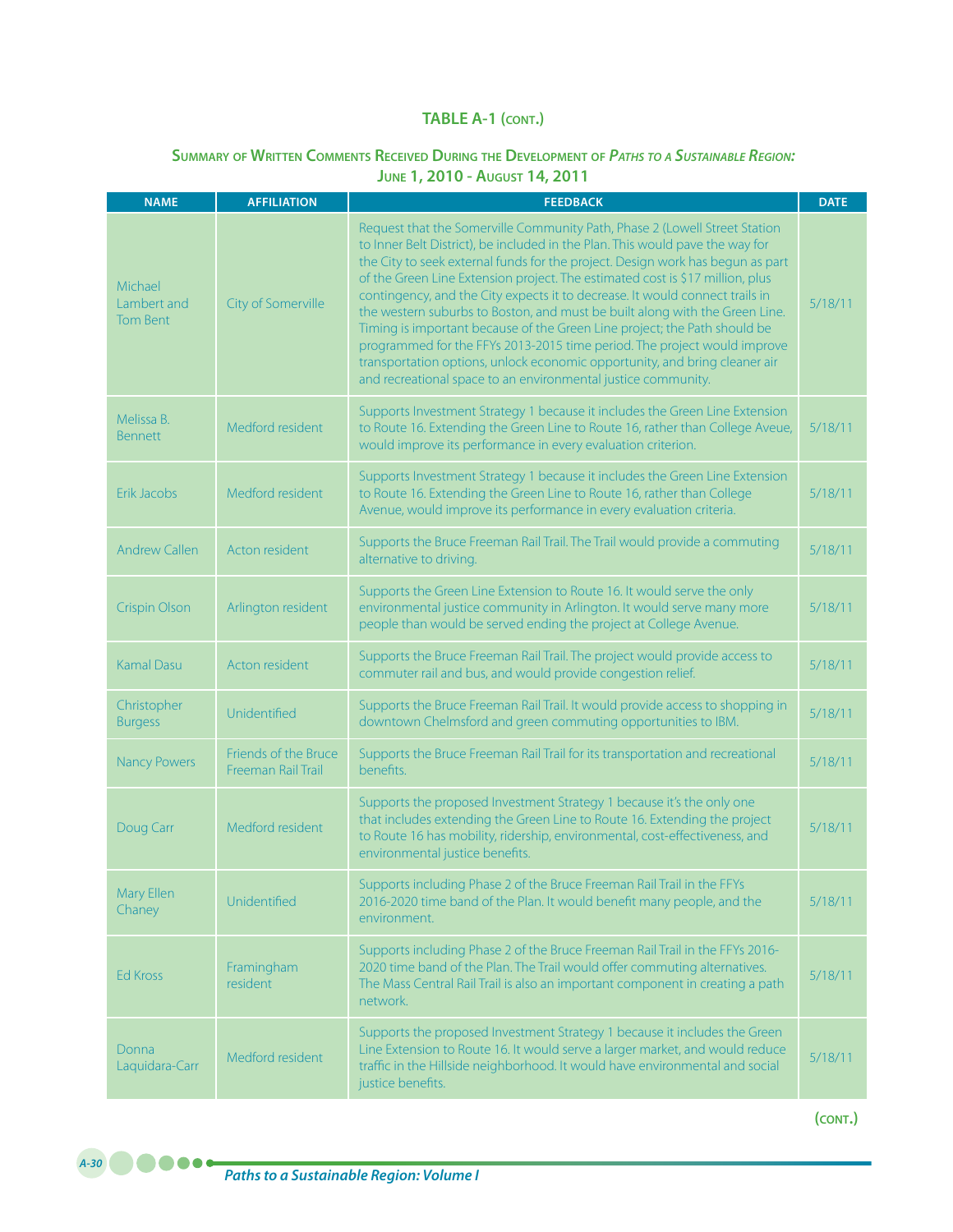# **Summary of Written Comments Received During the Development of** *Paths to <sup>a</sup> Sustainable Region:*  **June 1, 2010 - August 14, 2011**

| <b>NAME</b>                     | <b>AFFILIATION</b>               | <b>FEEDBACK</b>                                                                                                                                                                                                                                                                                                                                                                                                                                                                                                                                                                                                                                                                                                                                                                                                                                                                                                                                                                | <b>DATE</b> |
|---------------------------------|----------------------------------|--------------------------------------------------------------------------------------------------------------------------------------------------------------------------------------------------------------------------------------------------------------------------------------------------------------------------------------------------------------------------------------------------------------------------------------------------------------------------------------------------------------------------------------------------------------------------------------------------------------------------------------------------------------------------------------------------------------------------------------------------------------------------------------------------------------------------------------------------------------------------------------------------------------------------------------------------------------------------------|-------------|
| David G. Fox                    | Boxborough<br><i>resident</i>    | Supports including Phase 2 of the Bruce Freeman Rail Trail in the FFYs 2016-<br>2020 time band of the Plan. It would give people another commuting option,<br>save oil, help to improve air quality, and reduce wear and tear on roads. It also<br>has health benefits.                                                                                                                                                                                                                                                                                                                                                                                                                                                                                                                                                                                                                                                                                                        | 5/18/11     |
| Suzanne Knight                  | Concord resident                 | Supports Phase 2 of the Bruce Freeman Rail Trail. The Trail would provide safe<br>access to several destinations. It would also be an ideal way to get to work.                                                                                                                                                                                                                                                                                                                                                                                                                                                                                                                                                                                                                                                                                                                                                                                                                | 5/18/11     |
| Lynn Weissman<br>and Alan Moore | Friends of the<br>Community Path | Requests that a \$25 million budget line item be included in the proposed<br>investment strategies to build the Community Path with the Green Line<br>Extension. It would be more expensive, and logistically impractical, to design<br>and build the Community Path after the Green Line Extension. Prefers,<br>but does not endorse, Investment Strategy 3 presented at the May 5 MPO<br>meeting. None of the three strategies is consistent with GreenDOT, and none<br>account for the need to program the Path with the Green Line Extension.<br>The Path would connect the Minuteman and Charles River Path networks,<br>reduce congestion, improve air quality and safety, and have benefits for the<br>environmental justice neighborhoods of East Somerville.                                                                                                                                                                                                          | 5/18/11     |
| Anne Gardulski                  | Boxborough<br><i>resident</i>    | Supports including Phase 2 of the Bruce Freeman Rail Trail in the FFYs 2016-<br>2020 time band of the Plan. It would provide a safe recreational bike, running<br>and walking path that would help alleviate the choke point at Concord<br>Rotary. It would reduce congestion, provide nonmotorized access to other<br>modes and destinations, and build a strong sense of community. Supports<br>Plan Strategy 3.                                                                                                                                                                                                                                                                                                                                                                                                                                                                                                                                                             | 5/18/11     |
| <b>Sherry Bauman</b>            | Unidentified                     | Supports the Community Path connector. The project would create a safe<br>connection between the Minuteman Bikeway and the Charles River Path<br>network. It would have commuting, environmental, and health benefits.                                                                                                                                                                                                                                                                                                                                                                                                                                                                                                                                                                                                                                                                                                                                                         | 5/18/11     |
| <b>Tom Michelman</b>            | Acton resident                   | Supports including Phase 2 of the Bruce Freeman Rail Trail in the FFYs<br>2016-2020 time band of the Plan. The Trail has a contract in place for design<br>and has overwhelming local support. The Sudbury portion of the project<br>has not made enough progress, but has strong public support. The design<br>will be completed for all relevant portions before 2016 if it's included in<br>the Plan. The MPO does not put weight on several factors that support the<br>Trail, including the support for these facilities from the public, the need for<br>alternative transportation in order to reduce dependency on imported oil,<br>and the growth in bicycling that would result from the completion of a<br>network, bike sharing, and allowing bikes on the T during peak hours. Urges<br>the MPO to adopt Strategy 3 outlined in their May 5 meeting. The Plan can't<br>be considered sustainable if it does not increase funding for bicycles and<br>pedestrians. | 5/18/11     |
| Cathy Ricketson                 | Westford resident                | Supports including Phase 2 of the Bruce Freeman Rail Trail in the FFYs 2016-<br>2020 time band of the Plan.                                                                                                                                                                                                                                                                                                                                                                                                                                                                                                                                                                                                                                                                                                                                                                                                                                                                    | 5/17/11     |
| Cynthia McLain                  | Chelmsford resident              | Supports including the Bruce Freeman Rail Trail in the FFYs 2016-2020 time<br>band of the Plan. The extended trail would give people better access to many<br>destinations, and other transportation facilities such as commuter rail and the<br>Minuteman Bikeway. It would support sustainable transportation and give<br>young people a safe place to learn to ride a bike. Failure to include the Trail in<br>the Plan could result in the loss of federal design funds.                                                                                                                                                                                                                                                                                                                                                                                                                                                                                                   | 5/17/11     |

**(cont.)**

.....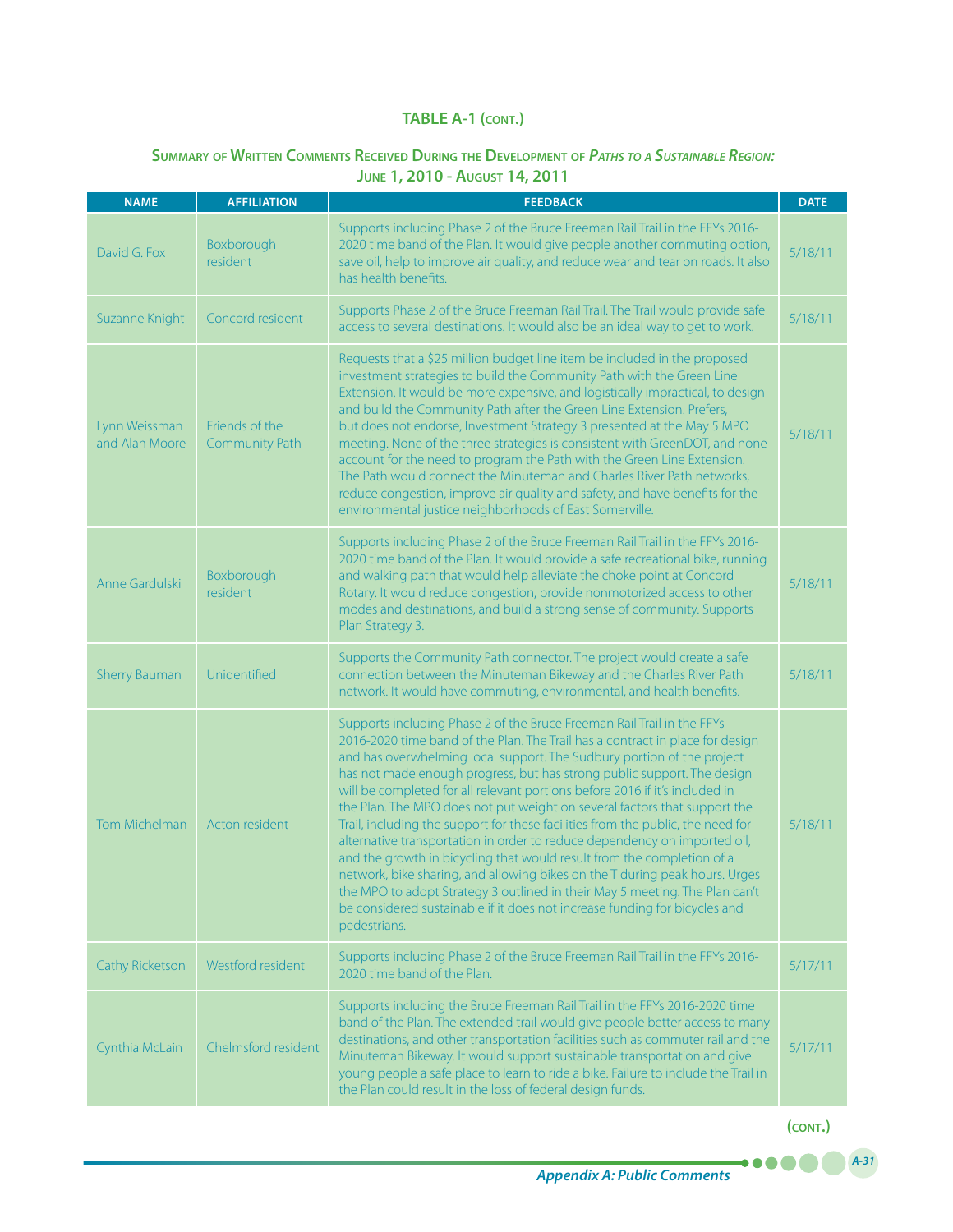# **Summary of Written Comments Received During the Development of** *Paths to <sup>a</sup> Sustainable Region:* **June 1, 2010 - August 14, 2011**

| <b>NAME</b>                        | <b>AFFILIATION</b>                                    | <b>FEEDBACK</b>                                                                                                                                                                                                                                                                                                                                                                                                           | <b>DATE</b> |
|------------------------------------|-------------------------------------------------------|---------------------------------------------------------------------------------------------------------------------------------------------------------------------------------------------------------------------------------------------------------------------------------------------------------------------------------------------------------------------------------------------------------------------------|-------------|
| <b>Alan Frankel</b>                | Framingham<br>resident                                | Supports including Phase 2 of the Bruce Freeman Rail Trail because it would<br>help alleviate congestion and improve commuter access to commuter rail<br>and bus. Phase 1 has been successful and delaying the project could result in<br>the loss of federal funds and support from the governor.                                                                                                                        | 5/17/11     |
| Stanislav R.<br><b>Mudrets</b>     | Framingham<br>resident                                | Supports Phase 2 of the Bruce Freeman Rail Trail. Riding a bike is much<br>cheaper than driving a car. It would help reduce congestion and pollution.                                                                                                                                                                                                                                                                     | 5/17/11     |
| Chad Gibson,<br>Co-Chair           | <b>East Arlington</b><br>Livable Streets<br>Coalition | The proposed Investment Strategies 2 and 3 do not promote sustainability.<br>Supports Strategy 1 because it includes the Green Line Extension to Route<br>16. Encourages the MPO to lead the country in a progressive transportation<br>policy that will reduce our dependency on automobiles.                                                                                                                            | 5/17/11     |
| Mayor<br>Curtatone                 | City of Somerville                                    | Requests that the Green Line Extension from College Avenue to Route 16<br>be included in the FFYs 2016-2020 time band of the Plan. The project would<br>improve quality of life, decrease air pollution, and accelerate economic<br>development. The Route 16 station presents an excellent opportunity for<br>transit-oriented development.                                                                              | 5/17/11     |
| Dick Williamson                    | Sudbury resident                                      | Supports the Bruce Freeman Rail Trail. State and federal funds have been<br>secured for design. Any project designed with federal funds must be in the<br>first 10 years of the Plan. Expects construction of Phases 2A and 2C to be<br>programmed before 2021. The Trail will provide nonmotorized access to<br>many destinations and other modes of transportation. Construction closer to<br>2013 is highly desirable. | 5/17/11     |
| W. Barber                          | Concord resident                                      | Supports the Bruce Freeman Rail Trail. It would have recreational benefits,<br>and would give people nonmotorized access to parks, fields, and commercial<br>centers.                                                                                                                                                                                                                                                     | 5/17/11     |
| <b>Alan Mertz</b>                  | Acton resident                                        | Supports including Phase 2 of the Bruce Freeman Rail Trail in the FFYs<br>2016-2020 time band of the Plan. It would provide nonmotorized access to<br>commuter rail and reduce congestion. The project is ready to access design<br>funds, and must be in the first 10 years of the Plan in order to do so.                                                                                                               | 5/17/11     |
| Paul Cohen,<br><b>Town Manager</b> | Chelmsford                                            | Supports including Phase 2 of the Bruce Freeman Rail Trail in the FFYs 2016-<br>2020 time band of the Plan. It would provide alternative transportation access<br>to many destinations, and provide open space and recreational opportunities.                                                                                                                                                                            | 5/17/11     |
| <b>Blossom Hoag</b>                | Hingham resident                                      | The Linden Ponds retirement community is not served by public<br>transportation. The surrounding area is growing. Supports a bus route on<br>Whiting Street in Hingham to serve the elderly and employees in the area,<br>and to connect modes of transportation.                                                                                                                                                         | 5/17/11     |
| <b>Steve Buchanan</b>              | Sudbury resident                                      | Supports the Bruce Freeman Rail Trail because biking on roads is dangerous<br>and the Trail would give people commuting options other than driving.                                                                                                                                                                                                                                                                       | 5/17/11     |
| Margaret Kohin                     | Acton resident                                        | Supports Phase 2 of the Bruce Freeman Rail Trail because it would serve a<br>dual purpose for transportation and recreation. It would reduce automobile<br>traffic, global warming, and gridlock.                                                                                                                                                                                                                         | 5/17/11     |
| <b>Bob Zuffante</b>                | Concord resident                                      | Supports including Phase 2 of the Bruce Freeman Rail Trail in the earliest<br>possible time band of the Plan because of the problems of obesity, scarce<br>resources, and pollution.                                                                                                                                                                                                                                      | 5/17/11     |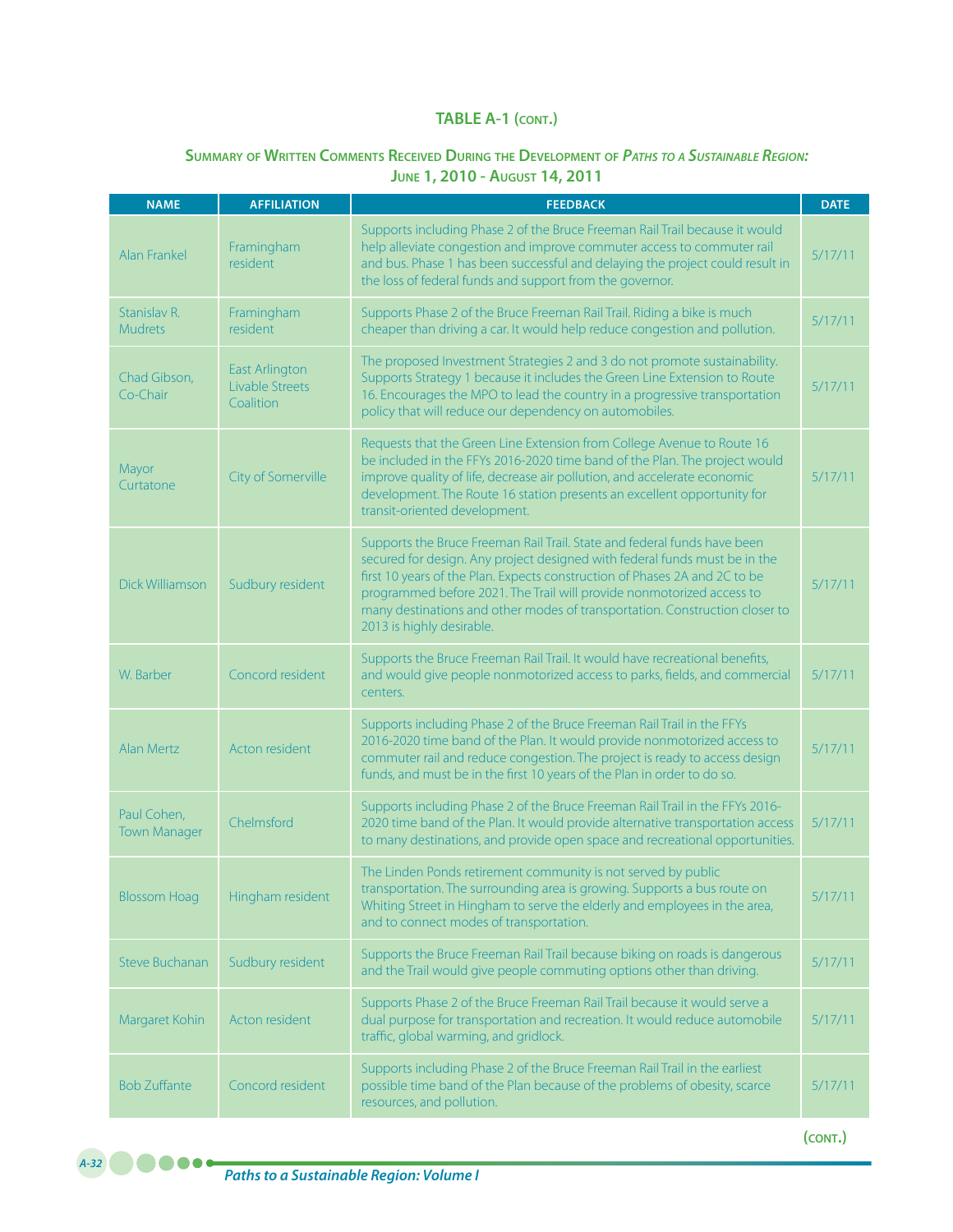### **Summary of Written Comments Received During the Development of** *Paths to <sup>a</sup> Sustainable Region:* **June 1, 2010 - August 14, 2011**

| <b>NAME</b>           | <b>AFFILIATION</b>                                               | <b>FEEDBACK</b>                                                                                                                                                                                                                                                              | <b>DATE</b> |
|-----------------------|------------------------------------------------------------------|------------------------------------------------------------------------------------------------------------------------------------------------------------------------------------------------------------------------------------------------------------------------------|-------------|
| P. McWilliams         | Westford resident                                                | Supports the Bruce Freeman Rail Trail because it would provide a safe place<br>for people to exercise and commute.                                                                                                                                                           | 5/17/11     |
| Dave and Emily        | Unidentified                                                     | Supports the Bruce Freeman Rail Trail because it would provide a healthy<br>transportation choice.                                                                                                                                                                           | 5/17/11     |
| <b>Lowell Gilbert</b> | Acton resident                                                   | Supports the Bruce Freeman Rail Trail and bicycle facilities in general.<br>Gasoline availability will inevitably drop, making them necessary, and the<br>Bruce Freeman Rail Trail would connect commercial areas and provide a safe<br>crossing of Route 2.                 | 5/17/11     |
| <b>Jack Currier</b>   | <b>Bruce Freeman Rail</b><br>Trail; Nashua, NH,<br>resident      | Supports the Bruce Freeman Rail Trail because it would allow for more<br>commuting by bicycle.                                                                                                                                                                               | 5/17/11     |
| <b>Gary Webster</b>   | <b>Bruce Freeman Rail</b><br>Trail                               | Supports the Bruce Freeman Rail Trail because it's a good use of scarce funds.                                                                                                                                                                                               | 5/17/11     |
| Joshua Mazgelis       | Westford resident                                                | Supports the Bruce Freeman Rail Trail because it would give people<br>nonmotorized access to destinations they currently drive to, including a<br>commuter rail station.                                                                                                     | 5/17/11     |
| <b>Daniel Singer</b>  | Friends of the Bruce<br>Freeman Rail Trail                       | Supports Phase 2 of the Bruce Freeman Rail Trail because it would improve<br>the quality of life in the surrounding areas by providing recreation, exercise,<br>and non-automotive access to businesses and offices, which would relieve<br>congestion and reduce pollution. | 5/17/11     |
| Jane Calvin           | Lowell Parks and<br><b>Conservation Trust</b><br>Inc.            | Supports the Bruce Freeman Rail Trail. Is working to ensure that the Concord<br>River Greenway connects with the Bruce Freeman Rail Trail in Chelmsford.                                                                                                                     | 5/17/11     |
| <b>Steve Buchanan</b> | Sudbury resident                                                 | Supports the Bruce Freeman Rail Trail for its commuting and safety benefits.                                                                                                                                                                                                 | 5/17/11     |
| Mark Childs           | Unidentified                                                     | Supports Phase 2 of the Bruce Freeman Rail Trail for its health, recreational,<br>and congestion-reducing benefits.                                                                                                                                                          | 5/16/11     |
| Maria Kuffner         | Unidentified                                                     | Supports Phase 2 of the Bruce Freeman Rail Trail.                                                                                                                                                                                                                            | 5/16/11     |
| Lynne Ziter           | <b>Sudbury Resident</b>                                          | Supports the Bruce Freeman Rail Trail for the health and quality-of-life<br>benefits it would provide.                                                                                                                                                                       | 5/16/11     |
| Carol<br>Domblewski   | Friends of the Bruce<br>Freeman Rail Trail;<br>resident of Acton | Supports including the Bruce Freeman Rail Trail in the FFYs 2016 - 2020 time<br>band of the Plan because it would give people access to destinations without<br>needing a car, and would provide health and quality-of-life benefits.                                        | 5/16/11     |
| Lisa Mandel           | Unidentified                                                     | Supports including the Bruce Freeman Rail Trail in the FFYs 2016-2020 time<br>band of the Plan for the environmental, health, and economic benefits.                                                                                                                         | 5/16/11     |
| <b>Denise Howard</b>  | Friends of the Bruce<br>Freeman Rail Trail                       | Supports including the Bruce Freeman Rail Trail in the FFYs 2016-2020 time<br>band of the Plan because of its health benefits. Voters prefer paths to highways.                                                                                                              | 5/16/11     |
| <b>Josef Kerimo</b>   | Concord resident                                                 | Supports Phase 2 of the Bruce Freeman Rail Trail because it would provide<br>connections to transit options and reduce congestion.                                                                                                                                           | 5/16/11     |

**(cont.)**

.....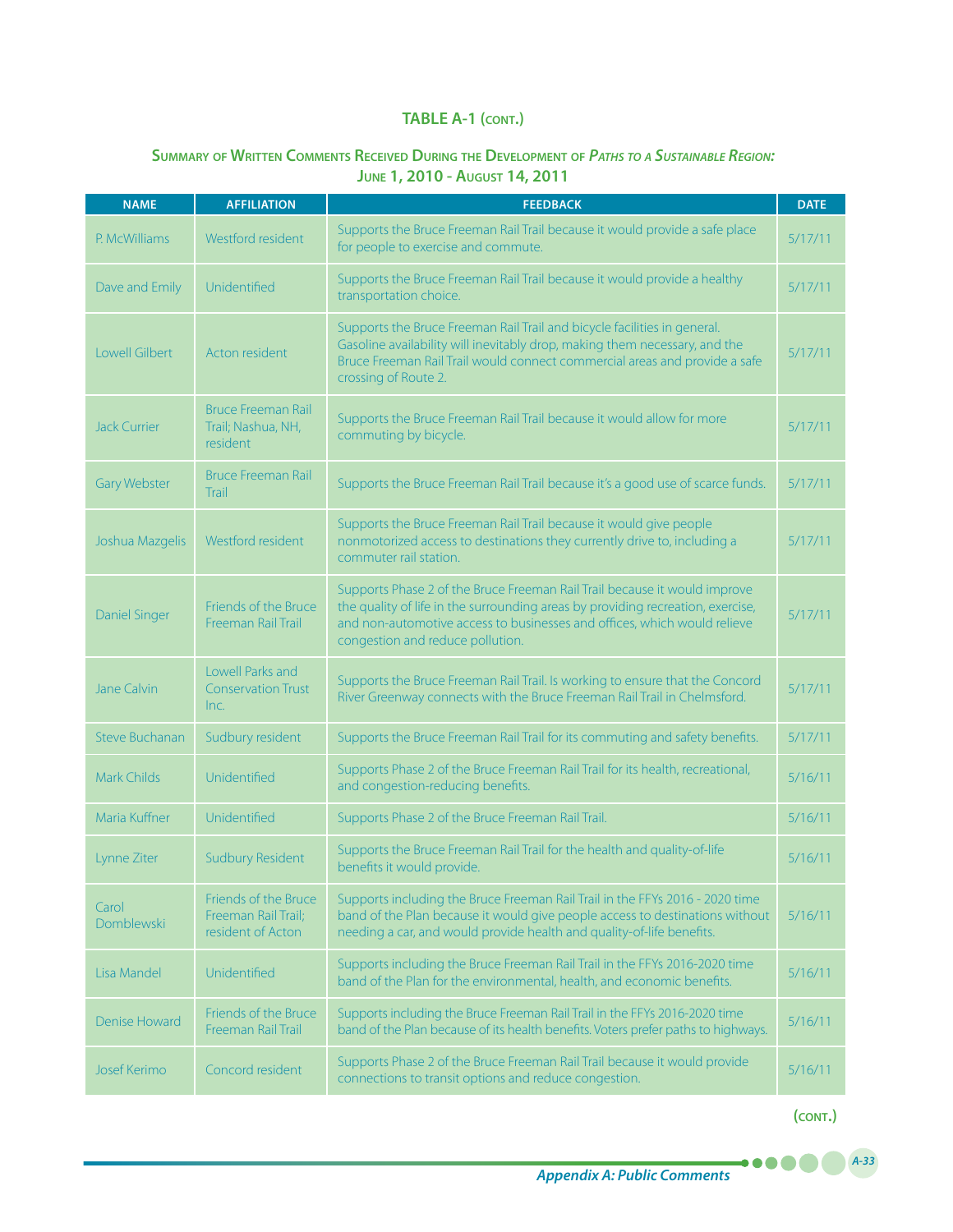# **Summary of Written Comments Received During the Development of** *Paths to <sup>a</sup> Sustainable Region:*  **June 1, 2010 - August 14, 2011**

| <b>NAME</b>                | <b>AFFILIATION</b>                         | <b>FEEDBACK</b>                                                                                                                                                                                                                                                                                                                             | <b>DATE</b> |
|----------------------------|--------------------------------------------|---------------------------------------------------------------------------------------------------------------------------------------------------------------------------------------------------------------------------------------------------------------------------------------------------------------------------------------------|-------------|
| Paulita Alinskas           | Friends of the Bruce<br>Freeman Rail Trail | Supports the Bruce Freeman Rail Trail because of the safety, health, and<br>congestion-reduction benefits it would provide.                                                                                                                                                                                                                 | 5/16/11     |
| Leonard Simon              | Unidentified                               | Supports including the Bruce Freeman Rail Trail in the FFYs 2016-2020 time<br>band of the Plan because of the safety and air quality benefits it would provide.                                                                                                                                                                             | 5/16/11     |
| <b>Ann Grace</b>           | Unidentified                               | Supports the Bruce Freeman Rail Trail because it would improve air quality<br>and health, and would provide access to the West Concord MBTA station.                                                                                                                                                                                        | 5/16/11     |
| <b>Kim Colson</b>          | Westford resident                          | Supports Phase 2 of the Bruce Freeman Rail Trail because it would allow<br>people to reach destinations by bike rather than car, and it would be a<br>recreational resource.                                                                                                                                                                | 5/16/11     |
| Kathryn Angell             | Concord resident                           | Supports including Phase 2 of the Bruce Freeman Rail Trail in the FFYs<br>2016-2020 time slot of the LRTP because it would decrease congestion by<br>providing alternatives to driving and connect to other bike investments in the<br>region, and because of the time and effort dedicated to planning for the Trail<br>by the proponents. | 5/16/11     |
| <b>Howard Quin</b>         | Unidentified                               | Supports including the Bruce Freeman Rail Trail in the FFYs 2016-2020 time<br>band of the Plan.                                                                                                                                                                                                                                             | 5/16/11     |
| Daphne G.<br>Freeman       | Chelmsford resident                        | Supports the Bruce Freeman Rail Trail because it would provide an alternative<br>to driving and connect to other transportation modes and bike investments<br>in the region.                                                                                                                                                                | 5/16/11     |
| Kathryn Achen<br>Garcia    | Unidentified                               | Supports including Phase 2 of the Bruce Freeman Rail Trail in the FFYs 2016-<br>2020 time slot of the Plan.                                                                                                                                                                                                                                 | 5/16/11     |
| <b>Stuart</b><br>Johnstone | Concord resident                           | Supports including Phase 2 of the Bruce Freeman Rail Trail in the FFYs 2016-<br>2020 time band of the Plan because of the time and effort of the project<br>proponents to advance the project to its current status, and the need for<br>nonmotorized transportation options.                                                               | 5/16/11     |
| Nancy Savage               | Acton resident                             | Supports including Phase 2 of the Bruce Freeman Rail Trail in the FFYs 2016-<br>2020 time band of the Plan because it would give people a nonmotorized<br>option for commuting in a congested area.                                                                                                                                         | 5/16/11     |
| <b>Jim Terry</b>           | Concord resident                           | Supports including Phase 2 of the Bruce Freeman Rail Trail in the FFYs 2016-<br>2020 time band of the Plan because of the health benefits of the Trail, and<br>because it would give people nonmotorized access to many destinations in<br>an area that is congested.                                                                       | 5/16/11     |
| Lisa Underkoffler          | Acton resident                             | Supports Phase 2 of the Bruce Freeman Rail Trail because of the health<br>benefits of the Trail, and because it would give people nonmotorized access<br>to many destinations. It would also give people, including those confined to a<br>wheelchair, access to fresh air and exercise.                                                    | 5/16/11     |
| <b>Rick Fallon</b>         | Acton resident                             | Supports Phase 2 of the Bruce Freeman Rail Trail.                                                                                                                                                                                                                                                                                           | 5/16/11     |
| Kathleen Klofft            | Unidentified                               | Supports the Bruce Freeman Rail Trail because it would reduce congestion<br>along local roadways.                                                                                                                                                                                                                                           | 5/16/11     |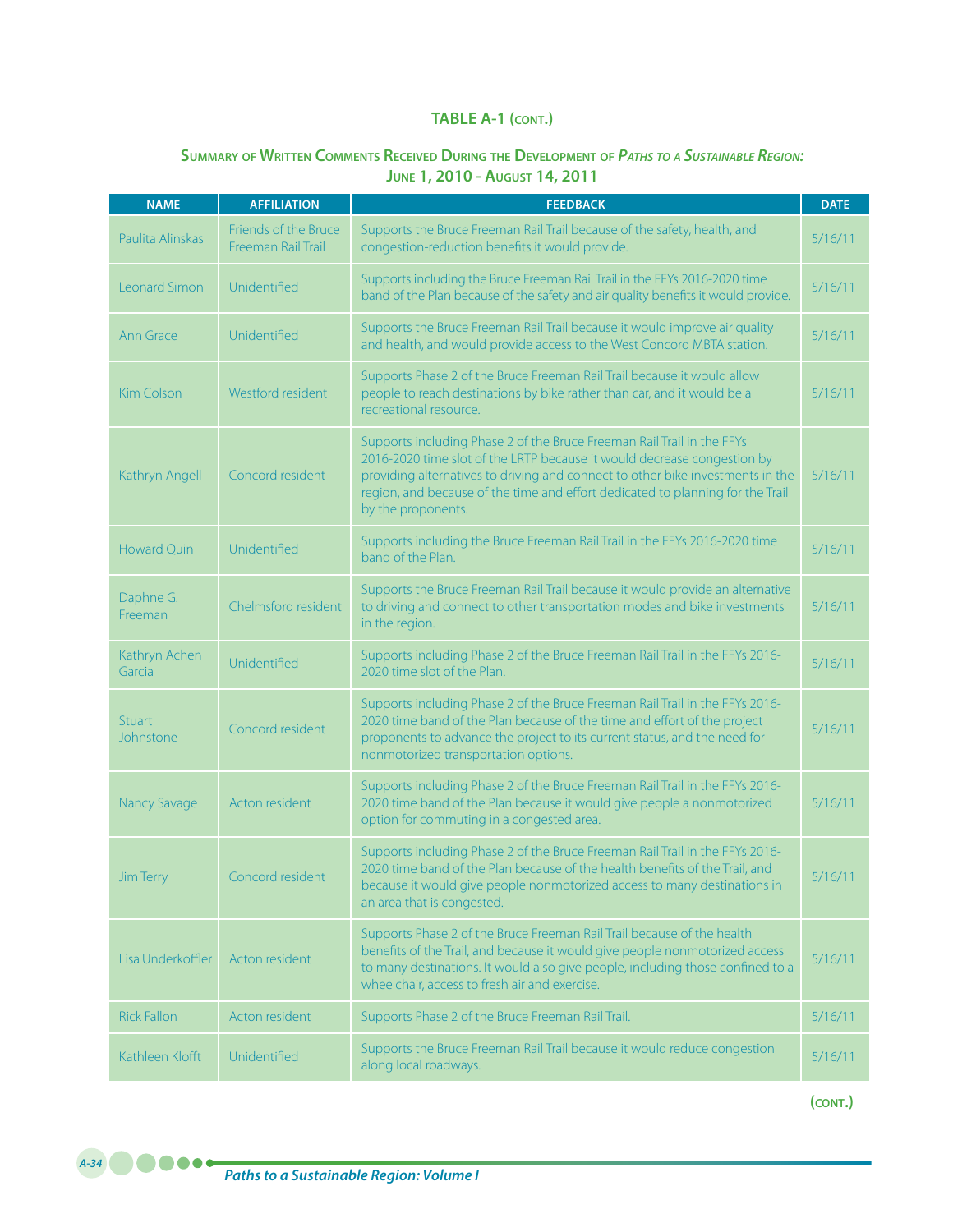# **Summary of Written Comments Received During the Development of** *Paths to <sup>a</sup> Sustainable Region:* **June 1, 2010 - August 14, 2011**

| <b>NAME</b>                                       | <b>AFFILIATION</b>                                                  | <b>FEEDBACK</b>                                                                                                                                                                                                                                                                                                                                                                                                                                                                                                                                                                                                                                                                                                                                                                                                                                                                                                                                    | <b>DATE</b> |
|---------------------------------------------------|---------------------------------------------------------------------|----------------------------------------------------------------------------------------------------------------------------------------------------------------------------------------------------------------------------------------------------------------------------------------------------------------------------------------------------------------------------------------------------------------------------------------------------------------------------------------------------------------------------------------------------------------------------------------------------------------------------------------------------------------------------------------------------------------------------------------------------------------------------------------------------------------------------------------------------------------------------------------------------------------------------------------------------|-------------|
| Bruce R.<br>Freeman                               | Bedford, NH,<br>resident and son of<br>former Rep. Bruce<br>Freeman | Supports including Phase 2 of the Bruce Freeman Rail Trail in the FFYs<br>2016-2020 time slot of the LRTP because it would decrease congestion by<br>providing alternatives to driving, and connect to other bike investments in<br>the region, and because of the time and effort dedicated to planning for<br>the Trail by the proponents. The Trail would help people save on the cost<br>of gasoline, promote health, and help to create a network that would allow<br>bicycling to blossom. Voters prefer paths to highways.                                                                                                                                                                                                                                                                                                                                                                                                                  | 5/16/11     |
| Richard E.<br>Kenyon                              | Westford resident                                                   | Supports including Phase 2 of the Bruce Freeman Rail Trail in the FFYs<br>2016-2020 time slot of the LRTP because it would decrease congestion by<br>providing alternatives to driving, and connect to other bike investments in<br>the region, and because of the time and effort dedicated to planning for<br>the Trail by the proponents. The Trail would help people save on the cost<br>of gasoline, promote health, and help to create a network that will allow<br>bicycling to blossom. Voters prefer paths to highways.                                                                                                                                                                                                                                                                                                                                                                                                                   | 5/16/11     |
| Elizabeth Adams                                   | Unidentified                                                        | Supports the Bruce Freeman Rail Trail because it would improve health and<br>air quality, and relieve congestion.                                                                                                                                                                                                                                                                                                                                                                                                                                                                                                                                                                                                                                                                                                                                                                                                                                  | 5/15/11     |
| <b>Frona Vicksell</b>                             | Friends of the Bruce<br>Freeman Rail Trail                          | Supports rail trails because they are safer and faster than roads for bicyclists<br>and pedestrians.                                                                                                                                                                                                                                                                                                                                                                                                                                                                                                                                                                                                                                                                                                                                                                                                                                               | 5/15/11     |
| Michelle Lee                                      | User of the Bruce<br><b>Freemand Rail Trail</b>                     | Supports Phase 2 of the Bruce Freeman Rail Trail because it would provide<br>connections to other modes of transportation and new bicycle investments,<br>such as the Boston bike sharing program.                                                                                                                                                                                                                                                                                                                                                                                                                                                                                                                                                                                                                                                                                                                                                 | 5/15/11     |
| <b>Barbara Pike</b>                               | <b>Bruce Freeman Rail</b><br>Trail                                  | Supports including Phase 2 of the Bruce Freeman Rail Trail in the FFYs 2016-<br>2020 time slot of the LRTP because it would provide an alternative to driving<br>and connect many destinations.                                                                                                                                                                                                                                                                                                                                                                                                                                                                                                                                                                                                                                                                                                                                                    | 5/15/11     |
| Sue Felshin                                       | Concord resident                                                    | Supports Phase 2 of the Bruce Freeman Rail Trail because it would give<br>people alternatives to driving and reduce congestion.                                                                                                                                                                                                                                                                                                                                                                                                                                                                                                                                                                                                                                                                                                                                                                                                                    | 5/15/11     |
| <b>Eunice Garay</b>                               | Sudbury resident                                                    | Supports including the Bruce Freeman Rail Trail in the FFYs 2016-2020 time<br>band of the Plan because of the quality-of-life and environmental benefits. It<br>would allow people to replace auto trips with biking or walking trips.                                                                                                                                                                                                                                                                                                                                                                                                                                                                                                                                                                                                                                                                                                             | 5/15/11     |
| <b>Rafael Mares</b>                               | <b>Conservation Law</b><br>Foundation                               | Urges the MPO to keep the Green Line Extension to Route 16 in the Plan, and<br>for the MPO to ensure that the Plan complies with the requirements of the<br>GreenDOT initiative of MassDOT. There is community consensus that Route<br>16 is the best terminus for the Green Line Extension. The Commonwealth<br>has incorporated GreenDOT into its Global Warming Solutions Act Climate<br>Plan. Accordingly, in its consideration of projects to include in the Plan, the<br>MPO is required to plan for reducing greenhouse gas emissions over time.<br>The LRTP must incorporate elements that balance highway system expansion<br>with projects that support smart growth and promote public transportation,<br>walking, and bicycling. Extending the Green Line to Route 16, and extending<br>the Somerville Community Path, are the types of projects that will enable the<br>state to meet its greenhouse gas emissions reduction mandate. | 5/12/11     |
| Wendy<br>Landman,<br><b>Executive</b><br>Director | WalkBoston                                                          | Supports the Somerville Community Path because it would connect the<br>Minuteman Bikeway and Charles River Path network, and because it would<br>support the Green Line Extension.                                                                                                                                                                                                                                                                                                                                                                                                                                                                                                                                                                                                                                                                                                                                                                 | 5/5/11      |
|                                                   |                                                                     |                                                                                                                                                                                                                                                                                                                                                                                                                                                                                                                                                                                                                                                                                                                                                                                                                                                                                                                                                    | (CONT.)     |

*A-35*

.....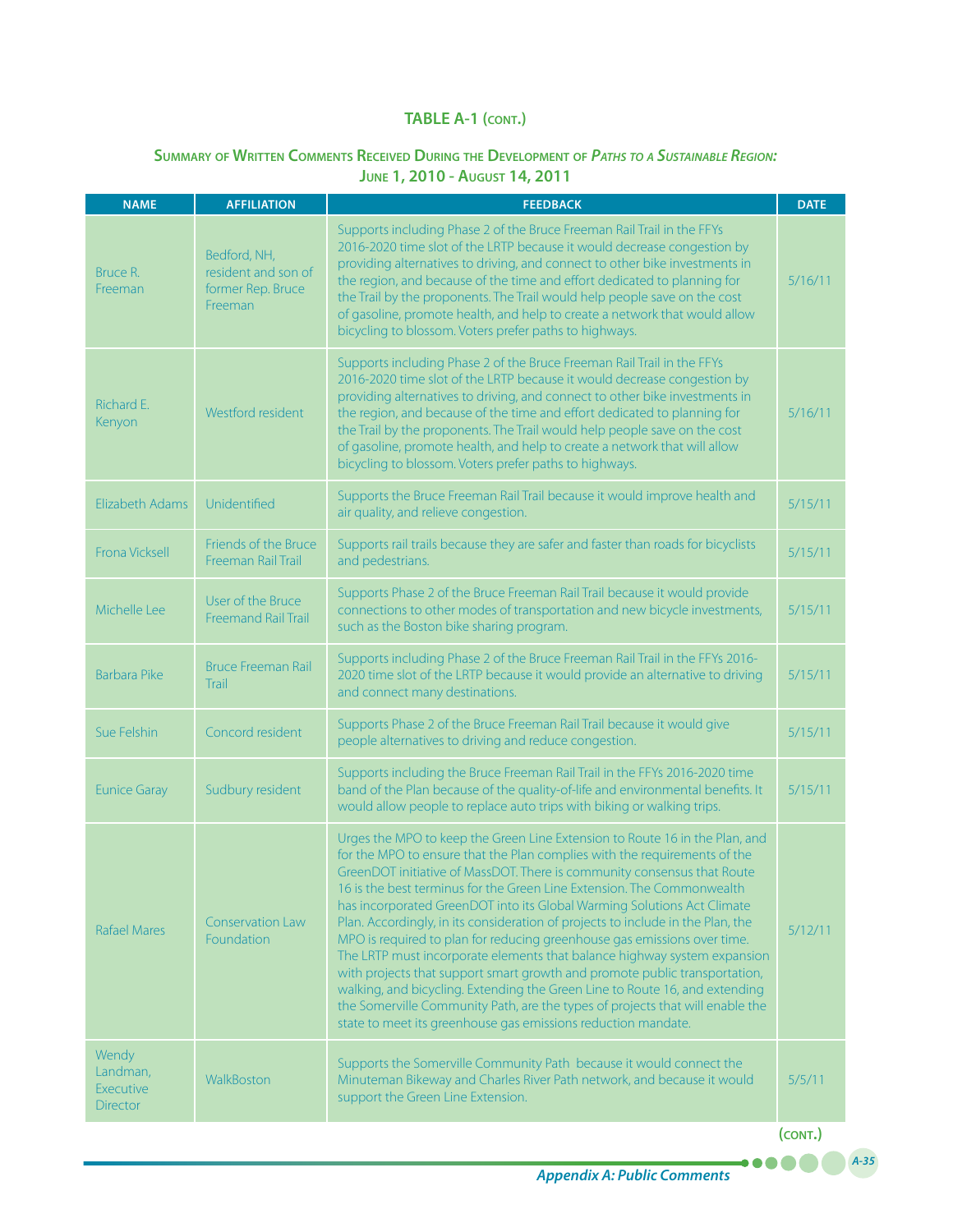### **Summary of Written Comments Received During the Development of** *Paths to <sup>a</sup> Sustainable Region:* **June 1, 2010 - August 14, 2011**

| <b>NAME</b>                                                | <b>AFFILIATION</b>                  | <b>FEEDBACK</b>                                                                                                                                                                                                                                                                                                                                                                                                                                                                                                                                                                                                                                                                                                                                                                                                                                                                                                                                                                                                                                                                                                                                                                                                                                                                                                                                                                                                                                                      | <b>DATE</b> |
|------------------------------------------------------------|-------------------------------------|----------------------------------------------------------------------------------------------------------------------------------------------------------------------------------------------------------------------------------------------------------------------------------------------------------------------------------------------------------------------------------------------------------------------------------------------------------------------------------------------------------------------------------------------------------------------------------------------------------------------------------------------------------------------------------------------------------------------------------------------------------------------------------------------------------------------------------------------------------------------------------------------------------------------------------------------------------------------------------------------------------------------------------------------------------------------------------------------------------------------------------------------------------------------------------------------------------------------------------------------------------------------------------------------------------------------------------------------------------------------------------------------------------------------------------------------------------------------|-------------|
| Renata von<br>Tscharner,<br>President                      | <b>Charles River</b><br>Conservancy | Urges the MPO to include the Community Path connector as a top priority<br>bicycle and pedestrian project in the Universe of Projects for the next Plan.<br>The extended Path would connect the Minuteman Bikeway and the Charles<br>River Path network, and stations of the Green Line Extension. The developers<br>of NorthPoint in Cambridge are building the path through their property. The<br>Path must be built with the Green Line Extension.                                                                                                                                                                                                                                                                                                                                                                                                                                                                                                                                                                                                                                                                                                                                                                                                                                                                                                                                                                                                               | 5/2/11      |
| Carole Wolfe                                               | Sudbury resident                    | Does not support the Bruce Freeman Rail Trail because it is for recreation,<br>rather than transportation; most people will drive to it; it costs about \$3<br>million per mile; it would run through environmentally sensitive areas; and<br>the path will not be convenient for accessing destinations such as schools.<br>Funds are scarce and would be better spent on projects that move large<br>numbers of people, such as public transportation.                                                                                                                                                                                                                                                                                                                                                                                                                                                                                                                                                                                                                                                                                                                                                                                                                                                                                                                                                                                                             | 5/2/11      |
| Catharine M.<br>Hornby, Chair                              | Cambridge Bicycle<br>Committee      | Supports including the Somerville Community Path project in the Plan<br>because it would connect the Minuteman Bikeway to downtown Boston, and<br>because it would support the Green Line Extension.                                                                                                                                                                                                                                                                                                                                                                                                                                                                                                                                                                                                                                                                                                                                                                                                                                                                                                                                                                                                                                                                                                                                                                                                                                                                 | 5/2/11      |
| Patrick<br>McMahon, Vice<br>President                      | Simpson Housing,<br><b>LLLP</b>     | Supports the Causeway Street Reconstruction Project. Simpson Housing is<br>building 287 apartments and 17,000 square feet of retail space at Bulfinch<br>Triangle. The Causeway Street project would improve the safety and livability<br>of the area. Urges the MPO to support the project.                                                                                                                                                                                                                                                                                                                                                                                                                                                                                                                                                                                                                                                                                                                                                                                                                                                                                                                                                                                                                                                                                                                                                                         | 5/2/11      |
| Urban Ring,<br>Phase 2, Citizens'<br>Advisory<br>Committee | Urban Ring, Phase 2                 | The Urban Ring project contains several elements that would be worthwhile<br>as stand-alone projects. The Urban Ring is the surest way to direct<br>development to dense, already developed areas. The CAC welcomes the<br>MPO policy that economic impacts are a criterion for evaluating projects. The<br>project would also address policies calling for a higher transit mode share,<br>and actions to address climate change and transportation equity.<br>Among the early actions the MPO can take to address issues identified<br>through the Needs Assessment are:<br>* Ruggles Station platform improvements<br>* Bus lanes on 1st Street in Cambridge, and 3rd and Main Street near Kendall<br>Square, and Main and Albany streets to Cambridgeport<br>* Extension of Silver Line service into Chelsea along the new bypass road,<br>and a dedicated busway from Everett to the Orange Line via Wellington with<br>a new bridge over the Malden River, or via mixed traffic on Route 99 with<br>access to Sullivan Square Station through bus lanes<br>* Melnea Cass Blvd. reconstruction with a center median busway<br>* Mountfort St. corridor with bus lanes on the Carlton St. bridge, and between<br>Park Dr. and Beacon St.<br>* Albany St. bus lanes in Boston<br>* Massachusetts Ave. and Columbia Point bus lanesThese projects and<br>components of projects address the Plan's priorities and should be modeled<br>to document their benefits. | 3/21/11     |
| Arlene Wyman<br>Petri                                      | Unidentified                        | Supports the Community Path because it would support health and the<br>environment, reduce congestion, and improve the quality of life.                                                                                                                                                                                                                                                                                                                                                                                                                                                                                                                                                                                                                                                                                                                                                                                                                                                                                                                                                                                                                                                                                                                                                                                                                                                                                                                              | 5/9/11      |
| William H. Petri                                           | Wayland resident                    | Supports the Community Path because of its safety, mobility, and<br>environmental benefits. It would connect the Minuteman Bikeway and<br>the Charles River Path network. Would like the MPO to fund the Cedar-to-<br>Lowell section in the FFY 2012 Transportation Improvement Program. The<br>Community Path should be built with the Green Line Extension.                                                                                                                                                                                                                                                                                                                                                                                                                                                                                                                                                                                                                                                                                                                                                                                                                                                                                                                                                                                                                                                                                                        | 5/4/11      |
|                                                            |                                     |                                                                                                                                                                                                                                                                                                                                                                                                                                                                                                                                                                                                                                                                                                                                                                                                                                                                                                                                                                                                                                                                                                                                                                                                                                                                                                                                                                                                                                                                      | (CONT.)     |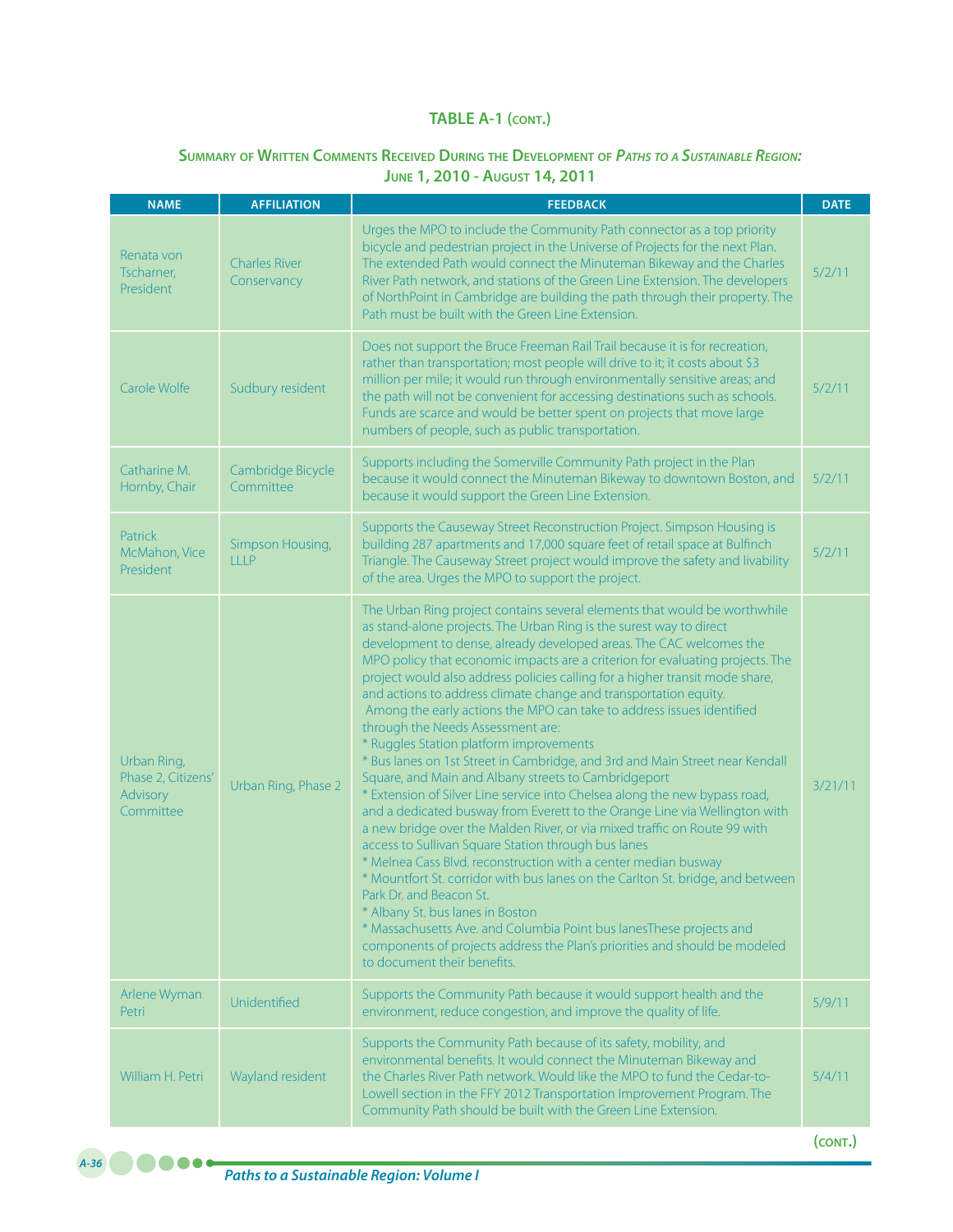# **Summary of Written Comments Received During the Development of** *Paths to <sup>a</sup> Sustainable Region:* **June 1, 2010 - August 14, 2011**

| <b>NAME</b>          | <b>AFFILIATION</b>     | <b>FEEDBACK</b>                                                                                                                                                                                                                                                                                                                                                                                                                                           | <b>DATE</b> |
|----------------------|------------------------|-----------------------------------------------------------------------------------------------------------------------------------------------------------------------------------------------------------------------------------------------------------------------------------------------------------------------------------------------------------------------------------------------------------------------------------------------------------|-------------|
| Keja Valens          | Somerville resident    | Supports including the Community Path connector in the Plan because of<br>the project's environmental benefits. The Path would also promote access for<br>all people to the Green Line Extension.                                                                                                                                                                                                                                                         | 5/3/11      |
| <b>Ryan Robbins</b>  | Somerville resident    | Supports including the Community Path connector in the Plan because it<br>would close gaps in the region's bike network. The Path should be build along<br>with the Green Line Extension.                                                                                                                                                                                                                                                                 | 5/3/11      |
| Kathleen Knisely     | Somerville resident    | Supports the Community Path connector. The project would create a safe<br>connection between the Minuteman Bikeway and the Charles River Path<br>network. It will have commuting, recreational, social, and health benefits.                                                                                                                                                                                                                              | 5/2/11      |
| Laura McMurry        | Cambridge resident     | Supports including the Community Path connector in the Plan because it<br>would close gaps in the region's bike network. The Path should be build along<br>with the Green Line Extension.                                                                                                                                                                                                                                                                 | 5/2/11      |
| John Wilde           | Somerville resident    | Supports including the Community Path connector in the Plan because of<br>the project's environmental benefits. The Path would also promote access for<br>all people to the Green Line Extension. It should be built with the Green Line<br>Extension.                                                                                                                                                                                                    | 5/2/11      |
| Linda Lintz          | Medford resident       | Supports including the Community Path connector in the Plan because it<br>would close gaps in the region's bike network and provide access for all users<br>to the Green Line Extension. The Path should be build along with the Green<br>Line Extension.                                                                                                                                                                                                 | 5/2/11      |
| Jonathan<br>O'Connor | <b>Boston resident</b> | Supports building the Community Path connector with the Green Line<br>Extension because it would be cost-effective to build them together, and<br>they would both reduce congestion. The Path has environmental, health,<br>financial, and safety benefits. It would provide a place for children to safely<br>learn to ride a bike. It would promote health, local business, and improved<br>quality of life, and would close a gap in the path network. | 5/2/11      |
| Camille Petri        | Unidentified           | Supports the Community Path connector because of its community safety,<br>environmental, health, and mobility benefits. It must be built with the Green<br>Line Extension.                                                                                                                                                                                                                                                                                | 5/2/11      |
| <b>Ulandt Kim</b>    | Somerville resident    | Supports the Community Path connector because it would provide a safe place<br>to bike and walk. It should be a higher priority than the Green Line Extension.                                                                                                                                                                                                                                                                                            | 5/2/11      |
| Alex Feldman         | Somerville resident    | Supports the Community Path connector because it would reduce<br>congestion, increase T ridership, promote exercise, and support the Bike Share<br>program. It will also connect the Minuteman Bikeway to the Charles River<br>Path network. It should be designed and built with the Green Line Extension.                                                                                                                                               | 5/2/11      |
| Gabrielle Weiler     | <b>Boston resident</b> | Supports the Community Path connector because it would close gaps in the<br>region's bike network. It should be designed and built with the Green Line<br>Extension.                                                                                                                                                                                                                                                                                      | 5/2/11      |
| <b>Jeff Reese</b>    | Medford resident       | Supports including the Community Path connector in the Plan because it would<br>close gaps in the region's bike network. The Path would also promote access to<br>the Green Line Extension. It should be built with the Green Line Extension.                                                                                                                                                                                                             | 5/2/11      |

**(cont.)**

.....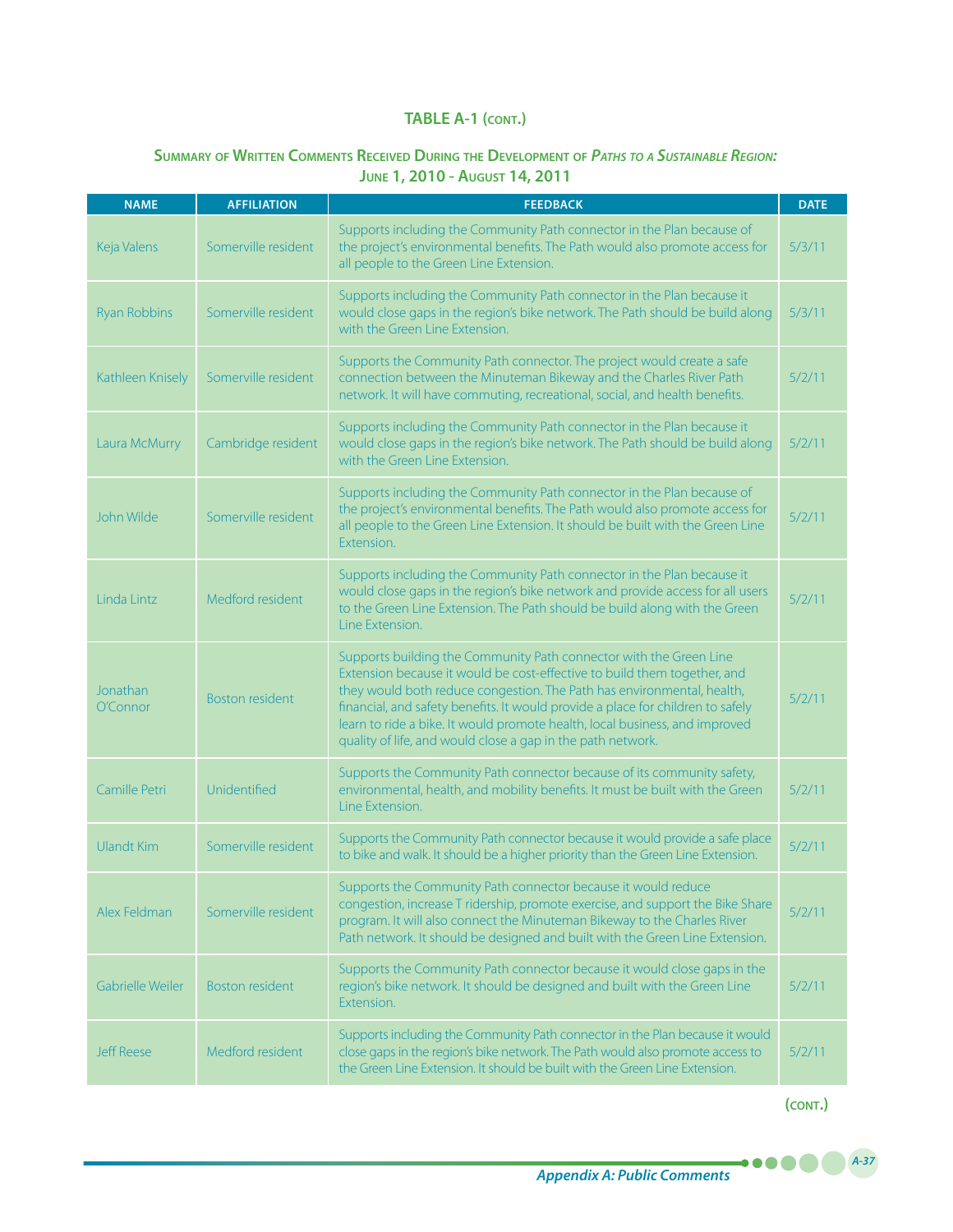# **Summary of Written Comments Received During the Development of** *Paths to <sup>a</sup> Sustainable Region:* **June 1, 2010 - August 14, 2011**

| <b>NAME</b>                                                                                             | <b>AFFILIATION</b>                                  | <b>FEEDBACK</b>                                                                                                                                                                                                                                                                                                                                                      | <b>DATE</b> |
|---------------------------------------------------------------------------------------------------------|-----------------------------------------------------|----------------------------------------------------------------------------------------------------------------------------------------------------------------------------------------------------------------------------------------------------------------------------------------------------------------------------------------------------------------------|-------------|
| <b>Joel Snider</b>                                                                                      | Cambridge resident                                  | Supports the Community Path connector because it would close gaps in<br>the region's bike network and provide access into Boston and Cambridge for<br>major events such as the 4th of July. It should be designed and built with the<br>Green Line Extension.                                                                                                        | 5/2/11      |
| Dan Hamalainen                                                                                          | Waltham resident                                    | Supports the Community Path connector because it would close gaps in the<br>region's bike network. It should be designed and built with the Green Line<br>Extension.                                                                                                                                                                                                 | 5/2/11      |
| Anna Anctil                                                                                             | Watertown resident                                  | Supports the Community Path connector because it would close gaps in<br>the region's bike network, and give people a safe place to bike. It should be<br>designed and built with the Green Line Extension.                                                                                                                                                           | 5/2/11      |
| Sen. Tolman;<br>Rep.<br>Brownsberger;<br><b>Belmont</b><br>Selectmen<br>Jones, Paolillo,<br>and Firenze | Elected officials<br>representing<br><b>Belmont</b> | Support the Belmont Trapelo Road Corridor Project. Belmont has spent<br>about \$2.7 million on the project. Pleased that the project was identified as<br>a regional need. Ask that the project be included in the Plan, and ultimately<br>placed in the FFY 2015 element of the TIP. It is expected that the right-of-way<br>will be secured by the spring of 2012. | 5/2/11      |
| David H.<br>Douglas                                                                                     | Somerville resident                                 | Supports including the Community Path connector in the Plan because it<br>would close gaps in the region's bike network. The Path would also promote<br>access for all people to the Green Line Extension. It should be built with the<br>Green Line Extension.                                                                                                      | 5/1/11      |
| Jay Wessland                                                                                            | Somerville resident                                 | Supports including the Community Path connector in the Plan because it<br>would close gaps in the region's bike network. The Path would also promote<br>access for all people to the Green Line Extension. It should be built with the<br>Green Line Extension.                                                                                                      | 5/1/11      |
| <b>Michelle</b><br>Liebetreu                                                                            | Somerville resident                                 | Supports including the Community Path connector in the Plan because it<br>would close gaps in the region's bike network. The Path would also promote<br>access for all people to the Green Line Extension. It should be built with the<br>Green Line Extension.                                                                                                      | 5/1/11      |
| Resa Blatman<br>and Stefan<br>Cooke                                                                     | Somerville residents                                | Supports including the Community Path connector in the Plan because it<br>would close gaps in the region's bike network. The Path would also promote<br>access for all people to the Green Line Extension. It should be built with the<br>Green Line Extension.                                                                                                      | 5/1/11      |
| <b>Fred Berman</b><br>and Lori Segall                                                                   | Somerville residents                                | Supports including the Community Path connector in the Plan because it<br>would close gaps in the region's bike network. The Path would also promote<br>access for all people to the Green Line Extension. It should be built with the<br>Green Line Extension.                                                                                                      | 5/1/11      |
| Pauline Lim                                                                                             | Somerville resident                                 | Supports including the Community Path connector in the Plan because it<br>would close gaps in the region's bike network. The Path would also promote<br>access for all people to the Green Line Extension. It should be built with the<br>Green Line Extension.                                                                                                      | 5/1/11      |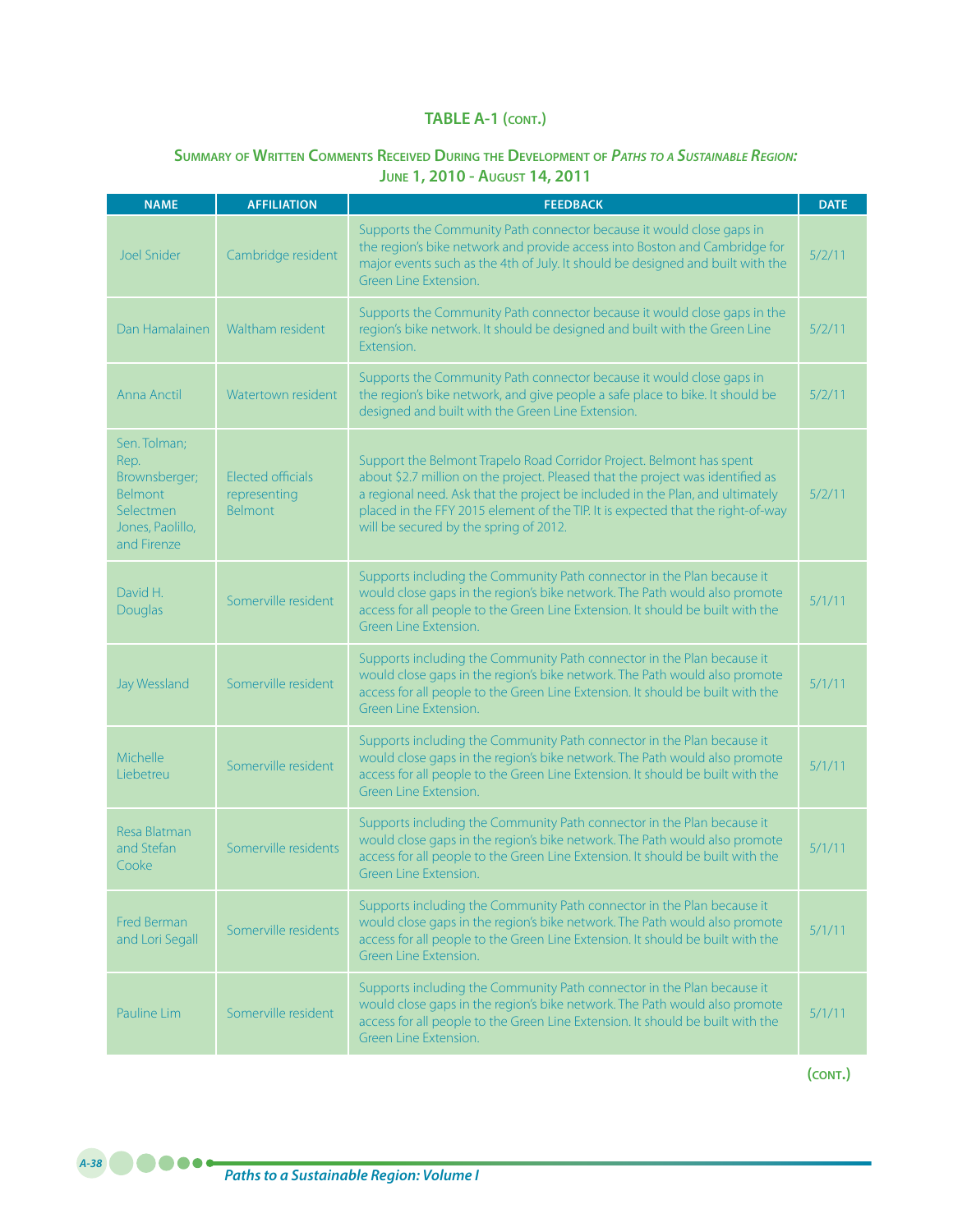## **Summary of Written Comments Received During the Development of** *Paths to <sup>a</sup> Sustainable Region:* **June 1, 2010 - August 14, 2011**

| <b>NAME</b>                                     | <b>AFFILIATION</b>                      | <b>FEEDBACK</b>                                                                                                                                                                                                                                                                                                                                                                                                                                                                                                                                                                                                                                                                                                                                                                                                                                                                                                                                                                                                                                                                 | <b>DATE</b> |
|-------------------------------------------------|-----------------------------------------|---------------------------------------------------------------------------------------------------------------------------------------------------------------------------------------------------------------------------------------------------------------------------------------------------------------------------------------------------------------------------------------------------------------------------------------------------------------------------------------------------------------------------------------------------------------------------------------------------------------------------------------------------------------------------------------------------------------------------------------------------------------------------------------------------------------------------------------------------------------------------------------------------------------------------------------------------------------------------------------------------------------------------------------------------------------------------------|-------------|
| <b>Jess Hicks</b>                               | Somerville resident                     | Supports including the Community Path connector in the Plan because it<br>would lose gaps in the region's bike network. The Path would also promote<br>access for all people to the Green Line Extension. It should be built with the<br>Green Line Extension.                                                                                                                                                                                                                                                                                                                                                                                                                                                                                                                                                                                                                                                                                                                                                                                                                  | 4/30/11     |
| Matthew<br>Belmonte                             | Unidentified                            | Supports including the Community Path connector in the Plan because it<br>would close gaps in the region's bike network and improve safety. It should<br>be built with the Green Line Extension.                                                                                                                                                                                                                                                                                                                                                                                                                                                                                                                                                                                                                                                                                                                                                                                                                                                                                | 4/29/11     |
| Arnold Reinhold                                 | Cambridge resident                      | Supports including the Community Path connector in the Plan because it is<br>cost-effective and would close gaps in the region's bike network. It should be<br>built with the Green Line Extension.                                                                                                                                                                                                                                                                                                                                                                                                                                                                                                                                                                                                                                                                                                                                                                                                                                                                             | 4/29/11     |
| Lynn Weissman<br>and Alan Moore                 | Friends of the<br>Community Path        | Supports the Community Path Connector, which would connect the<br>Minuteman Bikeway to the Charles River Path network. The Path needs<br>to be built with the Green Line Extension. The Path is consistent with the<br>Plan's visions and policies, and would address identified needs. The density<br>of Somerville, and the critical connection made by the path, mean that<br>no other multi-use trail proposed in the region would generate the usage<br>of the Community Path. The Path would bring riders to the Green Line<br>extension, would fill a missing link, provide a safe and emissions-free path to<br>downtown Boston, provide recreational and open space in environmental<br>justice communities, and create safe routes to schools. The Path has been<br>identified as a priority in many other planning documents, and has already<br>received funding from the MPO for other sections. It is part of other proposed<br>trails. The Path is consistent with new federal and state policy directives<br>encouraging livability and healthy transportation. | 4/27/11     |
| Lynn Weissman<br>and Alan Moore                 | Friends of the<br><b>Community Path</b> | In an addendum to their 4/27/11 letter, stated the following points:<br>Please include the Community Path in the list of Projects and Programs<br>by Investment Category released on April 5. There is tremendous regional<br>support for the project. In March, 138 letters in support of the project were<br>sent to the MPO. Many of the letters mentioned the safety benefits of the<br>project.                                                                                                                                                                                                                                                                                                                                                                                                                                                                                                                                                                                                                                                                            | 5/3/11      |
| Alice Grossman                                  | Somerville resident                     | Supports including the Community Path connector in the Plan because it<br>would close gaps in the region's bike network. The Path would also promote<br>access for all people to the Green Line Extension. It should be built with the<br>Green Line Extension.                                                                                                                                                                                                                                                                                                                                                                                                                                                                                                                                                                                                                                                                                                                                                                                                                 | 4/27/11     |
| Robert O'Brien,<br>Executive<br><b>Director</b> | Downtown North<br>Association           | Supports the Causeway Street Crossroads Initiative and the larger Boston<br>Crossroads Initiative. Causeway Street supports very high pedestrian volumes<br>to and from regional centers of employment, recreation, and transportation.<br>The project is consistent with the visions and policies of the Plan. The project<br>would address a regional need. The project would restore the connection<br>between the West and North Ends, long severed by the elevated highway<br>and transit facilities. The project would make Causeway Street a vibrant<br>multimodal urban boulevard that supports livability, mobility, safety, and<br>aesthetics. Asks the MPO to support the project.                                                                                                                                                                                                                                                                                                                                                                                   | 4/20/11     |
| <b>Susan Brooks</b>                             | Unidentified                            | Supports the Bruce Freeman Rail Trail because it provides nonmotorized<br>access to several destinations.                                                                                                                                                                                                                                                                                                                                                                                                                                                                                                                                                                                                                                                                                                                                                                                                                                                                                                                                                                       | 4/15/11     |

**(cont.)**

.....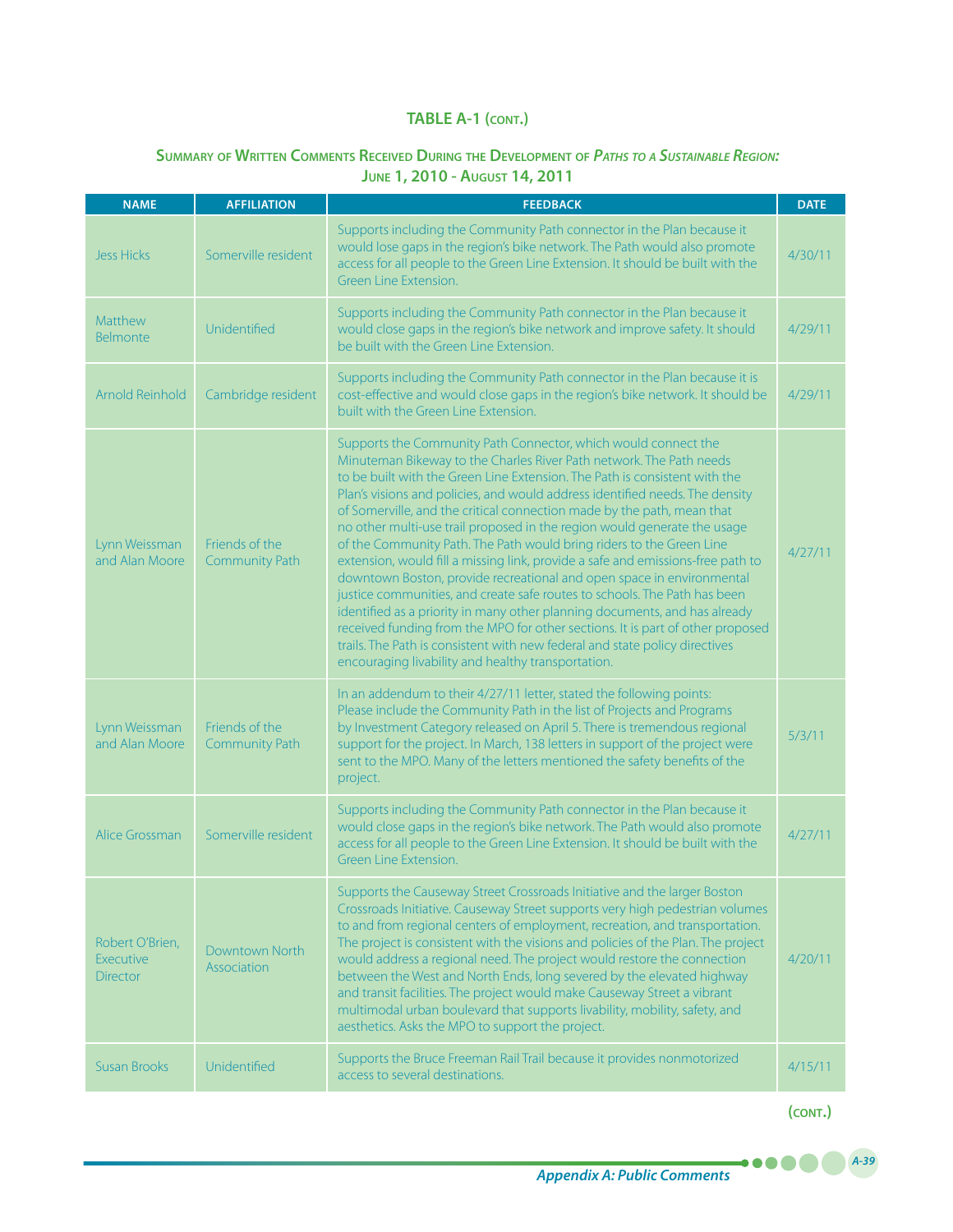# **Summary of Written Comments Received During the Development of** *Paths to <sup>a</sup> Sustainable Region:* **June 1, 2010 - August 14, 2011**

| <b>NAME</b>                                      | <b>AFFILIATION</b>                                   | <b>FEEDBACK</b>                                                                                                                                                                                                                                                                                                                                                                                                                                                                                                                                                                                                                                                                                                                                                                                                                                                                                                                                                                                                                                             |         |  |  |
|--------------------------------------------------|------------------------------------------------------|-------------------------------------------------------------------------------------------------------------------------------------------------------------------------------------------------------------------------------------------------------------------------------------------------------------------------------------------------------------------------------------------------------------------------------------------------------------------------------------------------------------------------------------------------------------------------------------------------------------------------------------------------------------------------------------------------------------------------------------------------------------------------------------------------------------------------------------------------------------------------------------------------------------------------------------------------------------------------------------------------------------------------------------------------------------|---------|--|--|
| <b>Terri North</b>                               | <b>Kenmore Residents</b><br>Group                    | Supports the Commonwealth Ave Phase 2A improvement project.                                                                                                                                                                                                                                                                                                                                                                                                                                                                                                                                                                                                                                                                                                                                                                                                                                                                                                                                                                                                 | 4/13/11 |  |  |
| Melissa Hoffer                                   | <b>Conservation Law</b><br>Foundation                | The State's Clean Energy and Climate Plan for 2020 requires the LRTP<br>to address MassDOT's three sustainability goals and plan for reducing<br>greenhouse gas emissions over time. It will require that MPOs and MassDOT<br>balance highway system expansion with projects that support other modes<br>and smart growth. The LRTP is also required to evaluated greenhouse<br>gas emissions and ensure that the emissions are reduced over time. The<br>emissions must fit into an overall statewide greenhouse gas reduction target.<br>Would like to know how greenhouse gas emissions will be quantified and<br>whether or not each project will be evaluated individually. Would like to<br>know who will be responsible for quantifying the emissions. Would like to<br>know how the methods of different agencies for quantifying emissions will<br>be made consistent. Would like to know which methods will be used, which<br>model will be used to estimate the vehicle-miles traveled, and whether or not<br>induced demand will be considered. | 4/12/11 |  |  |
| Pam Beale,<br>President                          | Kenmore<br>Association                               | Supports the Commonwealth Ave, Phase 2A, improvement project. Phase 1<br>enhanced the streetscape and improved safety for all street users.                                                                                                                                                                                                                                                                                                                                                                                                                                                                                                                                                                                                                                                                                                                                                                                                                                                                                                                 | 4/10/11 |  |  |
| Flizabeth Walsh                                  | <b>Boston resident</b>                               | Supports the Commonwealth Ave., Phase 2A, improvement project.                                                                                                                                                                                                                                                                                                                                                                                                                                                                                                                                                                                                                                                                                                                                                                                                                                                                                                                                                                                              | 4/8/11  |  |  |
| Suzanne<br>Kennedy, Town<br>Administrator        | Town of Medway                                       | Medway has hired a design firm for the reconstruction of Route 109. This<br>demonstrates the town's strong commitment to taking appropriate project<br>management actions.                                                                                                                                                                                                                                                                                                                                                                                                                                                                                                                                                                                                                                                                                                                                                                                                                                                                                  | 4/7/11  |  |  |
| Yvette Lancaster,<br>President                   | Audobon<br>Neighborhood<br><b>Citizens Group</b>     | Supports the Commonwealth Ave, Phase 2A, improvement project. It would<br>enhance the streetscape and improve safety for all street users.                                                                                                                                                                                                                                                                                                                                                                                                                                                                                                                                                                                                                                                                                                                                                                                                                                                                                                                  | 4/7/11  |  |  |
| Alan Weinberger                                  | <b>Bay State Road</b><br>Neighborhood<br>Association | Supports the Commonwealth Ave, Phase 2A, improvement project. Phase 1<br>enhanced the streetscape for all users.                                                                                                                                                                                                                                                                                                                                                                                                                                                                                                                                                                                                                                                                                                                                                                                                                                                                                                                                            | 4/1/11  |  |  |
| <b>Bob Church</b>                                | <b>Kenmore Towers</b>                                | Supports the Commonwealth Ave, Phase 2A, improvement project.                                                                                                                                                                                                                                                                                                                                                                                                                                                                                                                                                                                                                                                                                                                                                                                                                                                                                                                                                                                               | 4/1/11  |  |  |
| Gary Nicksa, Vice<br>President for<br>Operations | <b>Boston University</b>                             | Supports the Commonwealth Ave, Phase 2A, improvement project. It would<br>enhance the streetscape and improve safety for all street users.                                                                                                                                                                                                                                                                                                                                                                                                                                                                                                                                                                                                                                                                                                                                                                                                                                                                                                                  | 3/28/11 |  |  |
| Unidentified                                     | Sudbury resident                                     | Not in favor of the Bruce Freeman Rail Trail. Funds should be spent on<br>maintaining the MBTA system rather than recreational trails.                                                                                                                                                                                                                                                                                                                                                                                                                                                                                                                                                                                                                                                                                                                                                                                                                                                                                                                      | 3/2/11  |  |  |
| <b>Thomas</b><br>Hedden, Ph.D.                   | (self-employed)                                      | Supports the Bruce Freeman Rail Trail to Framingham. The completed section<br>is full of riders, skaters, joggers, and others. Roads can be dangerous places for<br>children to ride bikes. The Trail would promote healthy exercise and safety.                                                                                                                                                                                                                                                                                                                                                                                                                                                                                                                                                                                                                                                                                                                                                                                                            | 2/28/11 |  |  |
| <b>Chris Barrett</b>                             | Unidentified                                         | Supports the Bruce Freeman Rail Trail. \$1 million is available for design of the<br>next phase. The Trail should be built soon so the design funds don't go to<br>waste.                                                                                                                                                                                                                                                                                                                                                                                                                                                                                                                                                                                                                                                                                                                                                                                                                                                                                   | 2/28/11 |  |  |
| William Latimer                                  | <b>Clinton Greenway</b><br><b>Conservation Trust</b> | Supports the Mass Central and Bruce Freeman Rail Trails. They have health,<br>environmental, social justice, and community connectivity benefits.                                                                                                                                                                                                                                                                                                                                                                                                                                                                                                                                                                                                                                                                                                                                                                                                                                                                                                           | 2/28/11 |  |  |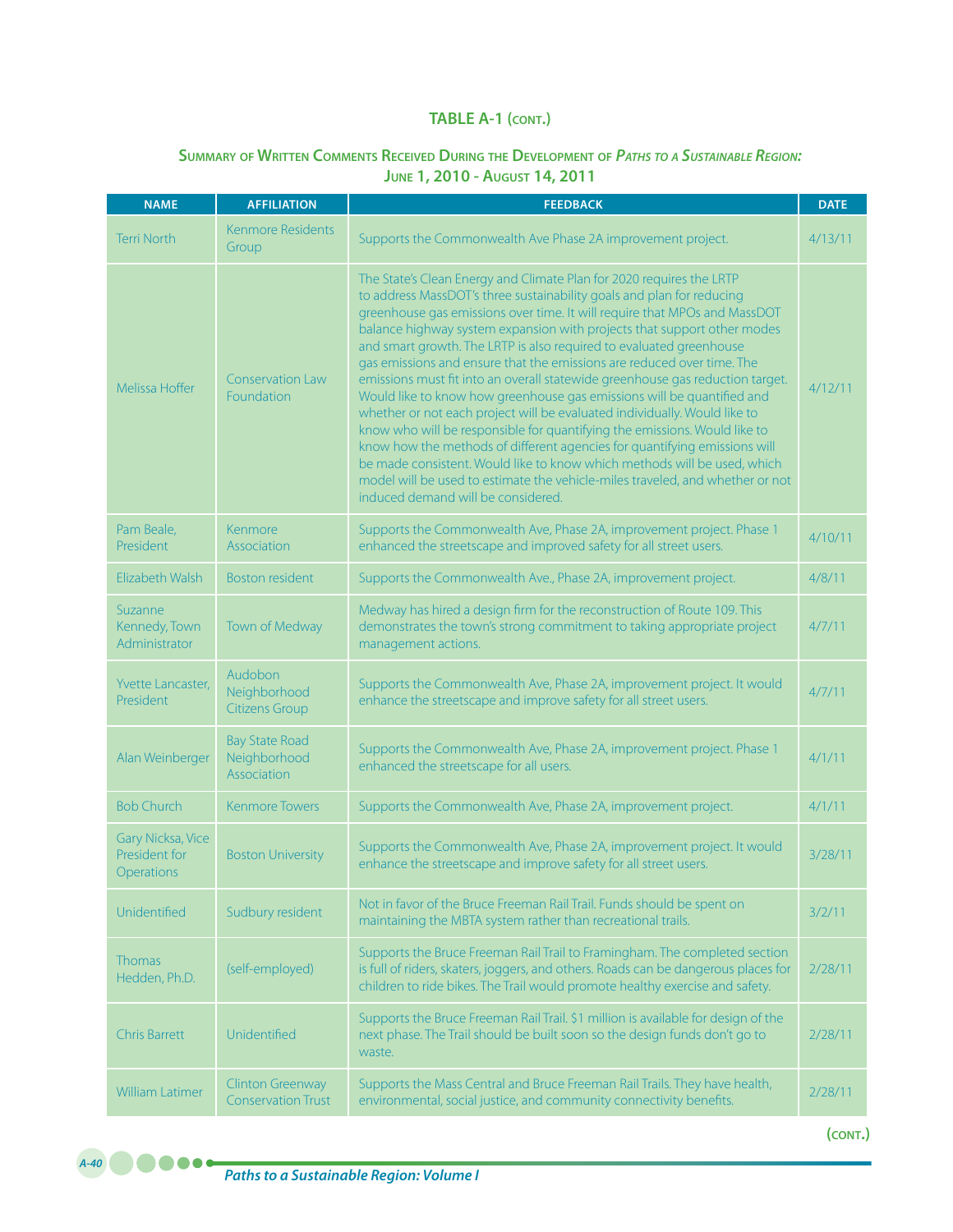# **Summary of Written Comments Received During the Development of** *Paths to <sup>a</sup> Sustainable Region:*  **June 1, 2010 - August 14, 2011**

| <b>NAME</b>                  | <b>AFFILIATION</b>                                             | <b>FEEDBACK</b>                                                                                                                                                                                                                                                                                                                                                                                                                                                                                                                       | <b>DATE</b> |
|------------------------------|----------------------------------------------------------------|---------------------------------------------------------------------------------------------------------------------------------------------------------------------------------------------------------------------------------------------------------------------------------------------------------------------------------------------------------------------------------------------------------------------------------------------------------------------------------------------------------------------------------------|-------------|
| Richard J. Fallon            | Acton resident                                                 | Supports the Bruce Freeman Rail Trail.                                                                                                                                                                                                                                                                                                                                                                                                                                                                                                | 2/28/11     |
| <b>Bob Krankewicz</b>        | <b>Bruce Freeman Rail</b><br>Trail member                      | Supports the Bruce Freeman Rail Trail. It would help with the "greening" of<br>Massachusetts and improve citizens' health through increased exercise and<br>cleaner air. It could lead to a healthier citizenry, which in turn lessens the cost<br>of health care incured by the public and the state government.                                                                                                                                                                                                                     | 2/28/11     |
| John Barry                   | <b>Bolton resident</b>                                         | Supports the Bruce Freeman Rail Trail.                                                                                                                                                                                                                                                                                                                                                                                                                                                                                                | 2/28/11     |
| <b>Robert Comer</b>          | Friend of the Bruce<br>Freeman Rail Trail,<br>Concord resident | Supports the Bruce Freeman Rail Trail. Substantial investments have been<br>made by the state, municipalities, and volunteers. The Trail would enhance<br>bicycle and pedestrian connections to the Fitchburg Line and West Concord.<br>Bicycle storage facilities along the Fitchburg Line should also be expanded.<br>Being able to bike to the train and store a bike safely and reliably would<br>encourage sustainable commuting and travel.                                                                                     | 2/28/11     |
| Danielle<br>Woodman<br>Kehoe | Unidentified                                                   | Supports expansion of the Bruce Freeman Rail Trail. Trails support the health<br>of citizens by providing a beautiful, safe space for activities such as walking,<br>running, and bike riding.                                                                                                                                                                                                                                                                                                                                        | 2/28/11     |
| Nancy Peacock                | Unidentified                                                   | Supports investments that encourage bicycling.                                                                                                                                                                                                                                                                                                                                                                                                                                                                                        | 2/27/11     |
| <b>Robert Mandel</b>         | Unidentified                                                   | States that this is a time to close the state budget deficit by eliminating any<br>unnecessary spending. Believes that bike-oriented facilities expenses are not<br>essential.                                                                                                                                                                                                                                                                                                                                                        | 2/27/11     |
| <b>Gerard Boyle</b>          | Resident                                                       | Supports shared-use trails.                                                                                                                                                                                                                                                                                                                                                                                                                                                                                                           | 2/27/11     |
| <b>Timothy Fohl</b>          | Unidentified                                                   | Supports shared-use trails.                                                                                                                                                                                                                                                                                                                                                                                                                                                                                                           | 2/27/11     |
| <b>Bill Stewart</b>          | Acton resident                                                 | Supports the expansion of the Bruce Freeman Rail Trail. Many bikers, runners,<br>and walkers use the trail.                                                                                                                                                                                                                                                                                                                                                                                                                           | 2/27/11     |
| Jim Salem                    | Unaffiliated                                                   | Supports the Bruce Freeman Rail Trail. It would reduce automobile traffic and<br>improve bicycle connections to the Fitchburg Line.                                                                                                                                                                                                                                                                                                                                                                                                   | 2/27/11     |
| Robert D. Hall               | Friends of the Bruce<br>Freeman Rail Trail                     | Impressed by the thoroughness with which the MPO is working on the<br>Long-Range Transportation Plan. Asks planners not to view trails for bike<br>and pedestrian travel as simply recreational facilities whose realization can<br>be delayed until the economy can afford them. They have mobility, safety,<br>environmental, and public health benefits. Supports the Bruce Freeman Rail Trail.                                                                                                                                    | 2/27/11     |
| <b>Ellen</b><br>Quackenbush  | Concord resident                                               | Supports the Bruce Freeman Rail Trail. It would offer recreational and<br>transportation benefits for everyone.                                                                                                                                                                                                                                                                                                                                                                                                                       | 2/27/11     |
| Frederick M.<br>Rust         | Boy Scout Troop 63,<br>Sudbury                                 | There are few transportation alternatives for teenagers or other non-drivers<br>in the MetroWest area. Bicycling can be a safe, enjoyable, and human-power<br>alternative to autos, but only if there are dedicated bicycling routes. The<br>Bruce Freeman Rail Trail would help connect schools, town centers, and<br>athletic fields. The transportation needs of younger citizens should be an<br>important consideration to the Needs Assessment, and dedicated bicycle<br>facilities are an appropriate way to meet these needs. | 2/27/11     |

**(cont.)**

.....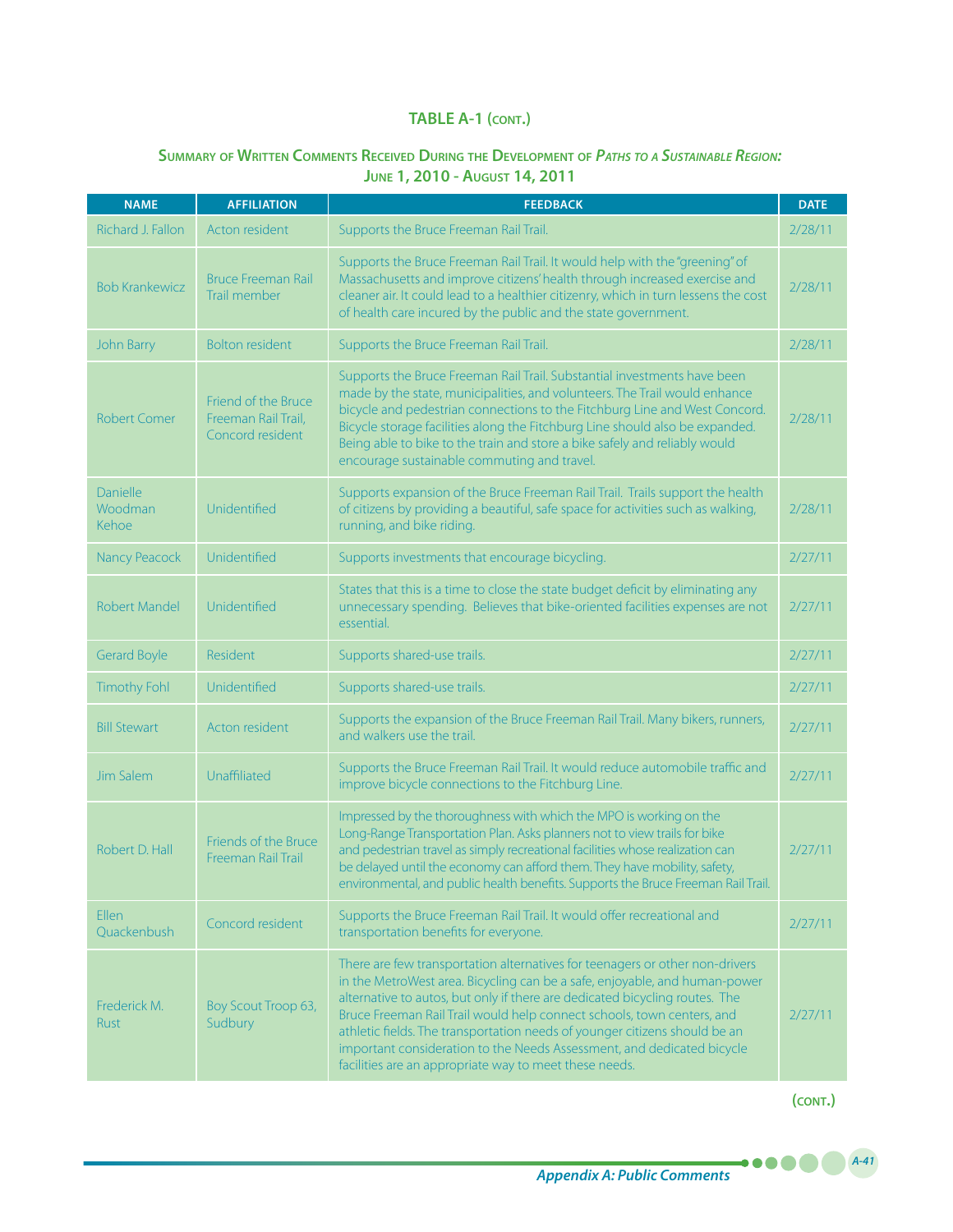# **Summary of Written Comments Received During the Development of** *Paths to <sup>a</sup> Sustainable Region:* **June 1, 2010 - August 14, 2011**

| <b>NAME</b>                 | <b>AFFILIATION</b>                                   | <b>FEEDBACK</b>                                                                                                                                                                                                                                                                                                                                             | <b>DATE</b> |
|-----------------------------|------------------------------------------------------|-------------------------------------------------------------------------------------------------------------------------------------------------------------------------------------------------------------------------------------------------------------------------------------------------------------------------------------------------------------|-------------|
| <b>Bob Schneider</b>        | <b>Bruce Freeman Rail</b><br>Trail rider             | Supports the Bruce Freeman Rail Trail. It would improve health and air quality.<br>A lot has been spent on roads. More investment should be made in trails.                                                                                                                                                                                                 | 2/27/11     |
| Franny Osman                | Acton<br>Transportation<br><b>Advisory Committee</b> | Supports the Bruce Freeman Rail Trail. Encourages the MPO to consider radial<br>and circumferential routes between the big highways. Between-town transit<br>is lacking. Promoting local and between-town transit projects would support<br>the economy.                                                                                                    | 2/27/11     |
| <b>James</b><br>Fitzpatrick | Sudbury resident                                     | Supports rail trails. They offer health, community development,<br>environmental, and air quality benefits. They should be driven by coordinated<br>state and regional planning, rather than relying on individual communities to<br>develop them. A very vocal minority of people have delayed implementation<br>of a rail trail crossing through Sudbury. | 2/27/11     |
| Mary Hunter Utt             | Friends of the Bruce<br>Freeman Rail Trail           | Any form of transportation that helps wean us from cars, pollution, and oil<br>dependence should be a priority. Bicycle trails are important for recreation,<br>connection, and fitness. The Bruce Freeman Rail Trail should be a priority.                                                                                                                 | 2/27/11     |
| Thomas W<br><b>Bailey</b>   | Concord resident                                     | Supports inclusion of the Bruce Freeman Rail Trail in the Long-Range<br>Transportation Plan.                                                                                                                                                                                                                                                                | 2/27/11     |
| Wendy Wolfberg              | Unidentified                                         | Supports the Bruce Freeman Rail Trail. It provides a critical service in<br>supporting community diversity, and it provides a neutral area to support<br>positive and friendly interaction. It also provides a safe place for recreational<br>activity. It is safe for mothers with small children, for young kids on their own,<br>and for older citizens. | 2/27/11     |
| <b>Brett Peruzzi</b>        | Framingham<br>resident                               | "Supports the Bruce Freeman Rail Trail. The trail would provide a vital corridor<br>for walking, biking, and other forms of personal transportation to many key<br>points of interest and commerce, and to educational and cultural facilities.                                                                                                             | 2/27/11     |
| <b>R</b> Bradley Potts      | Westford resident                                    | Supports rail trails. Rail corridors are a wasted commodity and could<br>be vitalized and utilized with support from the state. They can support<br>commuting and recreational transportation.                                                                                                                                                              | 2/27/11     |
| Sharon<br>Mastenbrook       | Maynard resident                                     | Traffic in the areas to be served by the Bruce Freeman Rail Trail is at gridlock.<br>More transportation options to Boston and Lowell are necessary. The Trail will<br>provide many personal, community, and environmental benefits.                                                                                                                        | 2/27/11     |
| <b>Susan Brooks</b>         | Unidentified                                         | Supports the Bruce Freeman Rail Trail. Gas prices are high. Public policy<br>should help people travel more easily and safely without cars.                                                                                                                                                                                                                 | 2/27/11     |
| <b>Barbara Pike</b>         | Unidentified                                         | The Bruce Freeman Rail Trail would provide off-road nonmotorized access to<br>commuter rail stations, schools, shopping centers, and recreation facilities. It<br>should be included for construction funding.                                                                                                                                              | 2/27/11     |
| Pat Wallace                 | Unidentified                                         | Supports extending the hours of service for the MBTA system. Young adults<br>are heading for other places in part because of a lack of late night transit<br>service.                                                                                                                                                                                       | 2/27/11     |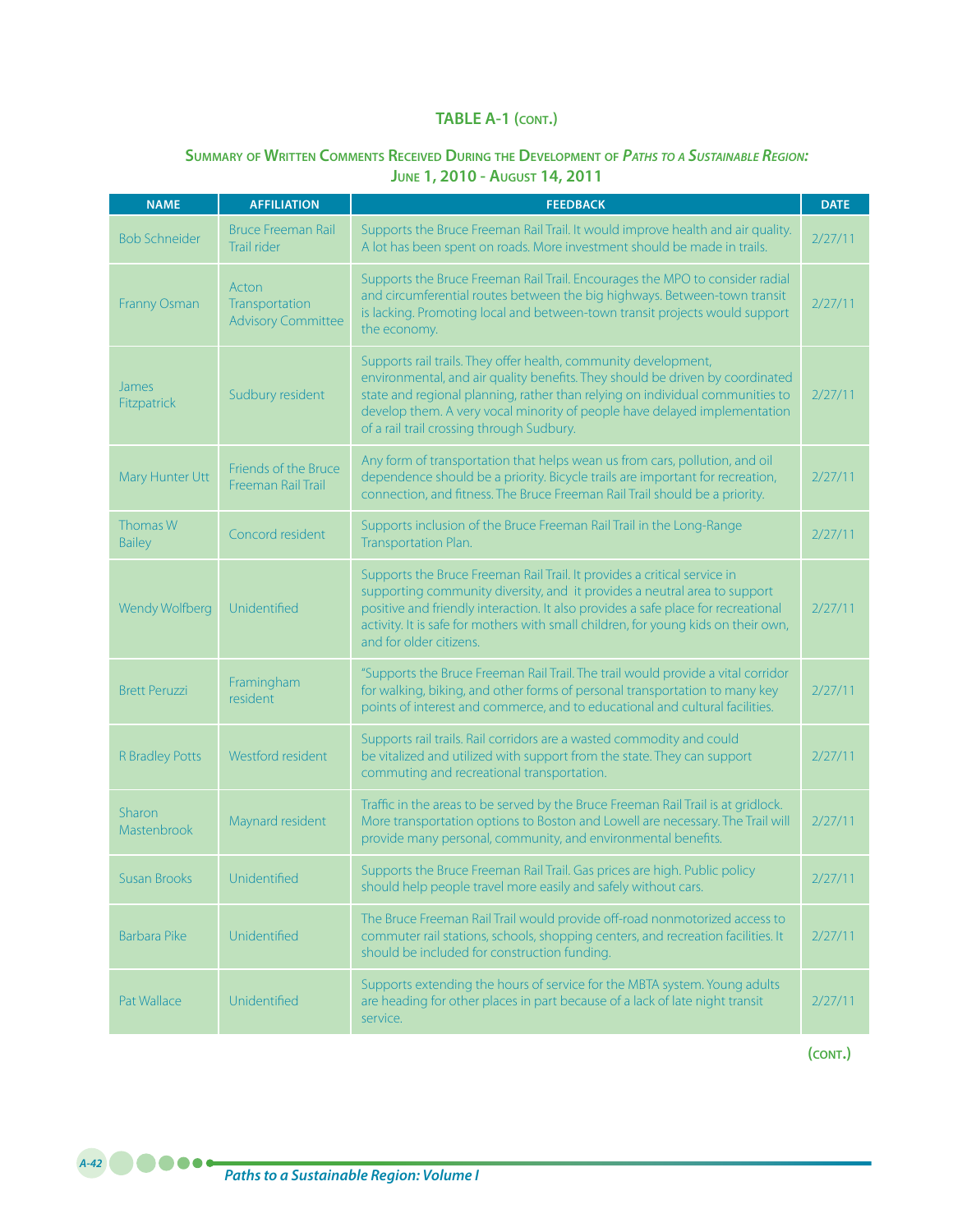# **Summary of Written Comments Received During the Development of** *Paths to <sup>a</sup> Sustainable Region:*  **June 1, 2010 - August 14, 2011**

| <b>NAME</b>                         | <b>AFFILIATION</b>                                                                                            | <b>FEEDBACK</b>                                                                                                                                                                                                                                                                                                                                                                                                                                                                                                                      | <b>DATE</b> |
|-------------------------------------|---------------------------------------------------------------------------------------------------------------|--------------------------------------------------------------------------------------------------------------------------------------------------------------------------------------------------------------------------------------------------------------------------------------------------------------------------------------------------------------------------------------------------------------------------------------------------------------------------------------------------------------------------------------|-------------|
| <b>Judith Artley</b>                | Resident of<br>Framingham,<br><b>Sudbury Valley</b><br>Trustees, New<br><b>England Wild Flower</b><br>Society | Supports the Bruce Freeman Rail Trail. The Trail would provide safe, accessible<br>transportation by foot and bicycle to work, the library, shopping, and other<br>destinations. Minimizing the use of gas-powered vehicles improves air quality<br>and eliminates noise.                                                                                                                                                                                                                                                            | 2/27/11     |
| James Weaver                        | Unidentified                                                                                                  | Rail trails are mainly recreational. Basic transportation infrastructure should<br>have a much higher priority.                                                                                                                                                                                                                                                                                                                                                                                                                      | 2/27/11     |
| Pat Brown                           | Citizen                                                                                                       | The metrobostoncommondata.org information on walkways is, to my direct<br>knowledge, out-of-date for Sudbury.<br>The need to expand walkway coverage may be perceived as more urgent in<br>communities that delay updating their sidewalk inventory, since they appear<br>to have fewer walkways than they actually have.                                                                                                                                                                                                            | 2/25/11     |
| Donna<br>DeAngelis and<br>Eric Holm | Concord residents                                                                                             | "More funds should be invested in support and maintenance of commuter<br>rail equipment. The system has frequent delays due to disabled trains.<br>Recreational investments, such as the Bruce Freeman Rail Trail, are important.<br>But investing in the maintenance of our basic public transportation<br>infrastructure is even more important. Many people support rail trails, but the<br>majority of us would prefer that we address these basic needs first."                                                                 | 2/25/11     |
| <b>Ernest Stern</b>                 | Unidentified                                                                                                  | Supports the Bruce Freeman Rail Trail. It would provide a safe route to West<br>Concord and provide a place for exercise.                                                                                                                                                                                                                                                                                                                                                                                                            | 2/25/11     |
| Beth Logan                          | Unidentified                                                                                                  | Supports the Bruce Freeman Rail Trail and extending the Lowell Line into New<br>Hampshire with a stop in Chelmsford. Alternative transportation will help cut<br>greenhouse gas emissions. Trails give people safe routes on which to walk or<br>bike, and are less costly to repair than roads. For expansion projects, transit<br>and nonmotorized modes should be prioritized over highways.                                                                                                                                      | 2/24/11     |
| Pat Brown                           | Citizen                                                                                                       | "Asks if the draft LRTP incorporates data and analysis, and addresses the<br>recommendations, of the 2007 Massachusetts Transportation Finance<br>Committee reports.<br>The Needs Assessment includes a No-Build scenario, but it does not explicitly<br>outline the results of a No-Maintain scenario. The MPO should focus on<br>maintenance of existing facilities. The Needs Assessment should include a<br>realistic look at how mobility in the region would be reduced if we were to<br>choose not to invest in maintenance." | 2/22/11     |
| Lydia Rogers                        | Unidentified                                                                                                  | Expressed concerns about the impacts of the Bruce Freeman Rail Trail on<br>wildlife. It is an expensive project at a time when communities like Concord<br>are turning off street lights to save money. There are also major safety issues<br>that have not been solved at the railroad crossing in the downtown area of<br>West Concord. This is a recreational trail that would not decrease automobile<br>traffic or improve air quality.                                                                                         | 2/21/11     |

**(cont.)**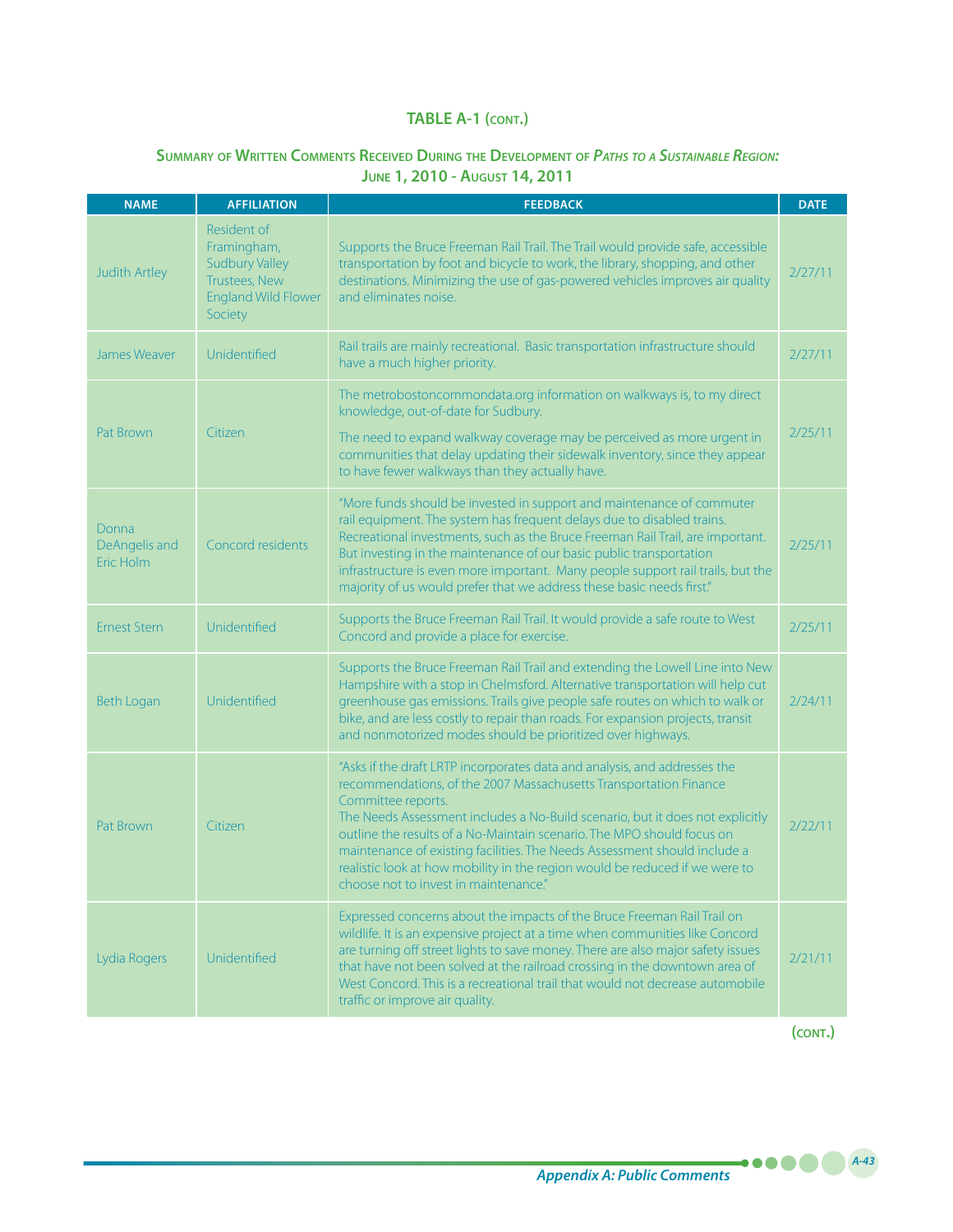#### **Summary of Written Comments Received During the Development of** *Paths to <sup>a</sup> Sustainable Region:* **June 1, 2010 - August 14, 2011**

| <b>NAME</b>          | <b>AFFILIATION</b>           | <b>FEEDBACK</b>                                                                                                                                                                                                                                                                                                                                                                                                                                                                                                                                                                                                                                                                                                                                                                                                                                                                                                                                                                                                                                                                                                                                                                                                                                                                                                                                                                                                                                                            | <b>DATE</b> |
|----------------------|------------------------------|----------------------------------------------------------------------------------------------------------------------------------------------------------------------------------------------------------------------------------------------------------------------------------------------------------------------------------------------------------------------------------------------------------------------------------------------------------------------------------------------------------------------------------------------------------------------------------------------------------------------------------------------------------------------------------------------------------------------------------------------------------------------------------------------------------------------------------------------------------------------------------------------------------------------------------------------------------------------------------------------------------------------------------------------------------------------------------------------------------------------------------------------------------------------------------------------------------------------------------------------------------------------------------------------------------------------------------------------------------------------------------------------------------------------------------------------------------------------------|-------------|
| <b>Steve Olanoff</b> | <b>Town of Westwood</b>      | The Needs Assessment of the LRTP does not cover the needs of economic<br>development adequately. Large economic development areas and large<br>projects are listed, but many locally designated economic development areas<br>are not mentioned. While many transportation needs are outlined, there is no<br>connection drawn between the economic development areas and projects<br>and the transportation needs to support this economic development.                                                                                                                                                                                                                                                                                                                                                                                                                                                                                                                                                                                                                                                                                                                                                                                                                                                                                                                                                                                                                   | 2/17/11     |
| Larry Koff           | Larry Koff and<br>Associates | "The Needs Assessment should put the costs into a broader context so<br>that citizens and policy makers can better assess the financial deficiencies<br>and choices before the Commonwealth. Currently, resources are dispersed<br>so that everyone gets some funding, but there is no clear path to the<br>future. MetroFuture requires that the funding be allocated to advance the<br>vision identified in the plan. Important coalitions are formed, new funding<br>sources identified, and a clearer set of land use, economic development,<br>environmental and equity goals achieved. I think the Regionwide Needs<br>Assessment should reflect these choices. The State Rail Plan offers ways to<br>promote economic growth, but it should have discussed the relocation of<br>Beacon Park Yards."                                                                                                                                                                                                                                                                                                                                                                                                                                                                                                                                                                                                                                                                 | 2/17/11     |
| Jim Gallagher        | Somerville resident          | States that the level of detail in the Needs Assessment is too great. Many<br>of the problems identified should be reframed to state a need, and<br>accompanied by graphics. For bottlenecks, one of the three methods<br>referred to is based on V/C ratios [Volume-to-Capacity], a very crude and<br>often misleading measure. Focusing on V/C ratio would encourage roadway<br>capacity expansion and exclude many options that increase throughput (for<br>example, signal improvements and Intelligent Transportation Systems). For<br>crash locations, a need to fix the five worst non-interstate intersections should<br>also be identified. In the Bicycle and Pedestrian section, the need statement<br>can identify ways to judge the necessity of new proposed facilities. For<br>example, on all federal-aid-eligible facilities where bicyclists and pedestrians<br>are allowed, there needs to be a sidewalk on both sides and safe crossings<br>every 1,000 feet, and bicycle lanes on all roadways with posted speed limits<br>of 35mph or higher. For Transportation Equity, environmental justice solutions<br>need to be identified. For the land use section, the invesment transportation<br>infrastructure needs to be done in a way that is consistent with the regional<br>land use plan. Urges the MPO to use this to identify and prioritize regional<br>needs, and then use those needs to prioritize future projects, programs, and<br>ideas. | 2/16/11     |
| Peter Smith          | Arlington resident           | Supports extension of the Red Line to Arlington Center. It would be well used<br>and reduce congestion on local roads.                                                                                                                                                                                                                                                                                                                                                                                                                                                                                                                                                                                                                                                                                                                                                                                                                                                                                                                                                                                                                                                                                                                                                                                                                                                                                                                                                     | 2/14/11     |
| <b>Sam Milton</b>    | Arlington resident           | Recommends that the MPO should consider extending the Red Line to<br>Arlington and Lexington.                                                                                                                                                                                                                                                                                                                                                                                                                                                                                                                                                                                                                                                                                                                                                                                                                                                                                                                                                                                                                                                                                                                                                                                                                                                                                                                                                                              | 2/11/11     |

**(cont.)**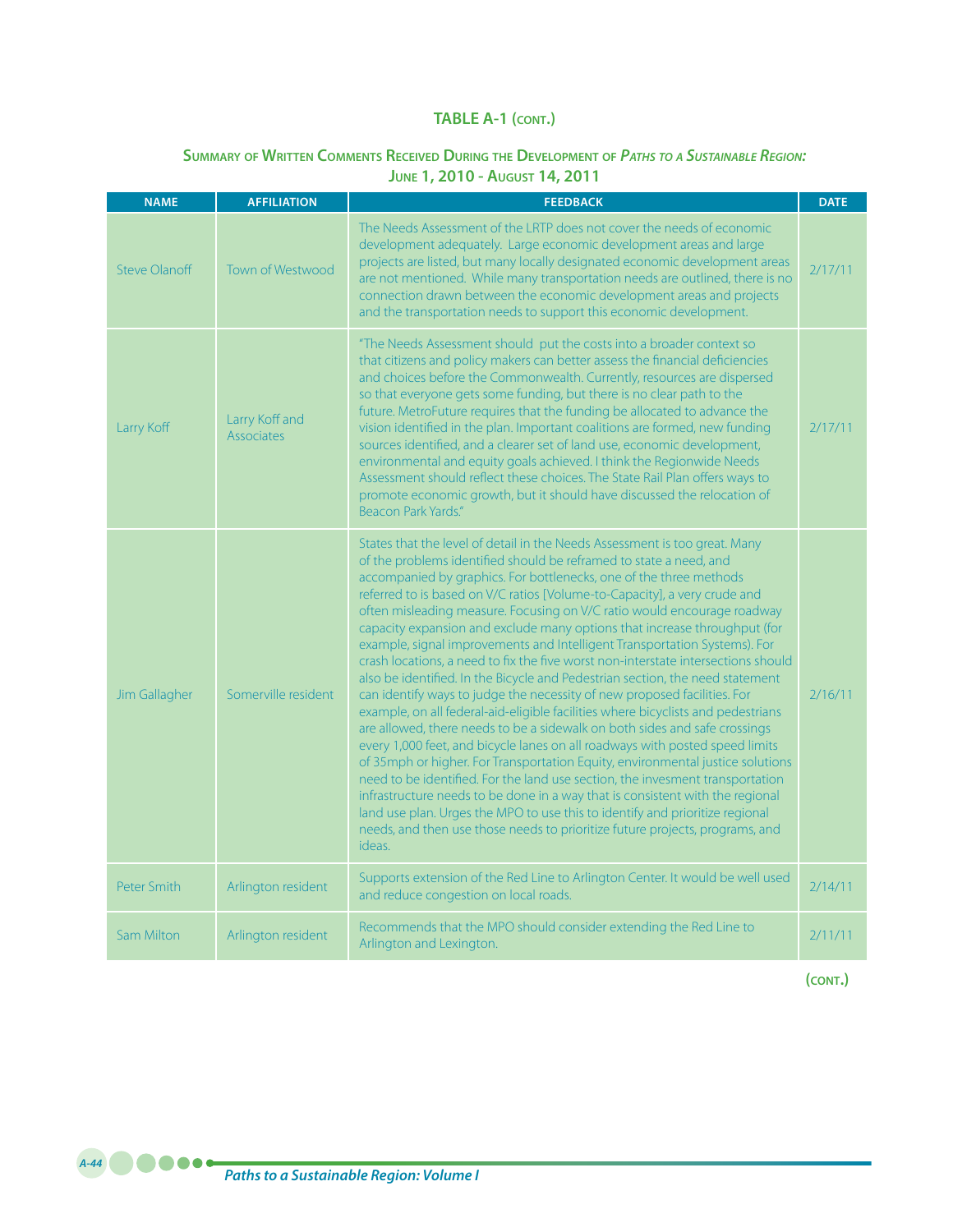# **Summary of Written Comments Received During the Development of** *Paths to <sup>a</sup> Sustainable Region:*

|  |  |  |  |  | <b>JUNE 1, 2010 - AUGUST 14, 2011</b> |  |  |  |  |  |
|--|--|--|--|--|---------------------------------------|--|--|--|--|--|
|--|--|--|--|--|---------------------------------------|--|--|--|--|--|

| <b>NAME</b>                   | <b>AFFILIATION</b>                                                             | <b>FEEDBACK</b>                                                                                                                                                                                                                                                                                                                                                                                                                                                                                                                                                                                                                                                                                                                                                                                                                                                                                                                           |        |  |  |  |  |
|-------------------------------|--------------------------------------------------------------------------------|-------------------------------------------------------------------------------------------------------------------------------------------------------------------------------------------------------------------------------------------------------------------------------------------------------------------------------------------------------------------------------------------------------------------------------------------------------------------------------------------------------------------------------------------------------------------------------------------------------------------------------------------------------------------------------------------------------------------------------------------------------------------------------------------------------------------------------------------------------------------------------------------------------------------------------------------|--------|--|--|--|--|
| James Marsh                   | City of Lynn,<br>Development<br><b>Director</b>                                | "The City of Lynn is plagued by poor traffic flow and access. The City of<br>Lynn's commercial base and resulting economics are limited to smaller, local<br>roads that pass through residential neighborhoods with many intersections.<br>The City needs a carefully constructed transportation plan to address the<br>possibilities of a casino on Route 1A and the waterfront development that<br>would be the largest in the Northeast Corridor. It is imperative to the City's<br>long-term viability to create solutions revolving around Route 1A, Route 107,<br>and the Blue Line, as they provide access to our downtown, industrial zones,<br>and waterfront. Also needed is access into Lynn at Goodwin Circle/ Route<br>129 and pedestrian access to the developing waterfront."                                                                                                                                              | 2/9/11 |  |  |  |  |
| <b>Gail Costelas</b>          | <b>Massachusetts</b><br>Department of<br>Environmental<br>Protection           | Recommends that the MPO reach out to commuters by using bus advertising<br>and/or announcements on MBTA platforms. Also, the Department of<br>Environmental Protection (DEP) collects comments from area companies<br>on how the transportation system should be improved. These comments<br>are required as part of the Ride Share regulation. DEP could share these<br>comments with MPO staff.                                                                                                                                                                                                                                                                                                                                                                                                                                                                                                                                         | 2/9/11 |  |  |  |  |
| Linda Olson<br>Pehlke         | <b>Brookline Town</b><br>Meeting Member,<br><b>Climate Action</b><br>Committee | "Surface Green Line service improvements should include using signal<br>priority to give trains priority right-of-way at some signalized intersections in<br>Brookline. Service and capacity of the C Line must be improved to handle<br>current and future demand.<br>Circumferential bus and transit routes need improvement. The bunching<br>problem and slow travel speeds could benefit from stop consolidation and<br>signal priority for buses. Comfort and protection from the elements must be<br>improved for bus riders.<br>Bicycle and pedestrian crossings at Riverway and Route 9/Brookline Ave. must<br>be improved.<br>Pedestrian access to the Reservoir T stop must be improved.<br>Circumferential transit, bicycle, and pedestrian travel must be a priority focus."                                                                                                                                                  | 2/6/11 |  |  |  |  |
| <b>Martin</b><br>Klingensmith | Unidentified                                                                   | Supports extending the Red Line to Bedford.                                                                                                                                                                                                                                                                                                                                                                                                                                                                                                                                                                                                                                                                                                                                                                                                                                                                                               | 2/5/11 |  |  |  |  |
| Unidentified                  | Arlington resident                                                             | Supports extending the Red Line. The present terminus at Alewife creates<br>parking problems in East Arlington.                                                                                                                                                                                                                                                                                                                                                                                                                                                                                                                                                                                                                                                                                                                                                                                                                           | 2/5/11 |  |  |  |  |
| <b>Chris Moore</b>            | Unidentified                                                                   | Supports the extension of the Red Line to Arlington and eventually<br>Lexington.                                                                                                                                                                                                                                                                                                                                                                                                                                                                                                                                                                                                                                                                                                                                                                                                                                                          | 2/5/11 |  |  |  |  |
| Peter<br>Hechenbleikner       | Town Manager,<br>Reading                                                       | "Concerned that data about commuter rail parking usage in Reading is<br>inaccurate. Suggests the MPO count the total number of parking spaces used<br>by commuters, not just the off-street spaces.<br>In Table 3-3 [of the Needs Assessment] Reading should not be listed as an<br>ICCLE member, but we have a very active Climate Protection Committee.<br>Figure 3-7 could be clearer as to which community is represented by<br>which dot. On page 53 in the recommendations, one deficiency that is not<br>adequately highlighted is that which talks about deficiencies on I-95 from<br>Burlington to Wakefield. It should mention including the lane drop east and<br>west (or north and south) bound beginning at the intersection of I-93 and I-95.<br>The Needs Assessment should consider bus shelters. Some of the bus lines<br>(137) would benefit from smaller (and alternate-fuel) vehicles, based on their<br>ridership." | 2/2/11 |  |  |  |  |

**(cont.)**

 $\bullet\bullet\bullet\bullet$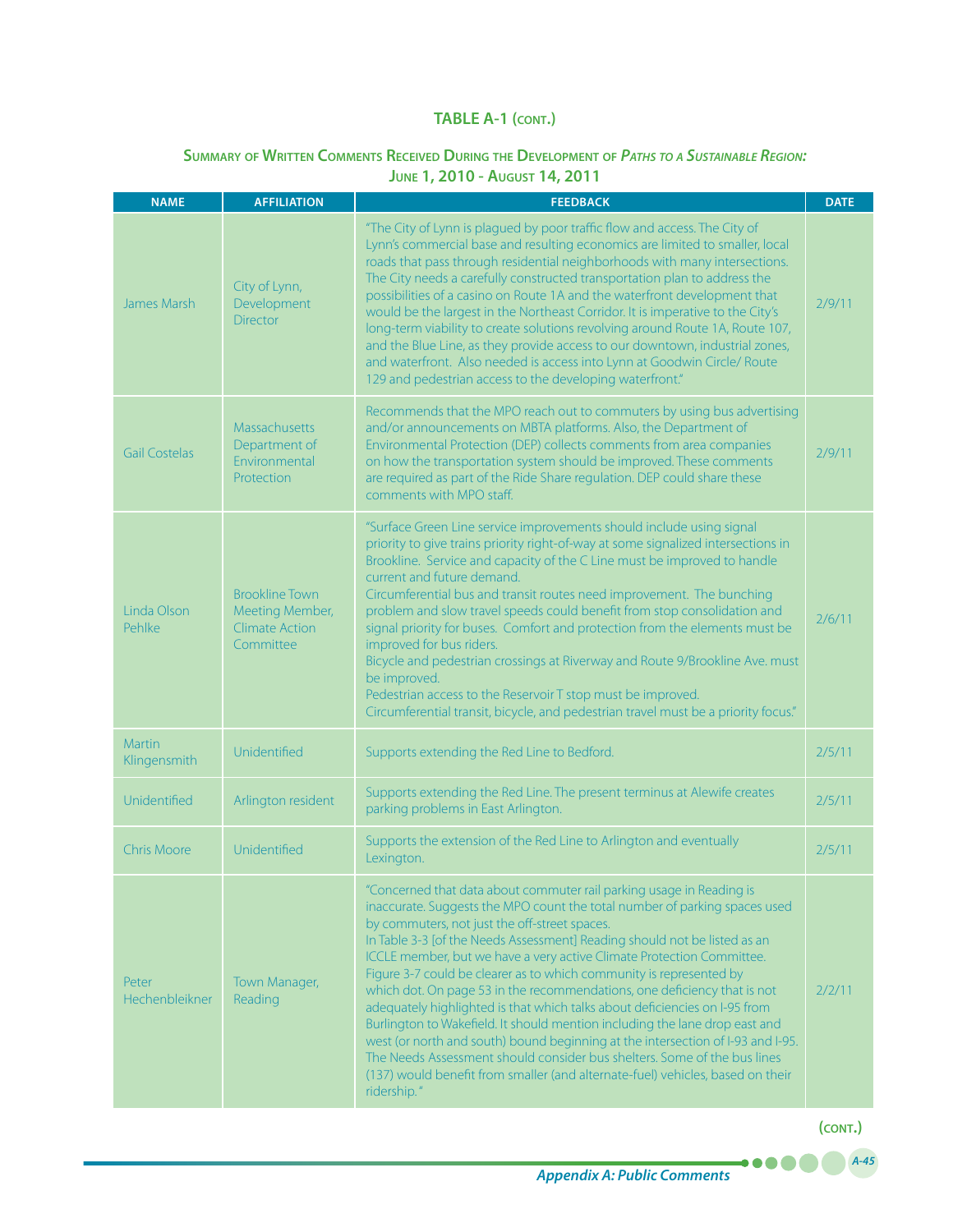#### **Summary of Written Comments Received During the Development of** *Paths to <sup>a</sup> Sustainable Region:* **June 1, 2010 - August 14, 2011**

| <b>NAME</b>              | <b>AFFILIATION</b>                                                         | <b>FEEDBACK</b>                                                                                                                                                                                                                                                                                                                                                                                                                                                                                                                                                                                                                                                                                   | <b>DATE</b> |
|--------------------------|----------------------------------------------------------------------------|---------------------------------------------------------------------------------------------------------------------------------------------------------------------------------------------------------------------------------------------------------------------------------------------------------------------------------------------------------------------------------------------------------------------------------------------------------------------------------------------------------------------------------------------------------------------------------------------------------------------------------------------------------------------------------------------------|-------------|
| Marc Johnson             | Selectman,<br>Hamilton                                                     | States that the Northeast Corridor draft plan completely misses our real<br>transportation needs. Citizens need to get to concentrations of shopping and<br>medical areas. We can always benefit from improved commuter connections<br>to downtown Boston, but that is not our highest transportation priority. We<br>need scheduled local public transit, even if on an abbreviated schedule. We<br>have no public transportation other than commuter rail on the Newburyport<br>branch. Hamilton, Ipswich, and Wenham have better-scheduled bus/RIDE/<br>minibus connections to other transit areas, such as north Beverly or Beverly/<br>Salem/Peabody/Danvers for elderly and young citizens. | 2/2/11      |
| Jim Gallagher            | Somerville resident                                                        | States that the design of the Plan seems to be based on a paper document<br>which is posted online. I think it should be an e-document that can be<br>printed as needed. That means there should be internal links to other sections<br>referred to and other documents: the MBTA's Program for Mass Transportation<br>and MAPC's MetroFuture. It is too long and too full of jargon to be useful to<br>anyone but the most initiated and committed members of the public.                                                                                                                                                                                                                        | 2/2/11      |
| Jim Gallagher            | Somerville resident                                                        | Please list the summary chapter as under development. Boston Proper is<br>referred to separately in the Needs Assessment. Does that mean Boston<br>Proper is not part of the Central Area? Is the distinction important?                                                                                                                                                                                                                                                                                                                                                                                                                                                                          | 2/2/11      |
| Jim Gallagher            | Somerville resident                                                        | "There is no way to attach a document here. For a review of a long document,<br>which will likely take place over a number of days/openings/saves, it would<br>be much easier to prepare one coherent document and submit it once."                                                                                                                                                                                                                                                                                                                                                                                                                                                               | 2/2/11      |
| Jim Gallagher            | Somerville resident                                                        | "A direct link from the Needs Assessment announcement on the front page to<br>the Needs Assessment write-ups would be helpful.<br>And once the reader gets to the correct place, if the reader cares about one<br>corridor or a few communities, an easier way to figure out where to look<br>would be appreciated. Asks why there are different colors for communities<br>in the same corridor. (Knows the inside-the-MPO versus the modeled-area<br>distinction, but why would most people?) The MPO should be striving to<br>make this as easy as possible so people will not get frustrated and can focus<br>on substantive comments."                                                        | 2/2/11      |
| Stephanie<br>Mercandetti | Town of Walpole                                                            | On Table 6-3 on Page 6-20 of the draft Needs Assessment, please note that<br>Walpole has approved 43D Priority Development Sites and does not have an<br>approved 40R District. I think the Maturing Suburb box should also be checked.                                                                                                                                                                                                                                                                                                                                                                                                                                                           | 2/2/11      |
| Dick Williamson          | Bruce Freeman,<br>Assabet River, and<br>Mass Central Rail<br><b>Trails</b> | States that the section on the West corridor appears to be a summary of what<br>exists today. Major additions to the Bruce Freeman, Assabet River, and Mass<br>Central Rail Trails are in various stages of planning and design. These shared-<br>use paths would be a major addition to the intermodal transportation mix<br>and would cost much less than many of the mega-projects that are being<br>considered suggest that, perhaps a measure such as return-per-dollar should<br>be used to value these low-costs projects.                                                                                                                                                                 | 2/1/11      |
| Chris Anzuoni            | <b>Massachusetts Bus</b><br>Association                                    | Asks if the passenger transportation services provided within and beyond<br>the MAPC communities by the network of intercity bus carriers will be<br>recognized in the development of this plan? There does not yet appear to<br>be an acknowledgement of these options on the Radial Corridors map, the<br>Circumferential Corridors map or the Ideas for Visions and Policies chart.                                                                                                                                                                                                                                                                                                            | 1/27/11     |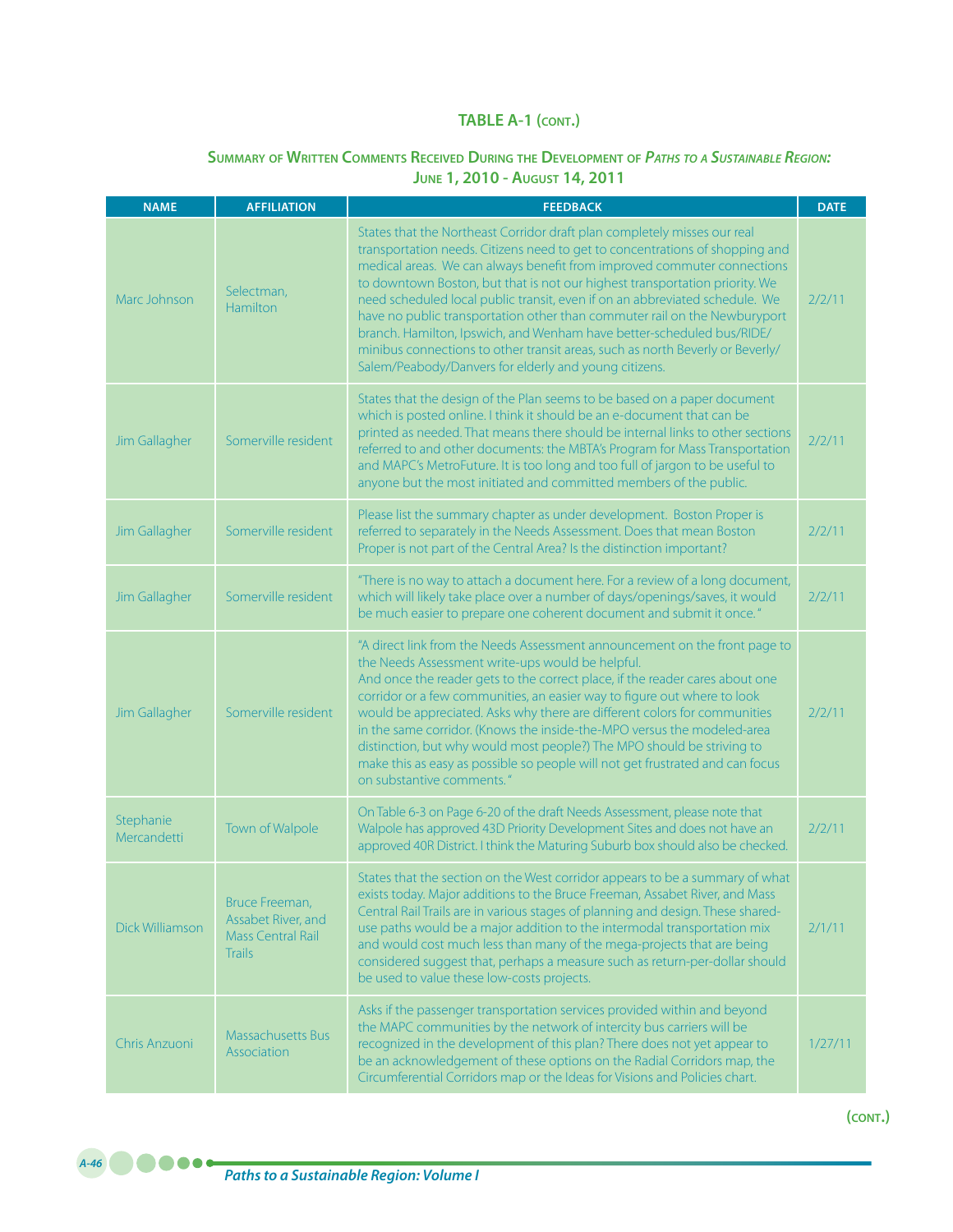# **Summary of Written Comments Received During the Development of** *Paths to <sup>a</sup> Sustainable Region:* **June 1, 2010 - August 14, 2011**

| <b>NAME</b>           | <b>AFFILIATION</b>                                      | <b>FEEDBACK</b>                                                                                                                                                                                                                                                                                                                                                                                                                                                                                                                                                                                                                                                                                                                                                                                                                                                                                                                                                                                                                                                                                                                                                                                        |         |  |  |  |  |
|-----------------------|---------------------------------------------------------|--------------------------------------------------------------------------------------------------------------------------------------------------------------------------------------------------------------------------------------------------------------------------------------------------------------------------------------------------------------------------------------------------------------------------------------------------------------------------------------------------------------------------------------------------------------------------------------------------------------------------------------------------------------------------------------------------------------------------------------------------------------------------------------------------------------------------------------------------------------------------------------------------------------------------------------------------------------------------------------------------------------------------------------------------------------------------------------------------------------------------------------------------------------------------------------------------------|---------|--|--|--|--|
| Linda Olson<br>Pehlke | <b>Town of Brookline</b><br>Climate Action<br>Committee | "States that there are many important and positive visions and policies.<br>However, there do not seem to be any guidelines on setting priorities.<br>Perhaps the MPO could include a goal of assigning a certain percentage of<br>funds to alternative transportation.<br>Some really good research about the costs, amount of land, impacts on<br>travel, impact on the ability to retain dense commercial centers, etc., with our<br>current excessive parking requirements would be really helpful."                                                                                                                                                                                                                                                                                                                                                                                                                                                                                                                                                                                                                                                                                               | 5/18/10 |  |  |  |  |
| Meg Robertson         | Massachusetts<br>Commission for the<br><b>Blind</b>     | Should emphasize improving pedestrian access to subway stations and<br>improving the lighting.                                                                                                                                                                                                                                                                                                                                                                                                                                                                                                                                                                                                                                                                                                                                                                                                                                                                                                                                                                                                                                                                                                         | 5/17/10 |  |  |  |  |
| Pat Brown             | Sudbury resident                                        | "Recommends that the Plan include a glossary that defines terms and<br>acronyms. It would help the public understand the document. A new vision<br>should be added to require that future maintenance and operating costs be<br>included in the plans for any system expansion and the revenue source for<br>these expenditures be identified.<br>Also, a new vision should be added to require a cost-benefit analysis of<br>investments. For the livability vision, energy use is managed efficiently and<br>alternative energy sources are used should be amended to read "energy<br>use is managed efficiently and alternative energy sources are used where<br>appropriate and cost-effective".<br>For the mobility vision, a new statement should be added to include<br>balancing and addressing the needs of all stakeholders - transit riders, drivers,<br>cyclists, pedestrians, and taxpayers.<br>For the safety and security vision, the viability of all transportation<br>infrastructure should be protected from natural and man-made threats.<br>Emergency response and evacuation routes should receive priority, but all<br>infrastructure should be protected as much as possible." | 6/1/10  |  |  |  |  |
| Pat Brown             | Sudbury resident                                        | "States that there is only a single reference to freight in this draft, found under<br>the mobility vision section. The smooth flow of food, fuel, medicine, and other<br>commodities through the greater Boston metropolitan region is critical to the<br>future viability and economic success of the region and to the health and well-<br>being of its residents. A specific policy or addition to the current policies should<br>ensure that maintenance of the freight infrastructure is a focus of this plan,<br>specifically requesting that projects describe whether the proposed project<br>maintains or expands freight transport facilities.<br>The safety and security policies should include a policy to educate cyclists,<br>pedestrians, and motorists in using the roads safely, responsibly and effectively."                                                                                                                                                                                                                                                                                                                                                                      | 6/1/10  |  |  |  |  |

*Appendix A: Public Comments*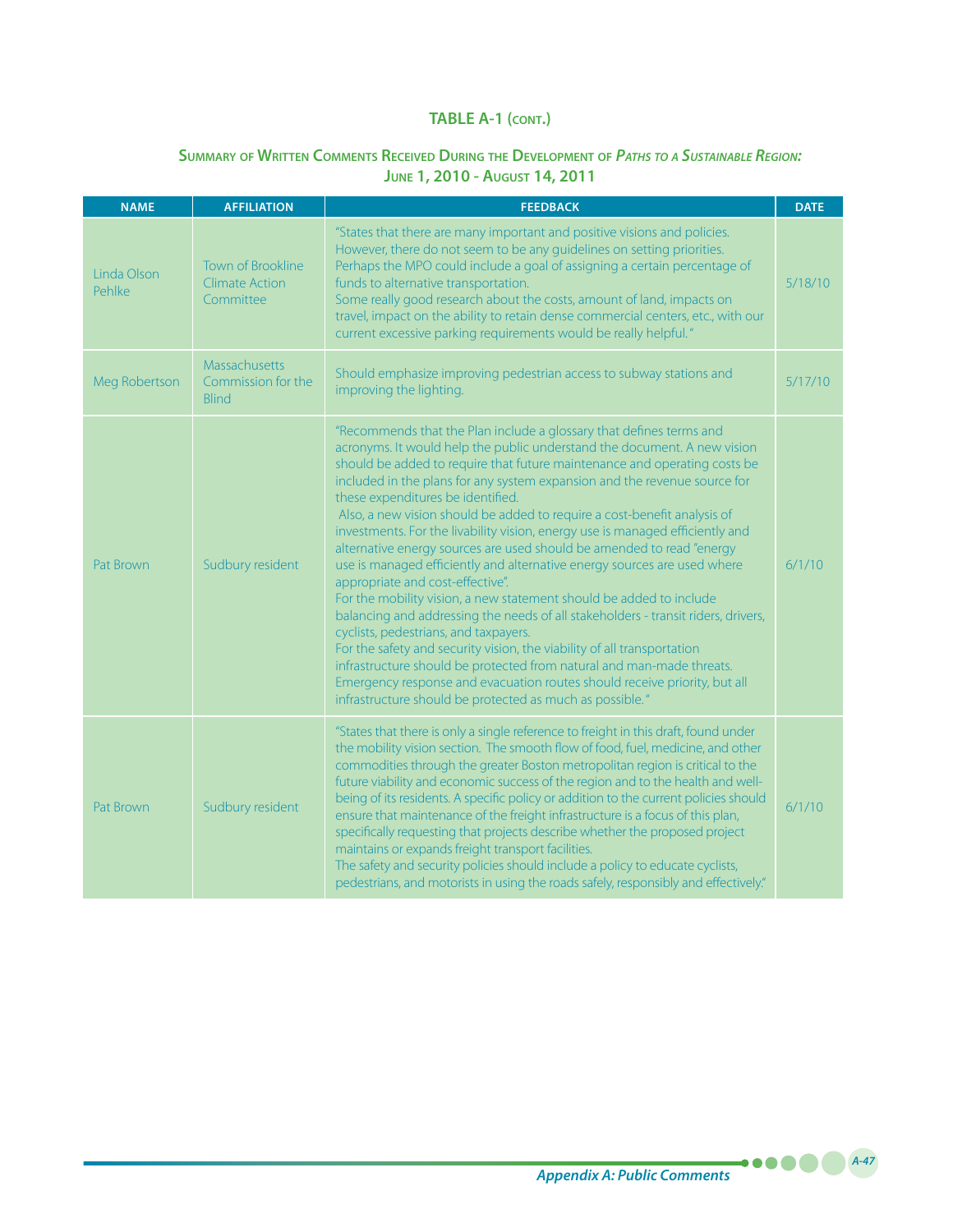#### **TABLE A-2**

**Summary of Written Comments Received During the Official Public Comment Period***:* **August 15 - September 13, 2011**

| <b>NAME</b>                                                 | <b>AFFILIATION</b> | <b>SUMMARY OF COMMENTS</b>                                                                                                                                                                                                                                                                                                               | <b>GLX</b><br>$\mathbf{1}$ | <b>GLX</b><br>$\overline{2}$ | <b>GLX</b><br>3 | <b>GLX</b><br>4 | <b>MPO RESPONSE</b>                                                                                                                                                                                                                                                                                                                                                                                                                                                                                                                                                                                                                                                                                                                                                                                                                                                                                                                                                                                                                                                                                                                                                                                                                                                                                                                                                                                                                                                                                                                                                                                                                                                                                                                                                                                                                                                                                                                                                                                                                                                                                                                                                                                                                                                                                                                                                                                                                                                                                                                                                                                                                                                                                                                                                                                       |
|-------------------------------------------------------------|--------------------|------------------------------------------------------------------------------------------------------------------------------------------------------------------------------------------------------------------------------------------------------------------------------------------------------------------------------------------|----------------------------|------------------------------|-----------------|-----------------|-----------------------------------------------------------------------------------------------------------------------------------------------------------------------------------------------------------------------------------------------------------------------------------------------------------------------------------------------------------------------------------------------------------------------------------------------------------------------------------------------------------------------------------------------------------------------------------------------------------------------------------------------------------------------------------------------------------------------------------------------------------------------------------------------------------------------------------------------------------------------------------------------------------------------------------------------------------------------------------------------------------------------------------------------------------------------------------------------------------------------------------------------------------------------------------------------------------------------------------------------------------------------------------------------------------------------------------------------------------------------------------------------------------------------------------------------------------------------------------------------------------------------------------------------------------------------------------------------------------------------------------------------------------------------------------------------------------------------------------------------------------------------------------------------------------------------------------------------------------------------------------------------------------------------------------------------------------------------------------------------------------------------------------------------------------------------------------------------------------------------------------------------------------------------------------------------------------------------------------------------------------------------------------------------------------------------------------------------------------------------------------------------------------------------------------------------------------------------------------------------------------------------------------------------------------------------------------------------------------------------------------------------------------------------------------------------------------------------------------------------------------------------------------------------------------|
| <b>Green Line</b><br><b>Extension</b><br><b>Comment Key</b> | <b>Multiple</b>    | GLX 1 Comment: The delay<br>of the Green Line Extension is<br>unacceptable. The Green Line<br>Extension is a legal commitment<br>under the State Implementation Plan<br>and the Transportation Conformity<br>regulations for the LRTP and the<br><b>Transportation Improvement</b><br>Program (TIP). The MPO should reject<br>the delay. | X                          |                              |                 |                 | GLX Response: The extension of the Green<br>Line to Medford Hillside (College Avenue)/<br>Union Square is part of the Air Pollution<br>Control Regulations of the Commonwealth's<br>Department of Environmental Protection<br>(DEP), codified in 310 CMR 7.36, Transit<br>System Improvements. Because the Green<br>Line to Medford Hillside (College Avenue)/<br>Union Square Extension project is a legal<br>commitment, the Boston Region MPO has<br>included it in its Long-Range Transportation<br>Plan and Air Quality Conformity Determination<br>(LRTP). The MPO must include in its LRTP any<br>new project costing over \$10 million that<br>uses federal transportation funds, any project<br>that adds capacity to the transportation<br>system, and any project that is included as a<br>Transportation Control Measure (a strategy to<br>reduce emissions of air pollutants) in the State<br>Implementation Plan (SIP).<br>The Green Line to Medford Hillside (College<br>Avenue)/Union Square Extension project<br>is being studied and designed by the<br>Massachusetts Department of Transportation<br>(MassDOT) and the Massachusetts Bay<br>Transportation Authority (MBTA) and funded<br>using Commonwealth or New Starts funds.<br>The MPO felt that it was important to further<br>extend the Green Line from Medford Hillside<br>(College Avenue) to Route 16/Mystic Valley<br>Parkway as a second phase of the extension<br>project and "flexed" \$185 million of federal<br>funding dedicated to highway projects to<br>do so. Flexing of this type is at the discretion<br>of the MPO. The segment of the Green Line<br>Extension project from Medford Hillside<br>(College Avenue) to Route 16/Mystic Valley<br>Parkway is not part of the SIP commitment.<br>310 CMR 7.36 (4) states that SIP projects<br>may be delayed beyond their established<br>deadlines. For delayed projects, MassDOT must<br>implement interim emission offset measures<br>during the period of delay. These measures,<br>which must be in place by December 31, 2014<br>(the legal deadline for the construction of the<br>Green Line Extension), must provide an air<br>quality benefit that is equal to that anticipated<br>from the construction of the Green Line<br>Extension. MassDOT submitted its annual SIP<br>Status Report to the DEP on July 27, 2011.<br>The document is available at www.mass.<br>gov/massdot/sip. In that report, MassDOT<br>announced there would be a substantial delay<br>past 2014. MassDOT is currently working with<br>the Central Transportation Planning Staff (the<br>staff to the MPO) to project the air quality<br>benefit that would have resulted from the<br>Green Line Extension during the period of<br>anticipated delay. (continued on next page) |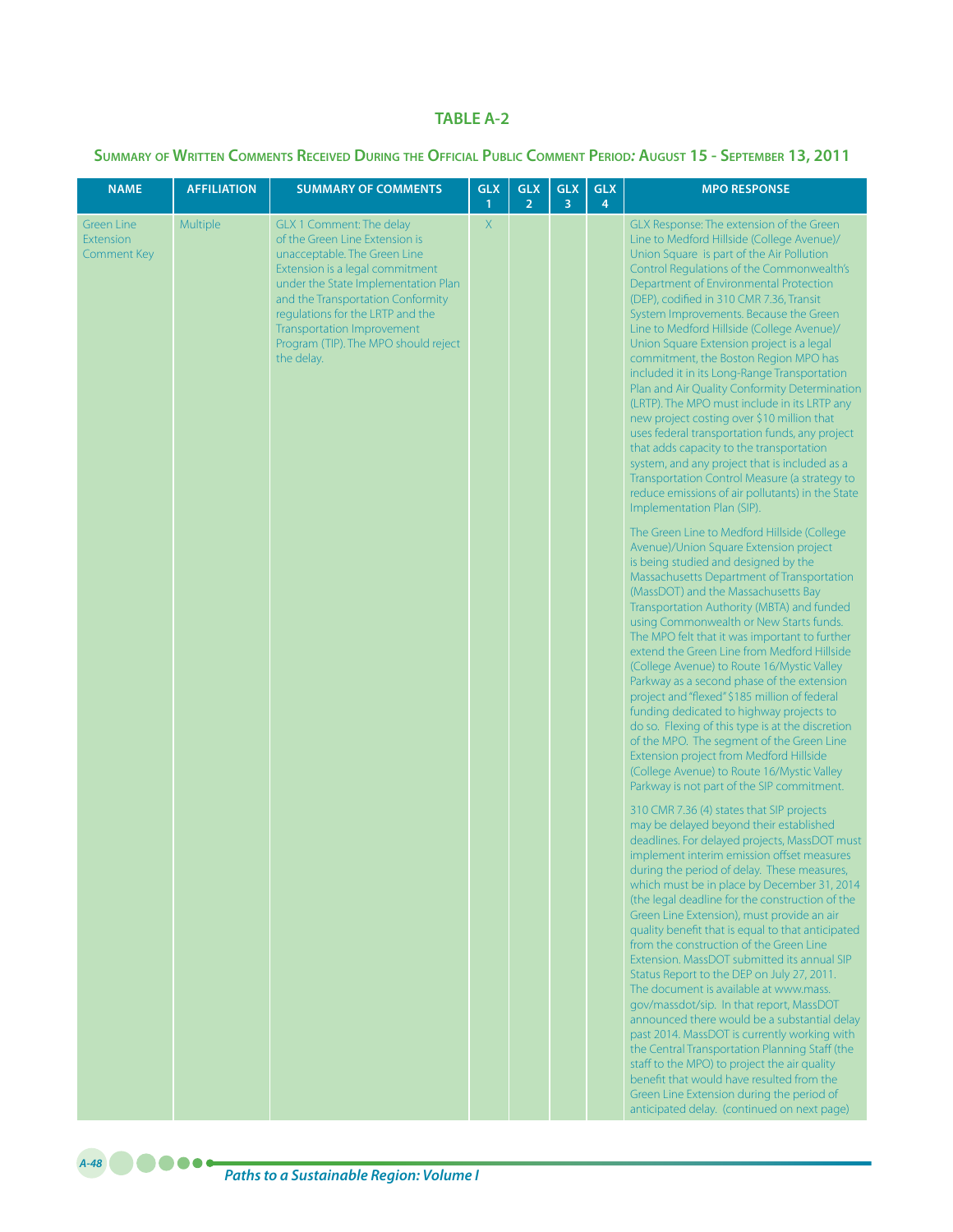## **Summary of Written Comments Received During the Official Public Comment Period***:* **August 15 - September 13, 2011**

| <b>NAME</b>                                                 | <b>AFFILIATION</b> | <b>SUMMARY OF COMMENTS</b>                                                                                                                                                                                                                                                                                                                       | <b>GLX</b><br>$\mathbf{1}$ | <b>GLX</b><br>$\overline{2}$ | <b>GLX</b><br>$\overline{3}$ | <b>GLX</b><br>4 | <b>MPO RESPONSE</b>                                                                                                                                                                                                                                                                                                                                                                                                                                                                                                                                                                                                                                                                                                                                                                                                                                                          |
|-------------------------------------------------------------|--------------------|--------------------------------------------------------------------------------------------------------------------------------------------------------------------------------------------------------------------------------------------------------------------------------------------------------------------------------------------------|----------------------------|------------------------------|------------------------------|-----------------|------------------------------------------------------------------------------------------------------------------------------------------------------------------------------------------------------------------------------------------------------------------------------------------------------------------------------------------------------------------------------------------------------------------------------------------------------------------------------------------------------------------------------------------------------------------------------------------------------------------------------------------------------------------------------------------------------------------------------------------------------------------------------------------------------------------------------------------------------------------------------|
| Green Line<br><b>Extension</b><br><b>Comment Key</b>        | Multiple           | GLX 1 Comment (cont.): The delay<br>of the Green Line Extension is<br>unacceptable. The Green Line<br>Extension is a legal commitment<br>under the State Implementation Plan<br>and the Transportation Conformity<br>regulations for the LRTP and the<br><b>Transportation Improvement</b><br>Program (TIP). The MPO should reject<br>the delay. | $\chi$                     |                              |                              |                 | Once that analysis is complete, MassDOT and<br>the MBTA will develop a portfolio of interim<br>measures that meet the calculated air quality<br>threshold. Once a set of measures is approved<br>by the DEP, the MPO will amend the LRTP to<br>list them and identify their sources of funding.<br>Since the Green Line Extension to Medford<br>Hillside (College Avenue)/Union Square has a<br>deadline of 2014, there is time to identify the<br>measures, submit them for public review and<br>DEP approval, and amend them into the LRTP.<br>Until that time, the MPO will continue to carry<br>the Green Line Extension project in the LRTP<br>in the 2012-2015 time band; once the interim<br>project(s) providing equal or greater air quality<br>benefits to the region are added, it will be<br>appropriate for the extension project's time<br>band to be changed. |
| <b>Green Line</b><br><b>Extension</b><br><b>Comment Key</b> | Multiple           | GLX 2 Comment: Full funding of the<br>Green Line Extension project and<br>any interim replacements must be<br>identified in the Boston Region MPO's<br>FFYs 2012-15 TIP and the LRTP.                                                                                                                                                            |                            | X                            |                              |                 | The Green Line Extension to Medford Hillside<br>(College Avenue)/Union Square project is<br>being funded by the Commonwealth, with<br>funding that is not at the discretion of the<br>MPO. Nevertheless, the MPO felt that it was<br>important to further extend the Green Line<br>from Medford Hillside (College Avenue) to<br>Route 16/Mystic Valley Parkway, and "flexed"<br>\$185 million of highway funding to do so<br>(the flexing of funds is at the discretion of<br>the MPO). The segment of the project from<br>Medford Hillside (College Avenue) to Route<br>16 section is not part of the SIP commitment.<br>(continued on next page)                                                                                                                                                                                                                           |

**(cont.)**

*A-49*

.....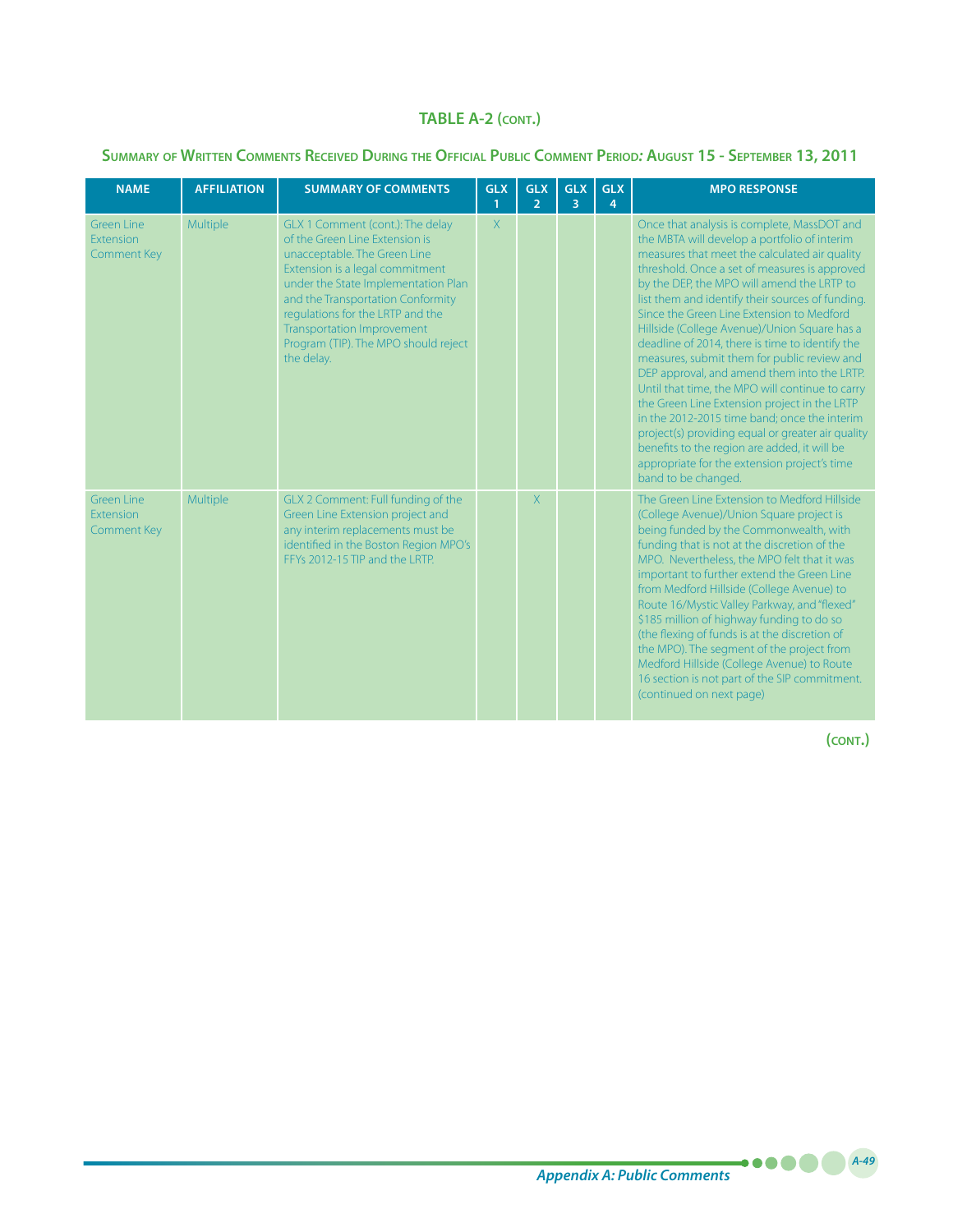## **Summary of Written Comments Received During the Official Public Comment Period***:* **August 15 - September 13, 2011**

| <b>NAME</b>                                                 | <b>AFFILIATION</b> | <b>SUMMARY OF COMMENTS</b>                                                                                                                                                                    | <b>GLX</b><br>$\mathbf{1}$ | <b>GLX</b><br>$\overline{2}$ | <b>GLX</b><br>$\overline{3}$ | <b>GLX</b><br>$\overline{4}$ | <b>MPO RESPONSE</b>                                                                                                                                                                                                                                                                                                                                                                                                                                                                                                                                                                                                                                                                                                                                                                                                                                                                                                                                                                                                                                                                                                                                                                                                                                                                                                                                                                                                                                                                                                                     |
|-------------------------------------------------------------|--------------------|-----------------------------------------------------------------------------------------------------------------------------------------------------------------------------------------------|----------------------------|------------------------------|------------------------------|------------------------------|-----------------------------------------------------------------------------------------------------------------------------------------------------------------------------------------------------------------------------------------------------------------------------------------------------------------------------------------------------------------------------------------------------------------------------------------------------------------------------------------------------------------------------------------------------------------------------------------------------------------------------------------------------------------------------------------------------------------------------------------------------------------------------------------------------------------------------------------------------------------------------------------------------------------------------------------------------------------------------------------------------------------------------------------------------------------------------------------------------------------------------------------------------------------------------------------------------------------------------------------------------------------------------------------------------------------------------------------------------------------------------------------------------------------------------------------------------------------------------------------------------------------------------------------|
| <b>Green Line</b><br><b>Extension</b><br><b>Comment Key</b> | Multiple           | GLX 2 Comment (cont.): Full funding<br>of the Green Line Extension project<br>and any interim replacements must<br>be identified in the Boston Region<br>MPO's FFYs 2012-15 TIP and the LRTP. |                            | X                            |                              |                              | For the Green Line Extension to Medford<br>Hillside (College Avenue)/Union Square<br>portion of the project, MassDOT is pursuing<br>federal funding - through the competitive<br>New Starts program managed by the<br>Federal Transit Administration - to support<br>the design and construction. In January of<br>2010, MassDOT and the FTA initiated formal<br>collaboration on the development of a<br>complete New Starts application for the Green<br>Line Extension project. The final New Starts<br>application materials are in progress and need<br>to be finalized for FTA review. In addition to<br>the use of any federal funding, MassDOT and<br>the MBTA will use Commonwealth funds to<br>support the design and construction of the<br>Green Line Extension project. These funds will<br>be raised with the backing of authorizations<br>made to support the SIP projects in<br>Transportation Bond Bills of the past several<br>years. At present, MassDOT has \$800 million<br>(less funds already spent on planning, design,<br>and construction) in active Transportation<br>Bond Bill authorizations for the SIP projects.<br>As needed, MassDOT will seek additional<br>Transportation Bond Bill authorization to cover<br>the costs of the Green Line Extension project.<br>This information is presented in Chapter 7<br>(The Financial Plan) of the LRTP. The funding<br>that is projected for the first four years of the<br>project is included in the FFYs 2012-2015<br>Transportation Improvement Program. |
| <b>Green Line</b><br><b>Extension</b><br><b>Comment Key</b> | Multiple           | <b>GLX 3 Comment: The Green Line to</b><br>Route 16 must be funded because it<br>is a State Implementation Plan legal<br>commitment.                                                          |                            |                              | $\overline{X}$               |                              | The legal commitment is to construct the<br>Green Line to Medford Hillside (College<br>Avenue) with a spur to Union Square. The<br>MPO felt that it was important to further<br>extend the Green Line from Medford Hillside<br>(College Avenue) to Route 16/Mystic Valley<br>Parkway as a second phase of the Green Line<br>Extension project, and "flexed" \$185 million<br>of funding dedicated to highway projects to<br>do so. Flexing of this type is at the discretion<br>of the MPO. The segment of the Green Line<br>Extension project from Medford Hillside<br>(College Avenue) to Route 16/Mystic Valley<br>Parkway is not part of the SIP commitment.                                                                                                                                                                                                                                                                                                                                                                                                                                                                                                                                                                                                                                                                                                                                                                                                                                                                        |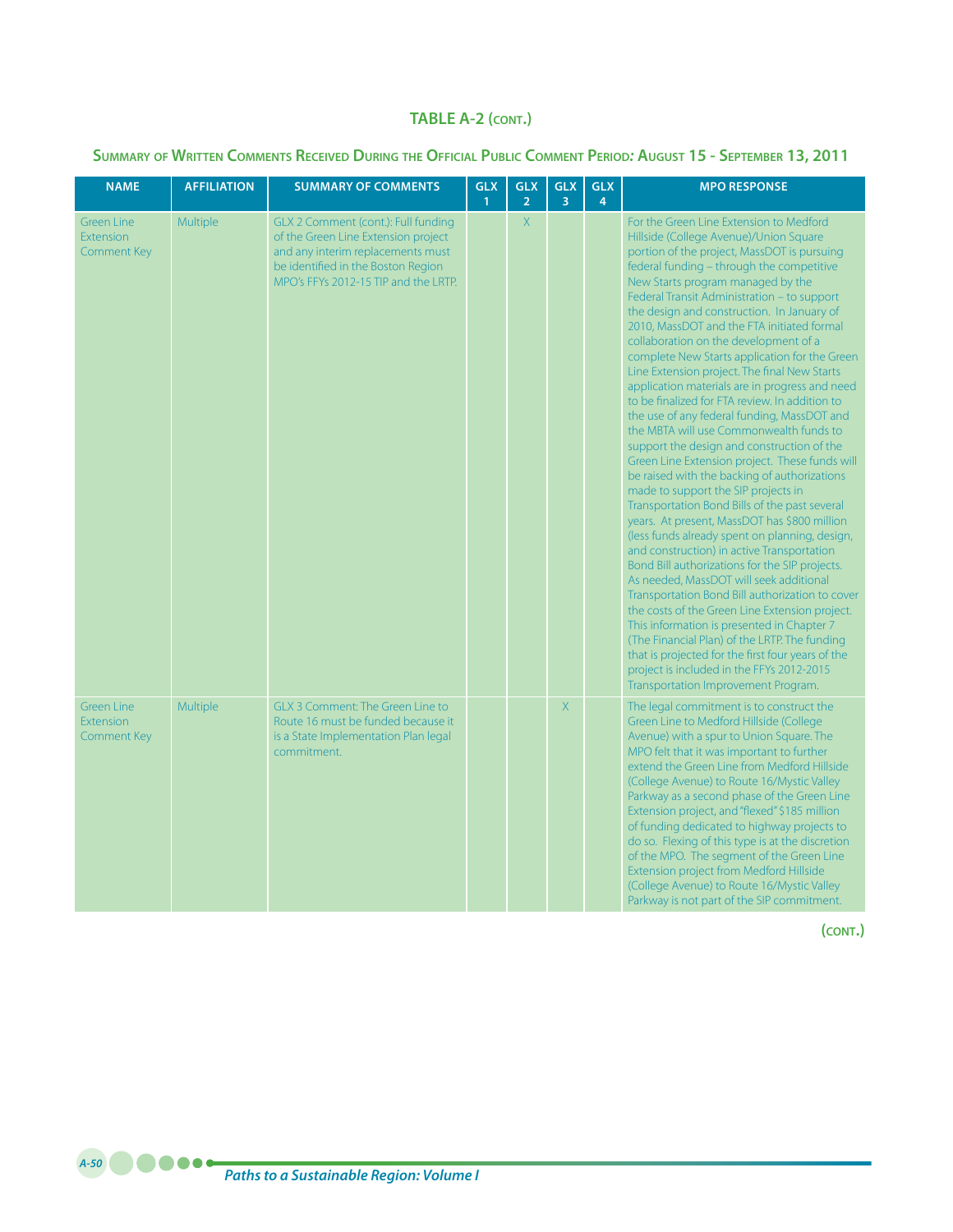## **Summary of Written Comments Received During the Official Public Comment Period***:* **August 15 - September 13, 2011**

| <b>NAME</b>                                   | <b>AFFILIATION</b>     | <b>SUMMARY OF COMMENTS</b>                                                                                                                                                             | <b>GLX</b><br>$\mathbf{1}$ | <b>GLX</b><br>$\overline{2}$ | <b>GLX</b><br>$\overline{3}$ | <b>GLX</b><br>4 | <b>MPO RESPONSE</b>                                                                                                                                                                                                                                                                                                                                                                                                                                                                                                                                                                                                                                                                                                                                                                                                                                                                                                                                                                                                                                                        |
|-----------------------------------------------|------------------------|----------------------------------------------------------------------------------------------------------------------------------------------------------------------------------------|----------------------------|------------------------------|------------------------------|-----------------|----------------------------------------------------------------------------------------------------------------------------------------------------------------------------------------------------------------------------------------------------------------------------------------------------------------------------------------------------------------------------------------------------------------------------------------------------------------------------------------------------------------------------------------------------------------------------------------------------------------------------------------------------------------------------------------------------------------------------------------------------------------------------------------------------------------------------------------------------------------------------------------------------------------------------------------------------------------------------------------------------------------------------------------------------------------------------|
| <b>Green Line</b><br>Extension<br>Comment Key | Multiple               | GLX 4: Delaying the Green Line<br>Extension project also delays the<br>Community Path. Full funding of<br>the Community Path should be<br>programmed in the MPO's FFYs<br>2012-15 TIP. |                            |                              |                              | $\mathsf{X}$    | The design and the cost of design for the<br>proposed extension of the Community<br>Path are included as part of the Green Line<br>Extension to Medford Hillside (College<br>Avenue)/Union Square project; however,<br>this is not part of the State Implementation<br>Plan improvement. As part of Paths to a<br>Sustainable Region, the MPO was required<br>to update project costs and revise the<br>financial assumptions in the Long-Range<br>Transportation Plan (LRTP). While the MPO<br>worked to use its available funding in a way<br>that produces the optimal benefit, many<br>projects that would help to maintain the<br>existing system or allow for future expansion<br>or enhancement could not be included in the<br>fiscally constrained LRTP.<br>The MPO intends to continue working<br>with state and federal partners to identify<br>additional transportation funding in order to<br>be prepared for the future. This project will<br>remain in the Universe of Projects list and will<br>be considered during the development of the<br>next LRTP. |
| Jennifer Dorsen                               | Somerville<br>resident |                                                                                                                                                                                        | X                          |                              |                              | X.              |                                                                                                                                                                                                                                                                                                                                                                                                                                                                                                                                                                                                                                                                                                                                                                                                                                                                                                                                                                                                                                                                            |
| Michael Monroe                                | Somerville<br>resident |                                                                                                                                                                                        | X                          |                              |                              |                 |                                                                                                                                                                                                                                                                                                                                                                                                                                                                                                                                                                                                                                                                                                                                                                                                                                                                                                                                                                                                                                                                            |
| <b>Matthias David</b><br>Siebler              | Somerville<br>resident |                                                                                                                                                                                        | X                          |                              |                              | X               |                                                                                                                                                                                                                                                                                                                                                                                                                                                                                                                                                                                                                                                                                                                                                                                                                                                                                                                                                                                                                                                                            |
| Sylvia Romm,<br>M <sub>D</sub>                | Somerville<br>resident |                                                                                                                                                                                        | $\mathsf{X}$               |                              |                              | X               |                                                                                                                                                                                                                                                                                                                                                                                                                                                                                                                                                                                                                                                                                                                                                                                                                                                                                                                                                                                                                                                                            |
| Jennifer<br>Lawrence                          | Somerville<br>resident |                                                                                                                                                                                        | $\mathsf{X}$               | $\mathsf{X}$                 |                              |                 |                                                                                                                                                                                                                                                                                                                                                                                                                                                                                                                                                                                                                                                                                                                                                                                                                                                                                                                                                                                                                                                                            |
| Jonathan Buck                                 | Unidentified           |                                                                                                                                                                                        | $\mathsf{X}$               | Χ                            |                              |                 |                                                                                                                                                                                                                                                                                                                                                                                                                                                                                                                                                                                                                                                                                                                                                                                                                                                                                                                                                                                                                                                                            |
| Dorie Clark                                   | Somerville<br>resident |                                                                                                                                                                                        | X.                         | X                            |                              |                 |                                                                                                                                                                                                                                                                                                                                                                                                                                                                                                                                                                                                                                                                                                                                                                                                                                                                                                                                                                                                                                                                            |
| <b>Emily Arkin</b>                            | Somerville<br>resident |                                                                                                                                                                                        | X.                         |                              |                              |                 |                                                                                                                                                                                                                                                                                                                                                                                                                                                                                                                                                                                                                                                                                                                                                                                                                                                                                                                                                                                                                                                                            |
| Dianne Haas                                   | Somerville<br>resident |                                                                                                                                                                                        | X.                         |                              |                              |                 |                                                                                                                                                                                                                                                                                                                                                                                                                                                                                                                                                                                                                                                                                                                                                                                                                                                                                                                                                                                                                                                                            |
| Don MacKenzie                                 | Unidentified           |                                                                                                                                                                                        | X                          |                              |                              |                 |                                                                                                                                                                                                                                                                                                                                                                                                                                                                                                                                                                                                                                                                                                                                                                                                                                                                                                                                                                                                                                                                            |
| David J Marcus,<br><b>PhD</b>                 | Somerville<br>resident |                                                                                                                                                                                        | X                          |                              |                              |                 |                                                                                                                                                                                                                                                                                                                                                                                                                                                                                                                                                                                                                                                                                                                                                                                                                                                                                                                                                                                                                                                                            |
| Kate Ledogar                                  | Somerville<br>resident |                                                                                                                                                                                        | X                          |                              |                              |                 |                                                                                                                                                                                                                                                                                                                                                                                                                                                                                                                                                                                                                                                                                                                                                                                                                                                                                                                                                                                                                                                                            |
| Larry Rosenberg                               | Unidentified           |                                                                                                                                                                                        | $\mathsf X$                |                              |                              |                 |                                                                                                                                                                                                                                                                                                                                                                                                                                                                                                                                                                                                                                                                                                                                                                                                                                                                                                                                                                                                                                                                            |
| <b>Jill Clarke</b>                            | Somerville<br>resident |                                                                                                                                                                                        | X                          |                              |                              | X               |                                                                                                                                                                                                                                                                                                                                                                                                                                                                                                                                                                                                                                                                                                                                                                                                                                                                                                                                                                                                                                                                            |
| Marcus<br>Rozbitsky                           | Unidentified           |                                                                                                                                                                                        | X                          |                              |                              |                 |                                                                                                                                                                                                                                                                                                                                                                                                                                                                                                                                                                                                                                                                                                                                                                                                                                                                                                                                                                                                                                                                            |
| <b>Satori Bailey</b>                          | MA resident            |                                                                                                                                                                                        | $\bar{\mathsf{X}}$         |                              |                              |                 |                                                                                                                                                                                                                                                                                                                                                                                                                                                                                                                                                                                                                                                                                                                                                                                                                                                                                                                                                                                                                                                                            |

**(cont.)**

*A-51*

....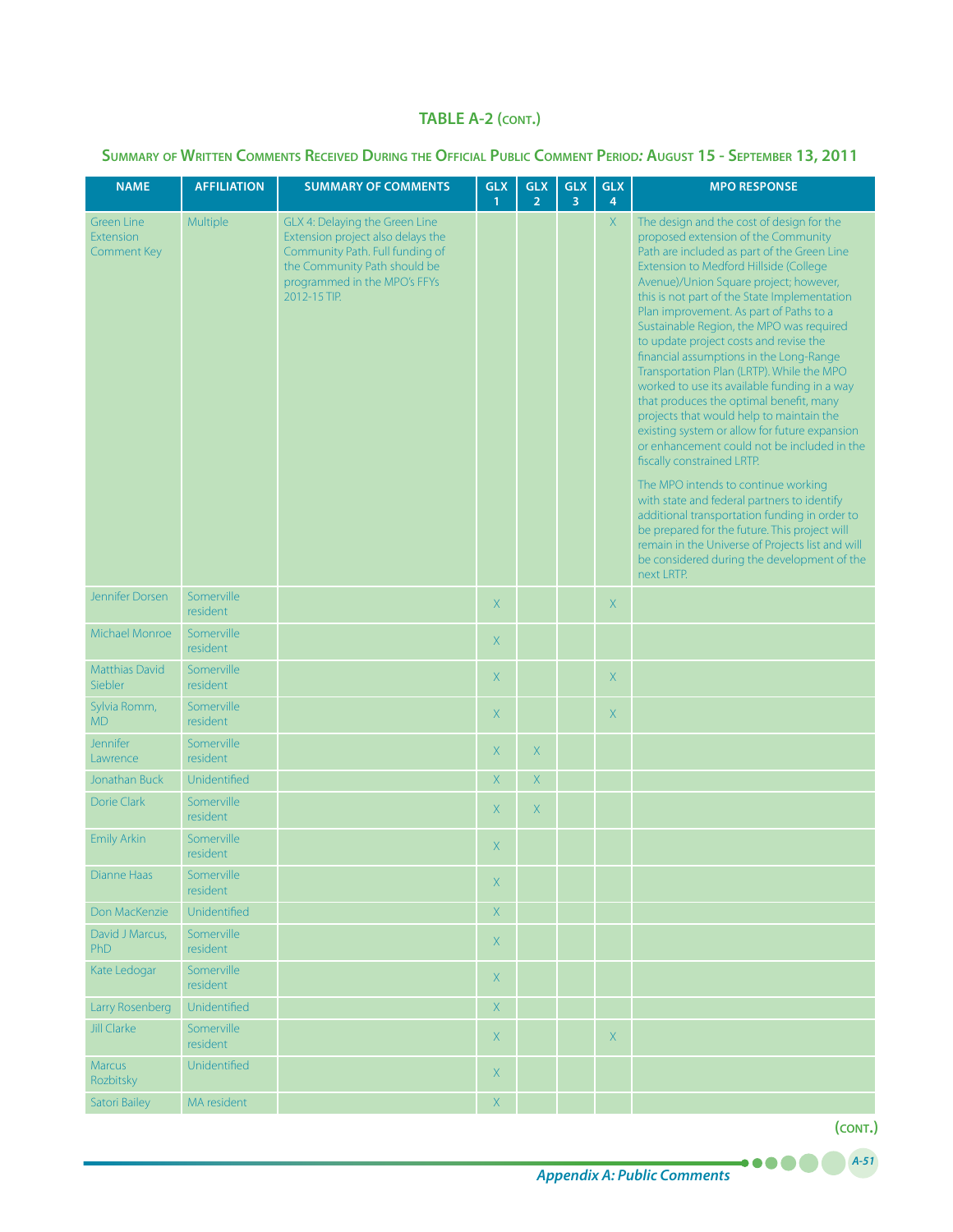| <b>NAME</b>                        | <b>AFFILIATION</b>                        | <b>SUMMARY OF COMMENTS</b> | <b>GLX</b><br>$\mathbf{1}$ | <b>GLX</b><br>$\overline{2}$ | GLX<br>3 | GLX<br>$\overline{4}$ | <b>MPO RESPONSE</b> |
|------------------------------------|-------------------------------------------|----------------------------|----------------------------|------------------------------|----------|-----------------------|---------------------|
| Victoria<br>Thompson               | Somerville<br>resident                    |                            | $\mathsf{X}$               |                              |          |                       |                     |
| Gloria Korsman                     | Cambridge<br>resident                     |                            | $\mathsf{X}$               |                              |          | $\mathsf X$           |                     |
| <b>Steven Morr-</b><br>Wineman     | Cambridge<br>resident                     |                            | $\mathsf{X}$               |                              |          |                       |                     |
| Cynthia Snow                       | Unidentified                              |                            | $\mathsf X$                |                              |          |                       |                     |
| Joanna Herlihy                     | Cambridge<br>resident                     |                            | $\mathsf{X}$               |                              |          |                       |                     |
| Doroth Fennell                     | <b>Tufts University</b><br>student        |                            | $\mathsf X$                |                              |          |                       |                     |
| Henry<br>Lieberman                 | Cambridge<br>resident                     |                            | $\mathsf X$                |                              |          |                       |                     |
| Anne Tate                          | Somerville<br>resident                    |                            | X                          | X                            |          |                       |                     |
| Glen Fant &<br>Anne-Marie<br>Wayne | Medford<br>residents                      |                            | $\mathsf X$                |                              |          | $\mathsf X$           |                     |
| <b>Steve Mulder</b>                | Somerville<br>resident                    |                            | $\mathsf X$                |                              |          |                       |                     |
| Nina Garfinkle                     | Livable Streets<br>Alliance,<br>President |                            | $\mathsf X$                |                              |          | $\mathsf X$           |                     |
| Susan Moynihan                     | Somerville<br>resident                    |                            | X                          |                              |          | X                     |                     |
| Ellen Shea                         | Somerville<br>resident                    |                            | X                          | $\mathsf X$                  |          | X                     |                     |
| Tanya Paglia                       | Somerville<br>resident                    |                            | $\mathsf X$                |                              |          |                       |                     |
| Daniel Brockman                    | Somerville<br>resident                    |                            | X                          |                              |          |                       |                     |
| Maureen<br><b>Barillaro</b>        | "Somerville<br><b>Climate Action</b>      |                            | $\mathsf X$                |                              |          |                       |                     |
| David Dahlbacka                    | Somerville<br>resident                    |                            | $\mathsf X$                |                              |          |                       |                     |
| Andy Pyman                         | Somerville<br>resident                    |                            | $\mathsf X$                |                              |          |                       |                     |
| Janine Fay                         | Somerville<br>resident                    |                            | $\mathsf X$                |                              |          |                       |                     |
| Sara Rostampour                    | Somerville<br>resident                    |                            | $\mathsf X$                | $\mathsf X$                  |          |                       |                     |
| Ethan Contini-<br>Field            | Somerville<br>resident                    |                            | $\mathsf X$                |                              |          | $\mathsf X$           |                     |
| <b>Todd Kaplan</b>                 | Somerville<br>resident                    |                            | $\mathsf X$                |                              |          |                       |                     |
| Alice Grossman                     | Unidentified                              |                            | $\mathsf{X}$               | $\mathsf{X}% _{0}$           |          |                       |                     |
| John Wilde                         | Somerville<br>resident                    |                            | $\mathsf X$                |                              |          | $\mathsf X$           |                     |

## **Summary of Written Comments Received During the Official Public Comment Period***:* **August 15 - September 13, 2011**

**(cont.)**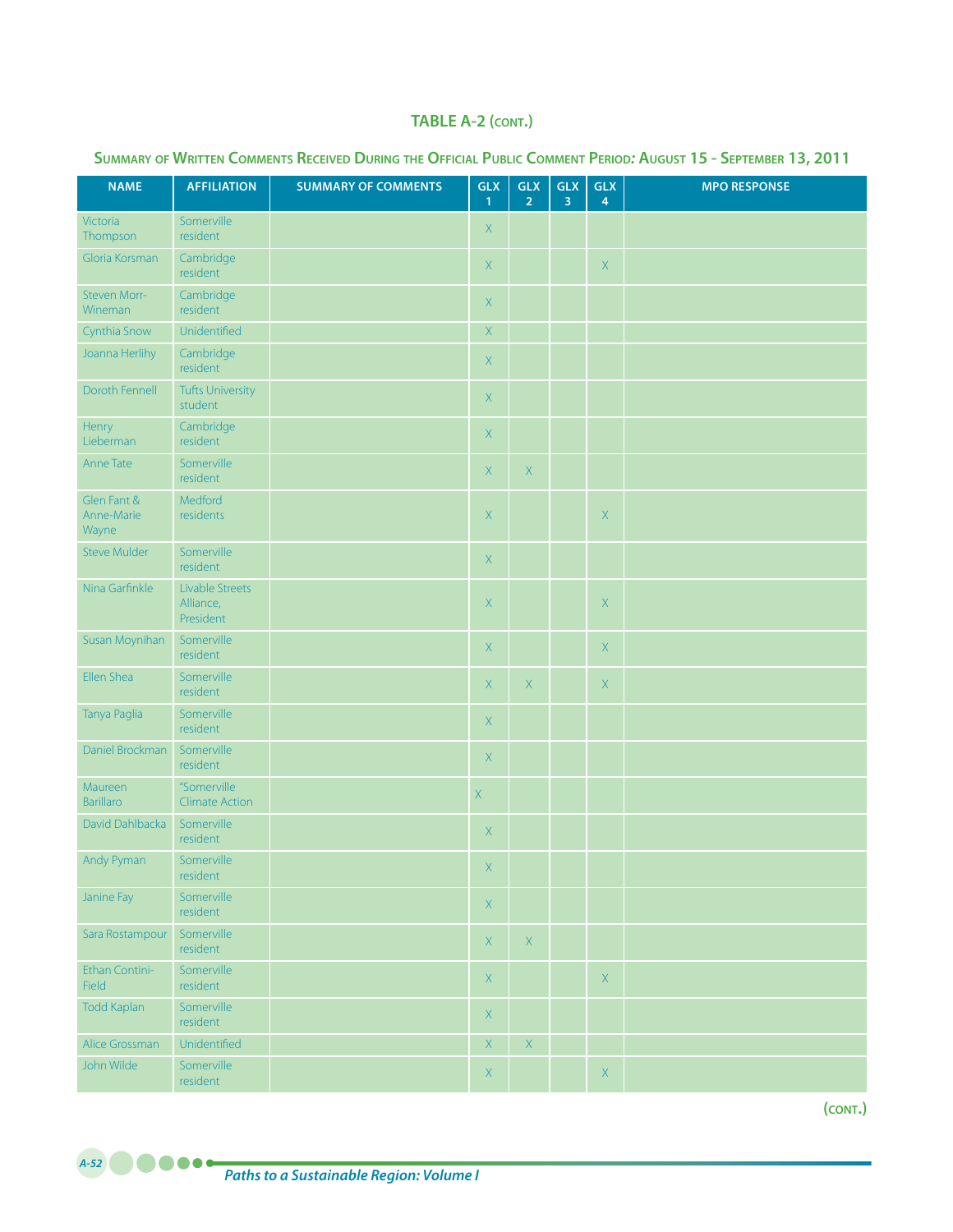| <b>NAME</b>                        | <b>AFFILIATION</b>                            | <b>SUMMARY OF COMMENTS</b> | <b>GLX</b><br>$\mathbf{1}$ | <b>GLX</b><br>$\overline{2}$ | GLX<br>$\overline{3}$ | <b>GLX</b><br>4                                     | <b>MPO RESPONSE</b> |
|------------------------------------|-----------------------------------------------|----------------------------|----------------------------|------------------------------|-----------------------|-----------------------------------------------------|---------------------|
| Alp Sipahigil                      | Cambridge<br>resident                         |                            | $\mathsf X$                |                              |                       | $\mathsf X$                                         |                     |
| Zehra Cemile<br>Marsan             | Medford<br>resident                           |                            | $\mathsf X$                |                              |                       | $\mathsf X$                                         |                     |
| Naomi Slagowski                    | Somerville<br>resident                        |                            | X                          |                              |                       |                                                     |                     |
| <b>Barbara</b><br><b>Broussard</b> | East Cambridge<br>Planning Team,<br>President |                            | $\mathsf X$                |                              |                       |                                                     |                     |
| <b>Bob Nesson</b>                  | <b>Boston resident</b>                        |                            | $\mathsf X$                |                              |                       | $\mathsf X$                                         |                     |
| Alex Epstein                       | Somerville<br>resident                        |                            | $\mathsf{X}% _{0}$         |                              |                       |                                                     |                     |
| Jamie Glass                        | Cambridge<br>resident                         |                            | $\mathsf X$                |                              |                       |                                                     |                     |
| Tai Dinnan                         | Somerville<br>resident                        |                            | $\mathsf X$                |                              |                       | $\bar{\mathsf{X}}$                                  |                     |
| Lois Grossman                      | Medford<br>resident                           |                            | $\mathsf X$                |                              | $\mathsf X$           |                                                     |                     |
| Dennis Dunn                        | Weymouth<br>resident                          |                            | $\mathsf X$                |                              | $\mathsf X$           |                                                     |                     |
| Lynn Laur                          | Somerville<br>resident                        |                            | $\mathsf X$                |                              |                       |                                                     |                     |
| Susan Wilkinson                    | Somerville<br>resident                        |                            | $\mathsf X$                |                              |                       | $\mathsf X$                                         |                     |
| <b>Rachel Stark</b>                | Unidentified                                  |                            | $\mathsf X$                |                              |                       |                                                     |                     |
| Jeffrey Swan                       | Medford<br>resident                           |                            | $\mathsf X$                |                              |                       | $\mathsf X$                                         |                     |
| Luke McDermott                     | Medford<br>resident                           |                            | $\mathsf{X}$               |                              | $\mathsf X$           |                                                     |                     |
| William<br>Messenger               | Belmont<br>resident                           |                            |                            | $\mathsf X$                  |                       | $\mathsf X$                                         |                     |
| Rachelle                           | Unidentified                                  |                            | $\mathsf X$                |                              | $\mathsf X$           |                                                     |                     |
| <b>David Scott</b>                 | Somerville<br>resident                        |                            | $\mathsf{X}% _{0}$         |                              |                       |                                                     |                     |
| Mark Chase                         | Somerville<br>resident                        |                            | X                          |                              |                       |                                                     |                     |
| Pauline Lim                        | Unidentified                                  |                            | X                          | $\mathsf{X}$                 |                       | $\mathsf X$                                         |                     |
| <b>Eric Becker</b>                 | Somerville<br>resident                        |                            | $\mathsf{X}$               |                              |                       |                                                     |                     |
| Marla Rhodes                       | Somerville<br>resident                        |                            | $\mathsf{X}$               |                              |                       |                                                     |                     |
| Michael De Lisi                    | Somerville<br>resident                        |                            | $X_{\rm c}$                | X                            |                       |                                                     |                     |
| Melissa Lowitz                     | Somerville<br>resident                        |                            | $\mathsf{X}$               |                              |                       |                                                     |                     |
| <b>Leonard Tower</b><br>Jr.        | Somerville<br>resident                        |                            | $\mathsf{X}$               |                              |                       | $\mathsf{X}% _{0}^{\prime}=\mathsf{X}_{0}^{\prime}$ |                     |
| Dan Hamalainen                     | Waltham<br>resident                           |                            | $\mathsf{X}$               |                              |                       | $\mathsf X$                                         |                     |

# **Summary of Written Comments Received During the Official Public Comment Period***:* **August 15 - September 13, 2011**

*Appendix A: Public Comments*

*A-53* **(cont.)**

.....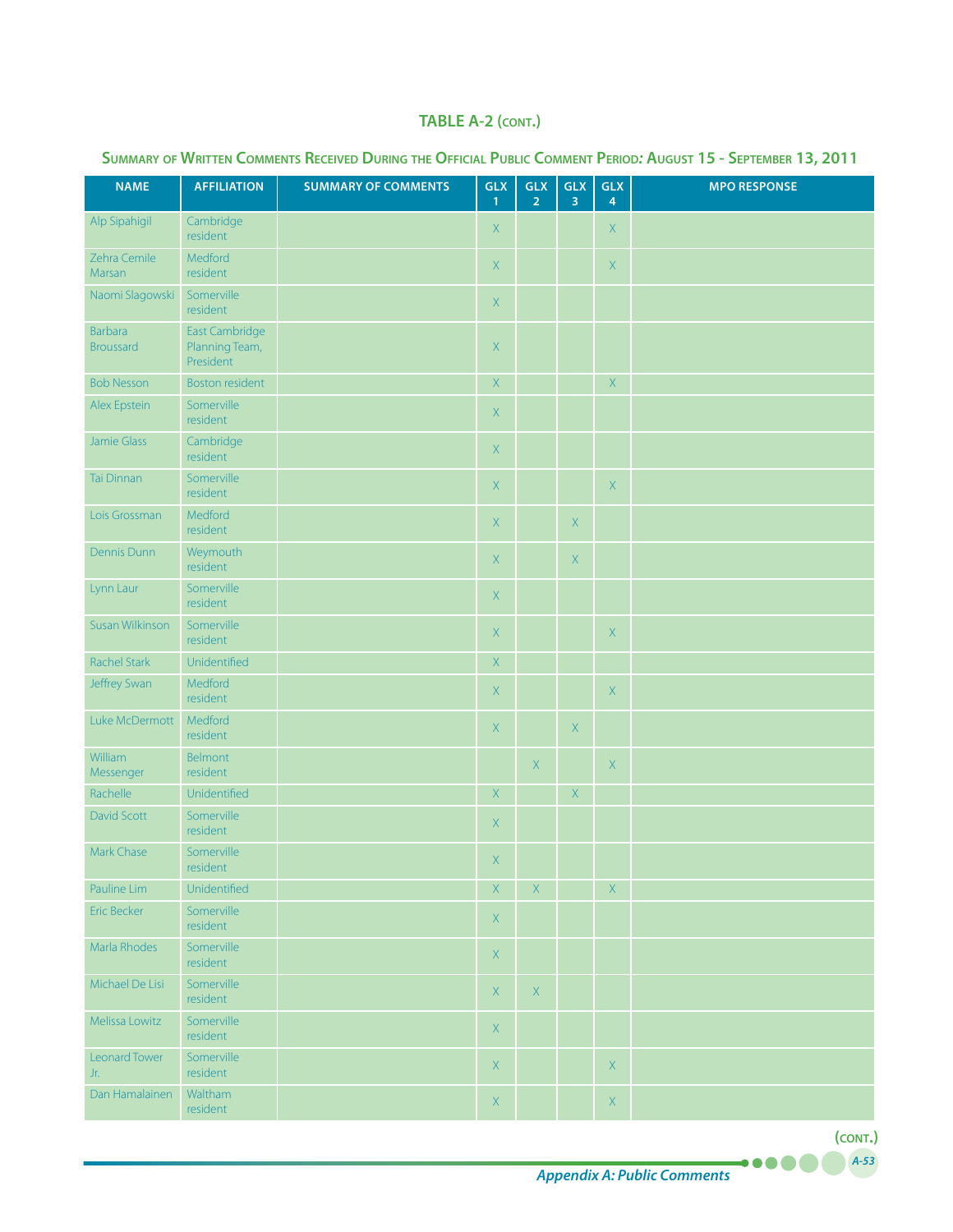| <b>NAME</b>            | <b>AFFILIATION</b>                                   | <b>SUMMARY OF COMMENTS</b> | GLX<br>$\mathbf{1}$ | <b>GLX</b><br>2 <sup>7</sup> | GLX<br>$\overline{3}$ | <b>GLX</b><br>$\overline{4}$ | <b>MPO RESPONSE</b> |
|------------------------|------------------------------------------------------|----------------------------|---------------------|------------------------------|-----------------------|------------------------------|---------------------|
| Linda Goulet           | Somerville<br>resident                               |                            | X                   | X                            |                       |                              |                     |
| Erin Hemenway          | Somerville<br>resident                               |                            | X                   | $\mathsf{X}$                 |                       |                              |                     |
| Phoebe Hackett         | Somerville<br>resident                               |                            | X                   |                              |                       |                              |                     |
| Carice Reddien         | Cambridge<br>resident                                |                            | $\mathsf X$         |                              |                       |                              |                     |
| John Roland<br>Elliott | Medford<br>resident                                  |                            | X                   | X                            | $\mathsf X$           |                              |                     |
| Chris Mancini          | Somerville<br>resident,<br>Exec. Dir.<br>Groundworks |                            | X                   | X                            | $\mathsf X$           |                              |                     |
| Aileen Bellwood        | Somerville<br>resident                               |                            | $\mathsf X$         | $\mathsf X$                  | $\mathsf X$           |                              |                     |
| Natasha Burger         | Somerville<br>resident                               |                            | $\mathsf X$         | $\mathsf X$                  |                       | $\mathsf X$                  |                     |
| Heather Van<br>Aelst   | Brickbottom<br>Community<br><b>Trust</b>             |                            | $\mathsf X$         | $\mathsf X$                  |                       | $\mathsf X$                  |                     |
| James Moodie           | Medford<br>resident                                  |                            |                     | $\mathsf{X}$                 |                       |                              |                     |
| Alan Moore             | Somerville<br>resident                               |                            | X                   | X                            |                       | $\mathsf{X}$                 |                     |
| <b>Richard Nilsson</b> | Nilsson<br>Associates                                |                            | $\mathsf{X}% _{0}$  |                              |                       |                              |                     |
| Michael Chiu           | Somerville<br>resident                               |                            | $\mathsf X$         |                              |                       |                              |                     |
| Joanna Hale            | Somerville<br>resident                               |                            | $\mathsf X$         |                              |                       |                              |                     |
| Thomas Eagan           | Somerville<br>resident                               |                            | X                   | X                            |                       |                              |                     |
| James McGinnis         | Somerville<br>resident                               |                            | X                   | X                            | $\mathsf X$           |                              |                     |
| Andrew<br>Hinterman    | Somerville<br>resident                               |                            | X.                  |                              |                       | $\mathsf{X}$                 |                     |
| Jared Worful           | Somerville<br>resident                               |                            | $\mathsf{X}% _{0}$  | X                            | $\mathsf X$           |                              |                     |
| Adelaide Smith         | Somerville<br>resident                               |                            | $\mathsf{X}% _{0}$  | $\mathsf{X}$                 |                       | $\mathsf{X}% _{0}$           |                     |
| Karen Molloy           | Somerville<br>resident                               |                            | $\mathsf{X}$        | $\mathsf{X}$                 |                       | $\mathsf X$                  |                     |
| Vanessa Vega           | Medford<br>resident                                  |                            | $\mathsf{X}$        | $\mathsf{X}$                 | $\mathsf X$           |                              |                     |
| Emma Oster             | Somerville<br>resident                               |                            | $\mathsf{X}% _{0}$  | $\mathsf{X}$                 | $\mathsf X$           |                              |                     |
| Julia Petipas          | Somerville<br>resident                               |                            | $\mathsf X$         |                              |                       |                              |                     |

## **Summary of Written Comments Received During the Official Public Comment Period***:* **August 15 - September 13, 2011**

**(cont.)**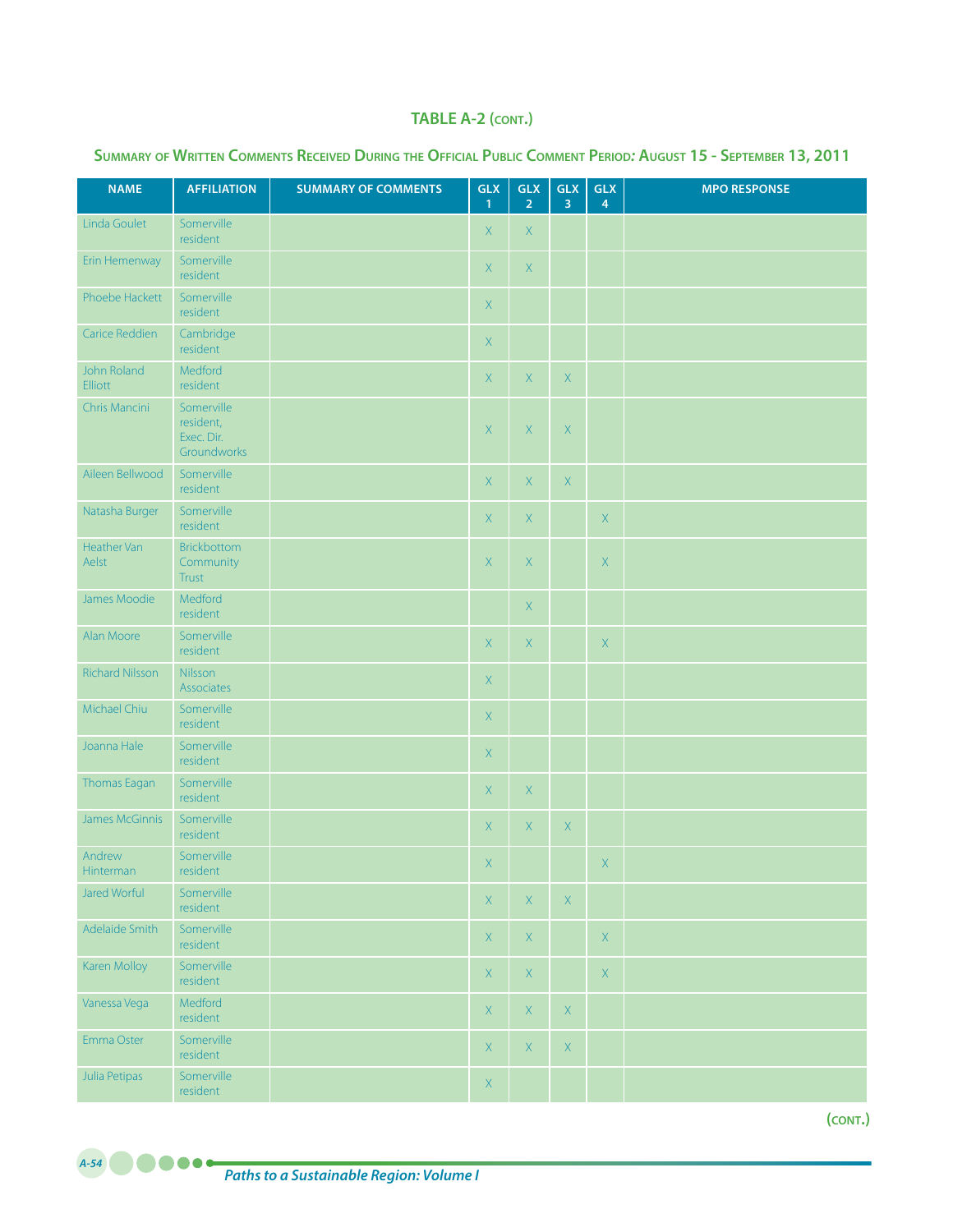| <b>NAME</b>                      | <b>AFFILIATION</b>                                                  | <b>SUMMARY OF COMMENTS</b> | <b>GLX</b><br>$\overline{1}$ | <b>GLX</b><br>$\overline{2}$ | <b>GLX</b><br>$\overline{3}$ | <b>GLX</b><br>$\overline{4}$ | <b>MPO RESPONSE</b> |
|----------------------------------|---------------------------------------------------------------------|----------------------------|------------------------------|------------------------------|------------------------------|------------------------------|---------------------|
| Lisa Brukilacchio                | Somerville<br>resident                                              |                            | $\mathsf X$                  | $\mathsf{X}$                 | $\mathsf X$                  |                              |                     |
| Elizabeth<br>Kazakoff            | Somerville<br>resident                                              |                            | $\mathsf{X}$                 | $\mathsf X$                  |                              | $\mathsf X$                  |                     |
| Michael Prange                   | Somerville<br>resident                                              |                            | $\mathsf{X}$                 | $\mathsf X$                  |                              |                              |                     |
| <b>Beatrice Denise</b><br>Taylor | Somerville<br>resident                                              |                            | X                            | $\mathsf X$                  |                              | X                            |                     |
| Nancy Bernhard                   | Somerville<br>resident                                              |                            | X                            | $\mathsf X$                  |                              | $\mathsf X$                  |                     |
| Rich and Alison<br>Lee           | Unidentified                                                        |                            | X                            | $\mathsf{X}$                 | $\mathsf X$                  |                              |                     |
| Elisabeth Bayle                  | Medford<br>resident                                                 |                            | X                            | $\mathsf{X}$                 | $\mathsf X$                  |                              |                     |
| Marguerite<br>Avery              | Somerville<br>resident                                              |                            | X                            | $\mathsf{X}$                 |                              |                              |                     |
| John Wilde                       | Somerville<br>resident                                              |                            | $\mathsf X$                  | $\mathsf X$                  |                              | $\mathsf X$                  |                     |
| <b>Wendy Blom</b>                | Somerville<br>resident                                              |                            | $\mathsf X$                  | $\mathsf X$                  |                              | $\mathsf X$                  |                     |
| Rachel Burckardt                 | Cambridge<br>resident                                               |                            | $\mathsf X$                  |                              |                              |                              |                     |
| Douglas Rhodes                   | Medford<br>resident                                                 |                            | $\mathsf X$                  | $\mathsf X$                  |                              | $\mathsf X$                  |                     |
| Lynn Weissman                    | Somerville<br>resident                                              |                            | $\mathsf X$                  | $\mathsf X$                  |                              | $\mathsf X$                  |                     |
| <b>Enid Kumin</b>                | Somerville<br>resident                                              |                            | $\mathsf{X}$                 | $\mathsf X$                  |                              | $\mathsf X$                  |                     |
| James Bride                      | Somerville<br>resident                                              |                            | $\mathsf{X}$                 | $\mathsf X$                  |                              |                              |                     |
| Ellin Reisner                    | Somerville<br>Transportation<br>Equity<br>Partnership,<br>President |                            | $\mathsf X$                  | $\mathsf X$                  |                              |                              |                     |
| Joel Bennett                     | Somerville<br>resident                                              |                            | X                            | $\mathsf X$                  |                              | $\mathsf X$                  |                     |
| Andrea<br>Yakovakis              | Unidentified                                                        |                            | X                            | X                            | $\mathsf X$                  | $\mathsf X$                  |                     |
| Scott C<br>Campbell              | Dedham<br>resident                                                  |                            | X                            | $\mathsf{X}$                 |                              | $\mathsf X$                  |                     |
| Jeanine Jenks<br>Farley          | Somerville<br>resident                                              |                            | X                            | $\mathsf{X}$                 |                              | $\mathsf{X}% _{0}$           |                     |
| <b>Derek Prior</b>               | Somerville<br>resident                                              |                            | X                            |                              |                              |                              |                     |
| Resa Blatman                     | Unidentified                                                        |                            | $\mathsf{X}$                 | $\mathsf X$                  |                              | $\mathsf X$                  |                     |
| Gerald R. Herb<br>Wilmoth        | Somerville<br>resident                                              |                            | $\mathsf{X}$                 |                              |                              |                              |                     |
| Paul Morgan                      | Somerville<br>resident                                              |                            | X                            | $\mathsf{X}$                 |                              | $\mathsf X$                  |                     |

#### **Summary of Written Comments Received During the Official Public Comment Period***:* **August 15 - September 13, 2011**

*A-55*

.....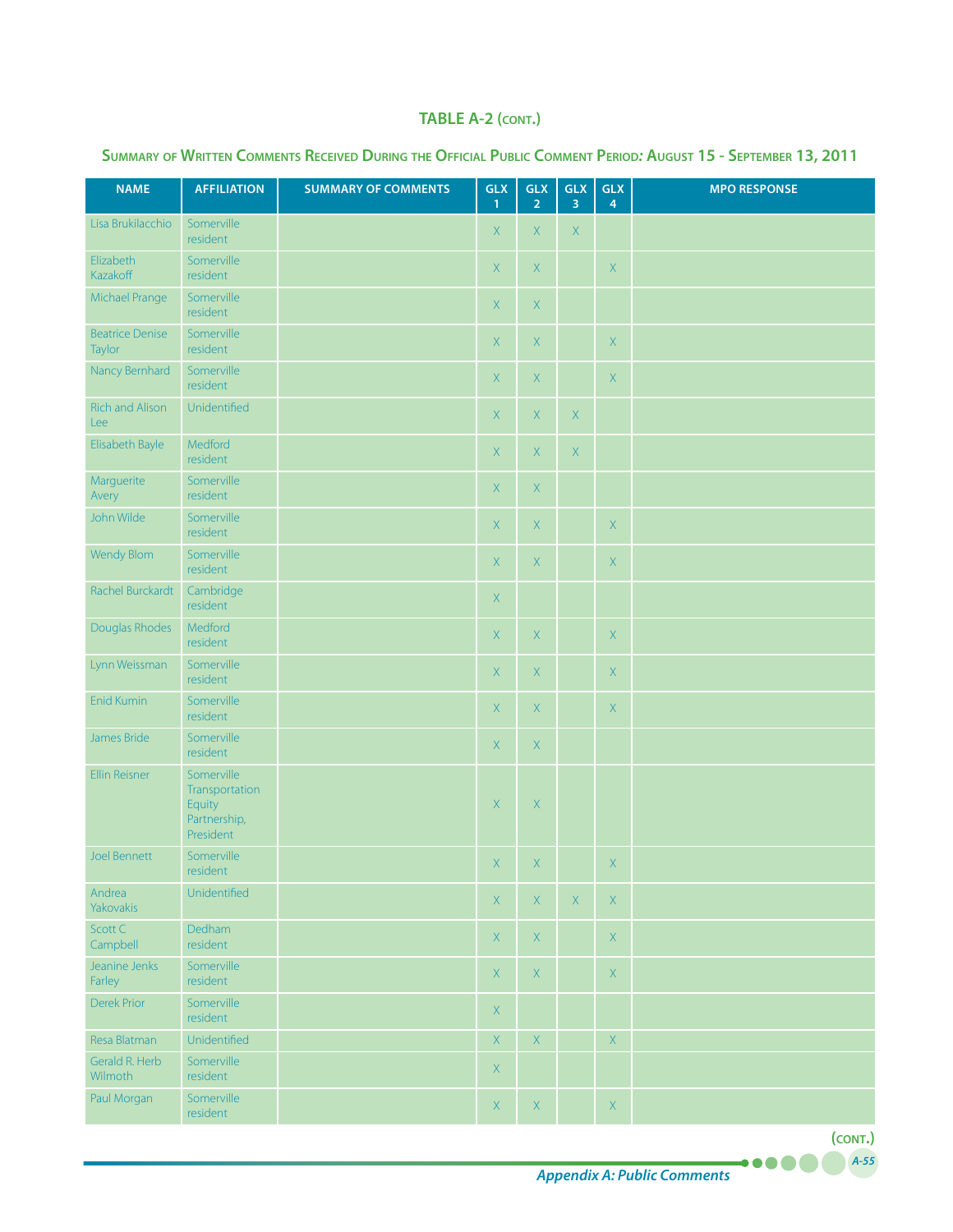| <b>NAME</b>           | <b>AFFILIATION</b>     | <b>SUMMARY OF COMMENTS</b> | <b>GLX</b><br>$\mathbf{1}$ | <b>GLX</b><br>2 <sup>1</sup> | <b>GLX</b><br>$\overline{3}$ | <b>GLX</b><br>$\overline{4}$ | <b>MPO RESPONSE</b> |
|-----------------------|------------------------|----------------------------|----------------------------|------------------------------|------------------------------|------------------------------|---------------------|
| Catherine<br>Thompson | Somerville<br>resident |                            | X                          | $\mathsf{X}$                 |                              | X                            |                     |
| Alex Krogh-<br>Grabbe | Somerville<br>resident |                            | X                          | $\mathsf X$                  |                              | $\mathsf X$                  |                     |
| Courtney Petri        | Somerville<br>resident |                            | X                          | $\mathsf{X}$                 |                              | X                            |                     |
| Michelle<br>Liebetreu | Somerville<br>resident |                            | X                          | $\mathsf X$                  |                              | $\mathsf X$                  |                     |
| Leigh Lozano          | Somerville<br>resident |                            | X                          | $\mathsf X$                  |                              | $\mathsf X$                  |                     |
| Abe Cohen<br>Dvornik  | Somerville<br>resident |                            | X                          | $\mathsf X$                  |                              | $\mathsf X$                  |                     |
| <b>Tim Sackton</b>    | Cambridge<br>resident  |                            | X                          |                              |                              |                              |                     |
| Amanda King           | Somerville<br>resident |                            | X                          | X                            |                              | $\mathsf{X}$                 |                     |
| Christine Casalini    | Somerville<br>resident |                            | X                          | $\mathsf X$                  |                              | $\mathsf{X}$                 |                     |
| Jonah Petri           | Somerville<br>resident |                            | $\mathsf X$                |                              |                              |                              |                     |
| <b>Brett LaFlamme</b> | Somerville<br>resident |                            | $\mathsf X$                |                              |                              |                              |                     |
| Sarah Shugars         | Somerville<br>resident |                            | $\mathsf X$                |                              |                              |                              |                     |
| Esme Blackburn        | Somerville<br>resident |                            | $\mathsf X$                | $\mathsf X$                  |                              |                              |                     |
| Fred Berman           | Unidentified           |                            | $\mathsf X$                | $\mathsf X$                  |                              | $\mathsf X$                  |                     |
| <b>Jane Sauer</b>     | Somerville<br>resident |                            | X                          |                              |                              |                              |                     |
| Bathsheba<br>Grossman | Somerville<br>resident |                            | $\mathsf X$                | $\mathsf X$                  |                              | $\mathsf X$                  |                     |
| Sara Zucker           | Somerville<br>resident |                            | $\mathsf X$                |                              |                              |                              |                     |
| James McGinnis        | Somerville<br>resident |                            | $\mathsf X$                |                              | $\mathsf X$                  |                              |                     |
| John Hostage          | Watertown<br>resident  |                            | X                          | $\boldsymbol{\mathsf{X}}$    |                              |                              |                     |
| Kristine Lessard      | Somerville<br>resident |                            | $\mathsf X$                |                              |                              |                              |                     |
| Taryn LaFlamme        | Unidentified           |                            | $\mathsf X$                |                              |                              |                              |                     |
| <b>Bill Marx</b>      | Somerville<br>resident |                            | $\mathsf{X}$               |                              |                              |                              |                     |
| Carice Pingenot       | Unidentified           |                            | $\mathsf X$                |                              |                              |                              |                     |
| Ted Bach              | Somerville<br>resident |                            | $\mathsf X$                |                              |                              |                              |                     |
| <b>Jeff Reese</b>     | Medford<br>resident    |                            | X                          | X                            |                              | $\mathsf{X}$                 |                     |

## **Summary of Written Comments Received During the Official Public Comment Period***:* **August 15 - September 13, 2011**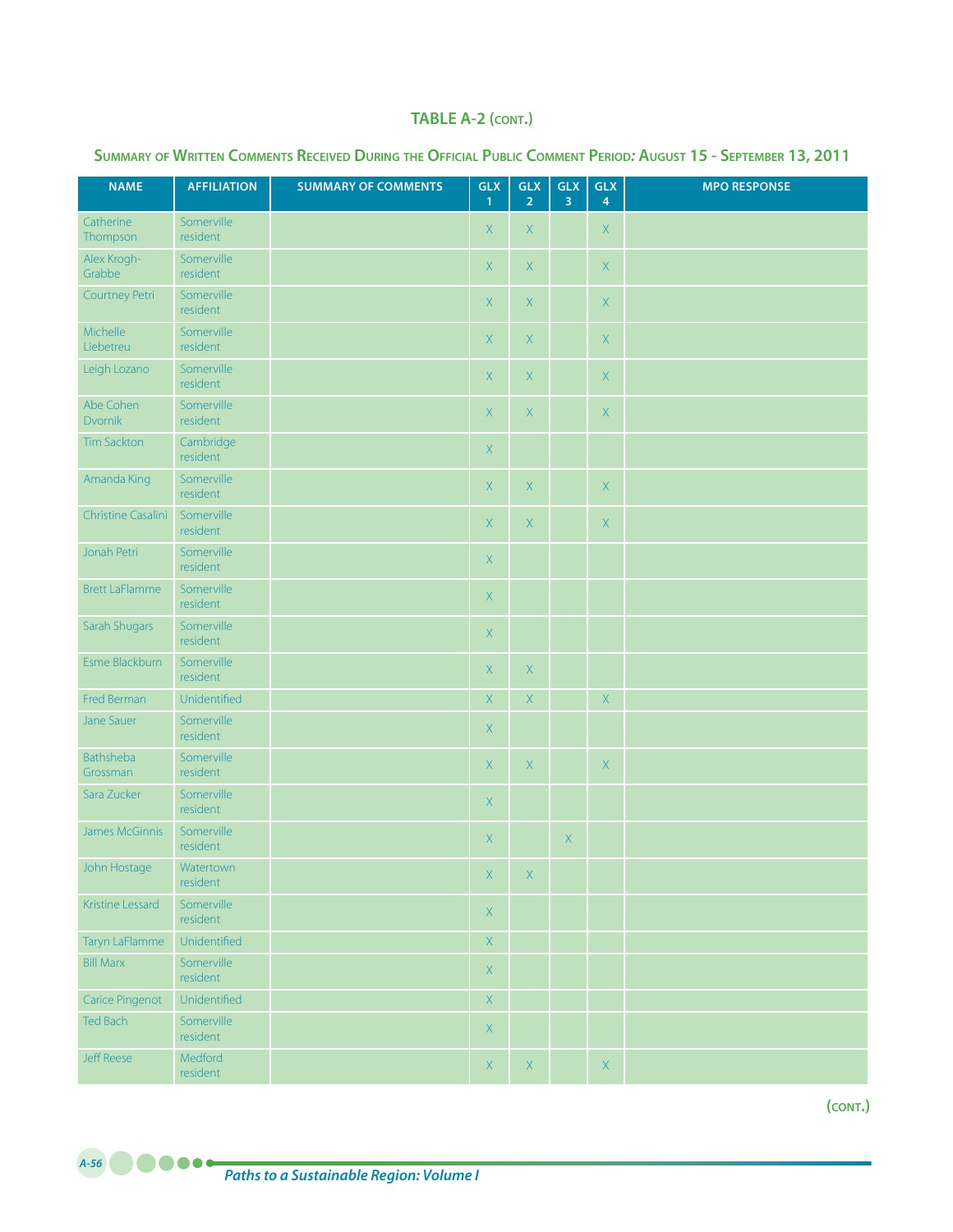| <b>NAME</b>                       | <b>AFFILIATION</b>           | <b>SUMMARY OF COMMENTS</b> | <b>GLX</b><br>$\mathbf{1}$ | <b>GLX</b><br>2 <sup>1</sup> | GLX<br>$\overline{3}$ | GLX<br>$\overline{4}$ | <b>MPO RESPONSE</b> |
|-----------------------------------|------------------------------|----------------------------|----------------------------|------------------------------|-----------------------|-----------------------|---------------------|
| Erica Schwarz                     | Somerville<br>resident       |                            | $\mathsf X$                |                              |                       | $\mathsf{X}$          |                     |
| Rachel<br>Fichtenbaum             | Cambridge<br>resident        |                            | $\mathsf{X}$               |                              |                       |                       |                     |
| Arun Sannuti                      | Somerville<br>resident       |                            | $\mathsf{X}% _{0}$         | $\mathsf{X}$                 |                       | $\mathsf X$           |                     |
| Chun Ye                           | Somerville<br>resident       |                            | X                          | X                            |                       | $\mathsf X$           |                     |
| Miranda Banks                     | Somerville<br>resident       |                            | X                          | X                            |                       | $\mathsf X$           |                     |
| Rachel Gordon                     | Medford<br>resident          |                            | X                          |                              |                       | $\mathsf X$           |                     |
| Katjana<br>Ballantyne             | Somerville<br>resident       |                            | X                          | X                            |                       |                       |                     |
| Sarah Lim                         | Somerville<br>resident       |                            | X                          |                              |                       |                       |                     |
| John Roland<br>Elliott            | Medford Hillside<br>resident |                            | $\mathsf{X}$               | X                            | $\mathsf X$           |                       |                     |
| Seth Minkoff                      | Unidentified                 |                            | X                          | $\mathsf{X}$                 |                       |                       |                     |
| Alan Moore                        | Somerville<br>resident       |                            | $\mathsf{X}$               | X                            |                       | $\mathsf X$           |                     |
| <b>Ethan Haslett</b>              | Medford<br>resident          |                            | X                          | X                            | $\mathsf X$           |                       |                     |
| Erika Tarlin                      | Somerville<br>resident       |                            | X                          |                              |                       |                       |                     |
| William Harnois                   | Somerville<br>resident       |                            | $\mathsf{X}$               |                              |                       |                       |                     |
| <b>Greg Kindel</b>                | Somerville<br>resident       |                            | $\mathsf X$                | $\mathsf{X}$                 |                       |                       |                     |
| Arun Sannuti                      | Somerville<br>resident       |                            | $\mathsf{X}$               | $\mathsf{X}$                 |                       |                       |                     |
| Kimberly<br>Gosselin              | Somerville<br>resident       |                            | $\mathsf X$                | $\mathsf X$                  |                       |                       |                     |
| <b>Ethan Gilsdorf</b>             | Somerville<br>resident       |                            | $\mathsf X$                |                              |                       |                       |                     |
| Jeff Levine                       | Somerville<br>resident       |                            | $X^{\pm}$                  | $\mathbf{X}$                 |                       |                       |                     |
| Margaret Welgel                   | Medford<br>resident          |                            | $\mathsf X$                |                              | $\mathsf X$           |                       |                     |
| <b>Margaret Collins</b>           | Unidentified                 |                            | $\mathsf X$                |                              | $\mathsf X$           |                       |                     |
| Marilyn<br>and John<br>MacDougall | Cambridge<br>residents       |                            | $\mathsf X$                |                              |                       |                       |                     |
| Arnold Reinhold                   | Cambridge<br>resident        |                            | $\mathsf X$                |                              |                       |                       |                     |
| Karin Galil, MD                   | Unidentified                 |                            | $\overline{X}$             |                              |                       |                       |                     |

## **Summary of Written Comments Received During the Official Public Comment Period***:* **August 15 - September 13, 2011**

**(cont.)**

*A-57*

**.....**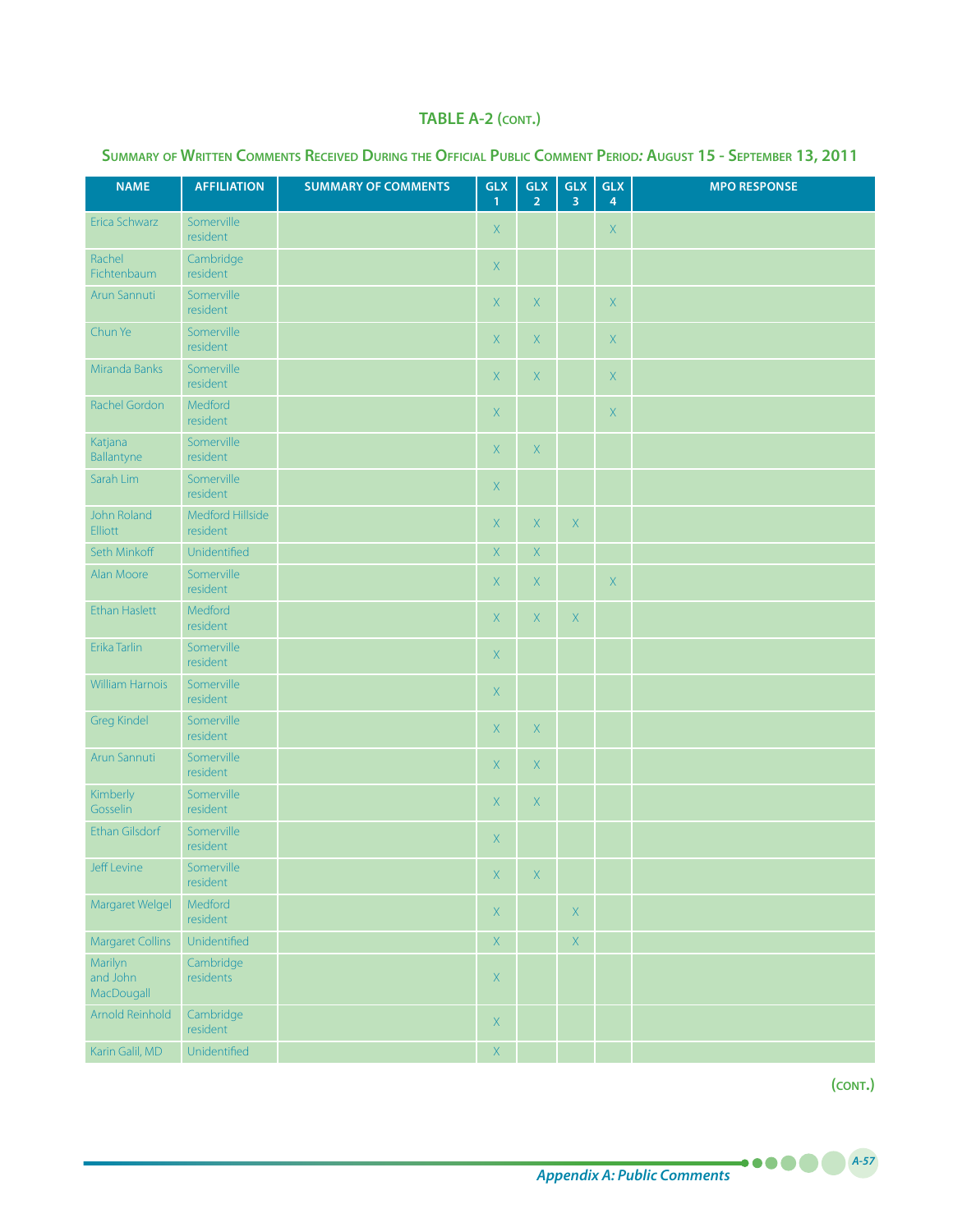## **Summary of Written Comments Received During the Official Public Comment Period***:* **August 15 - September 13, 2011**

| <b>NAME</b>           | <b>AFFILIATION</b>  | <b>SUMMARY OF COMMENTS</b>                                                                                                                                                                                                                                                                                                                                                                                                                                                                                                                                                                                    | <b>GLX</b><br>$\mathbf{1}$ | <b>GLX</b><br>2 <sup>1</sup> | <b>GLX</b><br>$\overline{3}$ | <b>GLX</b><br>$\overline{4}$ | <b>MPO RESPONSE</b>                                                                                                                                                                                                                                                                                                                                                                                                                                                                                                                                                                                                                                                                                                                                                                                                                                                                                                                                                                                                                                                                                                                                                                                                                                                                                                                                                                                                                                                                                                                                                                                                                                                                                                                                                                                                        |
|-----------------------|---------------------|---------------------------------------------------------------------------------------------------------------------------------------------------------------------------------------------------------------------------------------------------------------------------------------------------------------------------------------------------------------------------------------------------------------------------------------------------------------------------------------------------------------------------------------------------------------------------------------------------------------|----------------------------|------------------------------|------------------------------|------------------------------|----------------------------------------------------------------------------------------------------------------------------------------------------------------------------------------------------------------------------------------------------------------------------------------------------------------------------------------------------------------------------------------------------------------------------------------------------------------------------------------------------------------------------------------------------------------------------------------------------------------------------------------------------------------------------------------------------------------------------------------------------------------------------------------------------------------------------------------------------------------------------------------------------------------------------------------------------------------------------------------------------------------------------------------------------------------------------------------------------------------------------------------------------------------------------------------------------------------------------------------------------------------------------------------------------------------------------------------------------------------------------------------------------------------------------------------------------------------------------------------------------------------------------------------------------------------------------------------------------------------------------------------------------------------------------------------------------------------------------------------------------------------------------------------------------------------------------|
| Mary Anne<br>Adduci   | Medford<br>resident | Does not express support for the<br>Green Line Extension project.<br>Expresses opposition to fully or<br>partially fund the project with State<br>Bonds and believes that spending<br>should instead be dedicated to<br>urgent needs. Expresses concern<br>that the project cannot quarantee<br>future economic development.<br>States that the community of<br>Medford has a different character<br>and landscape than Somerville, and<br>its residents are less dependent<br>on public transportation. Suggests<br>that the extension to Route 16 be<br>reconsidered after completion to<br>College Avenue. |                            |                              |                              |                              | In the context of the visions and policies<br>set forth in the LRTP by the MPO, it was<br>determined that transit projects are important.<br>In addition, the extension of the Green<br>Line to Medford Hillside (College Avenue)/<br>Union Square is part of the Air Pollution<br>Control Regulations of the Commonwealth's<br>Department of Environmental Protection<br>(DEP), codified in 310 CMR 7.36, Transit<br>System Improvements. Because the Green<br>Line to Medford Hillside (College Avenue)/<br>Union Square Extension project is a legal<br>commitment, the Boston Region MPO has<br>included it in its Long-Range Transportation<br>Plan and Air Quality Conformity Determination<br>(LRTP). The MPO must include in its LRTP any<br>new project costing over \$10 million that<br>uses federal transportation funds, any project<br>that adds capacity to the transportation<br>system, and any project that is included as a<br>Transportation Control Measure (a strategy to<br>reduce emissions of air pollutants) in the State<br>Implementation Plan (SIP). The MPO chose<br>to allocate all of the MBTA's future transit<br>and capital funding to system infrastructure<br>maintenance, accessibility improvements,<br>and system enhancements, to ensure that<br>the existing system can continue to function<br>into the future and continue to serve its<br>existing ridership. The Commonwealth<br>made the commitment to fund the State<br>Implementation Plan transit expansion<br>projects. The MPO felt that it was important to<br>further extend the Green Line from Medford<br>Hillside (College Avenue) to Route 16/Mystic<br>Valley Parkway as a second phase of the<br>extension project and "flexed" \$185 million of<br>federal funding dedicated to highway projects<br>to do so. |
| <b>Kenneth Krause</b> | Medford<br>resident | GLX comments 1, 2, and 3. Also,<br>supports reconstruction of the<br>Revere Beach Parkway over the<br>Malden River and reconstruction of<br>the Cradock Bridge over the Mystic<br>River. They will benefit all modes and<br>the waterways beneath the spans.                                                                                                                                                                                                                                                                                                                                                  | X                          | X                            | X                            |                              | The reconstruction of the Revere Beach<br>Parkway over the Malden River and<br>reconstruction of the Cradock Bridge over<br>the Mystic River will remain part of our<br>Universe of Projects in both the Long-Range<br>Transportation Plan and Transportation<br>Improvement Program.                                                                                                                                                                                                                                                                                                                                                                                                                                                                                                                                                                                                                                                                                                                                                                                                                                                                                                                                                                                                                                                                                                                                                                                                                                                                                                                                                                                                                                                                                                                                      |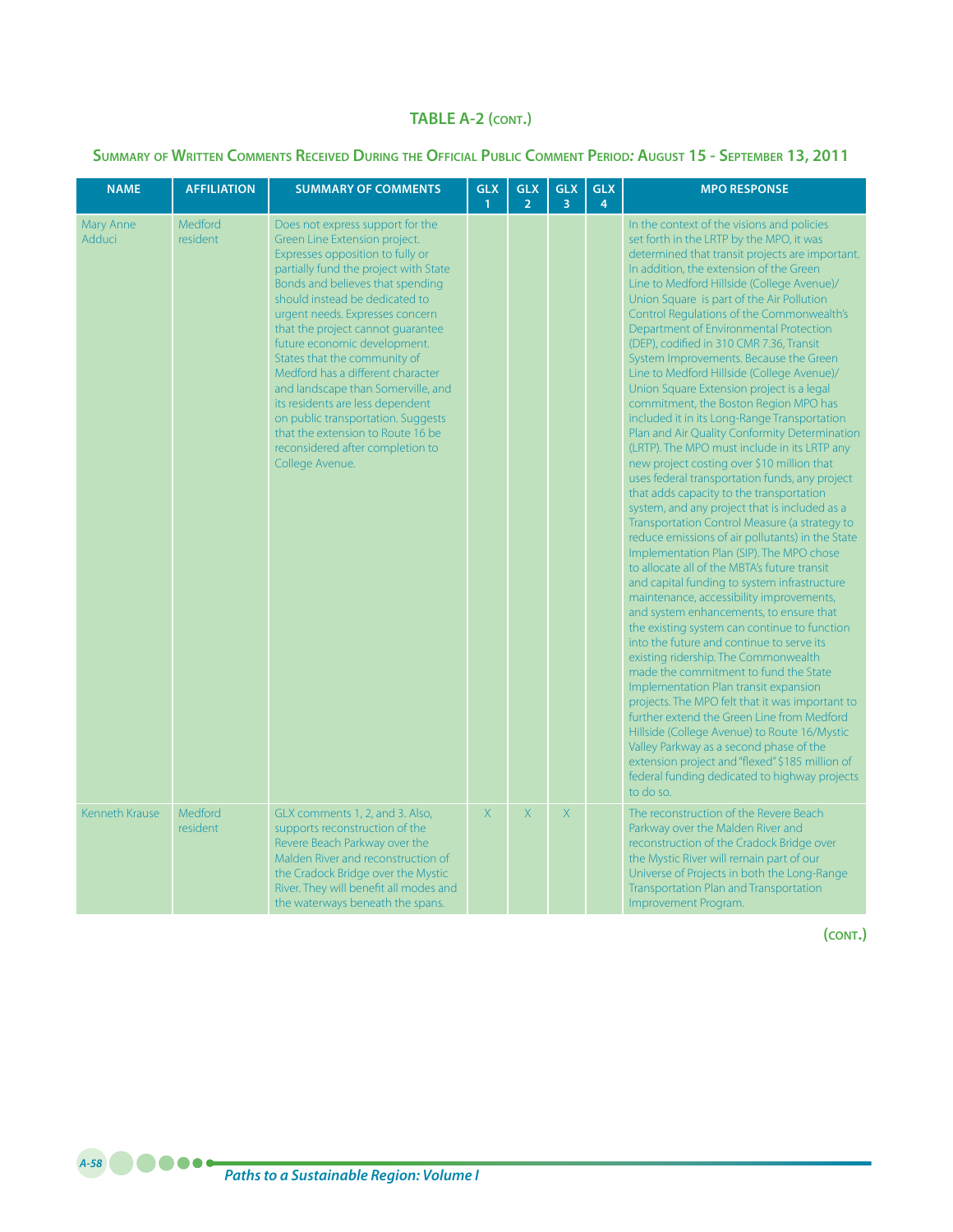## **Summary of Written Comments Received During the Official Public Comment Period***:* **August 15 - September 13, 2011**

| <b>NAME</b>               | <b>AFFILIATION</b>                                     | <b>SUMMARY OF COMMENTS</b>                                                                                                                                                                                                                                                                                                                                                                                                                                                                                                                                                                                                                                                                                                                                                                                                                                                                                                                                                                                                                                                                                                                                                                                 | <b>GLX</b><br>$\mathbf{1}$ | <b>GLX</b><br>$\overline{2}$ | <b>GLX</b><br>3 | <b>GLX</b><br>4 | <b>MPO RESPONSE</b>                                                                                                                                                                                                                                                                                                                                                                                                                                                                                                                                                                                                                                                                                                                                                                                                                                                                                                                                                                                                                                                                                                                                                                                                                                                                                                                                                                                                                                                                                                                                                                                       |
|---------------------------|--------------------------------------------------------|------------------------------------------------------------------------------------------------------------------------------------------------------------------------------------------------------------------------------------------------------------------------------------------------------------------------------------------------------------------------------------------------------------------------------------------------------------------------------------------------------------------------------------------------------------------------------------------------------------------------------------------------------------------------------------------------------------------------------------------------------------------------------------------------------------------------------------------------------------------------------------------------------------------------------------------------------------------------------------------------------------------------------------------------------------------------------------------------------------------------------------------------------------------------------------------------------------|----------------------------|------------------------------|-----------------|-----------------|-----------------------------------------------------------------------------------------------------------------------------------------------------------------------------------------------------------------------------------------------------------------------------------------------------------------------------------------------------------------------------------------------------------------------------------------------------------------------------------------------------------------------------------------------------------------------------------------------------------------------------------------------------------------------------------------------------------------------------------------------------------------------------------------------------------------------------------------------------------------------------------------------------------------------------------------------------------------------------------------------------------------------------------------------------------------------------------------------------------------------------------------------------------------------------------------------------------------------------------------------------------------------------------------------------------------------------------------------------------------------------------------------------------------------------------------------------------------------------------------------------------------------------------------------------------------------------------------------------------|
| Mayor Joseph<br>Curtatone | City of<br>Somerville                                  | Stressed the importance of the<br>Green Line Extension for economic<br>development. The project will<br>unlock more than 300 acres of<br>underutilized land in Somerville<br>and Cambridgefor transit-oriented<br>development. The project will create<br>18,000 construction jobs and 26,000<br>permanent jobs. It will expand<br>commerce opportunities in every<br>municipality served by the MBTA<br>rapid-transit system. It will reduce<br>daily vehicle-miles traveled in the<br>region by 25,000. States it is vital<br>for the MPO and MassDOT to work<br>together to establish a concrete<br>timeline for the project.                                                                                                                                                                                                                                                                                                                                                                                                                                                                                                                                                                           |                            |                              |                 |                 | The Green Line Extension to Medford Hillside<br>(College Avenue)/Union Square project is<br>being funded by the Commonwealth, with<br>funding that is not at the discretion of the<br>MPO. However, the MPO felt that it was<br>important to further extend the Green Line<br>from Medford Hillside (College Avenue) to<br>Route 16/Mystic Valley Parkway, and "flexed"<br>\$185 million of highway funding to do so<br>(the flexing of funds is at the discretion of the<br>MPO).<br>MassDOT announced there would be a<br>substantial delay of the first phase of the<br>Extension past 2014. MassDOT is currently<br>working with the Central Transportation<br>Planning Staff (the staff to the MPO) to<br>project the air quality benefit that would have<br>resulted from the Green Line Extension during<br>the period of anticipated delay. The MPO will<br>continue to work with the Commonwealth to<br>update the Long-Range Transportation Plan<br>and Transportation Improvement Program<br>with new information on the interim measures<br>and timelines as that information becomes<br>available.                                                                                                                                                                                                                                                                                                                                                                                                                                                                                           |
| <b>Rafael Mares</b>       | Conservation<br>Law Foundation<br><b>Massachusetts</b> | The CLF states that because of<br>insufficient funding of the Green<br>Line Extension Project in the<br>appropriate time period, and since<br>MassDOT has not yet petitioned the<br>DEP to delay the project, the LRTP<br>and the TIP are not in compliance<br>with Transportation Conformity<br>regulations. Until a petition of delay<br>is submitted and approved by DEP,<br>transportation conformity must be<br>conducted with respect to existing<br>transportation control measures<br>(TCMs) and their existing deadlines<br>in the current SIP. MassDOT has<br>not yet received permission to<br>eliminate the Red Line - Blue Line<br>Connector and to delay additional<br>parking spaces beyond the existing<br>deadline. MassDOT also delays<br>additional funding of the Fairmount<br>Line Improvement Project until<br>after the SIP deadline. Therefore, the<br>TIP and LRTP cannot be adopted<br>as proposed. The TIP and LRTP<br>should also include greenhouse<br>gas accounting for individual<br>transportation projects. In the future,<br>this information should be provided<br>to the MPO and the public prior to<br>selection of transportation projects<br>for the TIP and LRTP. | X                          | X                            |                 |                 | The design of the Red Line/Blue Line<br>Connector is part of the Air Pollution<br>Control Regulations of the Commonwealth's<br>Department of Environmental Protection<br>(DEP), codified in 310 CMR 7.36, Transit<br>System Improvements. Because the design<br>of the Red Line/Blue Line Connector is a legal<br>commitment, the Boston Region MPO has<br>included it in its Long-Range Transportation<br>Plan and Air Quality Conformity Determination<br>(LRTP). The MPO must include any new<br>project costing over \$10 million that uses<br>federal transportation funds, any project that<br>adds capacity to the transportation system,<br>and/or any project that is included as a<br>Transportation Control Measure (a strategy to<br>reduce emissions of air pollutants) as part of<br>the State Implementation Plan (SIP) in its LRTP.<br>MassDOT has petitioned the DEP to nullify<br>the commitment to perform final design of<br>the Red Line/Blue Line Connector, due to the<br>unaffordability of the eventual construction of<br>the project. MassDOT is initiating a process to<br>amend the SIP to permanently and completely<br>remove the obligation to perform final design<br>of the Red Line/Blue Line Connector. The MPO<br>is awaiting the results of MassDOT's proposal<br>and potentially will revise its LRTP once that<br>request has gone through the DEP's process.<br>MassDOT has also submitted a petition to<br>delay for the Fairmount Line project. Once<br>approved the MPO will amend the LRTP to<br>include these interim measures. (continued<br>on next page) |

*A-59*

**(cont.)**

....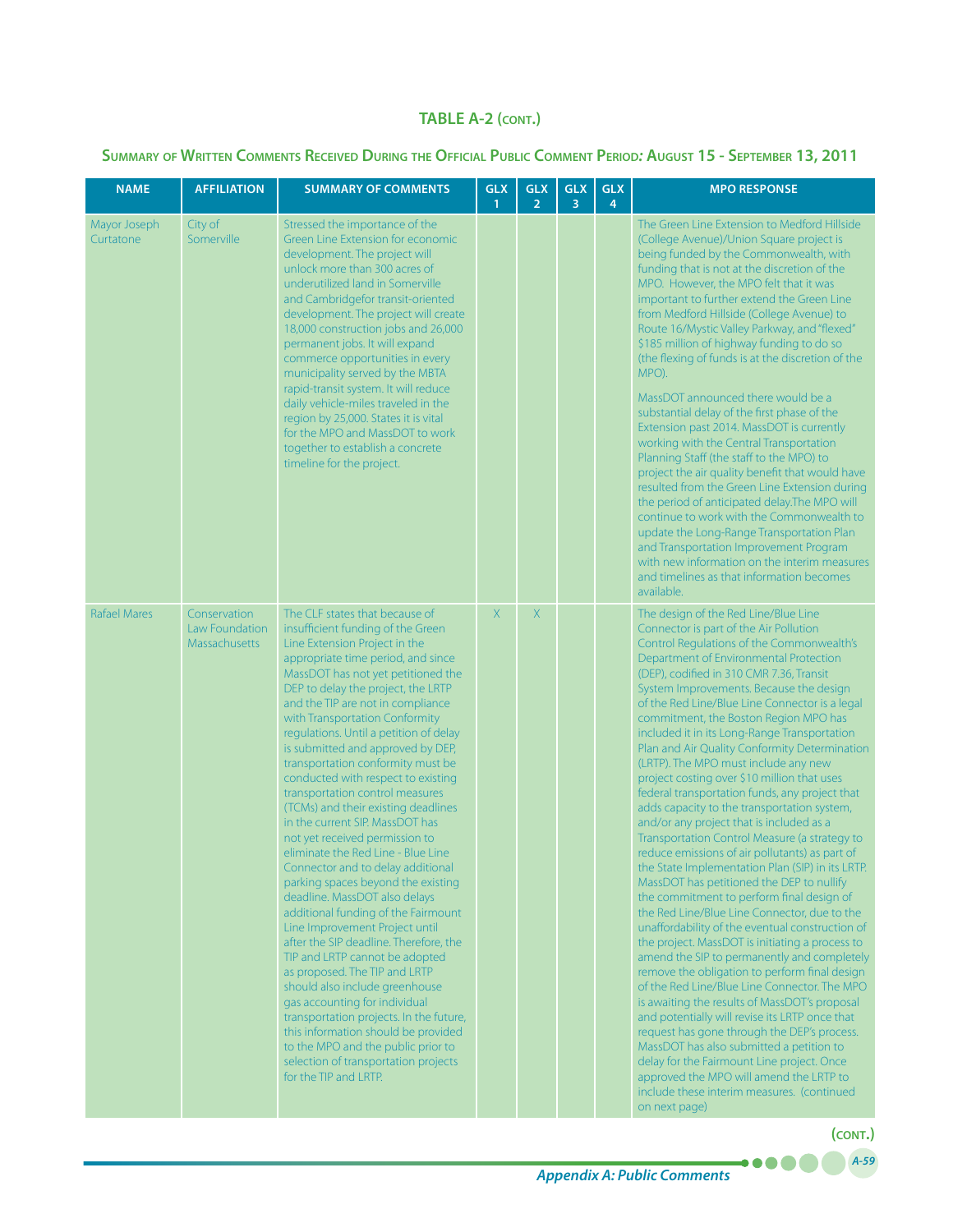# **Summary of Written Comments Received During the Official Public Comment Period***:* **August 15 - September 13, 2011**

| <b>NAME</b>                                                                                                        | <b>AFFILIATION</b>                                               | <b>SUMMARY OF COMMENTS</b>                                                                                                                                                                                                                                                                                                                                                                                                                                                                                                                                                                                                                                                                                                                                                                                                                                                                                                                                                                                                                                   | <b>GLX</b><br>$\mathbf{1}$ | <b>GLX</b><br>$\overline{2}$ | <b>GLX</b><br>3 | <b>GLX</b><br>4 | <b>MPO RESPONSE</b>                                                                                                                                                                                                                                                                                                                                                                                                                                                                                                                                                                                                                                                                                             |
|--------------------------------------------------------------------------------------------------------------------|------------------------------------------------------------------|--------------------------------------------------------------------------------------------------------------------------------------------------------------------------------------------------------------------------------------------------------------------------------------------------------------------------------------------------------------------------------------------------------------------------------------------------------------------------------------------------------------------------------------------------------------------------------------------------------------------------------------------------------------------------------------------------------------------------------------------------------------------------------------------------------------------------------------------------------------------------------------------------------------------------------------------------------------------------------------------------------------------------------------------------------------|----------------------------|------------------------------|-----------------|-----------------|-----------------------------------------------------------------------------------------------------------------------------------------------------------------------------------------------------------------------------------------------------------------------------------------------------------------------------------------------------------------------------------------------------------------------------------------------------------------------------------------------------------------------------------------------------------------------------------------------------------------------------------------------------------------------------------------------------------------|
| <b>Rafael Mares</b><br>(continued)                                                                                 | Conservation<br>Law Foundation<br>Massachusetts                  |                                                                                                                                                                                                                                                                                                                                                                                                                                                                                                                                                                                                                                                                                                                                                                                                                                                                                                                                                                                                                                                              |                            |                              |                 |                 | Working closely with MassDOT, the MPO<br>will continue to report on its actions to<br>comply with the GWSA and to help meet the<br>greenhouse gas reduction targets. As part<br>of this activity, the MPO will provide further<br>public information on the topic and will<br>advocate for steps needed to accomplish the<br>MPO's and state's goals for greenhouse gas<br>reductions. The MPO will continue to analyze<br>projects for the reductions they bring about,<br>conducting these analyses either at the<br>regional level (using its regional model) or at<br>the project level when it is preparing its TIP<br>or conducting project-level studies (using its<br>regional model or other methods). |
| John G Sieber                                                                                                      | Medford<br>resident                                              | Supports extending the Green Line<br>to Route 16.                                                                                                                                                                                                                                                                                                                                                                                                                                                                                                                                                                                                                                                                                                                                                                                                                                                                                                                                                                                                            |                            |                              |                 |                 | Thank you for your support. The Green Line<br>Extension to Route 16 project is included in<br>the list of recommended projects in Paths to<br>a Sustainable Region in the 2016-2020 time<br>band.                                                                                                                                                                                                                                                                                                                                                                                                                                                                                                               |
| <b>Gladys Maged</b>                                                                                                | Somerville<br>resident                                           | Feels that her neighborhood has<br>become increasingly unhealthy<br>because of air pollution. Believes that<br>the Green Line project will decrease<br>car traffic and help with congestion<br>issues faced by many Somerville and<br>Boston workers.                                                                                                                                                                                                                                                                                                                                                                                                                                                                                                                                                                                                                                                                                                                                                                                                        |                            |                              |                 |                 | The MPO is committed to the Green Line<br>Extension to Route 16 project and has<br>included it in the list of recommended<br>projects in Paths to a Sustainable Region in the<br>2016-2020 time band.                                                                                                                                                                                                                                                                                                                                                                                                                                                                                                           |
| Renata von<br>Tscharner                                                                                            | <b>Charles River</b><br>Conservancy,<br>President and<br>Founder | The Community Path will provide<br>convenient access to the new Green<br>Line stations and will better connect<br>the Minuteman Path and Charles<br>River Path Networks.                                                                                                                                                                                                                                                                                                                                                                                                                                                                                                                                                                                                                                                                                                                                                                                                                                                                                     | X.                         | X                            |                 | X               |                                                                                                                                                                                                                                                                                                                                                                                                                                                                                                                                                                                                                                                                                                                 |
| Lynn Weissman<br>and Alan Moore<br>(with 320)<br>attached notes<br>of support from<br>individuals listed<br>below) | Friends of the<br>Community<br>Path, Co-<br>Presidents           | Full funding and realistic funding<br>sources for the Green Line Extension<br>and the Community Path should be<br>shown in the LRTP. The LRTP fails to<br>meet the fiscal constraint and the<br>environmental (timely completion)<br>requirements. MassDOT has failed to<br>meet promised deadlines. Urge the<br>Extension to be put back on schedule.<br>Also urge enforcement of the legal<br>and environmental obligations to<br>the full extent. The Community Path<br>should be constructed simultaneously<br>with the Green Line Extension. They<br>share infrastructure, right-of-way,<br>heavy construction activities. The<br>Green Line Extension and Path are<br>sustainable transportation and will<br>help more people get around without<br>cars, reduce emissions and help<br>economic development, connect<br>neighborhoods to Green Line stations,<br>increase Green Line ridership at low<br>cost, make the project multi-modal,<br>create a regional path network of<br>almost 50 miles in 11 municipalities.<br>(continued on next page) | X                          | X                            | X               | X               |                                                                                                                                                                                                                                                                                                                                                                                                                                                                                                                                                                                                                                                                                                                 |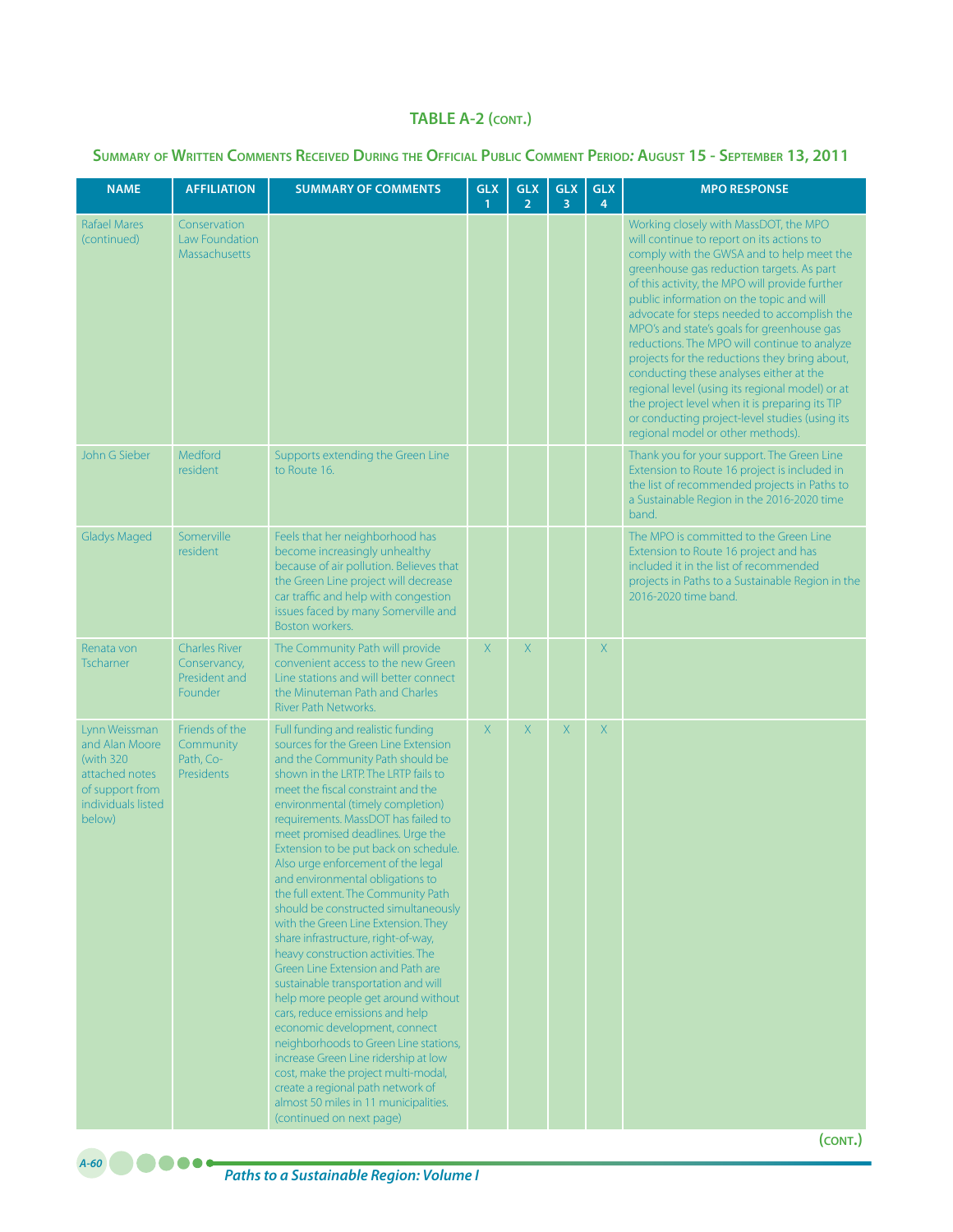## **Summary of Written Comments Received During the Official Public Comment Period***:* **August 15 - September 13, 2011**

| <b>NAME</b>                                    | <b>AFFILIATION</b>                                            | <b>SUMMARY OF COMMENTS</b>                                                                                                                                                                                                                                                                                                                                                                                                                                                                                                                                                                                                                                                                                                                                                                                                                                                                                                                                                                                                                                                                                                                                                                                                                                                                                                                                                                                                                                                                                                                                                                                                                                                                                                                                                                                                                                                                                                                                                                                                                                                                                                                                                                                                                                                                                                                                                                         | <b>GLX</b><br>$\mathbf{1}$ | <b>GLX</b><br>$\overline{2}$ | <b>GLX</b><br>3 | <b>GLX</b><br>4 | <b>MPO RESPONSE</b> |
|------------------------------------------------|---------------------------------------------------------------|----------------------------------------------------------------------------------------------------------------------------------------------------------------------------------------------------------------------------------------------------------------------------------------------------------------------------------------------------------------------------------------------------------------------------------------------------------------------------------------------------------------------------------------------------------------------------------------------------------------------------------------------------------------------------------------------------------------------------------------------------------------------------------------------------------------------------------------------------------------------------------------------------------------------------------------------------------------------------------------------------------------------------------------------------------------------------------------------------------------------------------------------------------------------------------------------------------------------------------------------------------------------------------------------------------------------------------------------------------------------------------------------------------------------------------------------------------------------------------------------------------------------------------------------------------------------------------------------------------------------------------------------------------------------------------------------------------------------------------------------------------------------------------------------------------------------------------------------------------------------------------------------------------------------------------------------------------------------------------------------------------------------------------------------------------------------------------------------------------------------------------------------------------------------------------------------------------------------------------------------------------------------------------------------------------------------------------------------------------------------------------------------------|----------------------------|------------------------------|-----------------|-----------------|---------------------|
| Lynn Weissman<br>and Alan Moore<br>(continued) | Friends of the<br>Community<br>Path, Co-<br><b>Presidents</b> | State-funding the Green Line will<br>alleviate delays. The Green Line and<br>other TCMs must be given priority for<br>completion (It has never been a state<br>priority). This delay violated the legal<br>requirements to give the project<br>highest priority in all transportation<br>planning documents. Money should<br>be reallocated to the Green Line from<br>optional projects. The state is legally<br>obligated to extend the Green Line to<br>Medford Hillside; College Avenue is<br>not Medford Hillside. Failure to fund<br>the extension to this point violates<br>the existing agreement. Delaying<br>the Green Line Extension without<br>mitigation of pollution will negatively<br>affect the health of Somerville and<br>regional residents. Somerville has<br>high exposure to traffic and diesel<br>rail pollution. Green Line is greatly<br>needed in environmental justice and<br>economic justice neighborhoods in<br>Somerville and Cambridge. There<br>may be higher rates of mortality,<br>lung cancer, heart attack, childhood<br>asthma because of this exposure.<br>The Green Line project brings access<br>to 85% of Somerville residents<br>and to residents of neighboring<br>municipalities. It fully embodies<br>the principles of GreenDOT and<br>will help Massachusetts reach its<br>GHG reduction goals. The delay<br>could jeopardize the state's federal<br>funding, increase the cost, deny a key<br>transit link, result in loss of sales and<br>income tax revenues, and cause the<br>communities to miss benefits. The<br>Governor and Lt. Governor should<br>honor their commitment to build the<br>Green Line Extension in their term.<br>MassDOT has not demonstrated<br>a funding plan and construction<br>schedule to meet the SIP<br>requirement using only state funding.<br>There is a lack of transparency and<br>seriousness in meeting the legal SIP<br>requirements. Land acquisition is<br>not acceptable as a primary factor<br>for the delay. Track could be laid<br>while acquisitions for the stations are<br>made. The maintenance facility could<br>be completed after the Green Line is<br>built. The phasing suggested should<br>only be allowed if the state is legally<br>bound to complete the full project to<br>Route 16 by 2018. The Fast 14 project<br>is an example of what the state can<br>accomplish with commitment. | X                          | X.                           | $\mathsf X$     | $\mathsf X$     |                     |

.....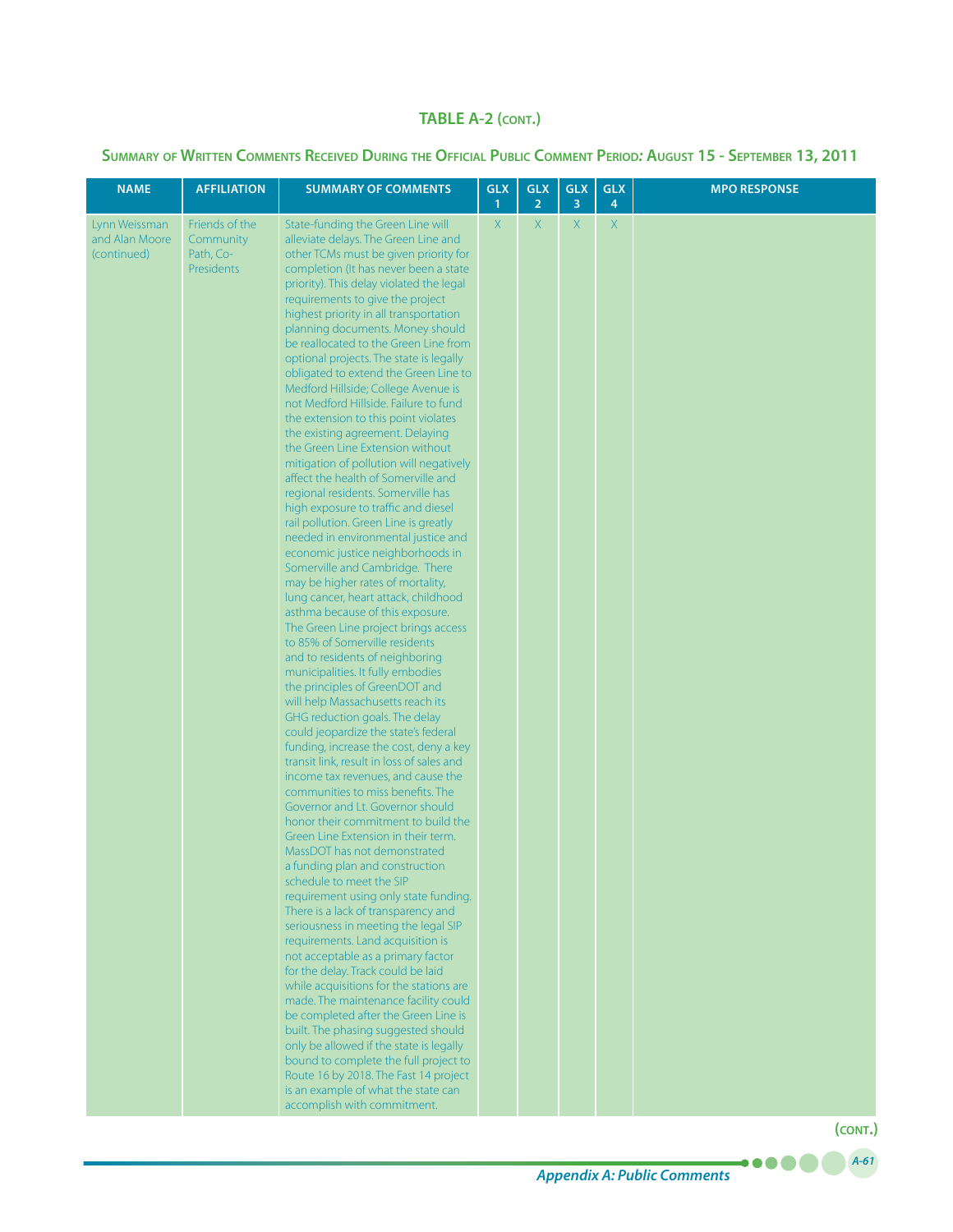## **Summary of Written Comments Received During the Official Public Comment Period***:* **August 15 - September 13, 2011**

| <b>NAME</b>                                                                                                                                                                                                                                                                                                                                                                                                                                                                                                                                                                            | <b>AFFILIATION</b>                                                                                                   | <b>SUMMARY OF COMMENTS</b>                                                                                                                                                                                                                                                                                                                                                                                                                                                                                                                                                                                                                                                                                                                                                                                                                                                                                                                                                                                                                                                                                                                                                                                                                                                                                                                                                                                                                                                                                                                                                                                                                                                                                                                                                                                                                                                                                                                                                                                               | <b>GLX</b><br>$\mathbf{1}$ | <b>GLX</b><br>$\overline{2}$ | <b>GLX</b><br>3 | <b>GLX</b><br>4 | <b>MPO RESPONSE</b> |
|----------------------------------------------------------------------------------------------------------------------------------------------------------------------------------------------------------------------------------------------------------------------------------------------------------------------------------------------------------------------------------------------------------------------------------------------------------------------------------------------------------------------------------------------------------------------------------------|----------------------------------------------------------------------------------------------------------------------|--------------------------------------------------------------------------------------------------------------------------------------------------------------------------------------------------------------------------------------------------------------------------------------------------------------------------------------------------------------------------------------------------------------------------------------------------------------------------------------------------------------------------------------------------------------------------------------------------------------------------------------------------------------------------------------------------------------------------------------------------------------------------------------------------------------------------------------------------------------------------------------------------------------------------------------------------------------------------------------------------------------------------------------------------------------------------------------------------------------------------------------------------------------------------------------------------------------------------------------------------------------------------------------------------------------------------------------------------------------------------------------------------------------------------------------------------------------------------------------------------------------------------------------------------------------------------------------------------------------------------------------------------------------------------------------------------------------------------------------------------------------------------------------------------------------------------------------------------------------------------------------------------------------------------------------------------------------------------------------------------------------------------|----------------------------|------------------------------|-----------------|-----------------|---------------------|
| Justine Cohen,<br>The Campe<br>Family,<br>Nora O'Brien,<br>Hannah Jenkins,<br>Elizabeth<br>Auroden,<br>John Wilde,<br><b>Charles Denison</b><br>IV,<br>Matt Carty,<br>Bower, Dr. Rachel<br>Freudenburg,<br>Kristine O'Brien,<br>Jesse De la Rose,<br>Patrick King,<br><b>Jennifer</b><br>Kapuscik,<br>Joan Kreie, Justin<br>Launderville,<br>Kristine Dunn.<br>John Lewis,<br>Joanna<br>Launderville,<br>James Castignoli,<br>Michael Quan,<br>Catherine Anne<br>Tweedie, Nathan<br>Dale,<br>F.J. Zandbergen,<br>John Covert,<br>Curtis Townsend,<br>Kate Kelleher,<br>Nancy Gittelson | Lexington,<br>Somerville,<br>Boston,<br>Brookline,<br>Cambridge,<br>Medford,<br>Falmouth,<br>Winchester<br>residents | These people submitted supporting<br>notes to the Friends of the<br>Community Path letter. They all asked<br>that the Community Path be in the<br>final LRTP Investment Strategy. Asks<br>that the LRTP include funding for<br>the community Path with the Green<br>Line Extension from Lowell Street to<br>Lechmere between 2013-2015, as<br>this is the most cost-effective and<br>practical way to complete the project.<br>Many have handwritten individual<br>comments and several comments<br>are in the form of drawings<br>expressing enthusiasm. The individual<br>handwritten notes convey messages<br>about the following benefits and<br>attributes of the Community Path:<br>. It promote exercise, health, family<br>activity, and fun; reduce obesity<br>. Would be a cost effective way to<br>provide access to the stations<br>. Would create community and social<br>space<br>. Would support healthy<br>transportation (including commuting)<br>• Would result in a larger linked<br>network of paths<br>• Would link neighborhoods and<br>municipalities in the region<br>• Would be an asset for the region<br>• Would improve air quality and<br>quality of life<br>· Would reduce roadway congestion<br>and support economic activity<br>. Would be a commitment to health<br>and sustainability<br>• Would increase safety and promote<br>bicycling and walking<br>• Would provide better access to<br>community resources<br>. Would improve mobility and save<br>fuel<br>• Would be an important<br>transportation option for commuting<br>and other types of trips<br>· Would create a direct route (to<br>destinations including Boston) for<br>persons with disabilities; persons<br>using wheelchairs or scooters<br>· Would reduce neighborhood<br>transportation impacts and support<br>responsible growth<br>. Would improve motorists level of<br>comfort<br>Some individual notes urged<br>completion of the Community Path<br>in conjunction with construction of<br>the Green Line. | X                          | X                            | $\mathsf{X}$    | X               |                     |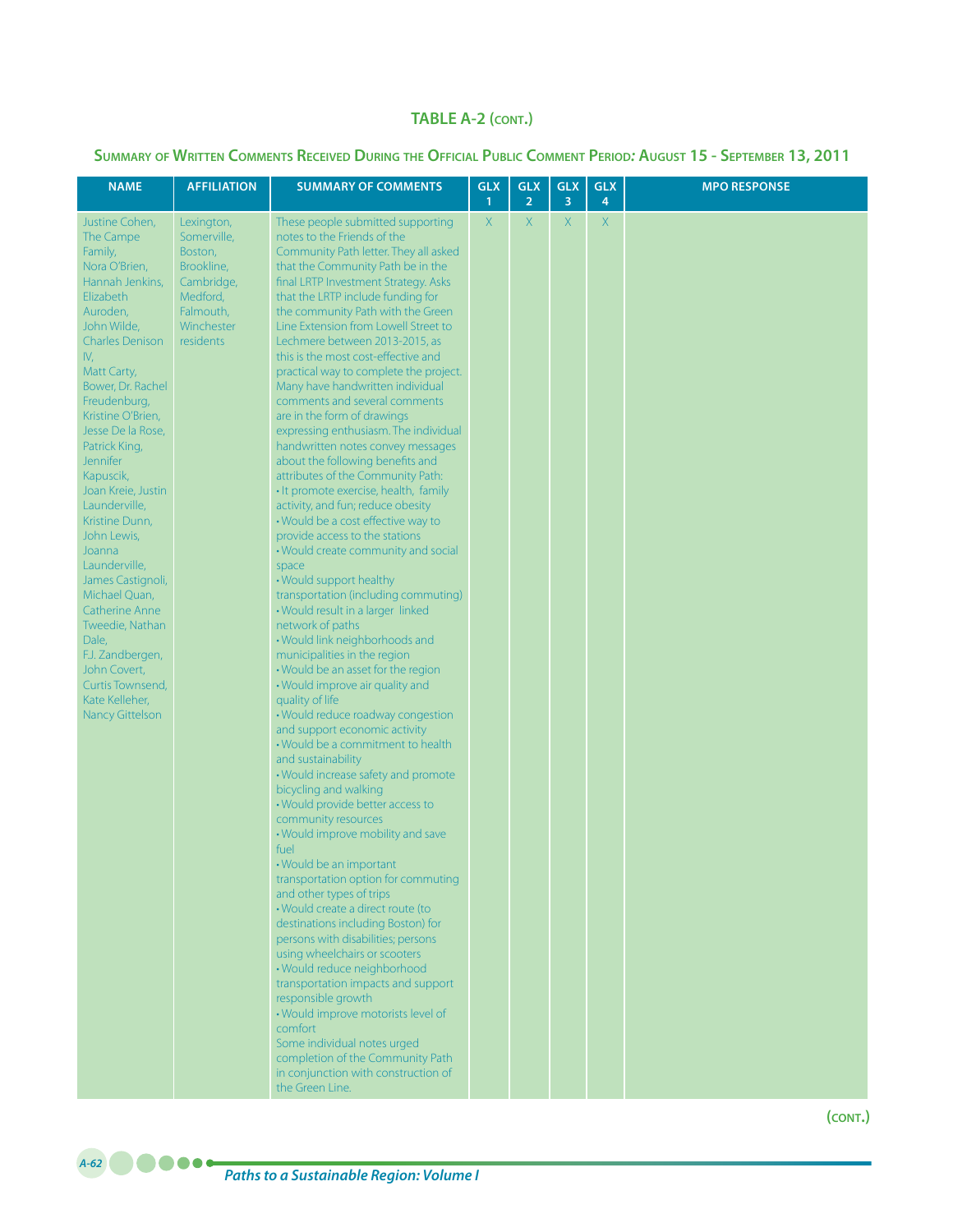## **Summary of Written Comments Received During the Official Public Comment Period***:* **August 15 - September 13, 2011**

| <b>NAME</b>                                                                                                                                                                                                                                                                                                                                                                                                                                                                                                                                                                            | <b>AFFILIATION</b>                                                                                                          | <b>SUMMARY OF COMMENTS</b>                                                                              | <b>GLX</b><br>$\mathbf{1}$ | <b>GLX</b><br>$\overline{2}$ | <b>GLX</b><br>$\overline{3}$ | <b>GLX</b><br>4 | <b>MPO RESPONSE</b> |
|----------------------------------------------------------------------------------------------------------------------------------------------------------------------------------------------------------------------------------------------------------------------------------------------------------------------------------------------------------------------------------------------------------------------------------------------------------------------------------------------------------------------------------------------------------------------------------------|-----------------------------------------------------------------------------------------------------------------------------|---------------------------------------------------------------------------------------------------------|----------------------------|------------------------------|------------------------------|-----------------|---------------------|
| Megan Sebasky,<br>Susan Hamilton,<br>Sarah Perlmutter,<br>Charles Bend,<br>Julia Malik,<br>Marcello Murray,<br>Gerald<br>Hershkowitz,<br>Rebecca Schor,<br><b>John</b><br>Sommerstein,<br>Ethan Contini-<br>Field,<br>Lauren Mayhen,<br>Cian Rath-<br>Cullimore,<br>Daniel Toner,<br>Jeanie Mills,<br>Judith Klausner,<br>Stephen<br>Pomeroy,<br>Adam Rocha,<br>Josh Wairi,<br>Michael<br>Heyman,<br>Mark Pasmussen,<br>Roger May,<br>M. Halevi,<br>Timothy Butler,<br>Rev. Ellen Frith,<br>Ashley Coleman-<br>Fitch,<br>Kim Neher,<br>Alex Bombard-<br>Fitch,<br>Richard<br>Dougherty | Cambridge,<br>Somerville,<br>Arlington,<br>Medford, Boston,<br>Fairhaven,<br>E. Wenatchee,<br>WA;<br>Lexington<br>residents | Continuation of the list of names<br>in support of the Friends of the<br>Community Path comment letter. | $\mathsf{X}$               | X                            | $\overline{X}$               | $\overline{X}$  |                     |

**(cont.)**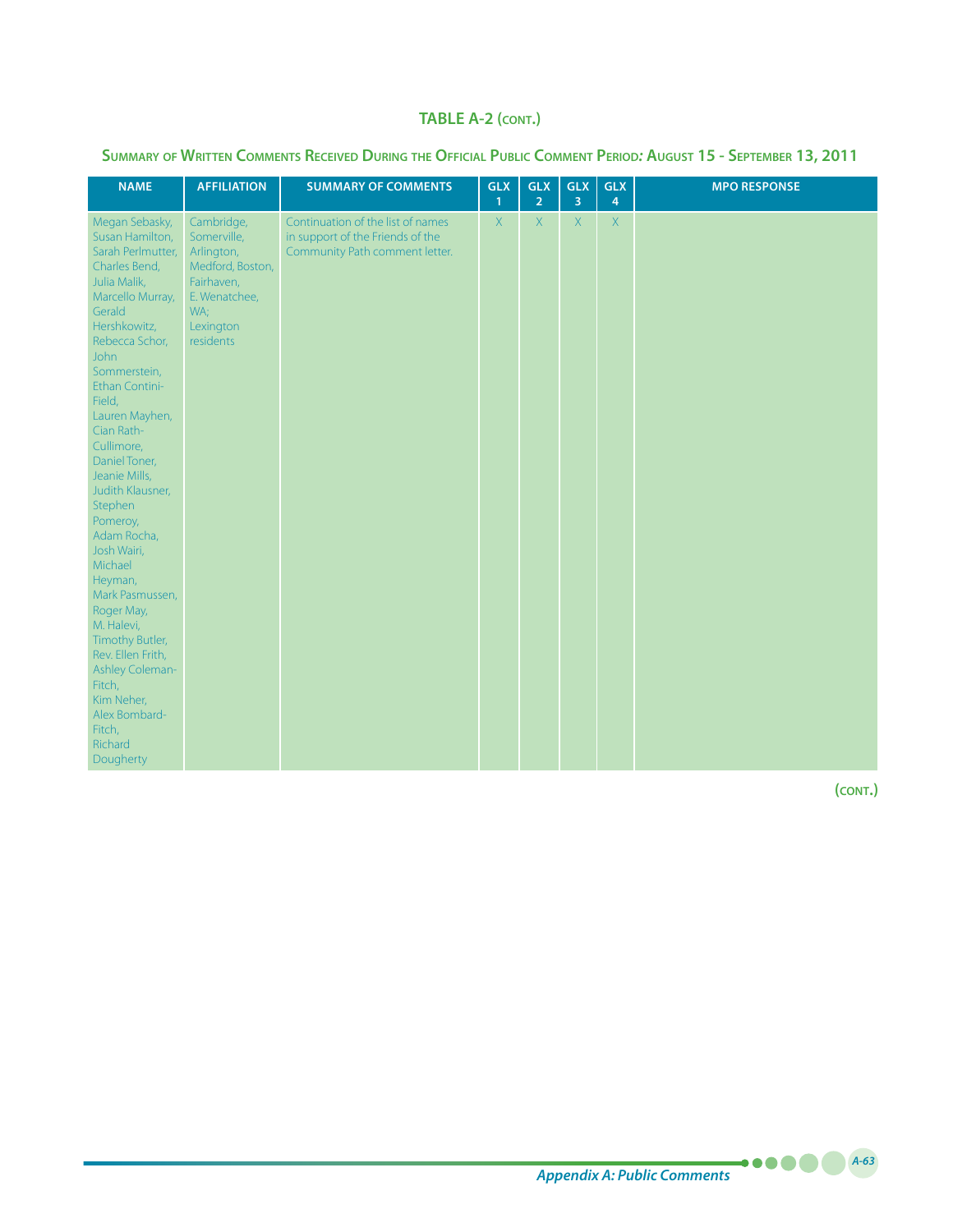**Summary of Written Comments Received During the Official Public Comment Period***:* **August 15 - September 13, 2011**

| <b>NAME</b>                                                                                                                                                                                                                                                                                                                                                                                                                                                                                                                                                                                | <b>AFFILIATION</b>                                                                                                               | <b>SUMMARY OF COMMENTS</b>                                                                              | <b>GLX</b><br>$\mathbf{1}$ | <b>GLX</b><br>$\overline{2}$ | <b>GLX</b><br>3 | <b>GLX</b><br>4 | <b>MPO RESPONSE</b> |
|--------------------------------------------------------------------------------------------------------------------------------------------------------------------------------------------------------------------------------------------------------------------------------------------------------------------------------------------------------------------------------------------------------------------------------------------------------------------------------------------------------------------------------------------------------------------------------------------|----------------------------------------------------------------------------------------------------------------------------------|---------------------------------------------------------------------------------------------------------|----------------------------|------------------------------|-----------------|-----------------|---------------------|
| George Smith,<br>Marjorie<br>Crockett,<br>Elizabeth<br>Brighan,<br>Rebecca Abbott,<br>Patricia Cordeiro,<br>Mark Fellenz,<br>Christian<br>Rodriguez,<br>Miranda Banks,<br>Louis Epstein,<br>Nix Goldowsky-<br>Dill,<br>Maggie Kaiser,<br>Daniel Reis,<br>Ranga<br>Natasujan,<br>Dion Mraz,<br>Christine Mraz,<br>Susan Bloom,<br>Cassandra<br>Baxter,<br>Meridith Greene,<br>Eben Cross,<br>Rahela Zdunic,<br>Stephan<br>LoVerme,<br>Erin Genett,<br>Becky Ernes,<br>Paula<br>Pomianowski,<br>John Collins,<br>Tim Curtin,<br>Ariyeh Weissman<br>Bennett,<br>Kate Penrose,<br>Kate Sheehan | Cambridge,<br>Winchester,<br>Wayland,<br>Medford,<br>Somerville,<br>Arlington,<br>Boston, Belmont,<br>West Boylston<br>residents | Continuation of the list of names<br>in support of the Friends of the<br>Community Path comment letter. | $\chi$                     | X                            | $\chi$          | $\mathsf{X}$    |                     |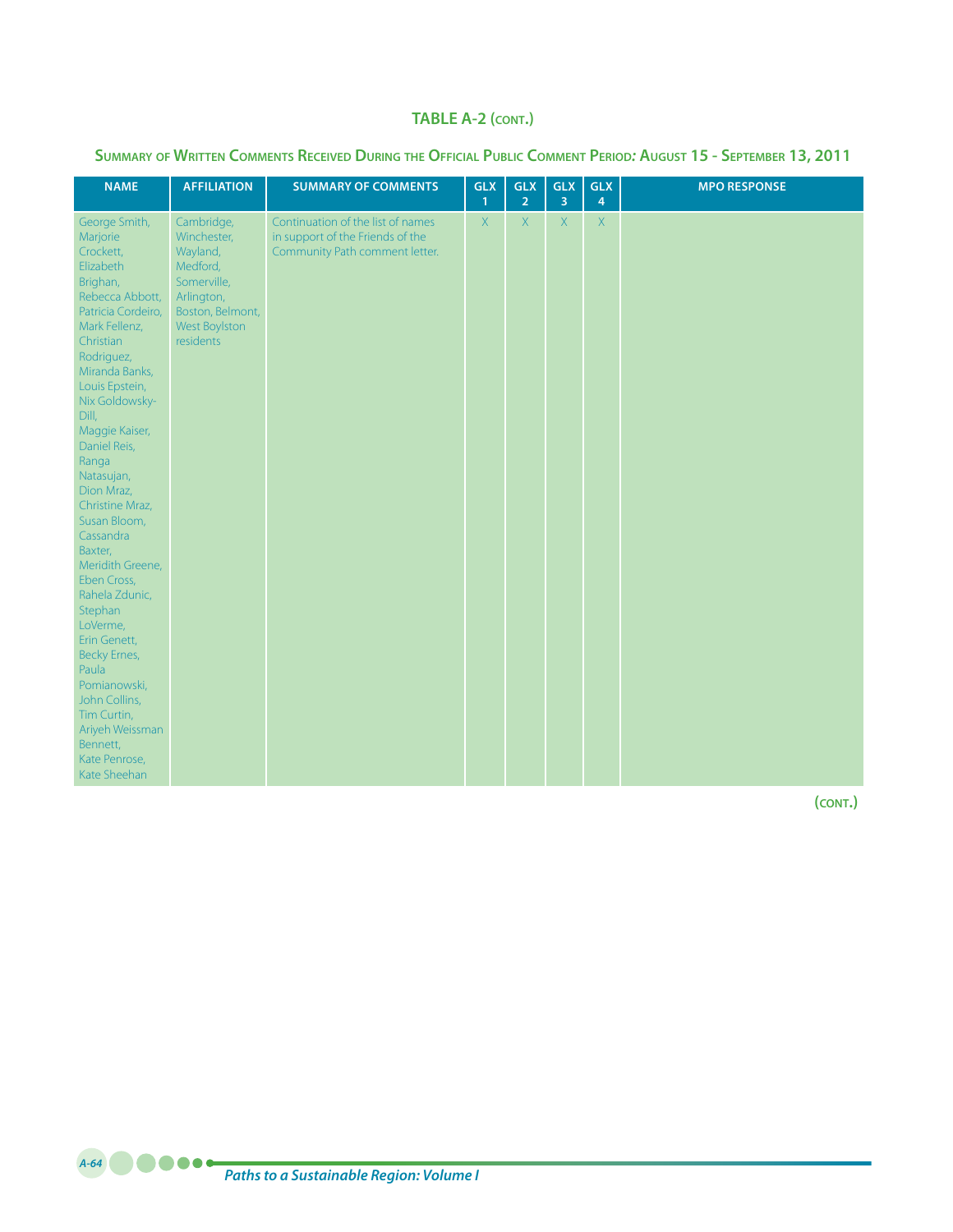| SUMMARY OF WRITTEN COMMENTS RECEIVED DURING THE OFFICIAL PUBLIC COMMENT PERIOD: AUGUST 15 - SEPTEMBER 13, 2011 |  |  |  |
|----------------------------------------------------------------------------------------------------------------|--|--|--|
|----------------------------------------------------------------------------------------------------------------|--|--|--|

| <b>NAME</b>                                                                                                                                                                                                                                                                                                                                                                                                                                                                                                                                                          | <b>AFFILIATION</b>                                                           | <b>SUMMARY OF COMMENTS</b>                                                                              | <b>GLX</b><br>$\mathbf{1}$ | <b>GLX</b><br>$\overline{2}$ | <b>GLX</b><br>3 | <b>GLX</b><br>4 | <b>MPO RESPONSE</b> |
|----------------------------------------------------------------------------------------------------------------------------------------------------------------------------------------------------------------------------------------------------------------------------------------------------------------------------------------------------------------------------------------------------------------------------------------------------------------------------------------------------------------------------------------------------------------------|------------------------------------------------------------------------------|---------------------------------------------------------------------------------------------------------|----------------------------|------------------------------|-----------------|-----------------|---------------------|
| Rachel<br>Fichtenbaum,<br>David Anderson,<br>Elizabeth Hardy,<br><b>Brian Cagney,</b><br>Mark Jewell,<br>John Jackson,<br>Meghan Misset,<br>Seth Heidkamp,<br>Juni Chandalia,<br>Sam Christy,<br>Jeff Greenwald,<br>Janie Katz-<br>Christy,<br>Kelly Richburg,<br>Chris Richburg,<br>Rob Canuso,<br>Zackary<br>Weissman<br>Bennett,<br>Dan Brun,<br>John Sadoff,<br>Andrea Broggi,<br>Joseph Keane,<br>Kristian Varnik,<br>Alex and Ami<br>Feldman,<br>Ana Olgi,<br>N. Kumar,<br>lan Boardman,<br>Adelaide Smith,<br>Mitch Stoltz,<br>Kate Daniel,<br>Elizabeth Fine | Somerville,<br>Medford,<br>Brookline,<br>Cambridge,<br>Westwood<br>residents | Continuation of the list of names<br>in support of the Friends of the<br>Community Path comment letter. | $\overline{X}$             | $\overline{X}$               | $\mathsf X$     | $\mathsf X$     |                     |

**(cont.)**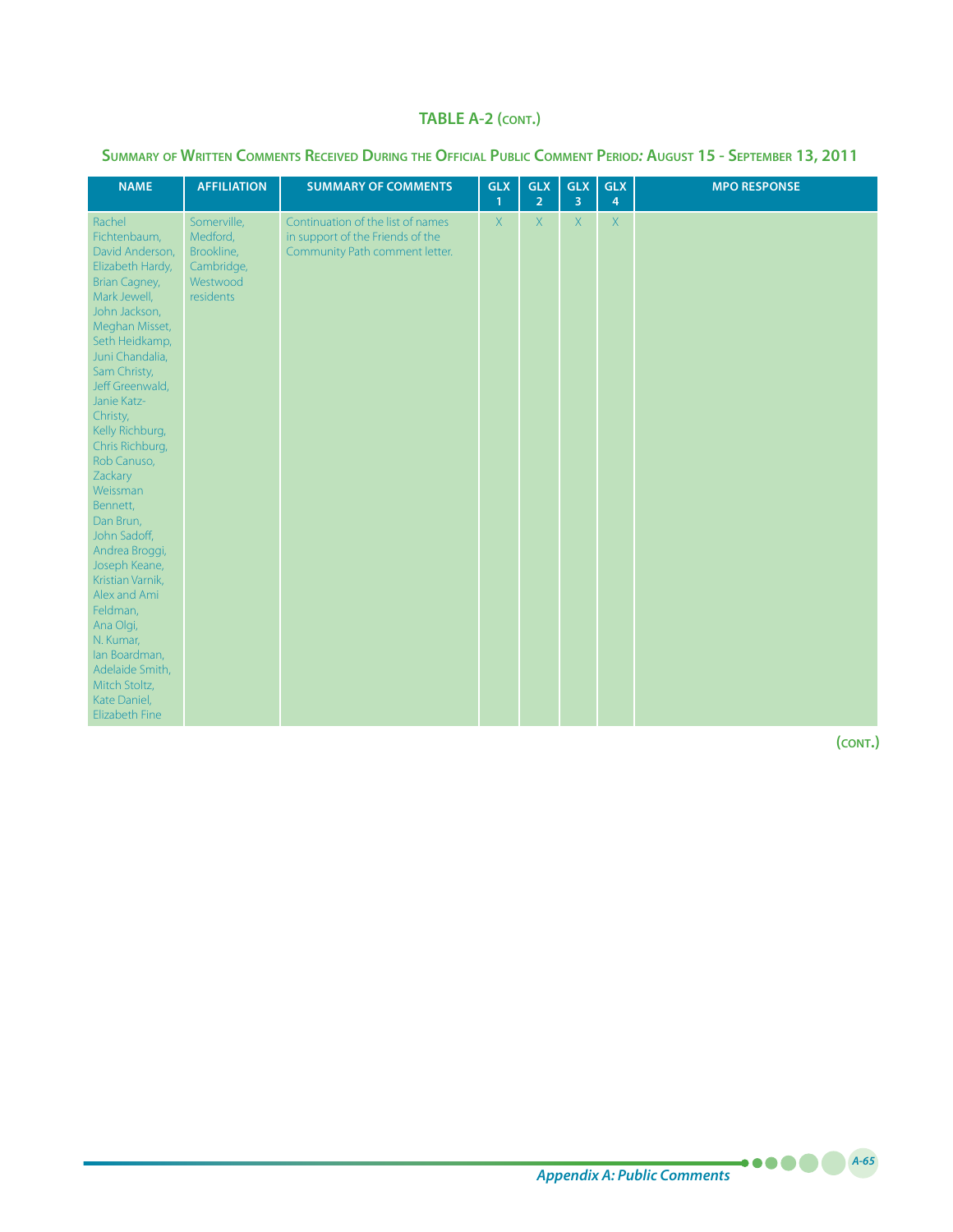**Summary of Written Comments Received During the Official Public Comment Period***:* **August 15 - September 13, 2011**

| <b>NAME</b>                                                                                                                                                                                                                                                                                                                                                                                                                                                                                                                                                                   | <b>AFFILIATION</b>                                                                                   | <b>SUMMARY OF COMMENTS</b>                                                                              | <b>GLX</b><br>$\mathbf{1}$ | <b>GLX</b><br>$\overline{2}$ | <b>GLX</b><br>3 | <b>GLX</b><br>4    | <b>MPO RESPONSE</b> |
|-------------------------------------------------------------------------------------------------------------------------------------------------------------------------------------------------------------------------------------------------------------------------------------------------------------------------------------------------------------------------------------------------------------------------------------------------------------------------------------------------------------------------------------------------------------------------------|------------------------------------------------------------------------------------------------------|---------------------------------------------------------------------------------------------------------|----------------------------|------------------------------|-----------------|--------------------|---------------------|
| Chad Laurent,<br>Jardaeina<br>Laurent,<br>Sasha Krushnic,<br>Janet Wood-<br>Spagnoli,<br>Amy Mendoza,<br>Mary Anna<br>Gram,<br>Patricia Hawkins,<br>Enxhi Popa,<br>Jean Monroe,<br>Daniel G.,<br>Juan Jose C.,<br>Heather<br>MacLean,<br>Heidi Burke,<br>C. Garrett Laws,<br>Karen Edlund,<br>David Bank,<br>Stewart Jester,<br>Peter Lee,<br>Margaret W.,<br>Gianna Ericson,<br>Dr. Keith Ericson,<br>Michelle Vincow,<br>James Hanley,<br>Martin Jaspar,<br>Michael Corso,<br>Ember Cook,<br>Naomi Stein,<br>Kara S.,<br>Sarah Winaweer-<br>Wetzel,<br>Michael<br>Schechter | Somerville,<br>Medford,<br>Belmont,<br>Maynard,<br>Cambridge,<br>Boston, Waltham<br><i>residents</i> | Continuation of the list of names<br>in support of the Friends of the<br>Community Path comment letter. | $\overline{X}$             | $\overline{X}$               | $\mathsf{X}$    | $\mathsf{X}% _{0}$ |                     |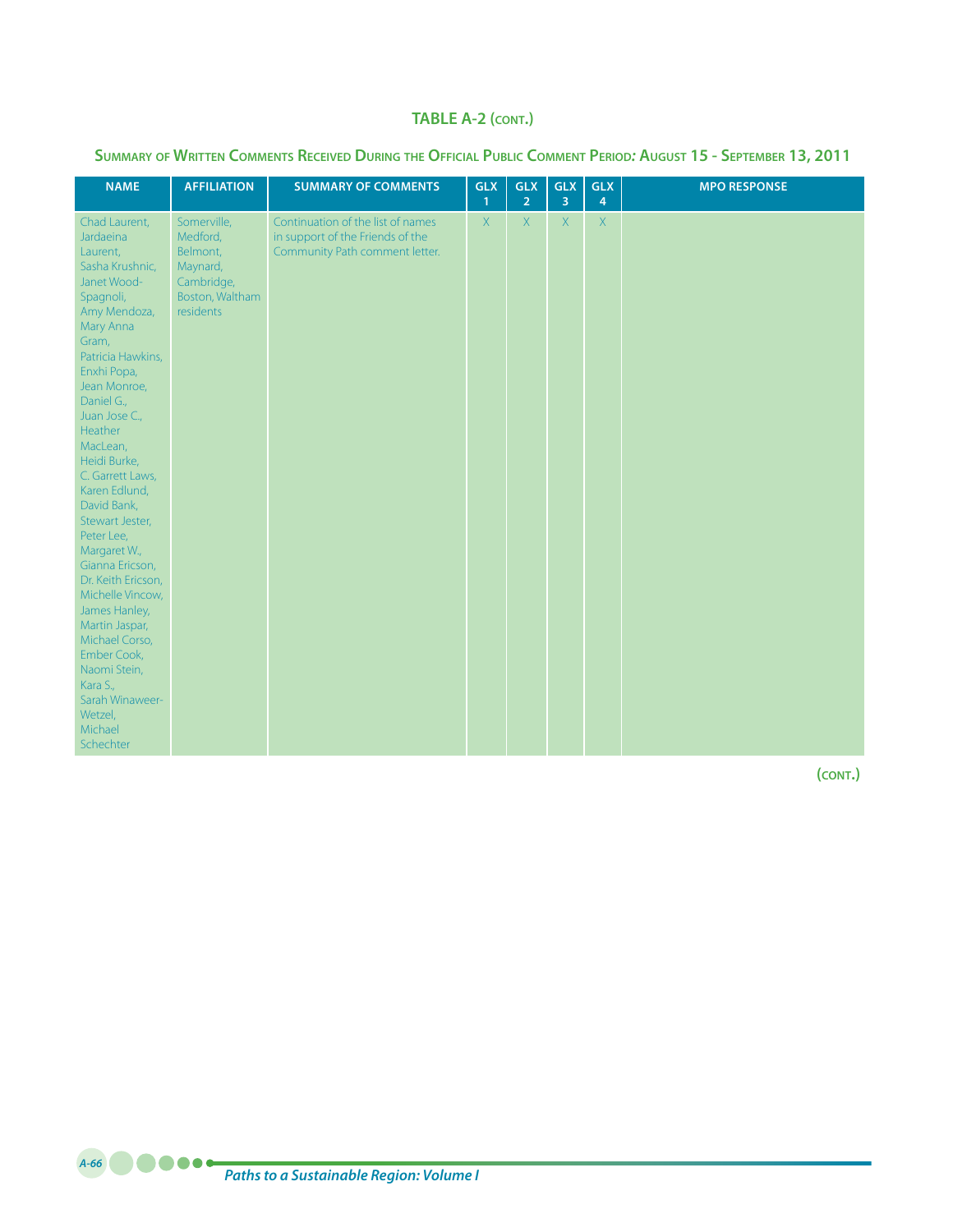|  |  |  |  |  | SUMMARY OF WRITTEN COMMENTS RECEIVED DURING THE OFFICIAL PUBLIC COMMENT PERIOD: AUGUST 15 - SEPTEMBER 13, 2011 |
|--|--|--|--|--|----------------------------------------------------------------------------------------------------------------|
|--|--|--|--|--|----------------------------------------------------------------------------------------------------------------|

| <b>NAME</b>                                                                                                                                                                                                                                                                                                                                                                                                                                                                                                                                                                                        | <b>AFFILIATION</b>                                                             | <b>SUMMARY OF COMMENTS</b>                                                                              | <b>GLX</b><br>$\mathbf{1}$ | <b>GLX</b><br>$\overline{2}$ | <b>GLX</b><br>3 | <b>GLX</b><br>4 | <b>MPO RESPONSE</b> |
|----------------------------------------------------------------------------------------------------------------------------------------------------------------------------------------------------------------------------------------------------------------------------------------------------------------------------------------------------------------------------------------------------------------------------------------------------------------------------------------------------------------------------------------------------------------------------------------------------|--------------------------------------------------------------------------------|---------------------------------------------------------------------------------------------------------|----------------------------|------------------------------|-----------------|-----------------|---------------------|
| Danielle Ulanet,<br>Christopher<br>Eschenbach,<br>E. Wiest,<br>Debra Lytle,<br>Ilana Galil,<br>Michael Edge,<br>Kristen Irvin,<br>Gregory Saia,<br>Rachel Borgatti,<br>Jennifer Gifford,<br>Lee Stoiser,<br><b>Anthony Smith-</b><br>Grieco,<br>Ulysses Lateiner,<br>Allison Strochlic,<br>Sally Chapman,<br>Matthew<br>Farrellee,<br>Christopher<br>Bova,<br>Rebekah<br>McAslin,<br>Christina Epstein,<br>Pallas Snider,<br>John Bunzick,<br>Carol Parker,<br>Chris Hearse,<br>Amanda<br>Breneman,<br>Matthew Banos,<br>G. Schnitzler,<br>Micah Sachs,<br>Edward Gordon,<br><b>Sarah Phillips</b> | Somerville,<br>Arlington,<br>Medford,<br>Cambridge,<br><b>Boston residents</b> | Continuation of the list of names<br>in support of the Friends of the<br>Community Path comment letter. | X                          | $\overline{X}$               | $\mathsf{X}$    | $\mathsf{X}$    |                     |

**(cont.)**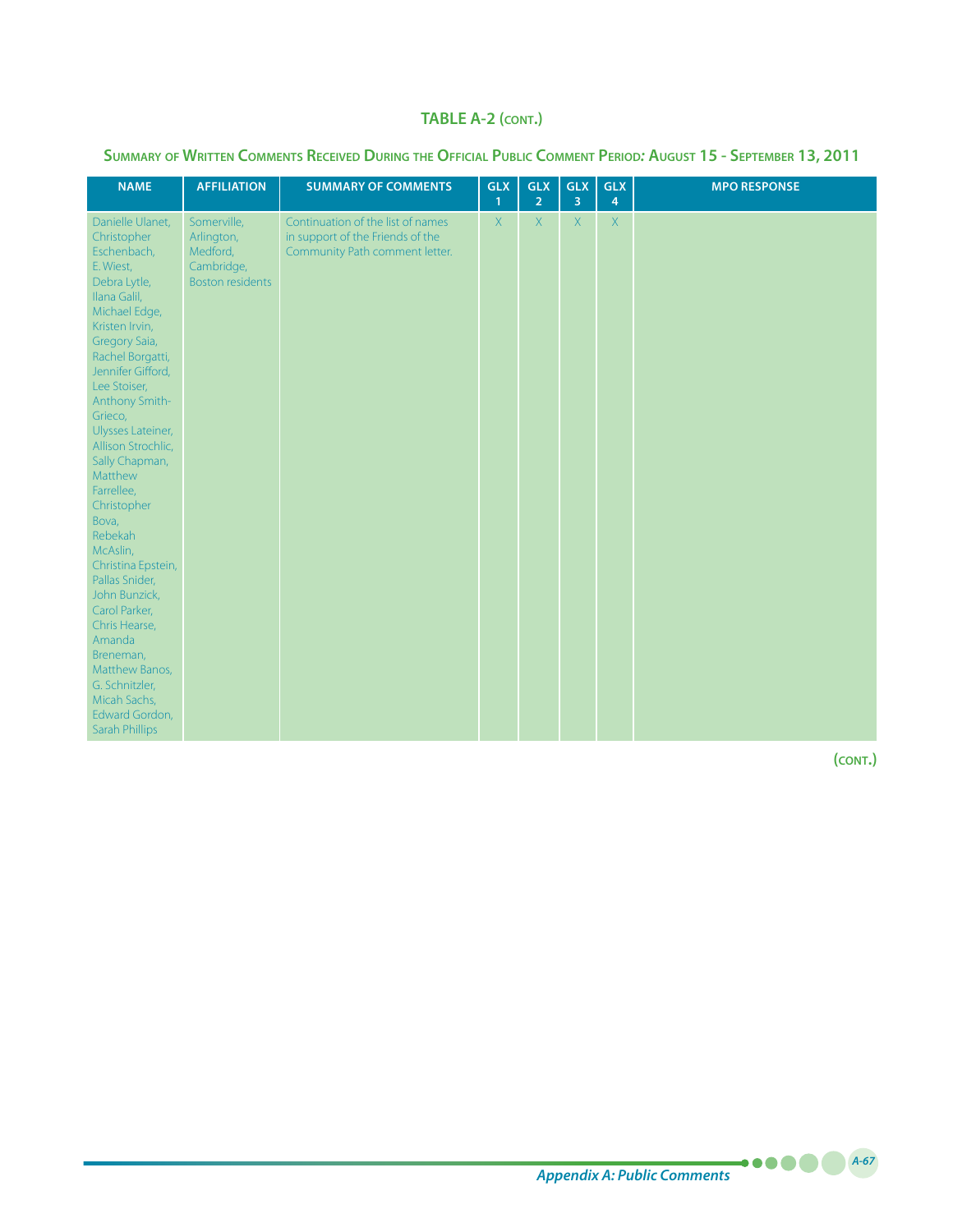| SUMMARY OF WRITTEN COMMENTS RECEIVED DURING THE OFFICIAL PUBLIC COMMENT PERIOD: AUGUST 15 - SEPTEMBER 13, 2011 |  |  |  |  |  |  |
|----------------------------------------------------------------------------------------------------------------|--|--|--|--|--|--|
|----------------------------------------------------------------------------------------------------------------|--|--|--|--|--|--|

| <b>NAME</b>                                                                                                                                                                                                                                                                                                                                                                                                                                                                                                                                                                                | <b>AFFILIATION</b>                                                                         | <b>SUMMARY OF COMMENTS</b>                                                                              | <b>GLX</b><br>$\mathbf{1}$ | <b>GLX</b><br>$\overline{2}$ | <b>GLX</b><br>$\overline{3}$ | <b>GLX</b><br>4 | <b>MPO RESPONSE</b> |
|--------------------------------------------------------------------------------------------------------------------------------------------------------------------------------------------------------------------------------------------------------------------------------------------------------------------------------------------------------------------------------------------------------------------------------------------------------------------------------------------------------------------------------------------------------------------------------------------|--------------------------------------------------------------------------------------------|---------------------------------------------------------------------------------------------------------|----------------------------|------------------------------|------------------------------|-----------------|---------------------|
| James Scott<br>Arnold,<br>Holly Hatch,<br>Geoff Sheinfeld,<br>J. Rosenstock,<br>Vita Waters,<br>Gillian Carter,<br>Ellin Reisner,<br>Andrea<br>Yakovakis,<br>Zehra Cemile<br>Marsan,<br>Catherine<br>Cabrera,<br>Justin Haber,<br>John Fuller,<br>Joe Sherman,<br>Alana Parkes,<br>Louisa Bradberry,<br>Beverly Hsu,<br>Molly Swanson,<br>Ben Gleason,<br>Jane Gillooly,<br>Cathy<br>Thomason,<br>Jack Cushman,<br>Ryan Evans,<br>J. Davey Duke,<br>Kimmy Chan,<br>Jesse Mott, C.<br>Leonardi, Sharon<br>Zimmerman,<br>Alaine Thaler,<br>Holly Parker,<br>Ron Brunelle,<br>Louisa Stephens | Somerville,<br>Cambridge,<br>Boston, Malden,<br>Medford,<br>Nashua, NH<br><i>residents</i> | Continuation of the list of names<br>in support of the Friends of the<br>Community Path comment letter. | X                          | X                            | $\overline{X}$               | $\mathsf{X}$    |                     |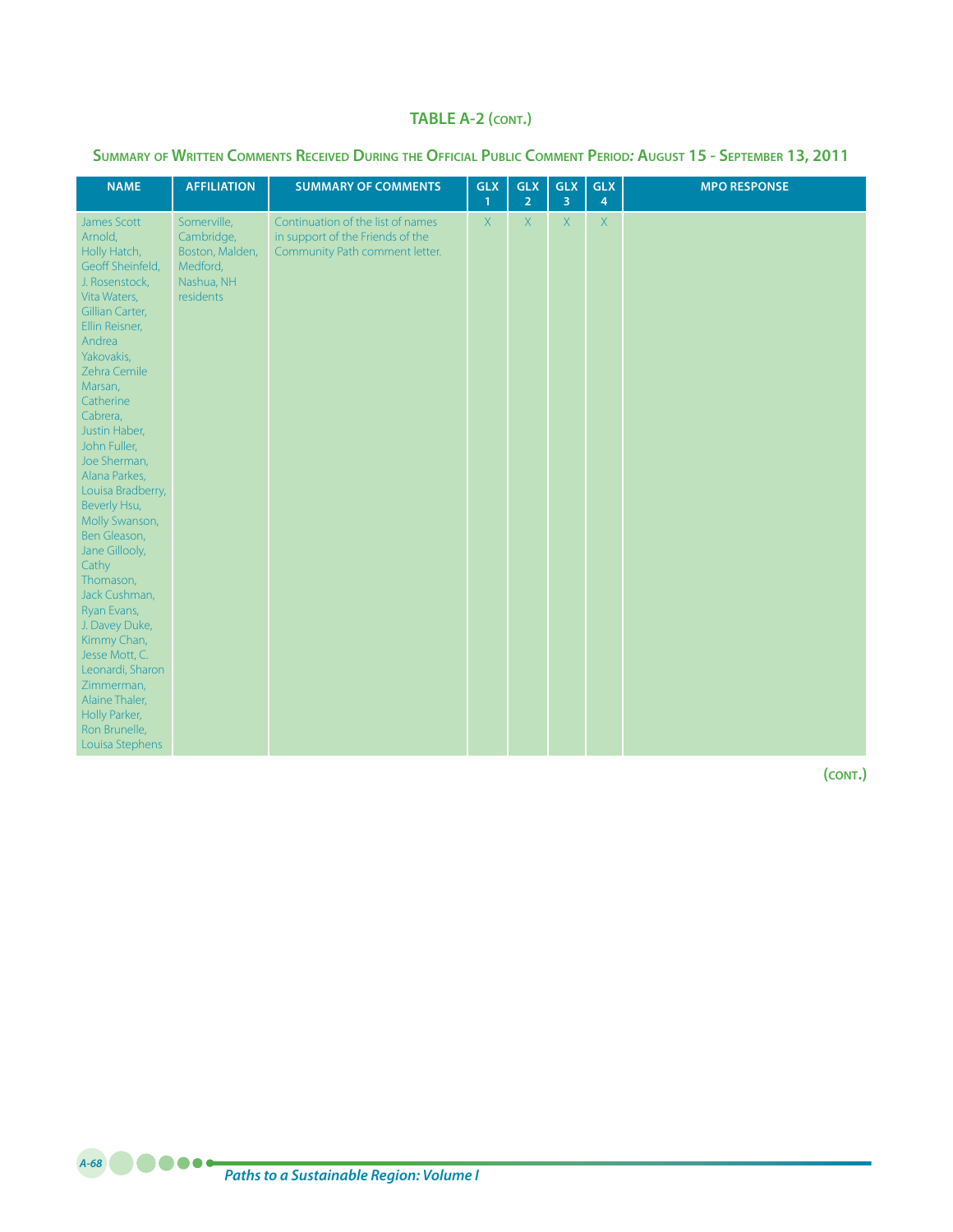| SUMMARY OF WRITTEN COMMENTS RECEIVED DURING THE OFFICIAL PUBLIC COMMENT PERIOD: AUGUST 15 - SEPTEMBER 13, 2011 |  |  |  |  |  |  |
|----------------------------------------------------------------------------------------------------------------|--|--|--|--|--|--|
|----------------------------------------------------------------------------------------------------------------|--|--|--|--|--|--|

| <b>NAME</b>                                                                                                                                                                                                                                                                                                                                                                                                                                                                                                                                                                                                                         | <b>AFFILIATION</b>                                           | <b>SUMMARY OF COMMENTS</b>                                                                              | <b>GLX</b><br>$\mathbf{1}$ | <b>GLX</b><br>$\overline{2}$ | <b>GLX</b><br>3 | <b>GLX</b><br>$\overline{4}$ | <b>MPO RESPONSE</b> |
|-------------------------------------------------------------------------------------------------------------------------------------------------------------------------------------------------------------------------------------------------------------------------------------------------------------------------------------------------------------------------------------------------------------------------------------------------------------------------------------------------------------------------------------------------------------------------------------------------------------------------------------|--------------------------------------------------------------|---------------------------------------------------------------------------------------------------------|----------------------------|------------------------------|-----------------|------------------------------|---------------------|
| Dan von<br>Lossnitzes,<br>Meg Rose,<br>Charles Rose,<br>Andy Joseph,<br>Lucilia Valerio,<br>Rain Robertson,<br>Zoe Robertson,<br>Megan Curtis,<br>Mark<br>Niedergang,<br>Karen Molloy,<br>Christopher<br>Vaughan,<br>Ted Bach,<br>Kathryn<br>Johnson,<br>Victoria<br>Thompson,<br>Todd Easton,<br>Brian Murphy,<br>Lisa Oray,<br>Joanne Pascar,<br>Melanie<br>Magnan,<br>Kate Doiron,<br>Laura Ma,<br>Ryan Ma,<br>Silvia Rimolo,<br>D. Charbonneau,<br><b>John</b><br>Chamberlain,<br>Jennifer Argiras,<br>John Taylor,<br>Cate LaRoche,<br>P. Argires,<br>Stephanie<br>Bielagus,<br>Ritu S.,<br>Chris Yang,<br><b>Alexis Gates</b> | Somerville,<br>Cambridge,<br>Newton,<br>Belmont<br>residents | Continuation of the list of names<br>in support of the Friends of the<br>Community Path comment letter. | X                          | $\mathsf{X}$                 | $\mathsf X$     | $\mathsf X$                  |                     |

**(cont.)**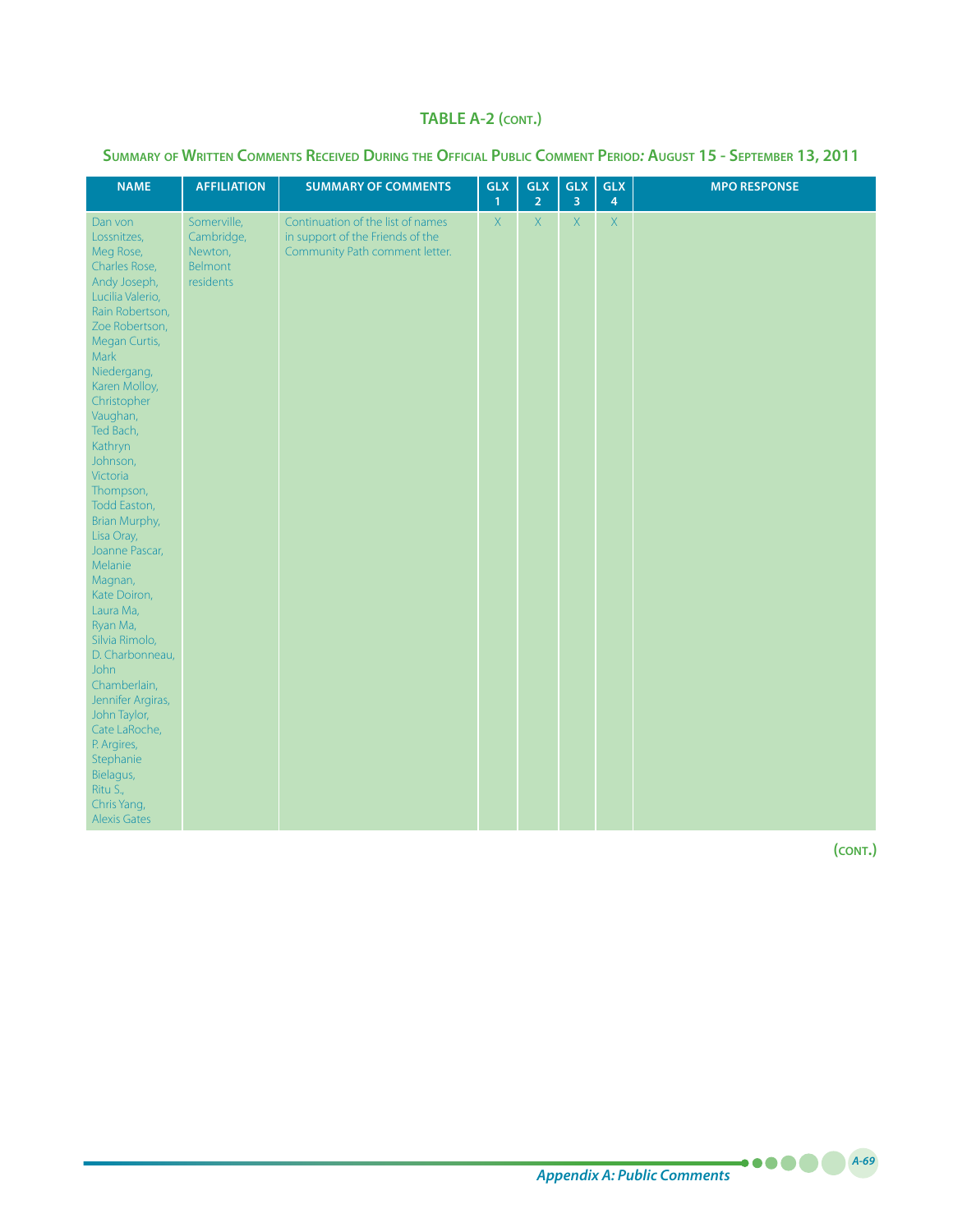| SUMMARY OF WRITTEN COMMENTS RECEIVED DURING THE OFFICIAL PUBLIC COMMENT PERIOD: AUGUST 15 - SEPTEMBER 13, 2011 |  |  |  |  |  |  |
|----------------------------------------------------------------------------------------------------------------|--|--|--|--|--|--|
|----------------------------------------------------------------------------------------------------------------|--|--|--|--|--|--|

| <b>NAME</b>                                                                                                                                                                                                                                                                                                                                                                                                                                                                                                                                                                                                    | <b>AFFILIATION</b>                                                                               | <b>SUMMARY OF COMMENTS</b>                                                                              | <b>GLX</b><br>$\mathbf{1}$ | <b>GLX</b><br>$\overline{2}$ | <b>GLX</b><br>$\overline{\mathbf{3}}$ | <b>GLX</b><br>4 | <b>MPO RESPONSE</b> |
|----------------------------------------------------------------------------------------------------------------------------------------------------------------------------------------------------------------------------------------------------------------------------------------------------------------------------------------------------------------------------------------------------------------------------------------------------------------------------------------------------------------------------------------------------------------------------------------------------------------|--------------------------------------------------------------------------------------------------|---------------------------------------------------------------------------------------------------------|----------------------------|------------------------------|---------------------------------------|-----------------|---------------------|
| Yvonne<br>Yamanaka,<br>James Zou, Niels<br>LaWhite, Kyle<br>Barrett, Matthias<br>David Siebler,<br>Meghan Bailey,<br>Tiffany Knight,<br>Evan Reynolds,<br>Rui Zhong,<br>Christine<br>DiBusno,<br>Catherine<br>Boyson,<br>Lisa G.,<br>Arah Schuur,<br>Cynthia Y.,<br>Eric Krupka,<br>Iyah Romm,<br>Carmel Kozlov,<br>Sylvia<br>Thompson,<br>Thomas Hobson,<br>Leslie Caiola,<br>Ellen<br>Stoolmacher,<br>Joanna Sebik,<br>Kathleen<br>Eldridge,<br>Michelle Becker,<br>Monica Luke,<br>Diego Garcia,<br>Carolyn<br>Grantham,<br>Maureen Strode,<br>Harold Boll,<br>Lakshmi<br>Jayaraman,<br>Zoe R.,<br>P. Gupte | Cambridge,<br>Arlington,<br>Somerville,<br>Worcester,<br>Lowell, Quincy,<br>Medford<br>residents | Continuation of the list of names<br>in support of the Friends of the<br>Community Path comment letter. | X                          | X                            | $\mathsf{X}$                          | $\mathsf X$     |                     |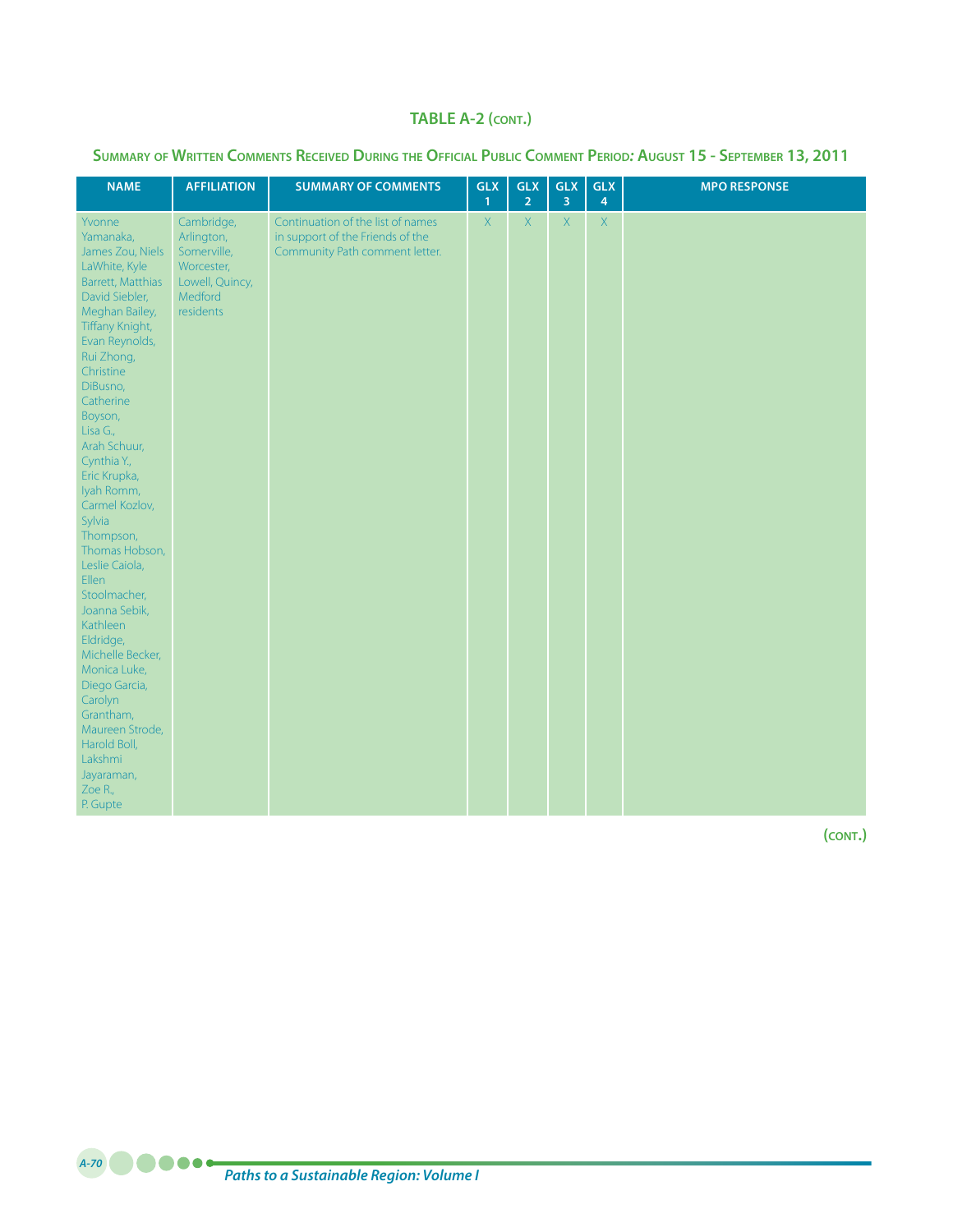| SUMMARY OF WRITTEN COMMENTS RECEIVED DURING THE OFFICIAL PUBLIC COMMENT PERIOD: AUGUST 15 - SEPTEMBER 13, 2011 |  |  |  |  |  |  |
|----------------------------------------------------------------------------------------------------------------|--|--|--|--|--|--|
|----------------------------------------------------------------------------------------------------------------|--|--|--|--|--|--|

| <b>NAME</b>                                                                                                                                                                                                                                                                                                                                                                                                                                                                                                                                                                                                                                                   | <b>AFFILIATION</b>                                                        | <b>SUMMARY OF COMMENTS</b>                                                                                                                                                                                                                                                                                                                                                                                                                                                              | <b>GLX</b><br>$\mathbf{1}$ | <b>GLX</b><br>$\overline{2}$ | <b>GLX</b><br>3 | <b>GLX</b><br>4 | <b>MPO RESPONSE</b> |
|---------------------------------------------------------------------------------------------------------------------------------------------------------------------------------------------------------------------------------------------------------------------------------------------------------------------------------------------------------------------------------------------------------------------------------------------------------------------------------------------------------------------------------------------------------------------------------------------------------------------------------------------------------------|---------------------------------------------------------------------------|-----------------------------------------------------------------------------------------------------------------------------------------------------------------------------------------------------------------------------------------------------------------------------------------------------------------------------------------------------------------------------------------------------------------------------------------------------------------------------------------|----------------------------|------------------------------|-----------------|-----------------|---------------------|
| Amelia Ehrens,<br>Elizabeth<br>Bergman,<br>Pauline Katz,<br>Kara Morris,<br>Kathryn Kinder,<br>Charles Snow,<br>Edward Below,<br>Laura Roberts,<br>Megan Murphy,<br><b>Stuart</b><br>Mendelson,<br>Jennifer H.,<br>Glenn Patrick,<br>Joel McKellar,<br>Joshua Elvander,<br>Elaine Strunk,<br>James Barr,<br>Galen Murton,<br>Brian Brady,<br>Graham Twibell,<br>Daniel Snyder,<br>Karen Gardner,<br>Garbriela<br>Cafalano,<br>Michael Conte,<br>Max Poulsson,<br>Rebecca Moses,<br>Barr Polsky,<br>Jennifer<br>Gutbezahl,<br>Cindy Vojnovic,<br>Zorangeli<br>Ramos,<br>Randall<br>Winchester,<br>Alissa Weiss,<br>Eric Weiss,<br>Carson Campe,<br>Ana Barrett | Somerville,<br>Cambridge,<br>Boston,<br>Hopkinton, NH<br><i>residents</i> | Continuation of the list of names<br>in support of the Friends of the<br>Community Path comment letter.                                                                                                                                                                                                                                                                                                                                                                                 | X                          | X                            | X               | $\mathsf X$     |                     |
| <b>Howard Muise</b><br>and Jeffrey<br><b>Maxtutis</b>                                                                                                                                                                                                                                                                                                                                                                                                                                                                                                                                                                                                         | Town of<br>Arlington<br>Transportation<br>Advisory<br>Committee           | Concerned about the delay to the<br>Green Line Extension. Arlington<br>strongly supports extending the<br>Green Line to Route 16 in Phase I. The<br>Route 16 terminus will reduce vehicle<br>miles traveled and have air quality,<br>environmental, economic, and social<br>benefits. Building the Community<br>Path connector along with the<br>Extension will provide Arlington<br>residents a nonmotorized way of<br>travel to Boston. The delay will result<br>in additional costs. | X                          | X                            |                 | $\mathsf X$     |                     |

**(cont.)**

*A-71*

.....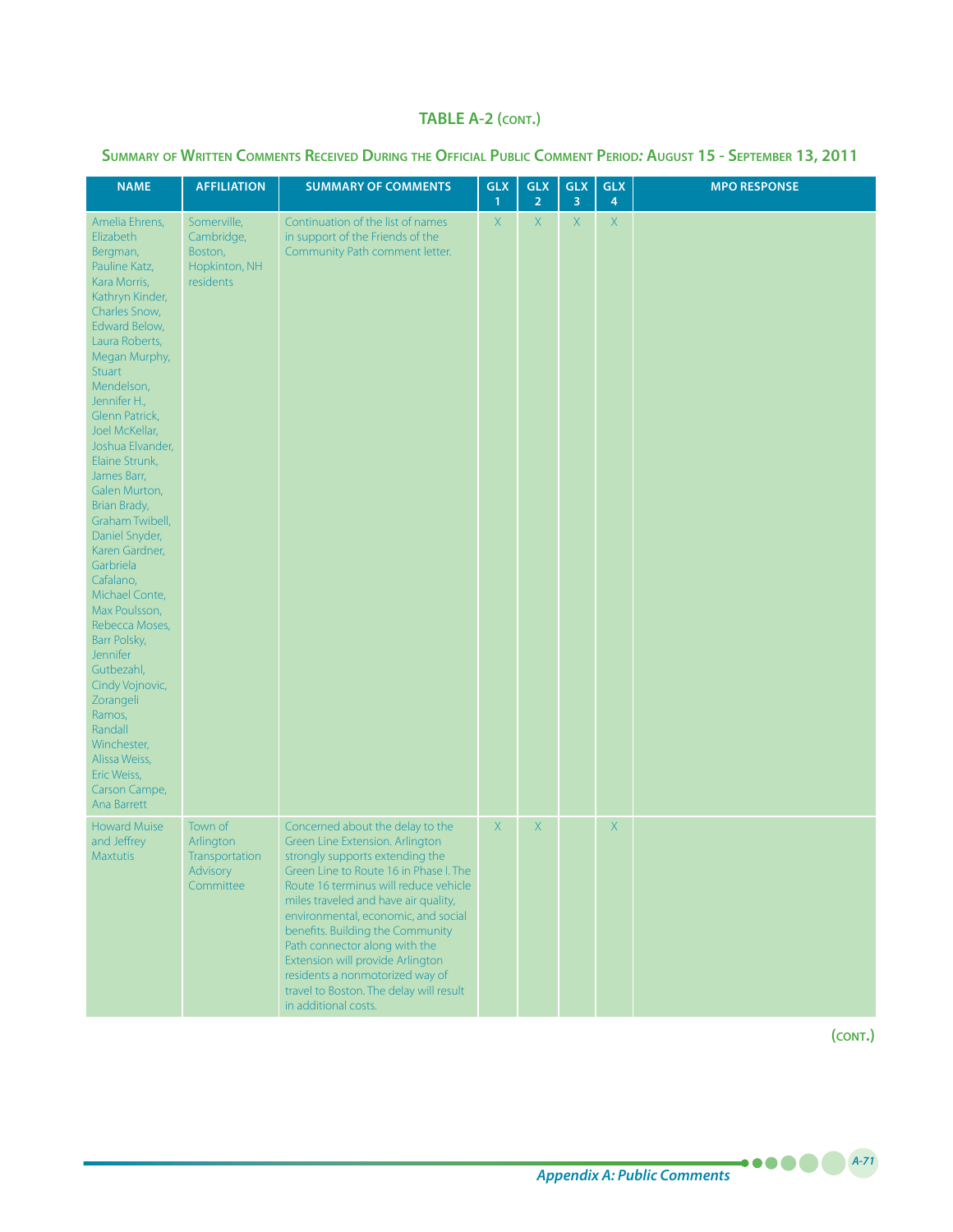## **Summary of Written Comments Received During the Official Public Comment Period***:* **August 15 - September 13, 2011**

| <b>NAME</b>              | <b>AFFILIATION</b>                            | <b>SUMMARY OF COMMENTS</b>                                                                                                                                                                                                                                                                                                                                                                                                                                                                                                                                                                                                                                                                                                                                                                                                                                                                                                                                                                                                                                                                                                                                                                                                                                                                                                                                                                                                                                                                                                                                                                                                                                                                                                                                                                                                                                                                                                                                      | <b>GLX</b><br>$\mathbf{1}$ | <b>GLX</b><br>$\overline{2}$ | <b>GLX</b><br>3 | <b>GLX</b><br>4 | <b>MPO RESPONSE</b>                                                                                                                                                                                                                                                                                                                                                                                                                                                                                                                                                                                                                                                                                                                                                                                                                                                                                                                                                                                                                                                                                                                                                                                                                                                                                                                                                                                                                                                                                                                                                                                                                                                                                                                                                                                                                                                                                       |
|--------------------------|-----------------------------------------------|-----------------------------------------------------------------------------------------------------------------------------------------------------------------------------------------------------------------------------------------------------------------------------------------------------------------------------------------------------------------------------------------------------------------------------------------------------------------------------------------------------------------------------------------------------------------------------------------------------------------------------------------------------------------------------------------------------------------------------------------------------------------------------------------------------------------------------------------------------------------------------------------------------------------------------------------------------------------------------------------------------------------------------------------------------------------------------------------------------------------------------------------------------------------------------------------------------------------------------------------------------------------------------------------------------------------------------------------------------------------------------------------------------------------------------------------------------------------------------------------------------------------------------------------------------------------------------------------------------------------------------------------------------------------------------------------------------------------------------------------------------------------------------------------------------------------------------------------------------------------------------------------------------------------------------------------------------------------|----------------------------|------------------------------|-----------------|-----------------|-----------------------------------------------------------------------------------------------------------------------------------------------------------------------------------------------------------------------------------------------------------------------------------------------------------------------------------------------------------------------------------------------------------------------------------------------------------------------------------------------------------------------------------------------------------------------------------------------------------------------------------------------------------------------------------------------------------------------------------------------------------------------------------------------------------------------------------------------------------------------------------------------------------------------------------------------------------------------------------------------------------------------------------------------------------------------------------------------------------------------------------------------------------------------------------------------------------------------------------------------------------------------------------------------------------------------------------------------------------------------------------------------------------------------------------------------------------------------------------------------------------------------------------------------------------------------------------------------------------------------------------------------------------------------------------------------------------------------------------------------------------------------------------------------------------------------------------------------------------------------------------------------------------|
| Elsie Woodward,<br>Chair | Concord Board<br>of Selectmen                 | Supports the Crosby's Corner Project<br>as it will address long-standing safety<br>concerns for Route 2 travelers. Also<br>supports the Bruce Freeman Rail Trail<br>Project which will improve traffic flow<br>in Concord, promote alternatives to<br>automobile transportation, and will<br>support West Concord businesses.                                                                                                                                                                                                                                                                                                                                                                                                                                                                                                                                                                                                                                                                                                                                                                                                                                                                                                                                                                                                                                                                                                                                                                                                                                                                                                                                                                                                                                                                                                                                                                                                                                   |                            |                              |                 |                 | Thank you for your support. The Crosby's<br>Corner project is included in the list of<br>recommended projects in Paths to a<br>Sustainable Region in the 2012-2015 time<br>band and the Bruce Freeman Rail Trail is<br>included in the 2021-2025 time band.                                                                                                                                                                                                                                                                                                                                                                                                                                                                                                                                                                                                                                                                                                                                                                                                                                                                                                                                                                                                                                                                                                                                                                                                                                                                                                                                                                                                                                                                                                                                                                                                                                               |
| Richard A.<br>Dimino     | A Better City,<br>President and<br><b>CEO</b> | Commends the Needs Assessment.<br>The Current Approach Investment<br>Strategy selected by the MPO is<br>not the most effective strategy<br>for achieving the MPO's goals or<br>addressing the issues identified in<br>the Needs Assessment. The LRTP<br>misses an opportunity to respond to<br>the Needs Assessment in the near-<br>term, and to consider a big-picture,<br>long-term view that goes beyond<br>the current highly-constrained<br>funding environment. Strategy Three,<br>New Mix of Projects and Programs,<br>would have been more effective<br>at addressing the needs. Identifies<br>several policies that should receive<br>emphasis in project selection.<br>Identifies critical needs in the Central<br>Area, including transit reliability;<br>capacity constraints at Ruggles<br>Station, the Green Line Central<br>Subway, and the Orange Line at peak<br>hours; gaps in the transit system that<br>limit circumferential travel in several<br>communities; poor connectivity<br>between points served by the Green<br>Line and the South Boston waterfront<br>and Logan Airport; expansion to<br>meet future transit demand; and the<br>transit needs of environmental justice<br>communities. Supports including<br>Illustrative Projects. Among those<br>suggested are the Urban Ring early<br>action items, Silver Line Phase III, T<br>under D, and design of the Red Line-<br>Blue Line connection. These projects<br>address many issues identified in<br>environmental justice areas. Cautions<br>against assuming all funds available<br>for transit will need to be spent on<br>state of good repair projects during<br>the time horizon of the LRTP. Urges<br>the MPO to spend some of the 42%<br>of the MPO's discretionary funds that<br>are unassigned in the LRTP on low-<br>cost projects that directly address the<br>MPO's goals and the identified needs,<br>including the early action items for<br>the Urban Ring. |                            |                              |                 |                 | The MPO included the development of<br>a regional Needs Assessment as part of<br>Paths to a Sustainable Region. The Needs<br>Assessment revealed a tremendous number of<br>maintenance, safety, and capacity issues that<br>needed to vie for scarce transportation funds<br>available to address them. In discussing the<br>projects to be funded in the LRTP, the MPO<br>sought to fund projects across transportation<br>modes in order to support a transportation<br>system that expands travel options. The<br>particular mix of projects that have been<br>selected allow the MPO to continue prior<br>commitments and to achieve a modal split<br>among roadway, strategic transit, and bicycle<br>and pedestrian projects. The MPO left 41<br>percent of its discretionary funds unassigned<br>and available to fund lower-cost projects<br>that do not have to be specifically listed in<br>the LRTP. It is with this funding that lower-<br>cost projects can be programmed in the<br>Transportation Improvement Program (TIP)<br>and constructed in the future. The MPO will<br>continue to apply its visions and policies<br>(including livability, mobility, environment,<br>and climate change) that promote sustainable,<br>green transportation as it selects projects that<br>will use the unassigned funds.<br>The MPO also acknowledges the need for<br>increased transit in the future; however, it<br>also recognizes the significant backlog of<br>maintenance and state-of-good-repair work<br>for the existing transit system. The MPO chose<br>to allocate all of the MBTA's future transit<br>and capital funding to system infrastructure<br>maintenance, accessibility improvements,<br>and system enhancements, to ensure that the<br>existing system can continue to function into<br>the future and continue to serve its existing<br>ridership. (continued on next page) |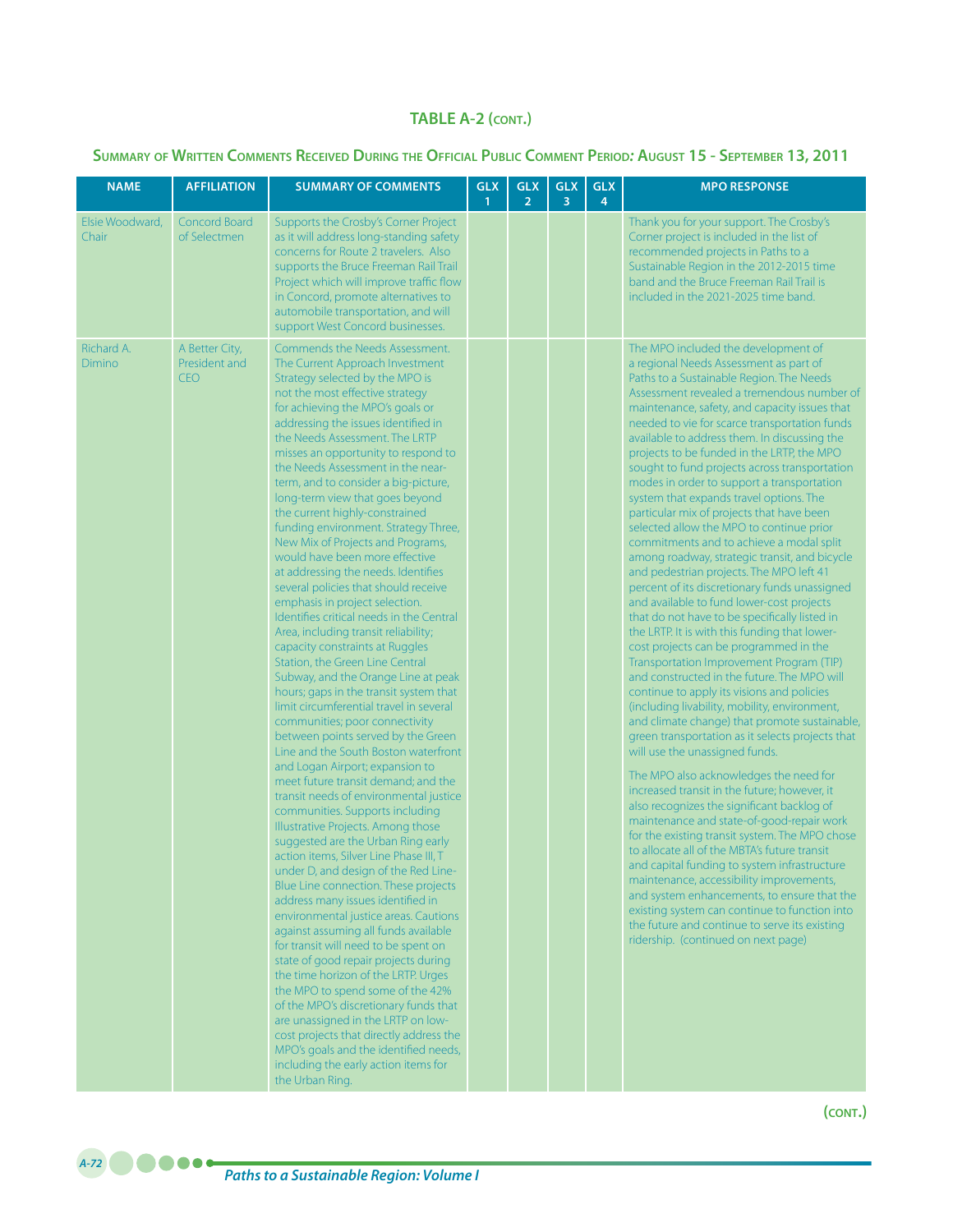#### **Summary of Written Comments Received During the Official Public Comment Period***:* **August 15 - September 13, 2011**

| <b>NAME</b>                         | <b>AFFILIATION</b>                            | <b>SUMMARY OF COMMENTS</b>                                                                                                                                                                                                                                                                                                                                                                                                                                                                                                                                                                                                                                                                                                                                                        | <b>GLX</b><br>$\mathbf{1}$ | <b>GLX</b><br>$\overline{2}$ | <b>GLX</b><br>3 | <b>GLX</b><br>4 | <b>MPO RESPONSE</b>                                                                                                                                                                                                                                                                                                                                                                                                                                                                                                                                                                                                                                                                                                                                                                                                                                                                                                                                                                                                                                                                                                                                                                                                                                                                                                                                                                                                                                                                                                                                                                                                                                                                                                                               |
|-------------------------------------|-----------------------------------------------|-----------------------------------------------------------------------------------------------------------------------------------------------------------------------------------------------------------------------------------------------------------------------------------------------------------------------------------------------------------------------------------------------------------------------------------------------------------------------------------------------------------------------------------------------------------------------------------------------------------------------------------------------------------------------------------------------------------------------------------------------------------------------------------|----------------------------|------------------------------|-----------------|-----------------|---------------------------------------------------------------------------------------------------------------------------------------------------------------------------------------------------------------------------------------------------------------------------------------------------------------------------------------------------------------------------------------------------------------------------------------------------------------------------------------------------------------------------------------------------------------------------------------------------------------------------------------------------------------------------------------------------------------------------------------------------------------------------------------------------------------------------------------------------------------------------------------------------------------------------------------------------------------------------------------------------------------------------------------------------------------------------------------------------------------------------------------------------------------------------------------------------------------------------------------------------------------------------------------------------------------------------------------------------------------------------------------------------------------------------------------------------------------------------------------------------------------------------------------------------------------------------------------------------------------------------------------------------------------------------------------------------------------------------------------------------|
| Richard<br>A. Dimino<br>(continued) | A Better City,<br>President and<br><b>CFO</b> | A far greater proportion of the<br>programmed funds should go<br>towards transit expansion. Model<br>results showing greater growth in<br>transit trips than auto trips support<br>the need to invest more funds in<br>transit. The MPO needs to plan for<br>additional resources that will be<br>available in the future.                                                                                                                                                                                                                                                                                                                                                                                                                                                        |                            |                              |                 |                 | The Commonwealth made the commitment<br>to fund the State Implementation Plan transit<br>expansion projects. The MPO felt that it was<br>important to further extend the Green Line<br>from Medford Hillside (College Avenue) to<br>Route 16/Mystic Valley Parkway as a second<br>phase of the Green Line Extension project,<br>and "flexed" \$185 million of federal funding<br>dedicated to highway projects to do so.                                                                                                                                                                                                                                                                                                                                                                                                                                                                                                                                                                                                                                                                                                                                                                                                                                                                                                                                                                                                                                                                                                                                                                                                                                                                                                                          |
|                                     |                                               |                                                                                                                                                                                                                                                                                                                                                                                                                                                                                                                                                                                                                                                                                                                                                                                   |                            |                              |                 |                 | The MPO chose not to include an Illustrative<br>Projects chapter in this LRTP, listing projects<br>that it would fund if new funding were to<br>become available, because of the significant<br>backlog of maintenance and state-of-good-<br>repair work to be done on the highway and<br>transit systems. The LRTP must be updated<br>at least every four years. As new financial<br>information becomes available, the MPO will<br>update its list of recommended projects in<br>future LRTPs.                                                                                                                                                                                                                                                                                                                                                                                                                                                                                                                                                                                                                                                                                                                                                                                                                                                                                                                                                                                                                                                                                                                                                                                                                                                  |
| Robert W. Healy                     | City of<br>Cambridge, City<br>Manager         | Commends the Needs Assessment.<br>States that there is a disconnect<br>between the Needs Assessment<br>and the where the MPO is directing<br>resources through the LRTP.<br>Disagrees with the MPO's strategy<br>of honoring previous commitments<br>regardless of whether or not they<br>address the most pressing needs.<br>Projected demand for transit service<br>resulting from MetroFuture requires<br>investments to expand transit<br>capacity. Red Line maintenance and<br>bus crowding in Cambridge are not<br>addressed by the projects in the LRTP.<br>Urges the MPO to support the Green<br>Line Extension. Supports continued<br>planning for the Urban Ring, Phase<br>II. Concerned that the LRTP does not<br>go far enough to reduce greenhouse<br>gas emissions. |                            |                              |                 |                 | The MPO included the development of<br>a regional Needs Assessment as part of<br>Paths to a Sustainable Region. The Needs<br>Assessment revealed a tremendous number of<br>maintenance, safety, and capacity issues that<br>needed to vie for scarce transportation funds<br>available to address them. In discussing the<br>projects to be funded in the LRTP, the MPO<br>sought to fund projects across transportation<br>modes in order to support a transportation<br>system that expands travel options. The<br>particular mix of projects that have been<br>selected allow the MPO to continue prior<br>commitments and to achieve a modal split<br>among roadway, strategic transit, and bicycle<br>and pedestrian projects. The MPO left 41<br>percent of its discretionary funds unassigned<br>and available to fund lower-cost projects<br>that do not have to be specifically listed in<br>the LRTP. It is with this funding that lower-<br>cost projects can be programmed in the<br>Transportation Improvement Program (TIP)<br>and constructed in the future. The MPO will<br>continue to apply its visions and policies<br>(including livability, mobility, environment,<br>and climate change) that promote sustainable,<br>green transportation as it selects projects that<br>will use the unassigned funds.<br>In discussing the projects to be funded in the<br>LRTP, the MPO sought to fund projects across<br>transportation modes in order to support a<br>transportation system that expands travel<br>options. The particular mix of projects that<br>have been selected allow the MPO to advance<br>a modal split among roadway, strategic<br>transit, and bicycle and pedestrian projects.<br>(continued on next page) |

*A-73*

....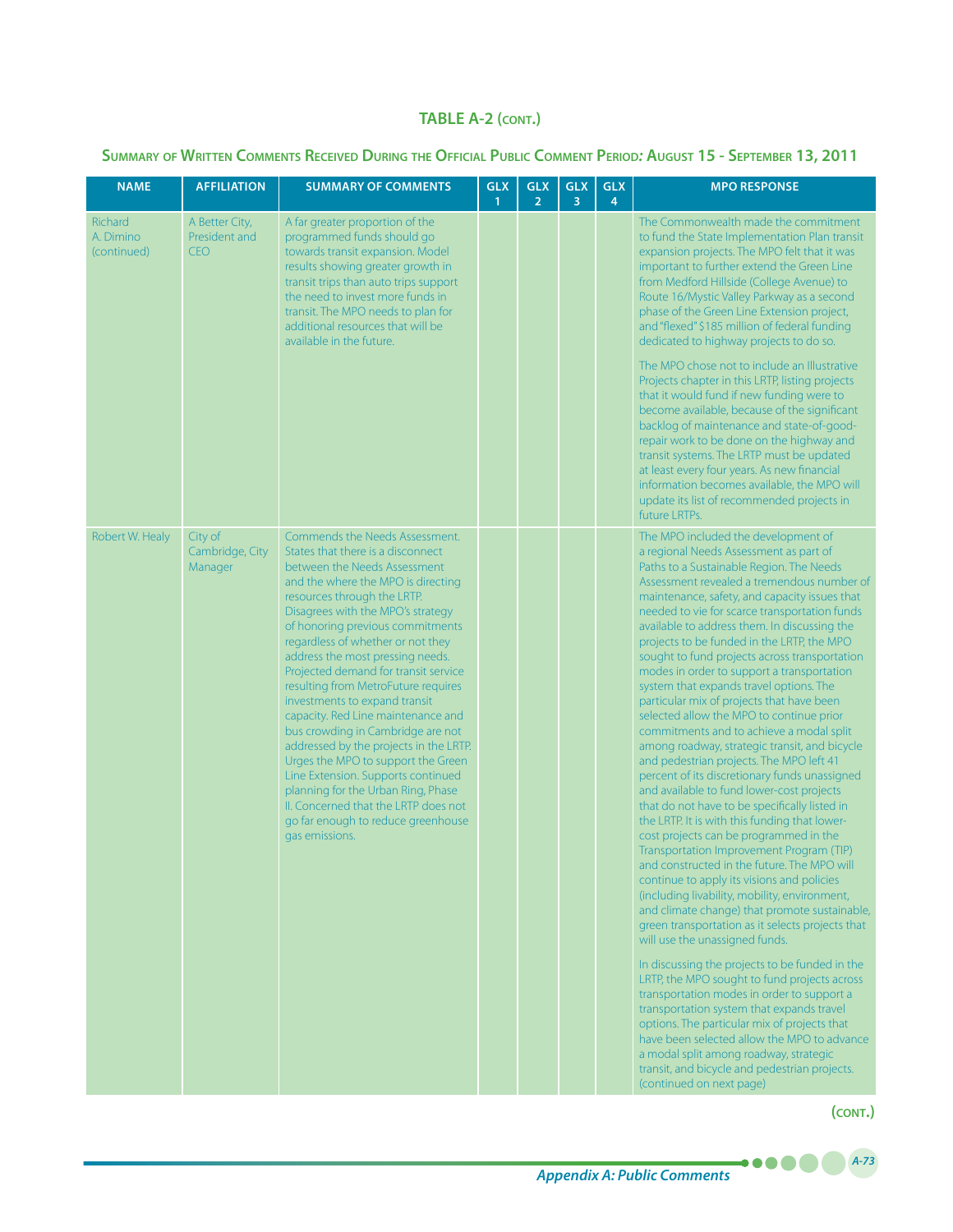| <b>NAME</b>                    | <b>AFFILIATION</b>                    | <b>SUMMARY OF COMMENTS</b> | <b>GLX</b><br>1 | <b>GLX</b><br>$\overline{2}$ | <b>GLX</b><br>3 | <b>GLX</b><br>4 | <b>MPO RESPONSE</b>                                                                                                                                                                                                                                                                                                                                                                                                                                                                                                                                                                                                                                                                                                                                                                                                                                                                                                                                                                                                                                                                                                                                                        |
|--------------------------------|---------------------------------------|----------------------------|-----------------|------------------------------|-----------------|-----------------|----------------------------------------------------------------------------------------------------------------------------------------------------------------------------------------------------------------------------------------------------------------------------------------------------------------------------------------------------------------------------------------------------------------------------------------------------------------------------------------------------------------------------------------------------------------------------------------------------------------------------------------------------------------------------------------------------------------------------------------------------------------------------------------------------------------------------------------------------------------------------------------------------------------------------------------------------------------------------------------------------------------------------------------------------------------------------------------------------------------------------------------------------------------------------|
| Robert W. Healy<br>(continued) | City of<br>Cambridge, City<br>Manager |                            |                 |                              |                 |                 | The MPO chose to allocate all of the MBTA's<br>future transit and capital funding to system<br>infrastructure maintenance, accessibility<br>improvements, and system enhancements<br>because of the significant backlog of<br>maintenance and state-of-good-repair<br>work for the existing transit system. The<br>purpose is to ensure that the system can<br>function into the future and continue to<br>serve existing ridership. The Commonwealth<br>made the commitment to fund the State<br>Implementation Plan transit expansion<br>projects. In addition, the MPO felt that it was<br>important to further extend the Green Line<br>from Medford Hillside to Route 16/Mystic<br>Valley Parkway as a second phase of the<br>Green Line Extension project, and "flexed"<br>\$185 million of funding dedicated to highway<br>projects to do so.                                                                                                                                                                                                                                                                                                                       |
|                                |                                       |                            |                 |                              |                 |                 | The 41 percent of its unassigned discretionary<br>funds can also be used to fund the lower-<br>cost projects that help to reduce CO2<br>emissions the future. The MPO will continue<br>to apply its visions and policies (including<br>livability, mobility, environment, and climate<br>change) that promote sustainable, green<br>transportation as it selects projects that<br>will use the unassigned funds. The MPO<br>contributes to reductions in greenhouse<br>gas emissions through the TIP by funding<br>projects and programs that reduce the need<br>to drive and ease roadway congestion. It funds<br>projects that support the use of alternative<br>fuel sources. Many of its programs (funded<br>through its Unified Planning Work Program)<br>that promote livability in the region also help<br>in reducing greenhouse gas emissions. These<br>include livability workshops held in MPO<br>communities, support for local pedestrian<br>and bicycle planning to improve conditions<br>for these modes in the region, and the<br>community technical assistance program. A<br>full list of the MPO's activities can be found in<br>Chapter 5 of the LRTP. |
|                                |                                       |                            |                 |                              |                 |                 | Working closely with MassDOT, the MPO<br>will continue to report on its actions to<br>comply with the GWSA and to help meet the<br>greenhouse gas reduction targets. As part<br>of this activity, the MPO will provide further<br>public information on the topic and will<br>advocate for steps needed to accomplish the<br>MPO's and state's goals for greenhouse gas<br>reductions. The MPO will continue to analyze<br>projects for the reductions they bring about,<br>conducting these analyses either at the<br>regional level (using its regional model) or at<br>the project level when it is preparing its TIP<br>or conducting project-level studies (using its<br>regional model or other methods).                                                                                                                                                                                                                                                                                                                                                                                                                                                            |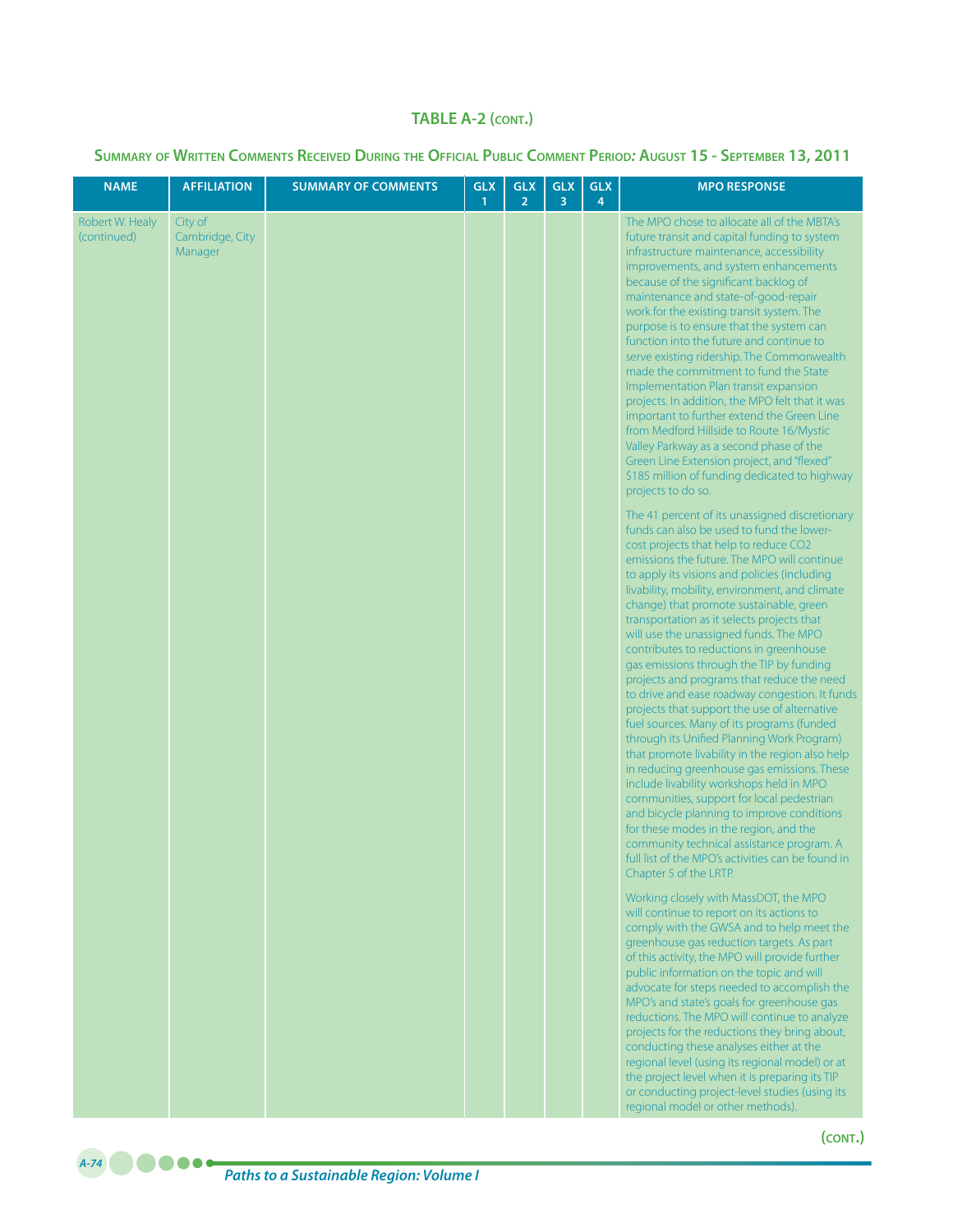### **Summary of Written Comments Received During the Official Public Comment Period***:* **August 15 - September 13, 2011**

| <b>NAME</b>      | <b>AFFILIATION</b>                                                   | <b>SUMMARY OF COMMENTS</b>                                                                                                                                                                                                                                                                                                                                                                                                                                                                                                                                                                                                                                                                                                                                                                                                                                                                                                                                                                                                                                                                                                                                                                                                                                                                                                                                                                                                                                                                                                                                                                                                                                                                                                                                                                                                                                                                                                                                                                                                                                                                                                                                                                               | <b>GLX</b><br>$\overline{1}$ | <b>GLX</b><br>$\overline{2}$ | <b>GLX</b><br>3 | <b>GLX</b><br>4 | <b>MPO RESPONSE</b>                                                                                                                                                                                                                                                                                                                                                                                                                                                                                                                                                                                                                                                                                                                                                                                                                                                                                                                                                                                                                                                                                                                                                                                                                                                                                                                                                                                                                                                                                                                                                                                                                                                                                                                                                                                                                                                                                                                                                                                                                                                                                                                                                                                                                                                                                                                                                                                                                                                                                                                                                                                                                                                                                                                                                                                                                                                               |
|------------------|----------------------------------------------------------------------|----------------------------------------------------------------------------------------------------------------------------------------------------------------------------------------------------------------------------------------------------------------------------------------------------------------------------------------------------------------------------------------------------------------------------------------------------------------------------------------------------------------------------------------------------------------------------------------------------------------------------------------------------------------------------------------------------------------------------------------------------------------------------------------------------------------------------------------------------------------------------------------------------------------------------------------------------------------------------------------------------------------------------------------------------------------------------------------------------------------------------------------------------------------------------------------------------------------------------------------------------------------------------------------------------------------------------------------------------------------------------------------------------------------------------------------------------------------------------------------------------------------------------------------------------------------------------------------------------------------------------------------------------------------------------------------------------------------------------------------------------------------------------------------------------------------------------------------------------------------------------------------------------------------------------------------------------------------------------------------------------------------------------------------------------------------------------------------------------------------------------------------------------------------------------------------------------------|------------------------------|------------------------------|-----------------|-----------------|-----------------------------------------------------------------------------------------------------------------------------------------------------------------------------------------------------------------------------------------------------------------------------------------------------------------------------------------------------------------------------------------------------------------------------------------------------------------------------------------------------------------------------------------------------------------------------------------------------------------------------------------------------------------------------------------------------------------------------------------------------------------------------------------------------------------------------------------------------------------------------------------------------------------------------------------------------------------------------------------------------------------------------------------------------------------------------------------------------------------------------------------------------------------------------------------------------------------------------------------------------------------------------------------------------------------------------------------------------------------------------------------------------------------------------------------------------------------------------------------------------------------------------------------------------------------------------------------------------------------------------------------------------------------------------------------------------------------------------------------------------------------------------------------------------------------------------------------------------------------------------------------------------------------------------------------------------------------------------------------------------------------------------------------------------------------------------------------------------------------------------------------------------------------------------------------------------------------------------------------------------------------------------------------------------------------------------------------------------------------------------------------------------------------------------------------------------------------------------------------------------------------------------------------------------------------------------------------------------------------------------------------------------------------------------------------------------------------------------------------------------------------------------------------------------------------------------------------------------------------------------------|
| Paul F. Matthews | 495/MetroWest<br>Partnership,<br><b>Executive</b><br><b>Director</b> | Growth in the 495/MetroWest region<br>has led to several transportation<br>challenges including traffic<br>congestion, increased vehicle<br>miles traveled, highway capacity<br>constraints, gaps in public transit, and<br>aging infrastructure. Disappointed by<br>the inability to fund the I-495/I-290/<br>Route 85 interchange project in<br>Hudson and Marlborough. Urges<br>the MPO to reevaluate the potential<br>benefits of this project. It's the<br>top interchange priority for the<br>Partnership and the region's second<br>worst transportation problem.<br>Presents data supporting its<br>inclusion in the LRTP and a favorable<br>evaluation under the Environment<br>and Climate Change, and Livability<br>and Economic Benefit evaluation<br>criteria. Appreciates the inclusion<br>in the LRTP of the Assabet River Rail<br>Trail, the Bruce Freeman Rail Trail, and<br>the Route 135/126 Grade Separation.<br>Emphasizes the importance of the<br>135/126 Grade Separation. It is a<br>highly congested area and a top<br>crash location. It will encourage<br>redevelopment and revitalization of<br>Framingham's downtown. Expansion<br>of service on the Worcester/<br>Framingham commuter rail line<br>will make the problems worse.<br>The Boston Region MPO should<br>share in the funding of the I-495/<br>Route 9 and I-495/I-90 interchange<br>projects. Urges the Boston Region<br>MPO to approach MassDOT and<br>the Central Mass MPO to work on<br>new and creative mechanisms for<br>funding cross-jurisdictional projects.<br>This is especially important because<br>of current land use planning work<br>for the MetroWest region. The<br>movement of people and goods pays<br>no attention to MPO boundaries.<br>Commends the Needs Assessment.<br>but asks why the I-495/I-290/Route<br>85, I-495/I-90, and I-495/Route 9<br>interchanges were not identified as<br>bottlenecks. Also, the MetroWest/495<br>TMA is not listed in the existing<br>conditions section. Alarmed that<br>several projects in the MetroWest<br>region were not identified as<br>addressing a regional transportation<br>need, although they appeared in the<br>Universe of Projects. |                              |                              |                 |                 | As part of developing Paths to a Sustainable<br>Region, the MPO was required to update project<br>costs and revise the financial assumptions in the<br>Long-Range Transportation Plan (LRTP). While<br>the MPO worked to apportion its available<br>funding in a way that produces the optimal<br>benefit, many projects that would help to<br>maintain the existing system or allow for future<br>expansion or enhancement of the system could<br>not be included in the fiscally constrained LRTP.<br>In discussing the projects to be funded in the<br>LRTP, the MPO sought to fund projects across<br>transportation modes in order to support a<br>transportation system that expands travel<br>options. The particular mix of projects that have<br>been selected allow the MPO to continue prior<br>commitments and to achieve a modal split<br>among roadway, strategic transit, and bicycle<br>and pedestrian projects.<br>The MPO did identify the I-495/I-290/Route<br>85 project as meeting a regional need, but<br>due to financial constraints did not include it<br>in the Recommended Plan. The MPO intends<br>to continue working with state and federal<br>partners to identify additional transportation<br>funding in order to be prepared for the future.<br>The project will remain in the Universe of<br>Projects list and will be considered during the<br>development of the next LRTP.<br>The Assabet River Rail Trail is included in the<br>2016-2020 time band, Bruce Freeman Rail Trail<br>is included in the 2021-2025 time band, and<br>the Route 135/Route 126 Grade Separation is<br>included in the 2026-2030 time band.<br>The Metropolitan Area Planning Council,<br>which is a member agency of the Boston<br>Region MPO, is coordinating with the Central<br>Massachusetts Regional Planning Council on<br>issues along the I-495 corridor. The Boston<br>Region MPO recently approved a work scope<br>to support MassDOT in conducting a study<br>to evaluate these I-495 interchanges. The<br>Boston Region MPO will provide technical<br>assistance and attend stakeholder meetings.<br>The Central Massachusetts MPO has committed<br>to funding the construction of these projects<br>once the study and design are completed. The<br>interchanges along I-495 were not identified as<br>bottlenecks in the Needs Assessment because<br>they did not meet the criteria under the<br>speed index or volume to capacity methods<br>over the three hour time periods used in the<br>peak periods. The MetroWest/495 TMA was<br>added to the existing conditions in the Needs<br>Assessment. The Universe of Projects list<br>includes all projects that have been identified<br>to the MPO whether they meet a regional need<br>or not, including projects that are identified<br>through study or through the public comment<br>process. |

*A-75* **(cont.)**

 $\bullet\bullet\bullet\bullet$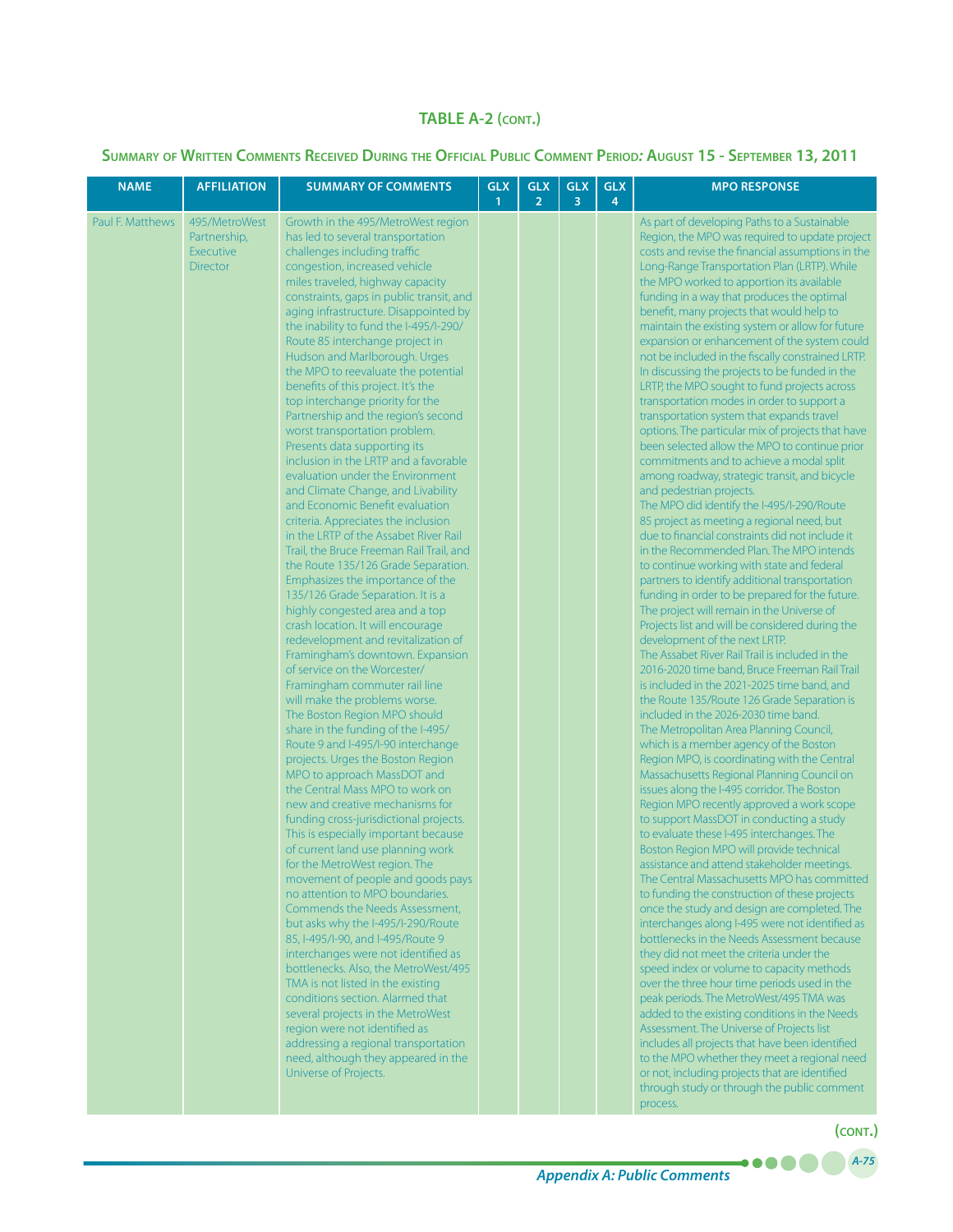#### **Summary of Written Comments Received During the Official Public Comment Period***:* **August 15 - September 13, 2011**

| <b>NAME</b>                      | <b>AFFILIATION</b>                                  | <b>SUMMARY OF COMMENTS</b>                                                                                                                                                                                                                                                                                                                                                                                                                                                                                                                                                                 | <b>GLX</b> | <b>GLX</b><br>$\overline{2}$ | <b>GLX</b><br>3 | <b>GLX</b><br>4 | <b>MPO RESPONSE</b>                                                                                                                                                               |
|----------------------------------|-----------------------------------------------------|--------------------------------------------------------------------------------------------------------------------------------------------------------------------------------------------------------------------------------------------------------------------------------------------------------------------------------------------------------------------------------------------------------------------------------------------------------------------------------------------------------------------------------------------------------------------------------------------|------------|------------------------------|-----------------|-----------------|-----------------------------------------------------------------------------------------------------------------------------------------------------------------------------------|
| Pamela Harting-<br><b>Barrat</b> | Town of Acton,<br>Vice Chair, Board<br>of Selectmen | Strongly support the Assabet River<br>Rail Trail (AART) and Bruce Freeman<br>Rail Trail (BFRT) projects. Urges<br>the MPO to keep the AART in the<br>2016-20 time band of the LRTP and<br>the BFRT in the 2021-25 time band.<br>Design contracts for both trails are<br>in place.                                                                                                                                                                                                                                                                                                          |            |                              |                 |                 | Thank you for your support. The Assabet<br>River Rail Trail is included in the 2016-2020<br>time band and the Bruce Freeman Rail Trail is<br>included in the 2021-2025 time band. |
| Peter John<br>Marquez            | Community<br>Corridor<br><b>Planning Group</b>      | Urges the Green Line Extension<br>to be constructed without delay.<br>States that a delay in the Green Line<br>Extension threatens to disengage<br>people from public participation<br>and increase a collective sense of<br>skepticism in a way that severely<br>undermines public planning. The<br>Green Line Extension corridor suffers<br>from congestion and air pollution.<br>The project will reduce vehicle<br>miles traveled and greenhouse gas<br>emissions, improve access to jobs,<br>spur economic development, and<br>support small businesses. The delay<br>will be costly. | X          |                              |                 |                 |                                                                                                                                                                                   |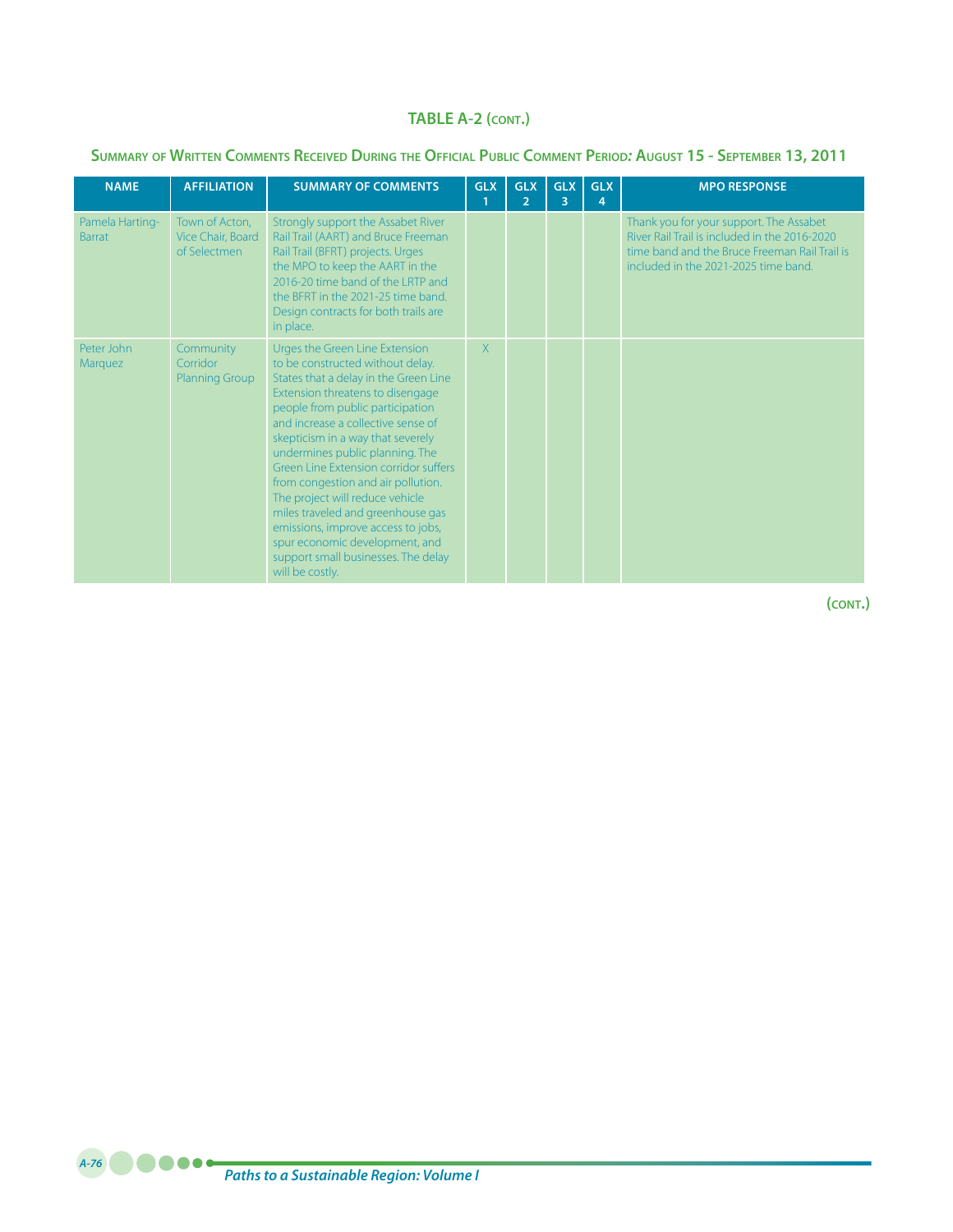#### **Summary of Written Comments Received During the Official Public Comment Period***:* **August 15 - September 13, 2011**

| <b>NAME</b>   | <b>AFFILIATION</b>     | <b>SUMMARY OF COMMENTS</b>                                                                                                                                                                                                                                                                                                                                                                                                                                                                                                                                                                                                                                                                                                                                                                                                                                                                                                                                                                                                                                                                                                                                                                                                                                                                                                                                                                                                                                                                                                                                                                         | <b>GLX</b><br>$\mathbf{1}$ | <b>GLX</b><br>$\overline{2}$ | <b>GLX</b><br>$\overline{3}$ | <b>GLX</b><br>$\overline{4}$ | <b>MPO RESPONSE</b>                                                                                                                                                                                                                                                                                                                                                                                                                                                                                                                                                                                                                                                                                                                                                                                                                                                                                                                                                                                                                                                                                                                                                                                                                                                                                                                                                                                                                                                                                                                                                                                                                                                                                                                                                                                                                                                                                                                                                                                                                                                                                                                                                                                                                                                                                                                |
|---------------|------------------------|----------------------------------------------------------------------------------------------------------------------------------------------------------------------------------------------------------------------------------------------------------------------------------------------------------------------------------------------------------------------------------------------------------------------------------------------------------------------------------------------------------------------------------------------------------------------------------------------------------------------------------------------------------------------------------------------------------------------------------------------------------------------------------------------------------------------------------------------------------------------------------------------------------------------------------------------------------------------------------------------------------------------------------------------------------------------------------------------------------------------------------------------------------------------------------------------------------------------------------------------------------------------------------------------------------------------------------------------------------------------------------------------------------------------------------------------------------------------------------------------------------------------------------------------------------------------------------------------------|----------------------------|------------------------------|------------------------------|------------------------------|------------------------------------------------------------------------------------------------------------------------------------------------------------------------------------------------------------------------------------------------------------------------------------------------------------------------------------------------------------------------------------------------------------------------------------------------------------------------------------------------------------------------------------------------------------------------------------------------------------------------------------------------------------------------------------------------------------------------------------------------------------------------------------------------------------------------------------------------------------------------------------------------------------------------------------------------------------------------------------------------------------------------------------------------------------------------------------------------------------------------------------------------------------------------------------------------------------------------------------------------------------------------------------------------------------------------------------------------------------------------------------------------------------------------------------------------------------------------------------------------------------------------------------------------------------------------------------------------------------------------------------------------------------------------------------------------------------------------------------------------------------------------------------------------------------------------------------------------------------------------------------------------------------------------------------------------------------------------------------------------------------------------------------------------------------------------------------------------------------------------------------------------------------------------------------------------------------------------------------------------------------------------------------------------------------------------------------|
| Jim Gallagher | Somerville<br>resident | The LRTP seems to support<br>sustainable transportation, but the<br>projects selected represent the<br>status quo. Less than 1% of funding<br>is allocated to paths. Modeling<br>shows negligible increases in transit,<br>walking, and biking mode shares.<br>Urges the MPO to reject the LRTP<br>until it can be amended to allocate<br>resources in a way more consistent<br>with the stated priorities. Urges<br>the MPO to renew its commitment<br>to build the Green Line Extension<br>by the end of 2014. There is no<br>difference between the No-Build<br>scenario and the Recommended<br>Plan. The draft LRTP includes less<br>funding for sustainable projects than<br>the previous one. The MPO should<br>commit to making all communities<br>walkable and bikeable, which would<br>cost less than the \$200 to \$500<br>million devoted to one large project.<br>Supports building the Community<br>Path Extension concurrently with<br>the Green Line Extension. The LRTP<br>should commit to developing a<br>process to expedite walking and<br>biking projects. The draft LRTP is not<br>consistent with the region's land use<br>plan, MetroFuture. States there are<br>no projects in the LRTP not already<br>under construction that will benefit<br>environmental justice communities.<br>Maintaining the existing system also<br>has the unintended consequence<br>of maintaining the harmful health<br>and environmental impacts of the<br>existing system. The full document is<br>too long and the executive summary<br>is too short. The LRTP should have<br>less jargon. | $\chi$                     |                              |                              | $\mathsf{X}$                 | The MPO included the development of<br>a regional Needs Assessment as part of<br>Paths to a Sustainable Region. The Needs<br>Assessment revealed a tremendous number of<br>maintenance, safety, and capacity issues that<br>needed to vie for scarce transportation funds<br>available to address them. In discussing the<br>projects to be funded in the LRTP, the MPO<br>sought to fund projects across transportation<br>modes in order to support a transportation<br>system that expands travel options. The<br>particular mix of projects that have been<br>selected allow the MPO to continue prior<br>commitments and to achieve a modal split<br>among roadway, strategic transit, and bicycle<br>and pedestrian projects. The MPO left 41<br>percent of its discretionary funds unassigned<br>and available to fund lower-cost projects<br>that do not have to be specifically listed in<br>the LRTP. It is with this funding that lower-<br>cost projects can be programmed in the<br>Transportation Improvement Program (TIP)<br>and constructed in the future. The MPO will<br>continue to apply its visions and policies<br>(including livability, mobility, environment,<br>and climate change) that promote sustainable,<br>green transportation as it selects projects<br>that will use the unassigned funds. Many<br>of its programs (funded through its Unified<br>Planning Work Program) promote livability in<br>the region and include bicycle and pedestrain<br>projects. These include livability workshops<br>held in MPO communities, support for local<br>pedestrian and bicycle planning to improve<br>conditions for these modes in the region,<br>and the community technical assistance<br>program. The MPO continues to work<br>with environmental justice communities<br>through its Transportation Equity Program.<br>The LRTP includes the Green Line Extension<br>project in Somerville and Medford and the<br>Route 126/Route 135 Grade Separation<br>project in Framingham that will benefit the<br>environmental justice communities. The MPO<br>also helps to administer the Coordinated<br><b>Public Transit Human Services Transportation</b><br>Program which provides funding to improve<br>the mobility of the elderly, individuals with<br>disabilities, and low-income individuals. |

**(cont.)**

*A-77*

**-....**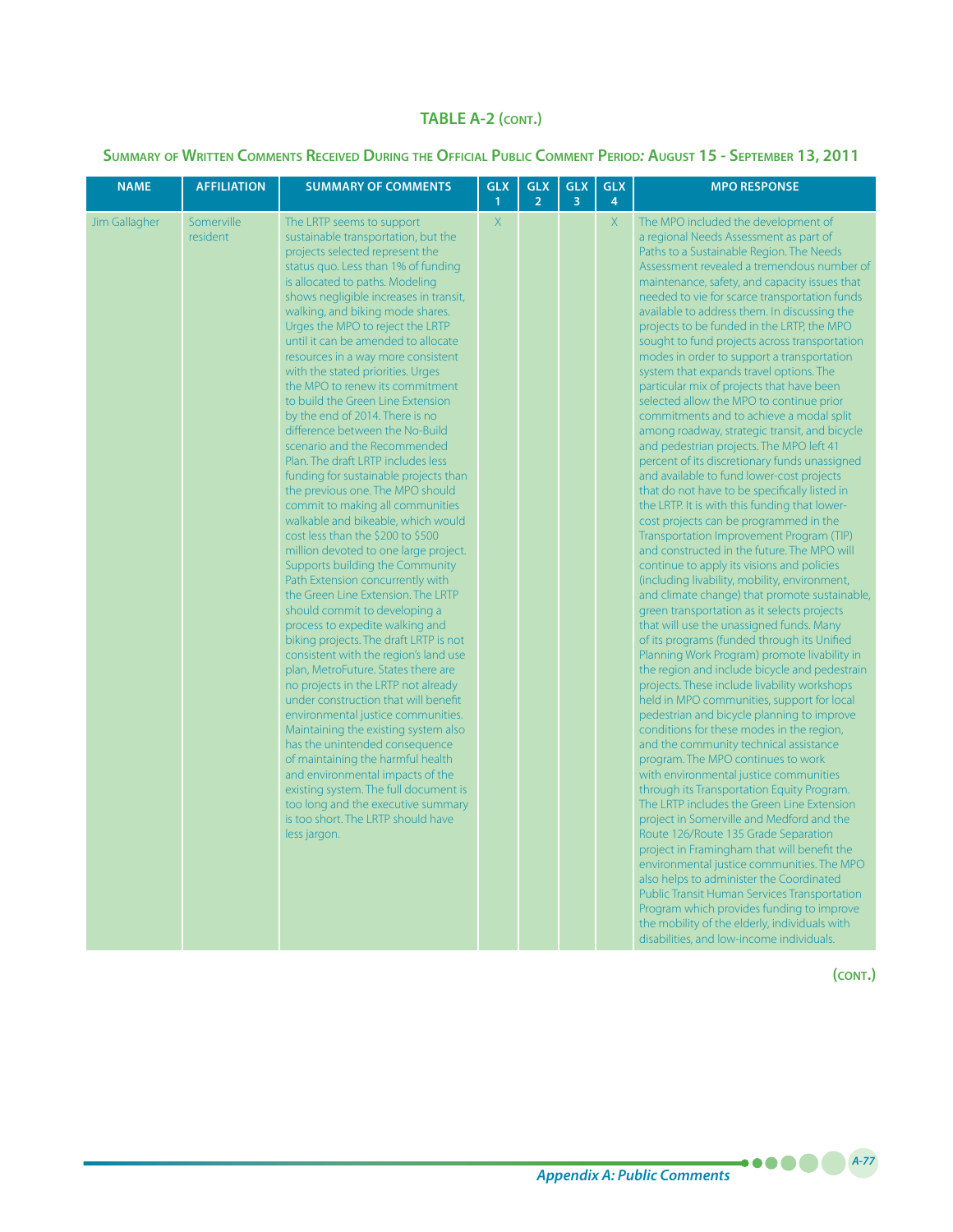| <b>NAME</b>        | <b>AFFILIATION</b>                                                      | <b>SUMMARY OF COMMENTS</b>                                                                                                                                                                                                                                                                                                                                                                                                                                                                                                                                                                                                                                                                                                                                                                                                                                                                                                                                                                                                                                                                                                                                                                                                                                                                                                                                            | <b>GLX</b><br>$\mathbf{1}$ | <b>GLX</b><br>$\overline{2}$ | <b>GLX</b><br>3 | <b>GLX</b><br>$\overline{4}$ | <b>MPO RESPONSE</b>                                                                                                                                                                                                                                                                                                                                                                                                                                                                                                                                                                                                                                                                                                                                                                                                                                                                                                                                                                                                                                                                                                                                                                                                                                                                                                                                                                                                                                                                                                                                                                                                                                                                                                                                                                                                                                                                                                                                                                                                                                                                                                                                                                                                                                                                                                                                                                                                                                                                                                                                                                                                                                                                                                                                                                                                                                                                                                               |
|--------------------|-------------------------------------------------------------------------|-----------------------------------------------------------------------------------------------------------------------------------------------------------------------------------------------------------------------------------------------------------------------------------------------------------------------------------------------------------------------------------------------------------------------------------------------------------------------------------------------------------------------------------------------------------------------------------------------------------------------------------------------------------------------------------------------------------------------------------------------------------------------------------------------------------------------------------------------------------------------------------------------------------------------------------------------------------------------------------------------------------------------------------------------------------------------------------------------------------------------------------------------------------------------------------------------------------------------------------------------------------------------------------------------------------------------------------------------------------------------|----------------------------|------------------------------|-----------------|------------------------------|-----------------------------------------------------------------------------------------------------------------------------------------------------------------------------------------------------------------------------------------------------------------------------------------------------------------------------------------------------------------------------------------------------------------------------------------------------------------------------------------------------------------------------------------------------------------------------------------------------------------------------------------------------------------------------------------------------------------------------------------------------------------------------------------------------------------------------------------------------------------------------------------------------------------------------------------------------------------------------------------------------------------------------------------------------------------------------------------------------------------------------------------------------------------------------------------------------------------------------------------------------------------------------------------------------------------------------------------------------------------------------------------------------------------------------------------------------------------------------------------------------------------------------------------------------------------------------------------------------------------------------------------------------------------------------------------------------------------------------------------------------------------------------------------------------------------------------------------------------------------------------------------------------------------------------------------------------------------------------------------------------------------------------------------------------------------------------------------------------------------------------------------------------------------------------------------------------------------------------------------------------------------------------------------------------------------------------------------------------------------------------------------------------------------------------------------------------------------------------------------------------------------------------------------------------------------------------------------------------------------------------------------------------------------------------------------------------------------------------------------------------------------------------------------------------------------------------------------------------------------------------------------------------------------------------------|
| <b>Tom Yardley</b> | Medical<br>Academic<br>and Scientific<br>Community<br>Organization Inc. | Recognizes the need to address<br>maintenance issues, but the LRTP<br>misses the opportunity to prioritize<br>projects that would address gaps<br>in service and could be advanced<br>in better financial times. The Needs<br>Assessment identifies transit<br>needs, but the "Current Approach"<br>Investment Strategy selected by<br>the MPO fails to fully address them.<br>Funding should be more balance<br>between transit and highway. The<br>modeling for the LRTP predicts a 30%<br>increase in transit demand between<br>now and 2035. Several transportation<br>gaps affecting the Longwood<br>Medical Area (LMA) are identified<br>in the LRTP. The LMA will be adding<br>2.7 million square feet. It is adding<br>1,200 jobs per year. It is the second<br>largest employment center outside<br>of downtown Boston. The LMA<br>depends on the transit system. When<br>the LRTP is next updated, it must<br>include long-term recommendations<br>for the expansion of transit<br>services. Supports including a list<br>of Illustrative Projects in the LRTP<br>in order to be prepared for better<br>financial conditions in the future.<br>The Urban Ring should be included<br>as an Illustrative Project. Smaller or<br>incremental components of the<br>Urban Ring should be modeled and<br>included in future amendments or<br>updates to the LRTP. |                            |                              |                 |                              | The MPO included the development of<br>a regional Needs Assessment as part of<br>Paths to a Sustainable Region. The Needs<br>Assessment revealed a tremendous number of<br>maintenance, safety, and capacity issues that<br>needed to vie for scarce transportation funds<br>available to address them. In discussing the<br>projects to be funded in the LRTP, the MPO<br>sought to fund projects across transportation<br>modes in order to support a transportation<br>system that expands travel options. The<br>particular mix of projects that have been<br>selected allow the MPO to continue prior<br>commitments and to achieve a modal split<br>among roadway, strategic transit, and bicycle<br>and pedestrian projects. The MPO left 41<br>percent of its discretionary funds unassigned<br>and available to fund lower-cost projects that<br>do not have to be specifically listed in the LRTP.<br>It is with this funding that lower-cost projects<br>can be programmed in the Transportation<br>Improvement Program (TIP) and constructed<br>in the future. The MPO will continue to apply<br>its visions and policies (including livability,<br>mobility, environment, and climate change)<br>that promote sustainable, green transportation<br>as it selects projects that will use the<br>unassigned funds.<br>The MPO acknowledges the need for increased<br>transit in the future; however, it also recognizes<br>the significant backlog of maintenance and<br>state-of-good-repair work for the existing<br>transit system. The MPO chose to allocate all of<br>the MBTA's future transit and capital funding to<br>system infrastructure maintenance, accessibility<br>improvements, and system enhancements, to<br>ensure that the existing system can continue<br>to function into the future and continue to<br>serve its existing ridership. The Commonwealth<br>made the commitment to fund the State<br>Implementation Plan transit expansion projects.<br>The MPO felt that it was important to further<br>extend the Green Line from Medford Hillside<br>(College Avenue) to Route 16/Mystic Valley<br>Parkway as a second phase of the Green Line<br>Extension project, and "flexed" \$185 million of<br>federal funding dedicated to highway projects<br>to do so.<br>The MPO recognizes that there are many<br>mobility and capacity issues now and projected<br>for the future. The MPO chose not to include<br>an Illustrative Projects chapter in this LRTP,<br>listing projects that it would fund if new<br>funding were to become available, because<br>there is a significant backlog of maintenance<br>and state-of-good-repair work to be done on<br>the highway and transit systems. The LRTP<br>must be updated at least every four years. As<br>new financial information becomes available,<br>the MPO will update its list of recommended<br>projects in future LRTPs.<br>(CONT.) |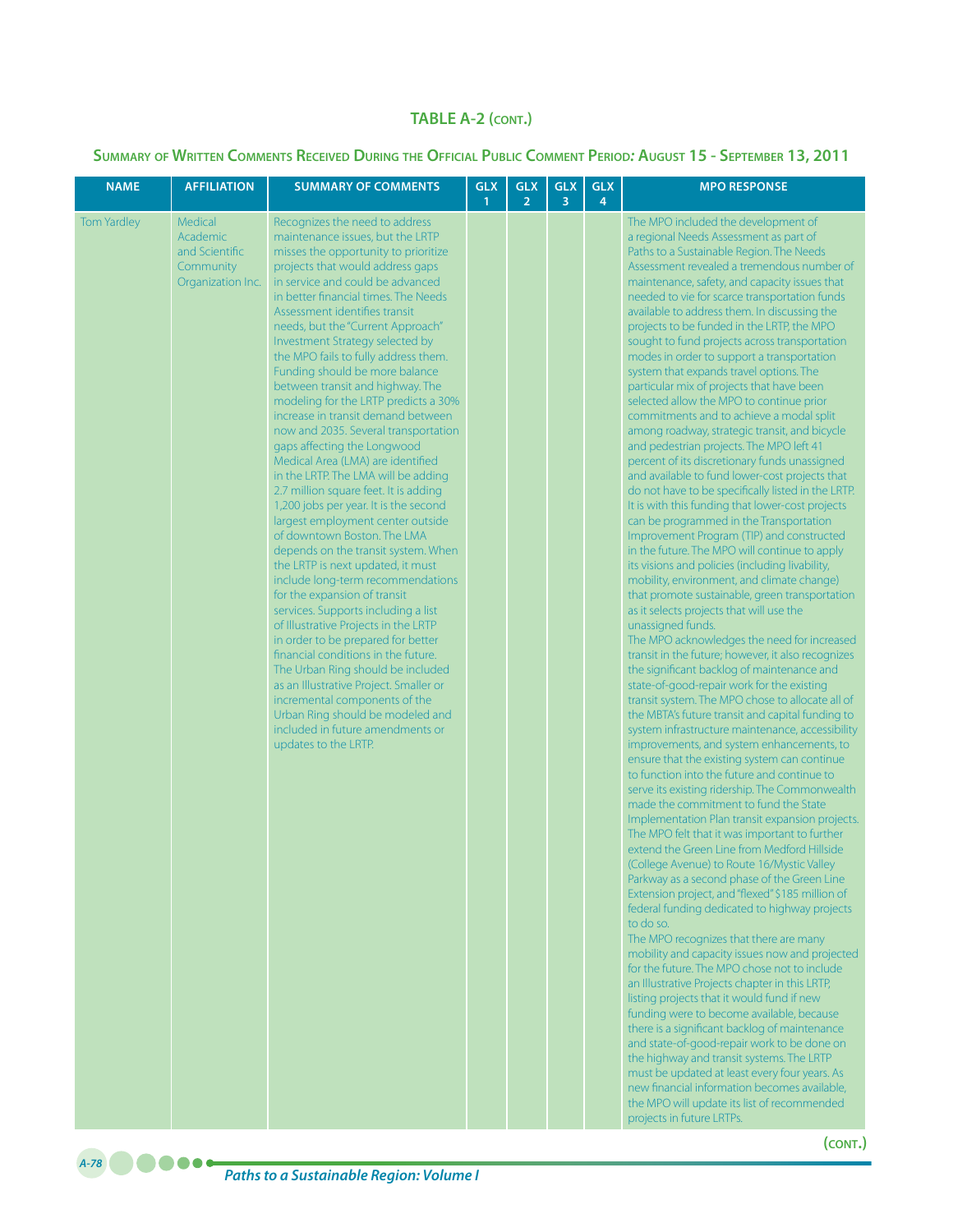### **Summary of Written Comments Received During the Official Public Comment Period***:* **August 15 - September 13, 2011**

| <b>NAME</b>                     | <b>AFFILIATION</b>                           | <b>SUMMARY OF COMMENTS</b>                                                                                                                                                                                                                                                                                                                                                                                                                                                                                                                                                                                                                                                                                                                                                                                                                                                                                                                                                                                                                                                                                     | GLX<br>1     | <b>GLX</b><br>$\overline{2}$ | <b>GLX</b><br>3 | <b>GLX</b><br>4 | <b>MPO RESPONSE</b>                                                                                                                                                                                                                                                                                                                                                                                                                                                                                                                                                                                                                                                                                                                                                                                                                                                                                                                                                                                                                                                                                                                                                                                                                                                                                                                                                                                                                                                                                                                                                                                                                                                              |
|---------------------------------|----------------------------------------------|----------------------------------------------------------------------------------------------------------------------------------------------------------------------------------------------------------------------------------------------------------------------------------------------------------------------------------------------------------------------------------------------------------------------------------------------------------------------------------------------------------------------------------------------------------------------------------------------------------------------------------------------------------------------------------------------------------------------------------------------------------------------------------------------------------------------------------------------------------------------------------------------------------------------------------------------------------------------------------------------------------------------------------------------------------------------------------------------------------------|--------------|------------------------------|-----------------|-----------------|----------------------------------------------------------------------------------------------------------------------------------------------------------------------------------------------------------------------------------------------------------------------------------------------------------------------------------------------------------------------------------------------------------------------------------------------------------------------------------------------------------------------------------------------------------------------------------------------------------------------------------------------------------------------------------------------------------------------------------------------------------------------------------------------------------------------------------------------------------------------------------------------------------------------------------------------------------------------------------------------------------------------------------------------------------------------------------------------------------------------------------------------------------------------------------------------------------------------------------------------------------------------------------------------------------------------------------------------------------------------------------------------------------------------------------------------------------------------------------------------------------------------------------------------------------------------------------------------------------------------------------------------------------------------------------|
| Mayor Michael<br><b>McGlynn</b> | City of Medford                              | <b>States the Green Line Extension</b><br>has air quality, transportation, and<br>economic development benefits, and<br>that air quality benefits should be of<br>overriding concern. Concerned that<br>the project has been underfunded<br>and delayed as a result. Concerned<br>that the project is not construction<br>ready to compete for additional<br>economic stimulus funds. Asks the<br>MPO to revise the LRTP and TIP to<br>allocate necessary funds to plan and<br>design the project so it is shovel<br>ready and to build the project in<br>accordance with legal commitments.                                                                                                                                                                                                                                                                                                                                                                                                                                                                                                                   | $\mathsf{X}$ | $\mathsf{X}$                 |                 |                 |                                                                                                                                                                                                                                                                                                                                                                                                                                                                                                                                                                                                                                                                                                                                                                                                                                                                                                                                                                                                                                                                                                                                                                                                                                                                                                                                                                                                                                                                                                                                                                                                                                                                                  |
| <b>Tony Fields</b>              | North Suburban<br>Planning<br>Council, Chair | States that it appears contradictory<br>that the MPO did not add any<br>regionally-significant projects to<br>the LRTP, but reserved 42 percent<br>of the discretionary funds for less<br>regionally-significant projects funded<br>through the TIP. There is uncertainty<br>in the early years of the LRTP as to<br>which projects will move forward.<br>The "Current Approach" Investment<br>Strategy was modified at a meeting<br>without sufficient deliberation<br>and consideration of the impacts.<br>The public process should be<br>transparent. Transparency helps<br>communities plan their investment<br>in transportation projects for which<br>they are seeking MPO funding. The<br>Council supports the following<br>projects: I-93/I-95 Interchange in<br>Woburn; New Boston Street Bridge<br>in Woburn; Montvale Avenue in<br>Woburn; West Street in Reading;<br>Tri-Community Bikeway in Woburn,<br>Stoneham, and Winchester; Route 3<br>and 38 intersections in Woburn and<br>Winchester. Asks that the projects in<br>the North Suburban subregion not<br>be pushed into later time bands. |              |                              |                 |                 | The MPO included the development of<br>a regional Needs Assessment as part of<br>Paths to a Sustainable Region. The Needs<br>Assessment revealed a tremendous number of<br>maintenance, safety, and capacity issues that<br>needed to vie for scarce transportation funds<br>available to address them. In discussing the<br>projects to be funded in the LRTP, the MPO<br>sought to fund projects across transportation<br>modes in order to support a transportation<br>system that expands travel options. The<br>particular mix of projects that have been<br>selected allow the MPO to continue prior<br>commitments and to achieve a modal split<br>among roadway, strategic transit, and bicycle<br>and pedestrian projects. The MPO left 41<br>percent of its discretionary funds unassigned<br>and available to fund lower-cost projects<br>that do not have to be specifically listed in<br>the LRTP. It is with this funding that lower-<br>cost projects can be programmed in the<br>Transportation Improvement Program (TIP)<br>and constructed in the future. The MPO will<br>continue to apply its visions and policies<br>(including livability, mobility, environment,<br>and climate change) that promote sustainable,<br>green transportation as it selects projects that<br>will use the unassigned funds.<br>The MPO has considered your time band<br>request and has decided to keep its currently<br>planned schedule for implementing these<br>projects. The I-93/I-95 Interchange project in<br>Woburn is in the 2026-2030 time band and<br>the New Boston Street Bridge and Montvale<br>Avenue projects are in the 2021-2025 time<br>band in the LRTP. |

**(cont.)**

*A-79*

.....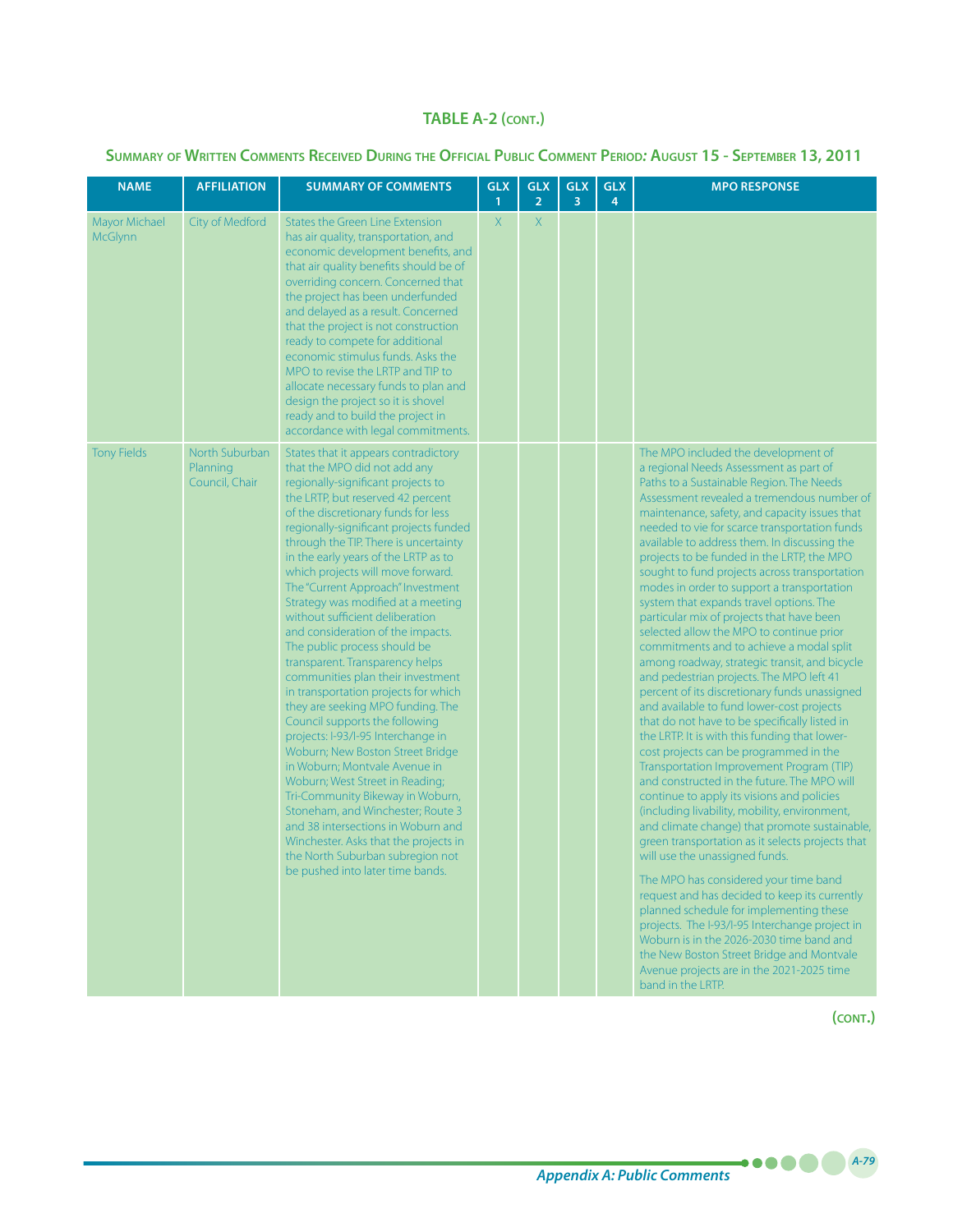#### **Summary of Written Comments Received During the Official Public Comment Period***:* **August 15 - September 13, 2011**

| <b>NAME</b>            | <b>AFFILIATION</b>                                                          | <b>SUMMARY OF COMMENTS</b>                                                                                                                                                                                                                                                                                                                                                                                                                                                                                                                                                                                                                                                                                                                                                                                                                                                                                                                                                                                          | <b>GLX</b><br>$\mathbf{1}$ | <b>GLX</b><br>$\overline{2}$ | <b>GLX</b><br>3 | <b>GLX</b><br>4 | <b>MPO RESPONSE</b>                                                                                                                                                                                                                                                                                                                                                                                                                                                                                                                                                                                                                                                                                                                                                                                                                                                                                                                                                                                                                                                                                                                                                                                                                                                                                                                                                                                                        |
|------------------------|-----------------------------------------------------------------------------|---------------------------------------------------------------------------------------------------------------------------------------------------------------------------------------------------------------------------------------------------------------------------------------------------------------------------------------------------------------------------------------------------------------------------------------------------------------------------------------------------------------------------------------------------------------------------------------------------------------------------------------------------------------------------------------------------------------------------------------------------------------------------------------------------------------------------------------------------------------------------------------------------------------------------------------------------------------------------------------------------------------------|----------------------------|------------------------------|-----------------|-----------------|----------------------------------------------------------------------------------------------------------------------------------------------------------------------------------------------------------------------------------------------------------------------------------------------------------------------------------------------------------------------------------------------------------------------------------------------------------------------------------------------------------------------------------------------------------------------------------------------------------------------------------------------------------------------------------------------------------------------------------------------------------------------------------------------------------------------------------------------------------------------------------------------------------------------------------------------------------------------------------------------------------------------------------------------------------------------------------------------------------------------------------------------------------------------------------------------------------------------------------------------------------------------------------------------------------------------------------------------------------------------------------------------------------------------------|
| Pasquale<br>Ciaramella | Old Colony<br>Planning<br>Council,<br>Executive<br><b>Director</b>          | States that transportation<br>improvements to the Route 3 south<br>corridor are a regional priority.<br>Supports expanding the highway to<br>six lanes from Hingham to Route 44<br>in Plymouth. Asks the Boston Region<br>MPO to consider identifying the<br>importance of improvements to the<br>Route 3 corridor in its LRTP.                                                                                                                                                                                                                                                                                                                                                                                                                                                                                                                                                                                                                                                                                     |                            |                              |                 |                 | As part of developing Paths to a<br>Sustainable Region, the MPO was required<br>to update project costs and revise the<br>financial assumptions in the Long-Range<br>Transportation Plan (LRTP). While the MPO<br>worked to apportion its available funding in a<br>way that produces the optimal benefit, many<br>projects that would help to maintain the<br>existing system or allow for future expansion<br>or enhancement of the system could not<br>be included in the fiscally constrained LRTP.<br>In discussing the projects to be funded in<br>the LRTP, the MPO sought to fund projects<br>across transportation modes in order to<br>support a transportation system that expands<br>travel options. The particular mix of projects<br>that have been selected allow the MPO to<br>continue prior commitments and to achieve a<br>modal split among roadway, strategic transit,<br>and bicycle and pedestrian projects.<br>The MPO did identify the Route 3 South<br>project as meeting a regional need, but due<br>to financial constraints did not include it in<br>the Recommended Plan. The MPO intends<br>to continue working with state and federal<br>partners to identify additional transportation<br>funding in order to be prepared for the future.<br>The project will remain in the Universe of<br>Projects list and will be considered during the<br>development of the next LRTP.               |
| John Kyper             | Sierra Club,<br><b>Massachusetts</b><br>Chapter,<br>Transportation<br>Chair | Supports alternatives to private<br>automobile use and broadening<br>public transportation coverage<br>to environmental justice areas.<br>Concerned about the Green Line<br>Extension delay. States that the<br>needs of the inner city population are<br>slighted in the rush to lure suburban<br>commuters back to transit. States<br>that repeated delays are intolerable<br>and urges commencement of<br>construction. Appalled by the<br>MassDOT proposal to abandon the<br>design of the Red Line-Blue Line<br>Connector. This is a missing link in<br>the transit system that would benefit<br>users of the entire transit system.<br>The Commonwealth has neglected<br>expansion to the downtown core of<br>the transit system. The MPO did not<br>identify mitigation for the Green Line<br>Extension delay. Regrets the delay<br>of the Fairmount Line Improvement<br>Project, but encouraged that<br>construction is proceeding on<br>elements other than the controversial<br>Blue Hill Avenue station. | X                          |                              |                 |                 | In discussing the projects to be funded in the<br>LRTP, the MPO sought to fund projects across<br>transportation modes in order to support a<br>transportation system that expands travel<br>options. The particular mix of projects that<br>have been selected allow the MPO to continue<br>prior commitments and to advance a modal<br>split among roadway, strategic transit, and<br>bicycle and pedestrian projects. The MPO<br>acknowledges the need for increased transit<br>in the future; however, it also recognizes<br>the significant backlog of maintenance and<br>state-of-good-repair work for the existing<br>transit system. The MPO chose to allocate<br>all of the MBTA's future transit and capital<br>funding to system infrastructure maintenance,<br>accessibility improvements, and system<br>enhancements, to ensure that the existing<br>system can continue to function into the future<br>and continue to serve its existing ridership.<br>The Commonwealth made the commitment<br>to fund the State Implementation Plan transit<br>expansion projects. The MPO felt that it was<br>important to further extend the Green Line<br>from Medford Hillside (College Avenue) to<br>Route 16/Mystic Valley Parkway as a second<br>phase of the Green Line Extension project,<br>and "flexed" \$185 million of federal funding<br>dedicated to highway projects to do so.<br>(continued on next page) |

**(cont.)**

*Paths to a Sustainable Region: Volume I A-80*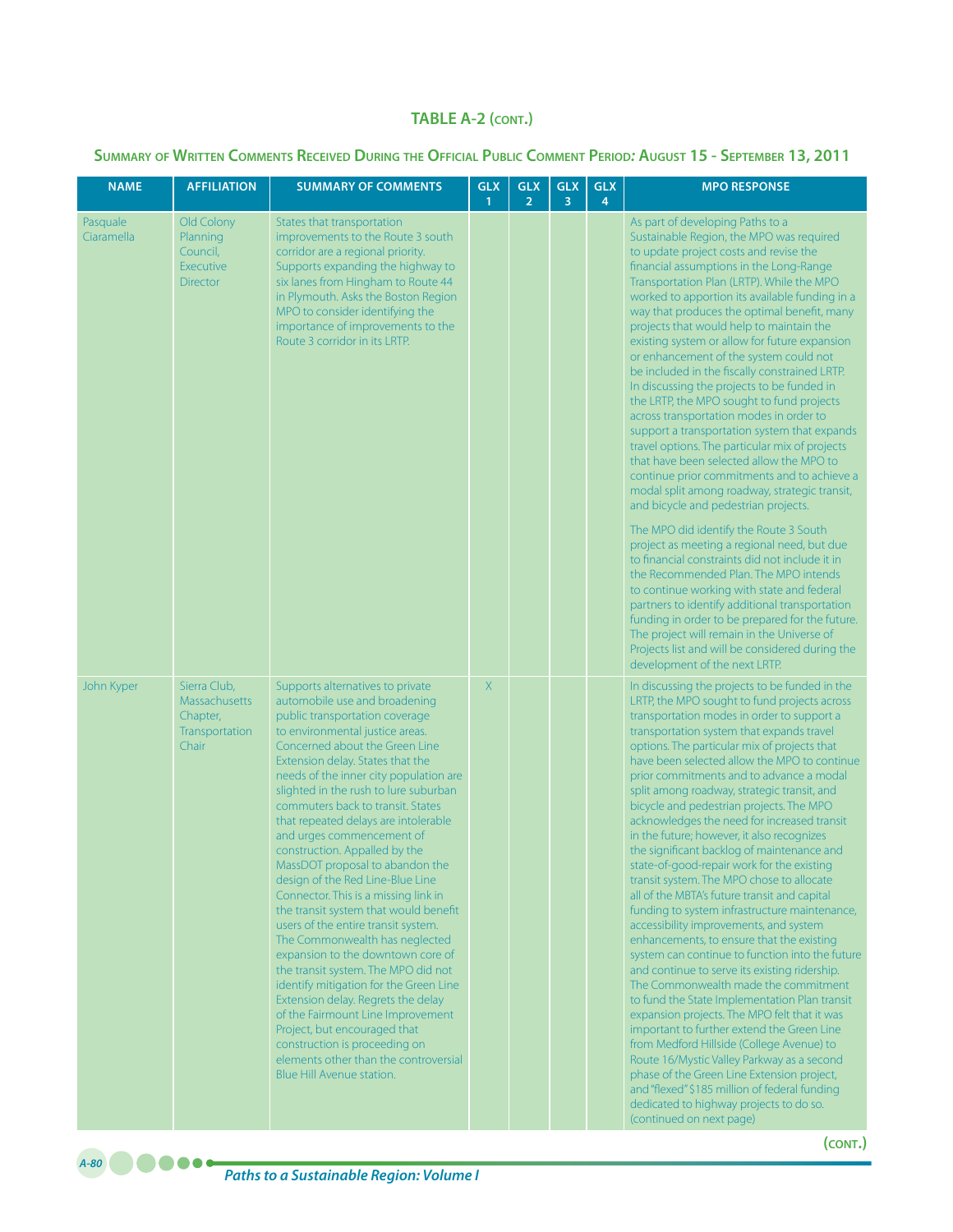### **Summary of Written Comments Received During the Official Public Comment Period***:* **August 15 - September 13, 2011**

| <b>NAME</b>                                                                                                                                                       | <b>AFFILIATION</b>                                                          | <b>SUMMARY OF COMMENTS</b>                                                                                                                                                                                                                                                                                                                                                                                                                                                                                                                                                                                                                         | <b>GLX</b><br>1 | <b>GLX</b><br>$\overline{2}$ | <b>GLX</b><br>3 | <b>GLX</b><br>4 | <b>MPO RESPONSE</b>                                                                                                                                                                                                                                                                                                                                                                                                                                                                                                                                                                                                                                                                                                                                                                                                                                                                                                                                                                                                                                                                                                                                                                                                                                                                                                                                                                                      |
|-------------------------------------------------------------------------------------------------------------------------------------------------------------------|-----------------------------------------------------------------------------|----------------------------------------------------------------------------------------------------------------------------------------------------------------------------------------------------------------------------------------------------------------------------------------------------------------------------------------------------------------------------------------------------------------------------------------------------------------------------------------------------------------------------------------------------------------------------------------------------------------------------------------------------|-----------------|------------------------------|-----------------|-----------------|----------------------------------------------------------------------------------------------------------------------------------------------------------------------------------------------------------------------------------------------------------------------------------------------------------------------------------------------------------------------------------------------------------------------------------------------------------------------------------------------------------------------------------------------------------------------------------------------------------------------------------------------------------------------------------------------------------------------------------------------------------------------------------------------------------------------------------------------------------------------------------------------------------------------------------------------------------------------------------------------------------------------------------------------------------------------------------------------------------------------------------------------------------------------------------------------------------------------------------------------------------------------------------------------------------------------------------------------------------------------------------------------------------|
| John Kyper<br>(continued)                                                                                                                                         | Sierra Club,<br><b>Massachusetts</b><br>Chapter,<br>Transportation<br>Chair |                                                                                                                                                                                                                                                                                                                                                                                                                                                                                                                                                                                                                                                    | $\mathsf{X}$    |                              |                 |                 | The design of the Red Line/Blue Line<br>Connector is part of the Air Pollution<br>Control Regulations of the Commonwealth's<br>Department of Environmental Protection<br>(DEP), codified in 310 CMR 7.36, Transit<br>System Improvements. Because the design<br>of the Red Line/Blue Line Connector is a legal<br>commitment, the Boston Region MPO has<br>included it in its Long-Range Transportation<br>Plan and Air Quality Conformity Determination<br>(LRTP). The MPO must include any new<br>project costing over \$10 million that uses<br>federal transportation funds, any project that<br>adds capacity to the transportation system,<br>and/or any project that is included as a<br>Transportation Control Measure (a strategy to<br>reduce emissions of air pollutants) as part of<br>the State Implementation Plan (SIP) in its LRTP.<br>MassDOT has petitioned the DEP to nullify<br>the commitment to perform final design of<br>the Red Line/Blue Line Connector, due to the<br>unaffordability of the eventual construction<br>of the project. MassDOT is initiating a<br>process to amend the SIP to permanently<br>and completely remove the obligation to<br>perform final design of the Red Line/Blue Line<br>Connector. The MPO is awaiting the results of<br>MassDOT's proposal and potentially will revise<br>its LRTP once that request has gone through<br>the DEP's process. |
| Stephen V.<br>Mackey                                                                                                                                              | Somerville<br>Chamber of<br>Commerce,<br>President and<br><b>CEO</b>        | The Green Line Extension will<br>bring economic development. The<br>project will support development<br>in Somerville's Green Line Extension<br>development zone, which includes<br>the Innerbelt, Brickbottom, Union<br>Square, and Boynton Yards. The zone<br>is ideally situated for transit-oriented<br>development that would help the<br>city be fiscally sustainable. The Green<br>Line Extension will lead to these<br>benefits and create short-term and<br>long-term jobs.                                                                                                                                                               | X               |                              |                 |                 |                                                                                                                                                                                                                                                                                                                                                                                                                                                                                                                                                                                                                                                                                                                                                                                                                                                                                                                                                                                                                                                                                                                                                                                                                                                                                                                                                                                                          |
| Sen. Patricia<br>Jehlen,<br>Sen. Sal N.<br>DiDomenico,<br>Rep. Denise<br>Provost,<br>Rep. Timothy<br>Toomey,<br>Rep. Carl<br>Sciortino,<br>Rep. Sean<br>Garballey | <b>General Court of</b><br>Massachusetts                                    | State that the Green Line Extension<br>is an extremely high priority for<br>environmental, economic, and legal<br>reasons. The delay will increase the<br>cost of the project. Asks the MPO<br>to reject the 2018-20 time frame for<br>completion. The delay violates the<br>requirement to prioritize projects that<br>are necessary to comply with the<br>Clean Air Act. Construction on the<br>Green Line Extension should begin<br>while land taking issues are resolved. A<br>phased construction approach should<br>be utilized. Mitigation projects for the<br>delay should benefit the Green Line<br>Extension corridor, such as the Route | X.              |                              |                 | X               |                                                                                                                                                                                                                                                                                                                                                                                                                                                                                                                                                                                                                                                                                                                                                                                                                                                                                                                                                                                                                                                                                                                                                                                                                                                                                                                                                                                                          |
|                                                                                                                                                                   |                                                                             | 16 terminus and the Community Path.                                                                                                                                                                                                                                                                                                                                                                                                                                                                                                                                                                                                                |                 |                              |                 |                 | (CONT.)                                                                                                                                                                                                                                                                                                                                                                                                                                                                                                                                                                                                                                                                                                                                                                                                                                                                                                                                                                                                                                                                                                                                                                                                                                                                                                                                                                                                  |

*A-81*

....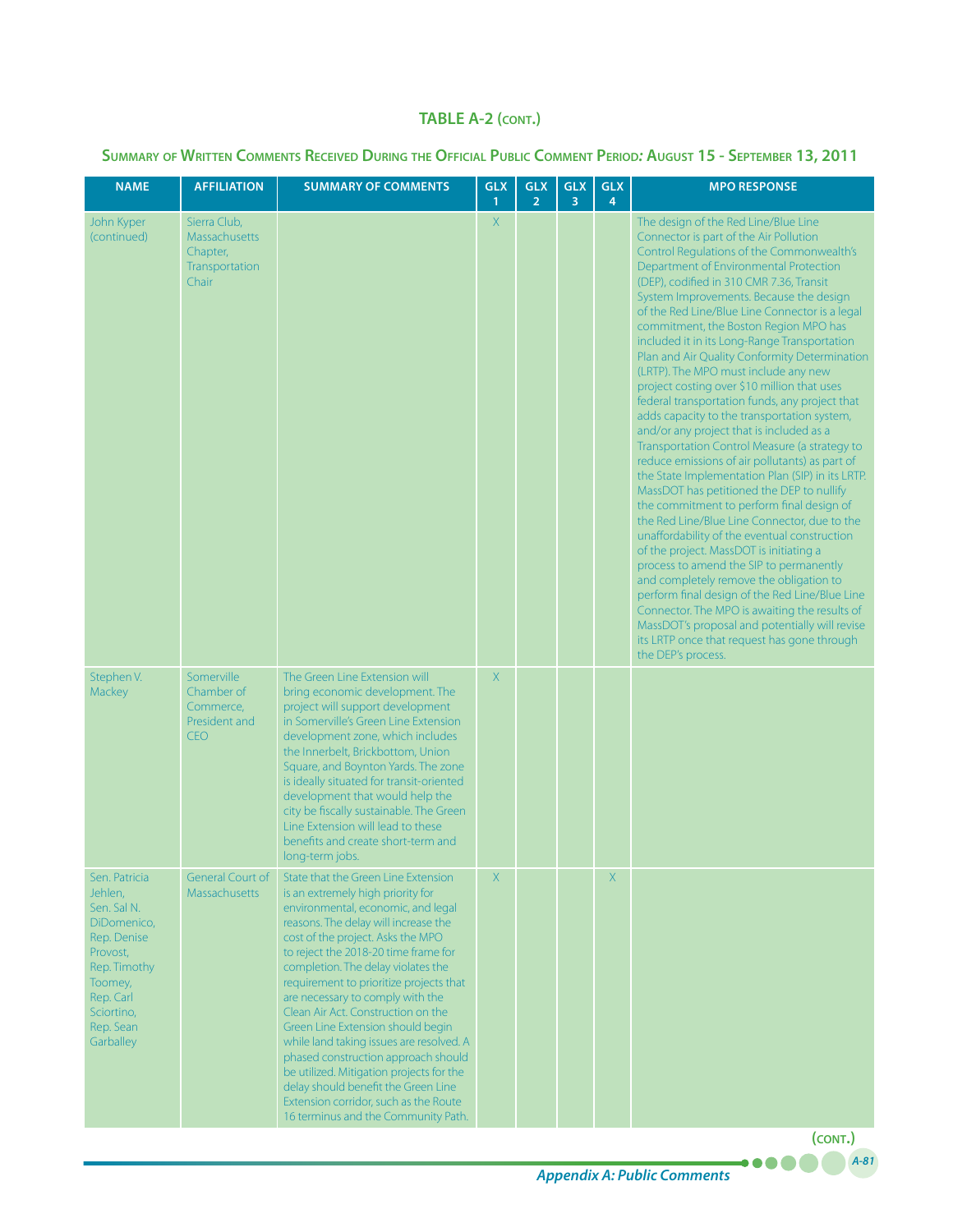**Summary of Written Comments Received During the Official Public Comment Period***:* **August 15 - September 13, 2011**

| <b>NAME</b>                                  | <b>AFFILIATION</b>                         | <b>SUMMARY OF COMMENTS</b>                                                                                                                                                                                                                                                                                                                                                                                                                                                                                                                                                                                                                                                                                                                                                                                                                                                                                                                                                 | <b>GLX</b><br>1 | <b>GLX</b><br>$\overline{2}$ | <b>GLX</b><br>3 | <b>GLX</b><br>4 | <b>MPO RESPONSE</b>                                                                                                                                                                                                                                                                                                                                                                                                                                                                                                                                                                                                                                                                                                                                                                                                                                                                                                                                                                                                                                                                                                                                                                                                                                                                         |
|----------------------------------------------|--------------------------------------------|----------------------------------------------------------------------------------------------------------------------------------------------------------------------------------------------------------------------------------------------------------------------------------------------------------------------------------------------------------------------------------------------------------------------------------------------------------------------------------------------------------------------------------------------------------------------------------------------------------------------------------------------------------------------------------------------------------------------------------------------------------------------------------------------------------------------------------------------------------------------------------------------------------------------------------------------------------------------------|-----------------|------------------------------|-----------------|-----------------|---------------------------------------------------------------------------------------------------------------------------------------------------------------------------------------------------------------------------------------------------------------------------------------------------------------------------------------------------------------------------------------------------------------------------------------------------------------------------------------------------------------------------------------------------------------------------------------------------------------------------------------------------------------------------------------------------------------------------------------------------------------------------------------------------------------------------------------------------------------------------------------------------------------------------------------------------------------------------------------------------------------------------------------------------------------------------------------------------------------------------------------------------------------------------------------------------------------------------------------------------------------------------------------------|
| Mimi Graney<br>and Livingston<br>Parsons III | <b>Union Square</b><br><b>Main Streets</b> | Urges timely completion of the Green<br>Line Extension. Concerned about the<br>project's delay. The MPO should not<br>accept the draft LRTP because it does<br>not satisfy Transportation Conformity<br>regulations. The Department of<br>Environmental Protection has not<br>granted approval to delay the Green<br>Line Extension. The schedule shown<br>in the LRTP does not conform to the<br>State Implementation Plan. Deferring<br>the Route 128 Add-a-Lane project<br>would open up funding for the Green<br>Line Extension. Additionally bonding<br>authority is needed for the project<br>as the state's 2008 Transportation<br>Bond Bill does not authorize enough<br>funding, even if New Starts funds are<br>awarded to the project. Mitigation<br>projects for the delay will be<br>expensive. The postponement of the<br>economic benefits of the project will<br>also be costly to the Commonwealth.<br>The lack of progress and delay is<br>unacceptable. | $\mathsf{X}$    | X                            |                 |                 |                                                                                                                                                                                                                                                                                                                                                                                                                                                                                                                                                                                                                                                                                                                                                                                                                                                                                                                                                                                                                                                                                                                                                                                                                                                                                             |
| Mayor Jeannette<br><b>McCarthy</b>           | City of Waltham                            | Requests that the MPO include in the<br>LRTP a new interchange and system<br>of frontage roads, including Green<br>Street, between Routes 20, 117, and<br>128. States that this project would<br>reduce congestion, improve air<br>quality and circulation, remove traffic<br>from the Stow Street neighborhood,<br>provide access to a potential transit<br>station, and encourage economic<br>development. An early action<br>could be to widen and improve<br>Green Street to serve as a regional<br>connector between Routes 20 and<br>117.                                                                                                                                                                                                                                                                                                                                                                                                                            |                 |                              |                 |                 | As part of developing Paths to a<br>Sustainable Region, the MPO was required<br>to update project costs and revise the<br>financial assumptions in the Long-Range<br>Transportation Plan (LRTP). While the MPO<br>worked to apportion its available funding in a<br>way that produces the optimal benefit, many<br>projects that would help to maintain the<br>existing system or allow for future expansion<br>or enhancement of the system could not<br>be included in the fiscally constrained LRTP.<br>In discussing the projects to be funded in<br>the LRTP, the MPO sought to fund projects<br>across transportation modes in order to<br>support a transportation system that expands<br>travel options. The particular mix of projects<br>that have been selected allow the MPO to<br>continue prior commitments and to achieve a<br>modal split among roadway, strategic transit,<br>and bicycle and pedestrian projects.<br>The MPO intends to continue working<br>with state and federal partners to identify<br>additional transportation funding in order<br>to be prepared for the future. The new<br>interchange and system of frontage roads<br>project will remain in the Universe of Projects<br>list and will be considered during the<br>development of the next LRTP. |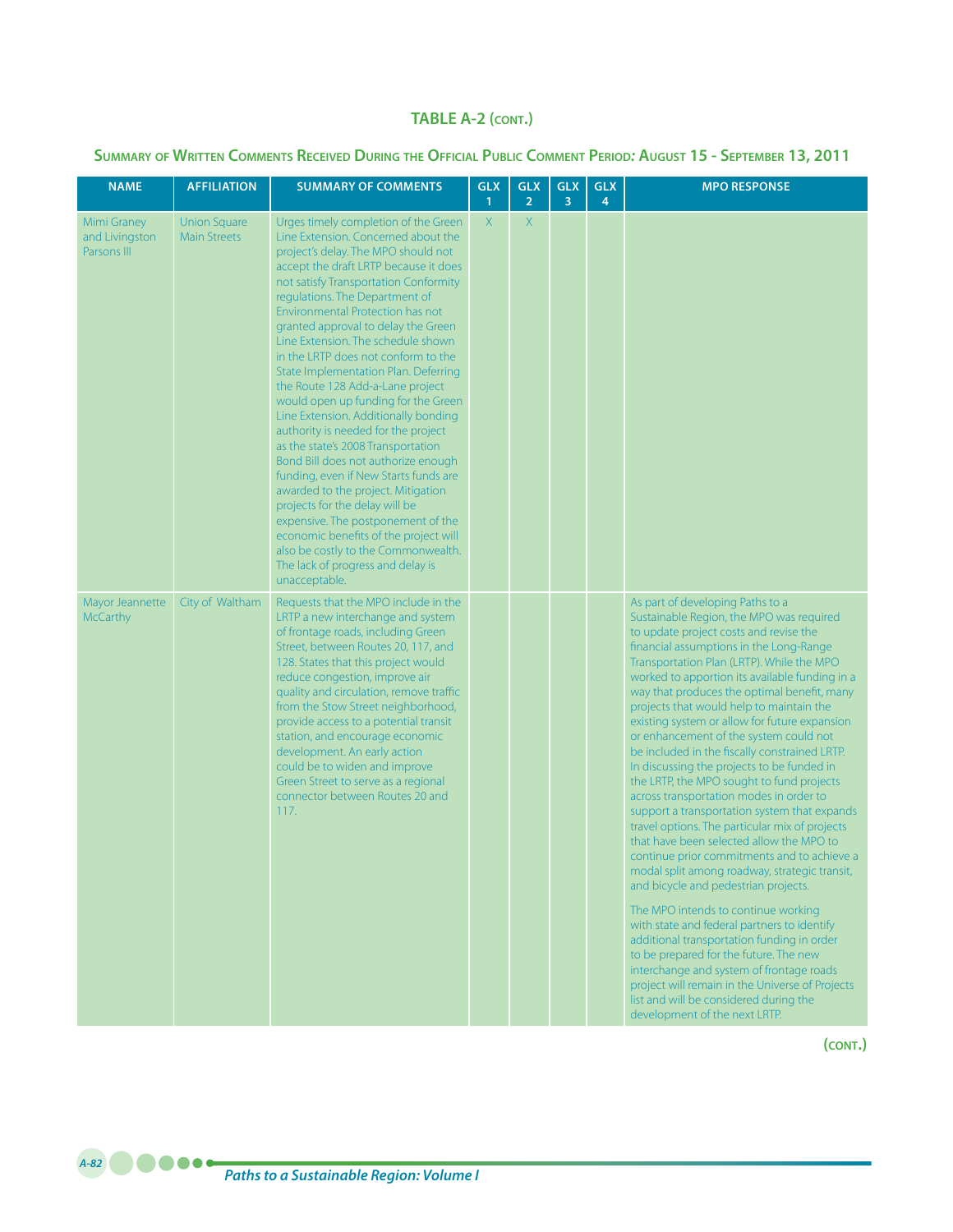#### **Summary of Written Comments Received During the Official Public Comment Period***:* **August 15 - September 13, 2011**

| <b>NAME</b>                             | <b>AFFILIATION</b>        | <b>SUMMARY OF COMMENTS</b>                                                                                                                                                                                                                                                                                                                                                                                                                                                                                                                                                                                                                                                                                                                              | <b>GLX</b><br>1 | <b>GLX</b><br>$\overline{2}$ | <b>GLX</b><br>3 | <b>GLX</b><br>4 | <b>MPO RESPONSE</b>                                                                                                                                                                                                                                                                                                                                                                                                                                                                                                                                                                                                                                                                                                                                                                                                                                                                                                                                                                                                                                                                                                                      |
|-----------------------------------------|---------------------------|---------------------------------------------------------------------------------------------------------------------------------------------------------------------------------------------------------------------------------------------------------------------------------------------------------------------------------------------------------------------------------------------------------------------------------------------------------------------------------------------------------------------------------------------------------------------------------------------------------------------------------------------------------------------------------------------------------------------------------------------------------|-----------------|------------------------------|-----------------|-----------------|------------------------------------------------------------------------------------------------------------------------------------------------------------------------------------------------------------------------------------------------------------------------------------------------------------------------------------------------------------------------------------------------------------------------------------------------------------------------------------------------------------------------------------------------------------------------------------------------------------------------------------------------------------------------------------------------------------------------------------------------------------------------------------------------------------------------------------------------------------------------------------------------------------------------------------------------------------------------------------------------------------------------------------------------------------------------------------------------------------------------------------------|
| <b>Mayor Scott</b><br>Galvin            | City of Woburn            | The New Boston Street Bridge<br>and Montvale Avenue projects<br>were shifted into the next decade.<br>Urges the MPO to reconsider this<br>decision. The policy decision to<br>leave 42 percent of discretionary<br>funds unassigned in the LRTP has<br>negatively affected these two<br>projects. Woburn has invested funds<br>in design of the projects and it's<br>unacceptable to push them further<br>into the future. This decision was<br>made without sufficient deliberation<br>and consideration of the impacts.<br>The public process should be more<br>transparent. The first years of the<br>LRTP are less clear because projects<br>were pushed into later years.<br>Requests that the MPO move the two<br>projects back into this decade. |                 |                              |                 |                 | The MPO has considered your request and<br>has decided to keep its currently planned<br>schedule for implementing these projects.<br>The New Boston Street Bridge and Montvale<br>Avenue projects are in the 2021-2025 time<br>band in the LRTP. In discussing the projects<br>to be funded in the LRTP, the MPO sought to<br>fund projects across transportation modes<br>in order to support a transportation system<br>that expands travel options. The particular<br>mix of projects that have been selected allow<br>the MPO to continue its prior commitments<br>and advance a modal split among roadway,<br>strategic transit, and bicycle and pedestrian<br>projects. The MPO chose to leave the higher<br>proportion of 41 percent of its discretionary<br>funds unassigned and available to fund<br>lower-cost projects that do not have to be<br>specifically listed in the LRTP because of the<br>significant backlog of maintenance and state-<br>of-good-repair work to be done on both the<br>highway and transit systems. These projects<br>will be chosen as part of the Transportation<br>Improvement Program process. |
| Michelle Ciccolo                        | Town of Hudson            | Thanks the Boston Region MPO for<br>keeping the Assabet River Rail Trail<br>in the draft LRTP. Urges the MPO to<br>keep the project in the final LRTP<br>in the earliest possible time band.<br>States that the Trail is a valuable<br>transportation route connecting<br>many activity centers. Large<br>investments have been made in local,<br>state, and federal funds to design<br>the trail and build other portions. 5.5<br>miles in Hudson and Marlborough<br>have been built. The Town supports<br>completion of the full 12-mile Trail.                                                                                                                                                                                                       |                 |                              |                 |                 | Thank you for your support. The Assabet River<br>Rail Trail is included in the 2016-2020 time<br>band in the LRTP.                                                                                                                                                                                                                                                                                                                                                                                                                                                                                                                                                                                                                                                                                                                                                                                                                                                                                                                                                                                                                       |
| Ted Alexiades,<br>Town<br>Administrator | Town of<br><b>Hingham</b> | Asks the MPO to include the Derby<br><b>Street Corridor Improvement Project</b><br>and proposed improvements to<br>Route 3A and the Hingham Rotary<br>in the next version of the LRTP. The<br>Derby Street project is the Town's top<br>priority. It will support commercial<br>and industrial development along<br>Derby Street. The Town is moving<br>forward with design for the project.<br>The corridor has safety and capacity<br>issues. The Route 3A and Hingham<br>Rotary project will address hazards<br>and support regional economic<br>development.                                                                                                                                                                                        |                 |                              |                 |                 | As part of developing Paths to a<br>Sustainable Region, the MPO was required<br>to update project costs and revise the<br>financial assumptions in the Long-Range<br>Transportation Plan (LRTP). While the MPO<br>worked to apportion its available funding in a<br>way that produces the optimal benefit, many<br>projects that would help to maintain the<br>existing system or allow for future expansion<br>or enhancement of the system could not<br>be included in the fiscally constrained LRTP.<br>In discussing the projects to be funded in<br>the LRTP, the MPO sought to fund projects<br>across transportation modes in order to<br>support a transportation system that expands<br>travel options. The particular mix of projects<br>that have been selected allow the MPO to<br>continue prior commitments and to achieve a<br>modal split among roadway, strategic transit,<br>and bicycle and pedestrian projects.                                                                                                                                                                                                      |

**(cont.)**

*A-83*

....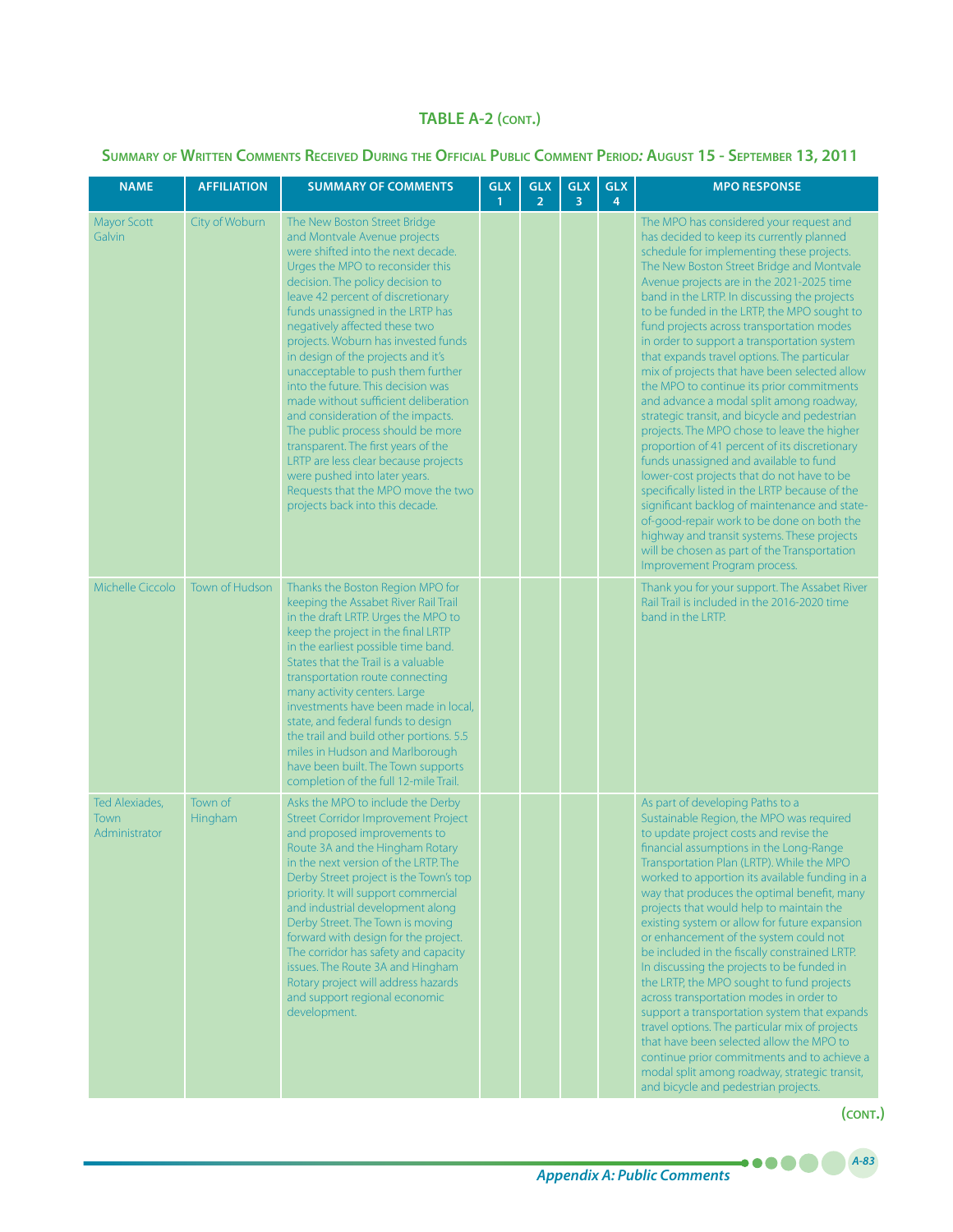### **Summary of Written Comments Received During the Official Public Comment Period***:* **August 15 - September 13, 2011**

| <b>NAME</b>                                                   | <b>AFFILIATION</b>                                                                                                    | <b>SUMMARY OF COMMENTS</b>                                                                                                                                                                                                                                                                                                                                                                                                                                                                                                                                                                                                                                                                                                                                                                                                                                                                                                                                                                                                                                                                                                                                                                                                                                                                                                                                                                                                                                                                                                                                                                                                                                                                                                                                                                                                                                                                                                                                               | <b>GLX</b><br>1 | <b>GLX</b><br>$\overline{2}$ | <b>GLX</b><br>3 | <b>GLX</b><br>4 | <b>MPO RESPONSE</b>                                                                                                                                                                                                                                                                                                                                                                                                                                                                                                                                                                                                                                                                                                                                                                                                                                                                                                                                                                                                                                                                                                                                                                                                                                                                                                                                                                                                           |
|---------------------------------------------------------------|-----------------------------------------------------------------------------------------------------------------------|--------------------------------------------------------------------------------------------------------------------------------------------------------------------------------------------------------------------------------------------------------------------------------------------------------------------------------------------------------------------------------------------------------------------------------------------------------------------------------------------------------------------------------------------------------------------------------------------------------------------------------------------------------------------------------------------------------------------------------------------------------------------------------------------------------------------------------------------------------------------------------------------------------------------------------------------------------------------------------------------------------------------------------------------------------------------------------------------------------------------------------------------------------------------------------------------------------------------------------------------------------------------------------------------------------------------------------------------------------------------------------------------------------------------------------------------------------------------------------------------------------------------------------------------------------------------------------------------------------------------------------------------------------------------------------------------------------------------------------------------------------------------------------------------------------------------------------------------------------------------------------------------------------------------------------------------------------------------------|-----------------|------------------------------|-----------------|-----------------|-------------------------------------------------------------------------------------------------------------------------------------------------------------------------------------------------------------------------------------------------------------------------------------------------------------------------------------------------------------------------------------------------------------------------------------------------------------------------------------------------------------------------------------------------------------------------------------------------------------------------------------------------------------------------------------------------------------------------------------------------------------------------------------------------------------------------------------------------------------------------------------------------------------------------------------------------------------------------------------------------------------------------------------------------------------------------------------------------------------------------------------------------------------------------------------------------------------------------------------------------------------------------------------------------------------------------------------------------------------------------------------------------------------------------------|
| Ted Alexiades,<br><b>Town</b><br>Administrator<br>(continued) | Town of<br>Hingham                                                                                                    |                                                                                                                                                                                                                                                                                                                                                                                                                                                                                                                                                                                                                                                                                                                                                                                                                                                                                                                                                                                                                                                                                                                                                                                                                                                                                                                                                                                                                                                                                                                                                                                                                                                                                                                                                                                                                                                                                                                                                                          |                 |                              |                 |                 | The MPO intends to continue working with<br>state and federal partners to identify additional<br>transportation funding in order to be prepared<br>for the future. The Derby Street Corridor<br>Improvement project will remain in the<br>Universe of Projects list and will be considered<br>during the development of the next LRTP.                                                                                                                                                                                                                                                                                                                                                                                                                                                                                                                                                                                                                                                                                                                                                                                                                                                                                                                                                                                                                                                                                        |
| Laura Wiener<br>and Schuyler<br>Larrabee                      | Regional<br>Transportation<br>Advisory<br>Council, Chair;<br>and the Advisory<br>Council's Plan<br>Committee<br>Chair | Commends the MPO for the Needs<br>Assessment. Offers several policy<br>recommendations to help the<br>MPO make choices about difficult<br>tradeoffs: maintenance should be<br>the highest priority; for expansion<br>favor rail, transit, bicycle, and<br>pedestrian projects over highway<br>projects; use statistical data and<br>quantifiable performance measures<br>to select projects; and the MPO<br>should include a list of Illustrative<br>Projects in the LRPT. Inclusion of<br>Illustrative Projects allows the MPO<br>to express a compelling vision of<br>the future. Supports including the<br>following as Illustrative Projects:<br>the Urban Ring, the Blue Line<br>Extension to Lynn, the North-South<br>Rail Link, and electrification of the<br>commuter rail system. Offered<br>several other suggestions by mode.<br>For transit, supports flexing highway<br>funds to transit, urges the state to<br>reverse the delay of the Green Line<br>Extension, close transit gaps, and<br>support high-speed rail. For freight,<br>suggests the MPO include a chapter<br>dedicated to the topic in the LRTP,<br>describe the freight benefits and<br>drawbacks of each project, and<br>urges the MPO to support the<br>Conley Terminal Bypass Road, Track<br>61 rehabilitation, improvements to<br>the Framingham subdivision line of<br>CSX, and the addition of a modern<br>truck stop on I-495. For highways,<br>the Advisory Council supports better<br>management and operations and a<br>regional HOV system. For bicycle and<br>pedestrian planning, the Advisory<br>Council supports a complete streets<br>design policy where the MPO will<br>only fund projects that serve all street<br>users. The Advisory Council also<br>urges the MPO to develop criteria for<br>the evaluation of shared-use paths<br>so that projects that will receive the<br>most use, and do the most to remove<br>automobiles from streets, will be<br>prioritized. |                 |                              |                 |                 | In discussing the projects to be funded in<br>the LRTP, the MPO sought to fund projects<br>across transportation modes in order<br>to support a transportation system that<br>expands travel options. The particular mix of<br>projects that have been selected allow the<br>MPO to continue prior commitments and<br>to advance a modal split among roadway,<br>strategic transit, and bicycle and pedestrian<br>projects. The MPO acknowledges the need<br>for increased transit in the future; however,<br>it also recognizes the significant backlog of<br>maintenance and state-of-good-repair work<br>for the existing transit system. The MPO chose<br>to allocate all of the MBTA's future transit<br>and capital funding to system infrastructure<br>maintenance, accessibility improvements,<br>and system enhancements, to ensure that<br>the existing system can continue to function<br>into the future and continue to serve its<br>existing ridership. The Commonwealth<br>made the commitment to fund the State<br>Implementation Plan transit expansion<br>projects. The MPO felt that it was important to<br>further extend the Green Line from Medford<br>Hillside (College Avenue) to Route 16/Mystic<br>Valley Parkway as a second phase of the<br>Green Line Extension project, and "flexed"<br>\$185 million of federal funding dedicated to<br>highway projects to do so. (continued on next<br>page) |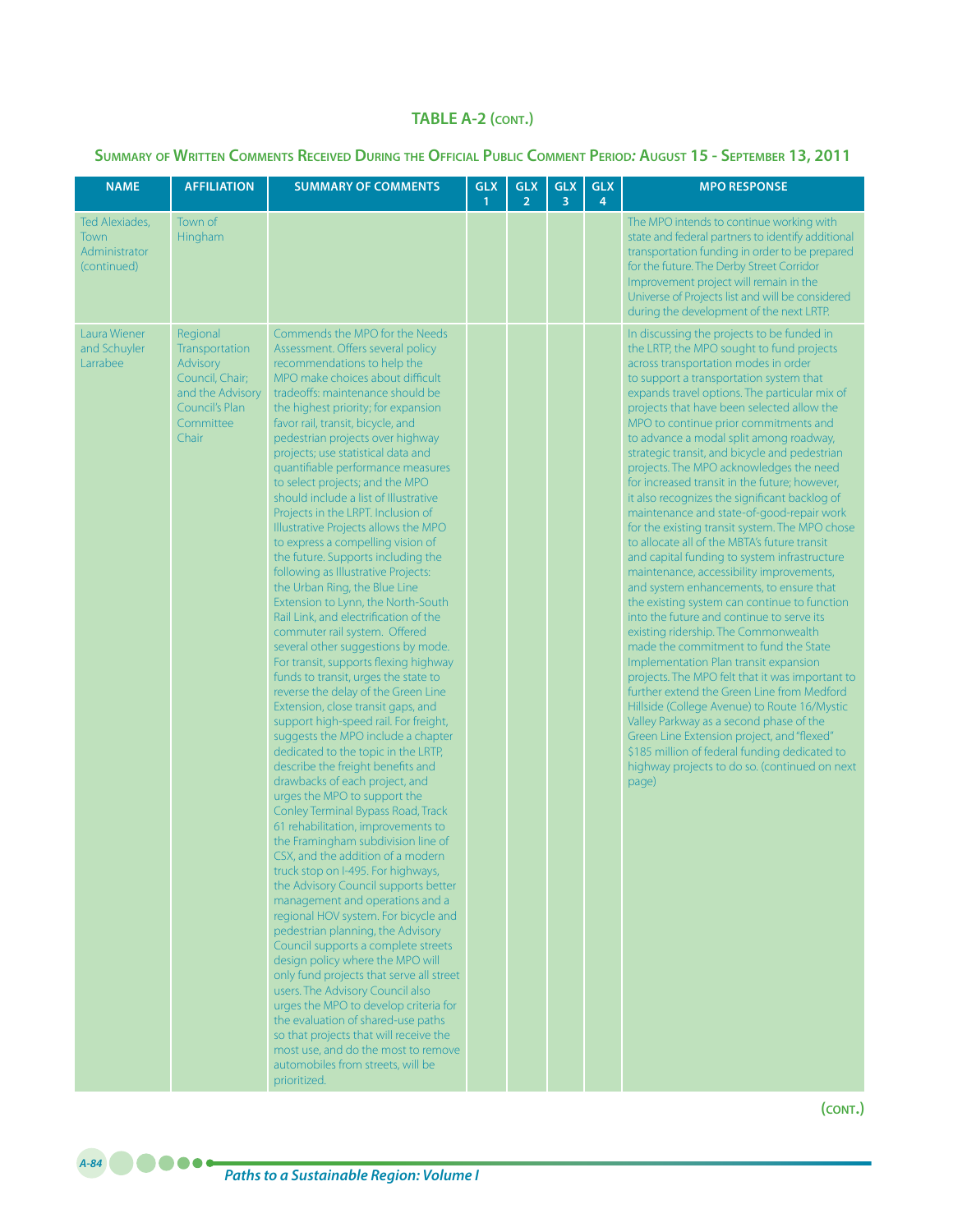#### **Summary of Written Comments Received During the Official Public Comment Period***:* **August 15 - September 13, 2011**

| <b>NAME</b>                                             | <b>AFFILIATION</b>                                                                                                    | <b>SUMMARY OF COMMENTS</b>                                                                                                                                                                                                                                                                                                                                                                                                                                                               | <b>GLX</b><br>$\mathbf{1}$ | <b>GLX</b><br>$\overline{2}$ | <b>GLX</b><br>3 | <b>GLX</b><br>$\overline{4}$ | <b>MPO RESPONSE</b>                                                                                                                                                                                                                                                                                                                                                                                                                                                                                                                                                                                                                                                                                                                                                                                                                                                                                                                                                                                                                                                                                                                                                                                                                                                                                                                                                                                                                                                                                                                                                                            |
|---------------------------------------------------------|-----------------------------------------------------------------------------------------------------------------------|------------------------------------------------------------------------------------------------------------------------------------------------------------------------------------------------------------------------------------------------------------------------------------------------------------------------------------------------------------------------------------------------------------------------------------------------------------------------------------------|----------------------------|------------------------------|-----------------|------------------------------|------------------------------------------------------------------------------------------------------------------------------------------------------------------------------------------------------------------------------------------------------------------------------------------------------------------------------------------------------------------------------------------------------------------------------------------------------------------------------------------------------------------------------------------------------------------------------------------------------------------------------------------------------------------------------------------------------------------------------------------------------------------------------------------------------------------------------------------------------------------------------------------------------------------------------------------------------------------------------------------------------------------------------------------------------------------------------------------------------------------------------------------------------------------------------------------------------------------------------------------------------------------------------------------------------------------------------------------------------------------------------------------------------------------------------------------------------------------------------------------------------------------------------------------------------------------------------------------------|
| Laura Wiener<br>and Schuyler<br>Larrabee<br>(continued) | Regional<br>Transportation<br>Advisory<br>Council, Chair;<br>and the Advisory<br>Council's Plan<br>Committee<br>Chair |                                                                                                                                                                                                                                                                                                                                                                                                                                                                                          |                            |                              |                 |                              | The MPO recognizes that there are a<br>tremendous number of maintenance and<br>capacity issues vying for scarce transportation<br>funds. It also recognizes that there are many<br>mobility and capacity issues now and projected<br>for the future. The MPO chose not to include<br>an Illustrative Projects chapter in this LRTP,<br>listing projects that it would fund if new<br>funding were to become available, because<br>there is a significant backlog of maintenance<br>and "state-of-good-repair work to be done<br>on the highway and transit systems. The LRTP<br>must be updated at least every four years. As<br>new financial information becomes available,<br>the MPO will update its list of recommended<br>projects in future LRTPs. This LRTP does not<br>include separate chapters on each mode but is<br>designed to address the different vision topic<br>areas and discusses each mode, including<br>freight in each of the chapters. The Conley<br>Terminal Bypass Road is included in the LRTP<br>and the Track 61 rehabilitation, improvements<br>to the Framingham line, additional truck stops,<br>and a regional HOV system will remain part of<br>the LRTP's Universe of projects and programs.<br>The MPO has committed to develop<br>performance measures as part of the<br>next phase in the LRTP process. Examples<br>of performance measures that will be<br>examined are included at the end of Chapter<br>4 (Transportation System Operations and<br>Management), Chapter 5 (Livability and<br>Environment), and Chapter 6 (Transportation<br>Equity). |
| Jim Nigrelli                                            | <b>Sudbury Citizens</b><br>for Responsible<br>Land<br>Stewardship                                                     | States that the construction of the<br>Bruce Freeman Rail Trail in Acton and<br>Concord, with a bridge over Route 2<br>included, will cost about \$4.5 million<br>per mile. Questions spending funds<br>on non-essential amenities that will<br>be used primarily for recreation.<br>The LRTP should allocate funds to<br>projects that improve air quality and<br>reduce congestion. On-road bicycle<br>facilities, which cost must less, should<br>be considered in all road projects. |                            |                              |                 |                              | In the context of the visions and policies<br>set forth in the LRTP by the MPO, it was<br>determined that bicycle and pedestrian<br>projects are important. Several of the vision<br>topics address this. Specifically, bicycle and<br>pedestrian facilities are addressed under the<br>livability (promote healthy transportation),<br>mobility (improve access to transit; expand<br>bicycle and pedestrian networks), environment<br>(support nonmotorized modes; support<br>greenhouse gas emission reductions), and<br>climate change (increase transit/bicycle/<br>pedestrian options) visions and policies.<br>In discussing the projects to be funded in the<br>LRTP, the MPO sought to fund projects across<br>transportation modes in order to support a<br>transportation system that expands travel<br>options. The particular mix of projects that<br>have been selected allow the MPO to continue<br>prior commitments and to achieve a modal<br>split among roadway, strategic transit, and<br>bicycle and pedestrian projects. On-road<br>bicycle facilities continue to be considered<br>as part of the Transportation Improvement<br>Program process.<br>(CONT.)                                                                                                                                                                                                                                                                                                                                                                                                             |

*A-85*

....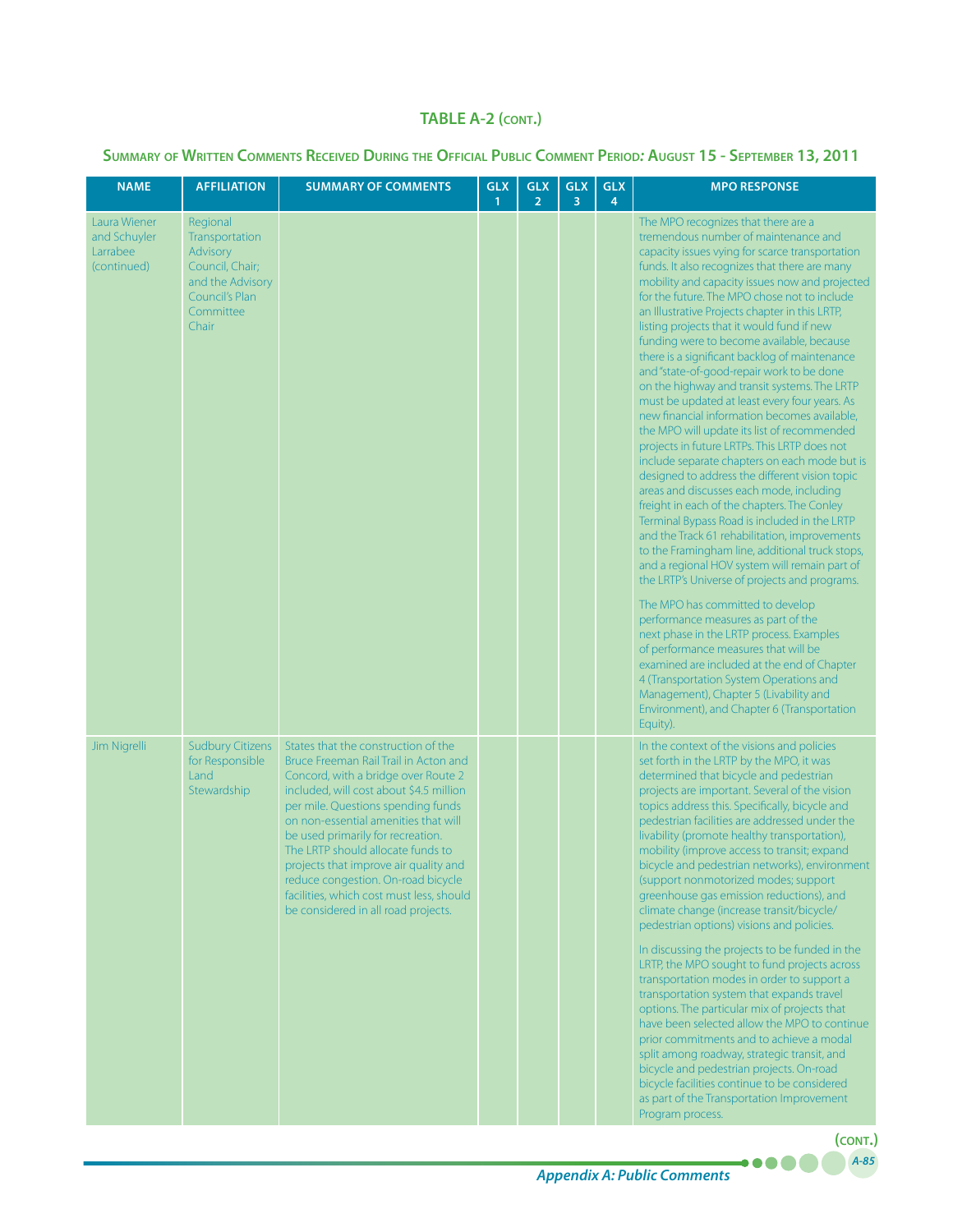**Summary of Written Comments Received During the Official Public Comment Period***:* **August 15 - September 13, 2011**

| <b>NAME</b>                 | <b>AFFILIATION</b> | <b>SUMMARY OF COMMENTS</b>                                                                                                                                                                                                                                                                                                                                                                                                                                                                                                                                                                                                                                                                                                                                                                                   | <b>GLX</b><br>$\overline{1}$ | <b>GLX</b><br>$\overline{2}$ | <b>GLX</b><br>$\overline{3}$ | <b>GLX</b><br>$\overline{4}$ | <b>MPO RESPONSE</b>                                                                                                                                                                                                                                                                                                                                                                                                                                                                                                                                                                                                                                                                                                                                                                                                                                                                                                                                                                                                                                                                                                                                                                                                                                                                                                                                                                                                                                                                                                                                                                                                                                                                                                                                                                                                                                                                                                                                                                                                                                                                                                                                                                                                                                                                                                                                                                                                                                                                                                                                                                                                                                                |
|-----------------------------|--------------------|--------------------------------------------------------------------------------------------------------------------------------------------------------------------------------------------------------------------------------------------------------------------------------------------------------------------------------------------------------------------------------------------------------------------------------------------------------------------------------------------------------------------------------------------------------------------------------------------------------------------------------------------------------------------------------------------------------------------------------------------------------------------------------------------------------------|------------------------------|------------------------------|------------------------------|------------------------------|--------------------------------------------------------------------------------------------------------------------------------------------------------------------------------------------------------------------------------------------------------------------------------------------------------------------------------------------------------------------------------------------------------------------------------------------------------------------------------------------------------------------------------------------------------------------------------------------------------------------------------------------------------------------------------------------------------------------------------------------------------------------------------------------------------------------------------------------------------------------------------------------------------------------------------------------------------------------------------------------------------------------------------------------------------------------------------------------------------------------------------------------------------------------------------------------------------------------------------------------------------------------------------------------------------------------------------------------------------------------------------------------------------------------------------------------------------------------------------------------------------------------------------------------------------------------------------------------------------------------------------------------------------------------------------------------------------------------------------------------------------------------------------------------------------------------------------------------------------------------------------------------------------------------------------------------------------------------------------------------------------------------------------------------------------------------------------------------------------------------------------------------------------------------------------------------------------------------------------------------------------------------------------------------------------------------------------------------------------------------------------------------------------------------------------------------------------------------------------------------------------------------------------------------------------------------------------------------------------------------------------------------------------------------|
| Cathy Ann<br><b>Buckley</b> | Unidentified       | Concerned about climate change.<br>Table 5-2 in the LRTP shows carbon<br>dioxide emissions increasing if<br>the projects in the LRTP are built,<br>compared to a scenario in which<br>they are not built. A business-as-usual<br>approach will not work for reducing<br>greenhouse gas emissions. The use<br>of single-occupant vehicles must<br>be dramatically reduced. Urges the<br>MPO to take a stand and fight against<br>climate change. Requests the LRTP<br>include simple tables in the finance<br>chapter that describe how much<br>total money comes to the state from<br>the federal government, how much<br>is collected at the state level, and<br>where it is spent. The tables should<br>also show how much is at the MPO's<br>discretion. Historic information<br>should also be included. |                              |                              |                              |                              | In discussing the projects to be funded in the<br>LRTP, the MPO sought to fund projects across<br>transportation modes in order to support a<br>transportation system that expands travel<br>options. The particular mix of projects that<br>have been selected allow the MPO to advance<br>a modal split among roadway, strategic transit,<br>and bicycle and pedestrian projects. The MPO<br>chose to allocate all of the MBTA's future transit<br>and capital funding to system infrastructure<br>maintenance, accessibility improvements,<br>and system enhancements because of the<br>significant backlog of maintenance and<br>state-of-good-repair work for the existing<br>transit system. The purpose is to ensure that<br>the system can function into the future and<br>continue to serve existing ridership. The<br>Commonwealth made the commitment to<br>fund the State Implementation Plan transit<br>expansion projects. In addition, the MPO felt<br>that it was important to further extend the<br>Green Line from Medford Hillside to Route 16/<br>Mystic Valley Parkway as a second phase of<br>the Green Line Extension project, and "flexed"<br>\$185 million of funding dedicated to highway<br>projects to do so.<br>The MPO left 41 percent of its discretionary<br>funds unassigned and available to fund<br>lower-cost projects that do not have to be<br>specifically listed in the LRTP. It is with this<br>funding that lower-cost projects that can help<br>to reduce CO2 emissions can be programmed<br>in the Transportation Improvement Program<br>(TIP) and constructed in the future. The MPO<br>will continue to apply its visions and policies<br>(including livability, mobility, environment,<br>and climate change) that promote sustainable,<br>green transportation as it selects projects<br>that will use the unassigned funds. The MPO<br>contributes to reductions in greenhouse<br>gas emissions through the TIP by funding<br>projects and programs that reduce the need<br>to drive and ease roadway congestion. It funds<br>projects that support the use of alternative<br>fuel sources. Many of its programs (funded<br>through its Unified Planning Work Program)<br>that promote livability in the region also help<br>in reducing greenhouse gas emissions. These<br>include livability workshops held in MPO<br>communities, support for local pedestrian<br>and bicycle planning to improve conditions<br>for these modes in the region, and the<br>community technical assistance program. A<br>full list of the MPO's activities can be found<br>in Chapter 5 of the LRTP. (continued on next<br>page) |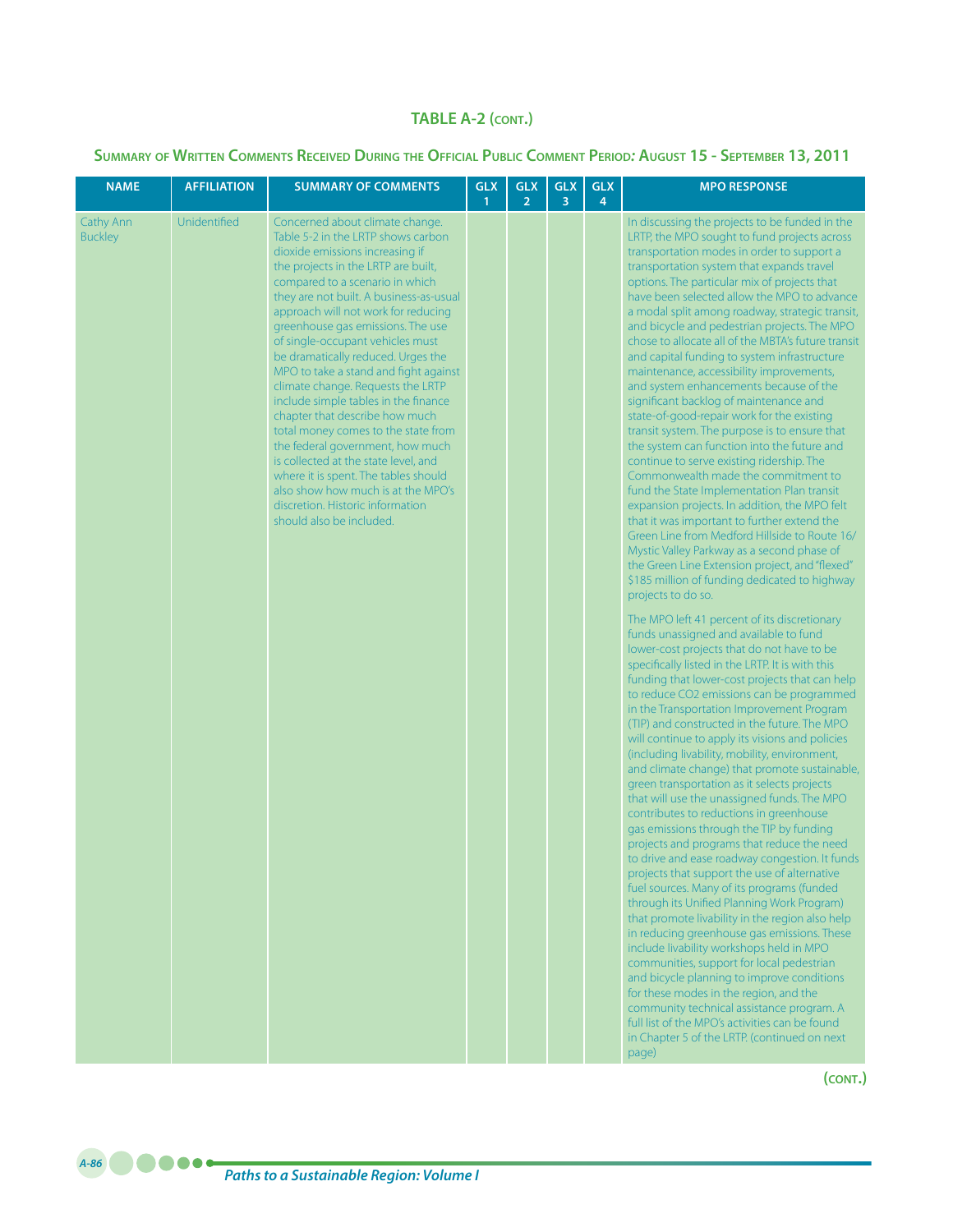### **Summary of Written Comments Received During the Official Public Comment Period***:* **August 15 - September 13, 2011**

| <b>NAME</b>                                | <b>AFFILIATION</b> | <b>SUMMARY OF COMMENTS</b> | <b>GLX</b><br>$\mathbf{1}$ | <b>GLX</b><br>$\overline{2}$ | <b>GLX</b><br>3 | <b>GLX</b><br>4 | <b>MPO RESPONSE</b>                                                                                                                                                                                                                                                                                                                                                                                                                                                                                                                                                                                                                                                                                                                                                                                                                                                                                                                                                                                                                                                                                                                                                                                                                                                                                                                                                                                                                                                                                                                                                                                                                                                                                                            |
|--------------------------------------------|--------------------|----------------------------|----------------------------|------------------------------|-----------------|-----------------|--------------------------------------------------------------------------------------------------------------------------------------------------------------------------------------------------------------------------------------------------------------------------------------------------------------------------------------------------------------------------------------------------------------------------------------------------------------------------------------------------------------------------------------------------------------------------------------------------------------------------------------------------------------------------------------------------------------------------------------------------------------------------------------------------------------------------------------------------------------------------------------------------------------------------------------------------------------------------------------------------------------------------------------------------------------------------------------------------------------------------------------------------------------------------------------------------------------------------------------------------------------------------------------------------------------------------------------------------------------------------------------------------------------------------------------------------------------------------------------------------------------------------------------------------------------------------------------------------------------------------------------------------------------------------------------------------------------------------------|
| Cathy Ann<br><b>Buckley</b><br>(continued) | Unidentified       |                            |                            |                              |                 |                 | Working closely with MassDOT, the MPO<br>will continue to report on its actions to<br>comply with the GWSA and to help meet the<br>greenhouse gas reduction targets. As part<br>of this activity, the MPO will provide further<br>public information on the topic and will<br>advocate for steps needed to accomplish the<br>MPO's and state's goals for greenhouse gas<br>reductions. The MPO will continue to analyze<br>projects for the reductions they bring about,<br>conducting these analyses either at the<br>regional level (using its regional model) or at<br>the project level when it is preparing its TIP<br>or conducting project-level studies (using its<br>regional model or other methods).<br>The MPO is limited to funding the<br>components of the regional transportation<br>system over which the MPO has programming<br>and geographic jurisdiction. The LRTP includes<br>only funding of federal transportation<br>money for the Statewide Road and Bridge<br>Program, the Central Artery/Tunnel project,<br>the Accelerated Bridge Program, and the<br>public transportation system. The only<br>state funding included in the LRTP is the<br>Commonwealth's portion of the funding<br>of projects that cost over \$10 million and<br>its funding of State Implementation Plan<br>projects. Chapter 7 of the LRTP shows the<br>federal funds that are available to the MPO to<br>program at its discretion. The MPO is looking<br>into the use of Chapter 90 funds as part of<br>its Pavement Management Study that is<br>currently underway. Historic information on<br>transportation spending can be found in other<br>statewide documents, including the Statewide<br>Capital Investment Plan. |

**(cont.)**

*A-87*

.....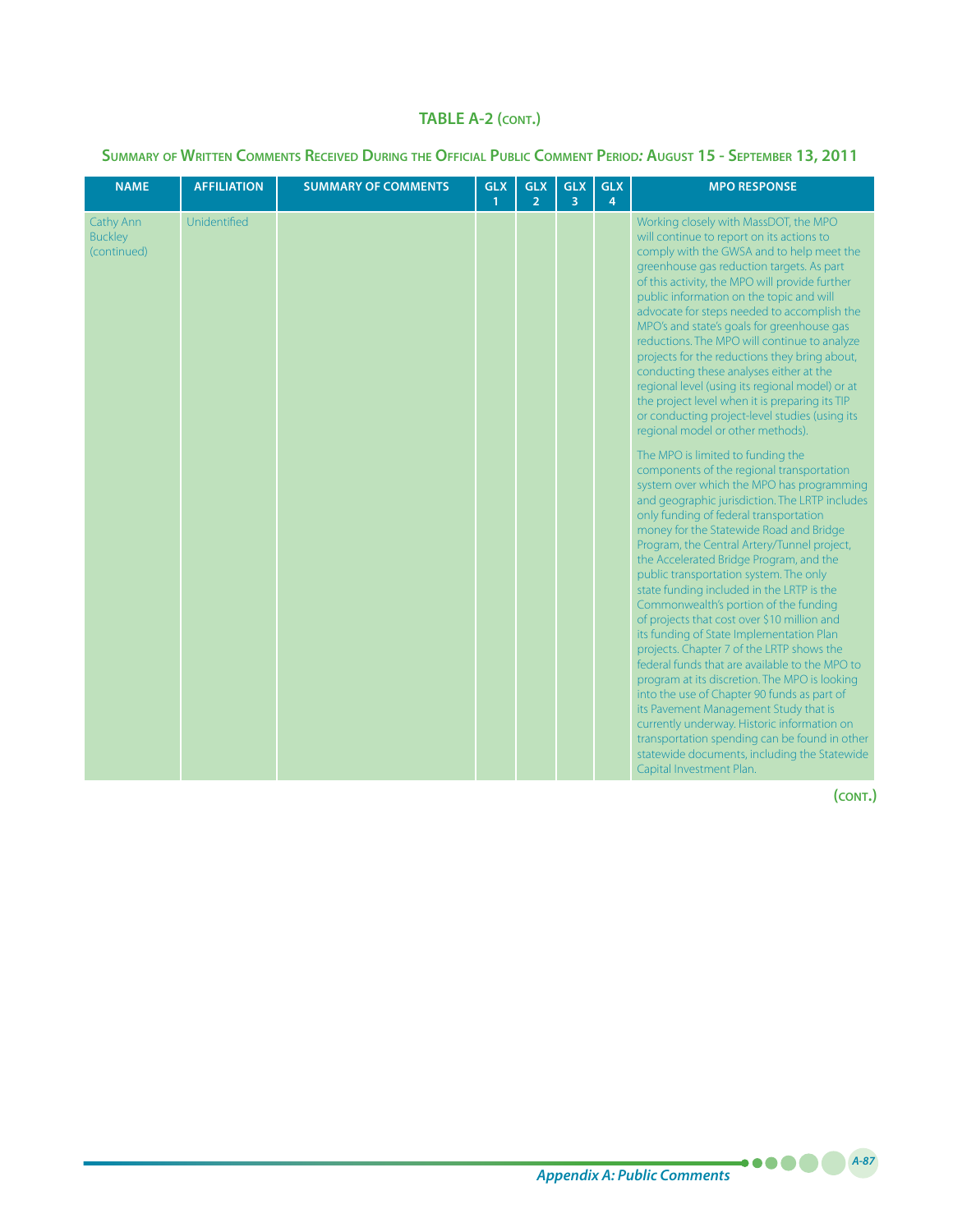| <b>NAME</b>          | <b>AFFILIATION</b>                                                 | <b>SUMMARY OF COMMENTS</b>                                                                                                                                                                                                                                                                                                                                                                                                                                                                                                                                                                                                                                                                                                                                                                                                                                                                                                                                                                                                                                                                                     | <b>GLX</b><br>1 | <b>GLX</b><br>$\overline{2}$ | <b>GLX</b><br>3 | <b>GLX</b><br>4 | <b>MPO RESPONSE</b>                                                                                                                                                                                                                                                                                                                                                                                                                                                                                                                                                                                                                                                                                                                                                                                                                                                                                                                                                                                                                             |
|----------------------|--------------------------------------------------------------------|----------------------------------------------------------------------------------------------------------------------------------------------------------------------------------------------------------------------------------------------------------------------------------------------------------------------------------------------------------------------------------------------------------------------------------------------------------------------------------------------------------------------------------------------------------------------------------------------------------------------------------------------------------------------------------------------------------------------------------------------------------------------------------------------------------------------------------------------------------------------------------------------------------------------------------------------------------------------------------------------------------------------------------------------------------------------------------------------------------------|-----------------|------------------------------|-----------------|-----------------|-------------------------------------------------------------------------------------------------------------------------------------------------------------------------------------------------------------------------------------------------------------------------------------------------------------------------------------------------------------------------------------------------------------------------------------------------------------------------------------------------------------------------------------------------------------------------------------------------------------------------------------------------------------------------------------------------------------------------------------------------------------------------------------------------------------------------------------------------------------------------------------------------------------------------------------------------------------------------------------------------------------------------------------------------|
| <b>Tom Michelman</b> | Friends of the<br><b>Bruce Freeman</b><br>Rail Trail.<br>President | Supports the Bruce Freeman Rail<br>Trail in the LRTP for the 2021-25 time<br>band. Phase I in Chelmsford and<br>Westford has been very successful.<br>Phase 2, which will bring the Trail<br>through Westford, Carlisle, Acton,<br>Concord, and Sudbury will improve<br>access to commuter rail and bus<br>services, decrease congestion and<br>offer alternatives to driving, provide<br>safe access to schools, and increase<br>economic vitality. It is important to<br>include the Trail in the 2021-25 time<br>band because it must be planned<br>for construction in the next 10 years<br>in order to access federal design<br>funds, a kick-off meeting for final<br>design of Phases 2A and 2C was held<br>on September 14, and the Trail will<br>reduce the cost of travel for users;<br>it will contribute to a network of<br>paths; large increases in bicycle and<br>pedestrian use should be expected<br>because of a better network, higher<br>gas prices, more congestion, and<br>investments such as the Boston Bike<br>Share; it will encourage exercise; and<br>voters love community paths. |                 |                              |                 |                 | The Bruce Freeman Rail Trail project is<br>included in the list of recommended projects<br>in Paths to a Sustainable Region in the 2021-<br>2025 time band.                                                                                                                                                                                                                                                                                                                                                                                                                                                                                                                                                                                                                                                                                                                                                                                                                                                                                     |
| <b>Tom Bailey</b>    | Concord<br><i>resident</i>                                         | Supports Phase II of the Bruce<br>Freeman Rail Trail in the 2021-25 time<br>slot of the LRTP.                                                                                                                                                                                                                                                                                                                                                                                                                                                                                                                                                                                                                                                                                                                                                                                                                                                                                                                                                                                                                  |                 |                              |                 |                 | The Bruce Freeman Rail Trail project is<br>included in the list of recommended projects<br>in Paths to a Sustainable Region in the 2021-<br>2025 time band.                                                                                                                                                                                                                                                                                                                                                                                                                                                                                                                                                                                                                                                                                                                                                                                                                                                                                     |
| Matt Straayer        | Acton resident                                                     | Supports the Bruce Freeman Rail<br>Trail. The Trail offers a safe place for<br>commuters and families to ride.                                                                                                                                                                                                                                                                                                                                                                                                                                                                                                                                                                                                                                                                                                                                                                                                                                                                                                                                                                                                 |                 |                              |                 |                 | The Bruce Freeman Rail Trail project is<br>included in the list of recommended projects<br>in Paths to a Sustainable Region in the 2021-<br>2025 time band.                                                                                                                                                                                                                                                                                                                                                                                                                                                                                                                                                                                                                                                                                                                                                                                                                                                                                     |
| <b>Judith Sprott</b> | Concord<br>resident                                                | Opposed to the Bruce Freeman Rail<br>Trail. States that the Trail comes from<br>nowhere and goes nowhere. It may<br>lead to further damage to White<br>Pond and other environmentally<br>sensitive areas. Supports improving<br>the existing street network for<br>cyclists. There are dangerous street<br>and rail crossings on the Trail. The Trail<br>has not been accepted by Sudbury.                                                                                                                                                                                                                                                                                                                                                                                                                                                                                                                                                                                                                                                                                                                     |                 |                              |                 |                 | "In the context of the visions and policies<br>set forth in the LRTP by the MPO, it was<br>determined that bicycle and pedestrian<br>projects are important. Several of the vision<br>topics address this. Specifically, bicycle and<br>pedestrian facilities are addressed under the<br>livability (promote healthy transportation),<br>mobility (improve access to transit;<br>expand bicycle and pedestrian networks),<br>environment (support nonmotorized modes;<br>support greenhouse gas emission reductions),<br>and climate change (increase transit/bicycle/<br>pedestrian options) visions and policies.<br>In discussing the projects to be funded in<br>the LRTP, the MPO sought to fund projects<br>across transportation modes in order to<br>support a transportation system that expands<br>travel options. The particular mix of projects<br>that have been selected allow the MPO to<br>continue prior commitments and to achieve a<br>modal split among roadway, strategic transit,<br>and bicycle and pedestrian projects. |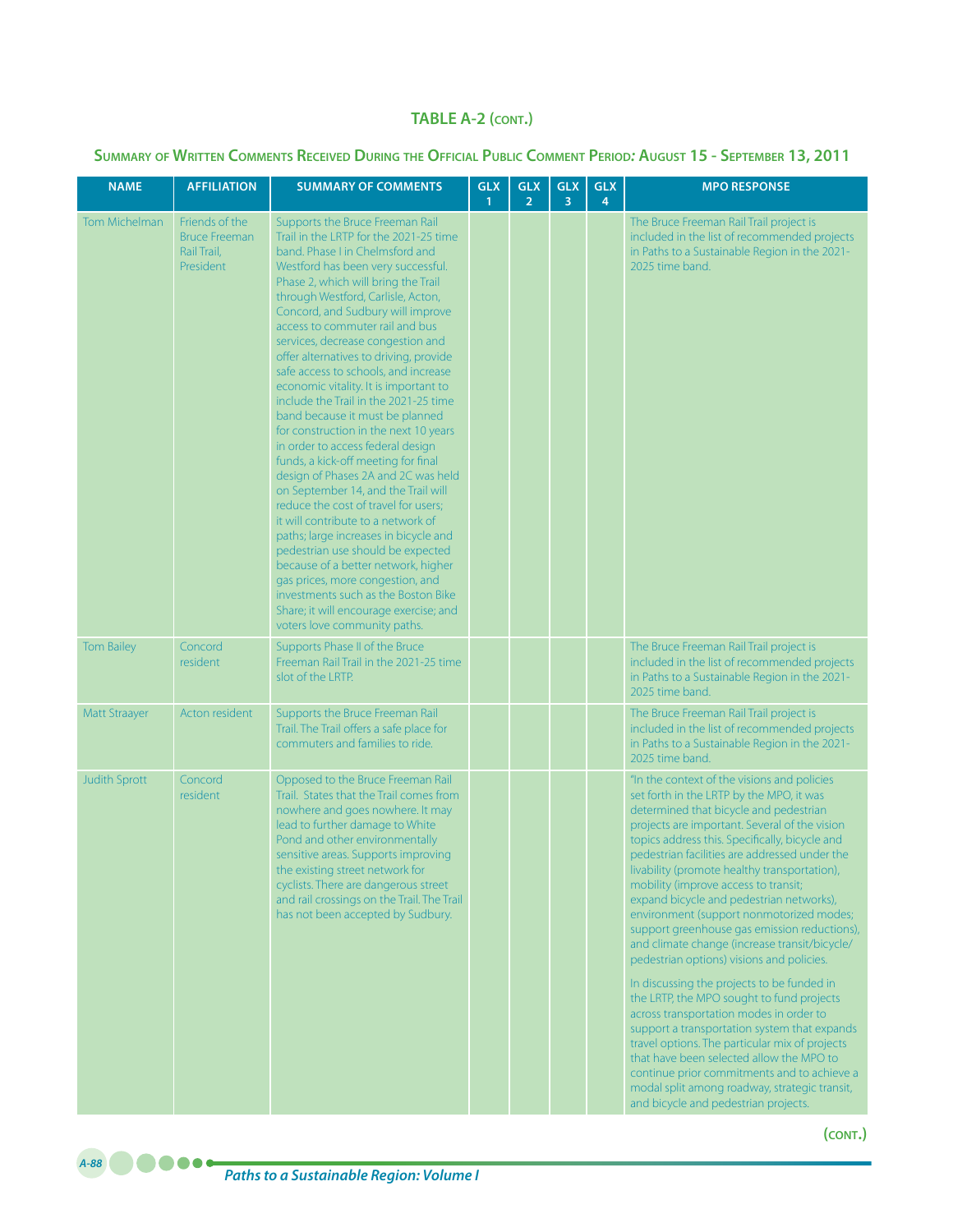### **Summary of Written Comments Received During the Official Public Comment Period***:* **August 15 - September 13, 2011**

| <b>NAME</b>          | <b>AFFILIATION</b>  | <b>SUMMARY OF COMMENTS</b>                                                                                                                                                                                                                                                              | <b>GLX</b><br>$\mathbf{1}$ | <b>GLX</b><br>$\overline{2}$ | <b>GLX</b><br>$\overline{3}$ | <b>GLX</b><br>4 | <b>MPO RESPONSE</b>                                                                                                                                                                                                                                                                                                                                                                                                                                                                                                                                                                                                                                                                                                                                                                                                                                                                                                                                                                                                                             |
|----------------------|---------------------|-----------------------------------------------------------------------------------------------------------------------------------------------------------------------------------------------------------------------------------------------------------------------------------------|----------------------------|------------------------------|------------------------------|-----------------|-------------------------------------------------------------------------------------------------------------------------------------------------------------------------------------------------------------------------------------------------------------------------------------------------------------------------------------------------------------------------------------------------------------------------------------------------------------------------------------------------------------------------------------------------------------------------------------------------------------------------------------------------------------------------------------------------------------------------------------------------------------------------------------------------------------------------------------------------------------------------------------------------------------------------------------------------------------------------------------------------------------------------------------------------|
| <b>Sally Elliott</b> | Unidentified        | Opposed to the Bruce Freeman Rail<br>Trail. It is cost prohibitive and funds<br>are not available for maintenance.<br>States that funds would be better<br>spent to upgrade existing roads<br>so bike riders can use them to<br>commute.                                                |                            |                              |                              |                 | In the context of the visions and policies<br>set forth in the LRTP by the MPO, it was<br>determined that bicycle and pedestrian<br>projects are important. Several of the vision<br>topics address this. Specifically, bicycle and<br>pedestrian facilities are addressed under the<br>livability (promote healthy transportation),<br>mobility (improve access to transit;<br>expand bicycle and pedestrian networks),<br>environment (support nonmotorized modes;<br>support greenhouse gas emission reductions),<br>and climate change (increase transit/bicycle/<br>pedestrian options) visions and policies.<br>In discussing the projects to be funded in<br>the LRTP, the MPO sought to fund projects<br>across transportation modes in order to<br>support a transportation system that expands<br>travel options. The particular mix of projects<br>that have been selected allow the MPO to<br>continue prior commitments and to achieve a<br>modal split among roadway, strategic transit,<br>and bicycle and pedestrian projects.  |
| Dan Latham           | Concord<br>resident | Opposed to including the Bruce<br>Freeman Rail Trail and the Assabet<br>River Rail Trail in the LRTP. Does not<br>think the proposed trails will reduce<br>congestion. They are mostly for<br>recreation. Asks the MPO to prioritize<br>projects that have a transportation<br>purpose. |                            |                              |                              |                 | In the context of the visions and policies<br>set forth in the LRTP by the MPO, it was<br>determined that bicycle and pedestrian<br>projects are important. Several of the vision<br>topics address this. Specifically, bicycle and<br>pedestrian facilities are addressed under the<br>livability (promote healthy transportation),<br>mobility (improve access to transit;<br>expand bicycle and pedestrian networks),<br>environment (support nonmotorized modes;<br>support greenhouse gas emission reductions),<br>and climate change (increase transit/bicycle/<br>pedestrian options) visions and policies.<br>In discussing the projects to be funded in<br>the LRTP, the MPO sought to fund projects<br>across transportation modes in order to<br>support a transportation system that expands<br>travel options. The particular mix of projects<br>that have been selected allow the MPO to<br>continue prior commitments and to achieve a<br>modal split among roadway, strategic transit,<br>and bicycle and pedestrian projects." |

**(cont.)**

*Appendix A: Public Comments A-89*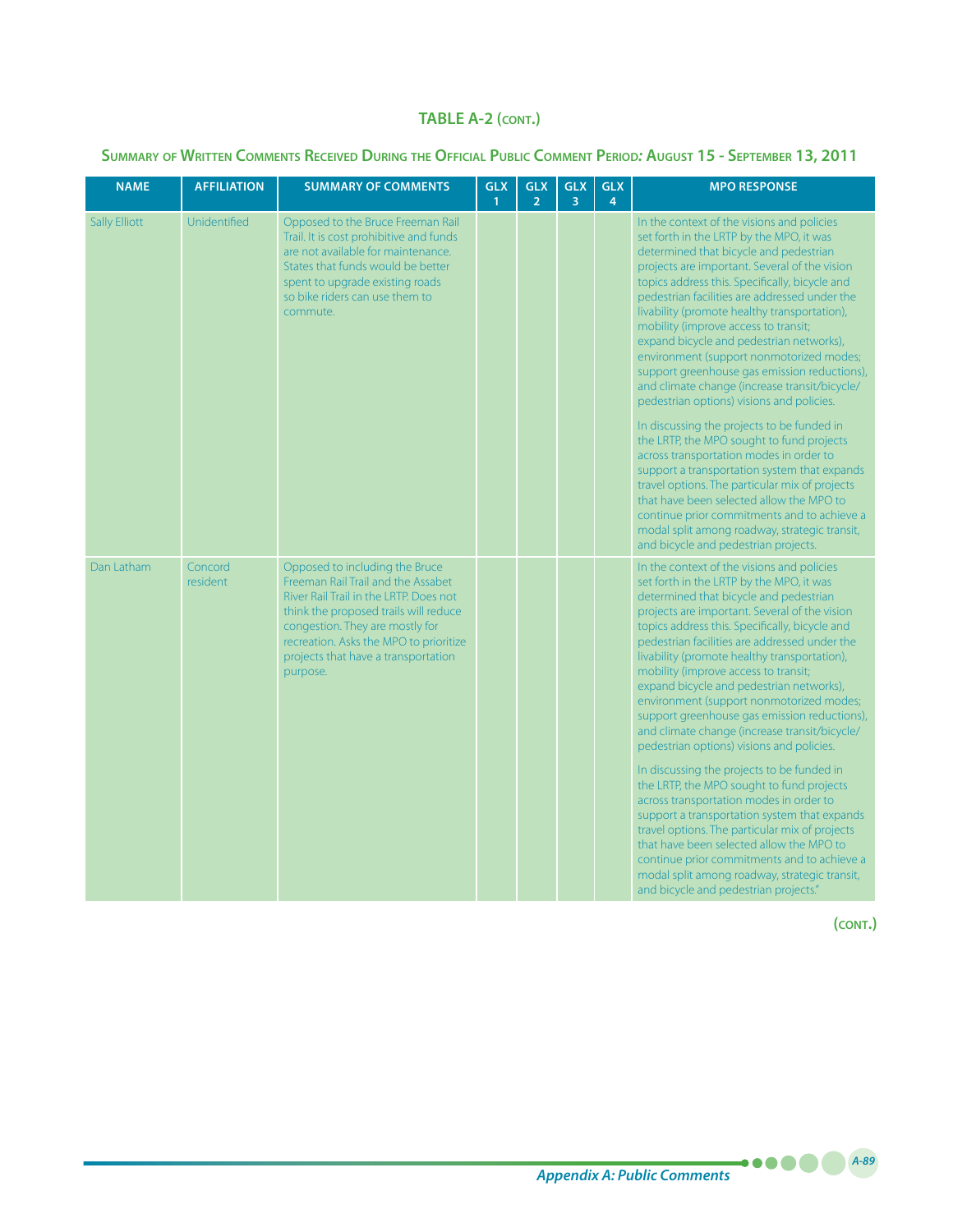#### **Summary of Written Comments Received During the Official Public Comment Period***:* **August 15 - September 13, 2011**

| <b>NAME</b>  | <b>AFFILIATION</b> | <b>SUMMARY OF COMMENTS</b>                                                                                                                                                                                                                                                                                                                                                                                                                                                                                   | <b>GLX</b><br>$\mathbf{1}$ | <b>GLX</b><br>$\overline{2}$ | <b>GLX</b><br>$\overline{3}$ | <b>GLX</b><br>4 | <b>MPO RESPONSE</b>                                                                                                                                                                                                                                                                                                                                                                                                                                                                                                                                                                                                                                                                                                                                                                                                                                                                                                                                                                                                                            |
|--------------|--------------------|--------------------------------------------------------------------------------------------------------------------------------------------------------------------------------------------------------------------------------------------------------------------------------------------------------------------------------------------------------------------------------------------------------------------------------------------------------------------------------------------------------------|----------------------------|------------------------------|------------------------------|-----------------|------------------------------------------------------------------------------------------------------------------------------------------------------------------------------------------------------------------------------------------------------------------------------------------------------------------------------------------------------------------------------------------------------------------------------------------------------------------------------------------------------------------------------------------------------------------------------------------------------------------------------------------------------------------------------------------------------------------------------------------------------------------------------------------------------------------------------------------------------------------------------------------------------------------------------------------------------------------------------------------------------------------------------------------------|
| Kevin Smith  | Unidentified       | Questions why two bicycle trails<br>are included in Table 8-3, which<br>lists the major infrastructure and<br>expansion highway projects included<br>in the LRTP. Would rather see these<br>funds spent on other bicycle access<br>projects.                                                                                                                                                                                                                                                                 |                            |                              |                              |                 | In the context of the visions and policies<br>set forth in the LRTP by the MPO, it was<br>determined that bicycle and pedestrian<br>projects are important. Several of the vision<br>topics address this. Specifically, bicycle and<br>pedestrian facilities are addressed under the<br>livability (promote healthy transportation),<br>mobility (improve access to transit;<br>expand bicycle and pedestrian networks),<br>environment (support nonmotorized modes;<br>support greenhouse gas emission reductions),<br>and climate change (increase transit/bicycle/<br>pedestrian options) visions and policies.<br>In discussing the projects to be funded in<br>the LRTP, the MPO sought to fund projects<br>across transportation modes in order to<br>support a transportation system that expands<br>travel options. The particular mix of projects<br>that have been selected allow the MPO to<br>continue prior commitments and to achieve a<br>modal split among roadway, strategic transit,<br>and bicycle and pedestrian projects. |
| Carole Wolfe | Unidentified       | Questions air quality benefits and<br>congestion mitigation resulting<br>from suburban bike trails. The Acton<br>and Concord sections of the Bruce<br>Freeman Rail Trail travel mostly<br>through woods and wetlands.<br>Questions how many people will use<br>the Trail to access a transit station<br>or other activity centers. States<br>that there appears to be a lack of<br>quantitative analyses demonstrating<br>that trails are cost-effective as either<br>transportation or recreation projects. |                            |                              |                              |                 | In the context of the visions and policies<br>set forth in the LRTP by the MPO, it was<br>determined that bicycle and pedestrian<br>projects are important. Several of the vision<br>topics address this. Specifically, bicycle and<br>pedestrian facilities are addressed under the<br>livability (promote healthy transportation),<br>mobility (improve access to transit;<br>expand bicycle and pedestrian networks),<br>environment (support nonmotorized modes;<br>support greenhouse gas emission reductions),<br>and climate change (increase transit/bicycle/<br>pedestrian options) visions and policies.<br>In discussing the projects to be funded in<br>the LRTP, the MPO sought to fund projects<br>across transportation modes in order to<br>support a transportation system that expands<br>travel options. The particular mix of projects<br>that have been selected allow the MPO to<br>continue prior commitments and to achieve a<br>modal split among roadway, strategic transit,<br>and bicycle and pedestrian projects. |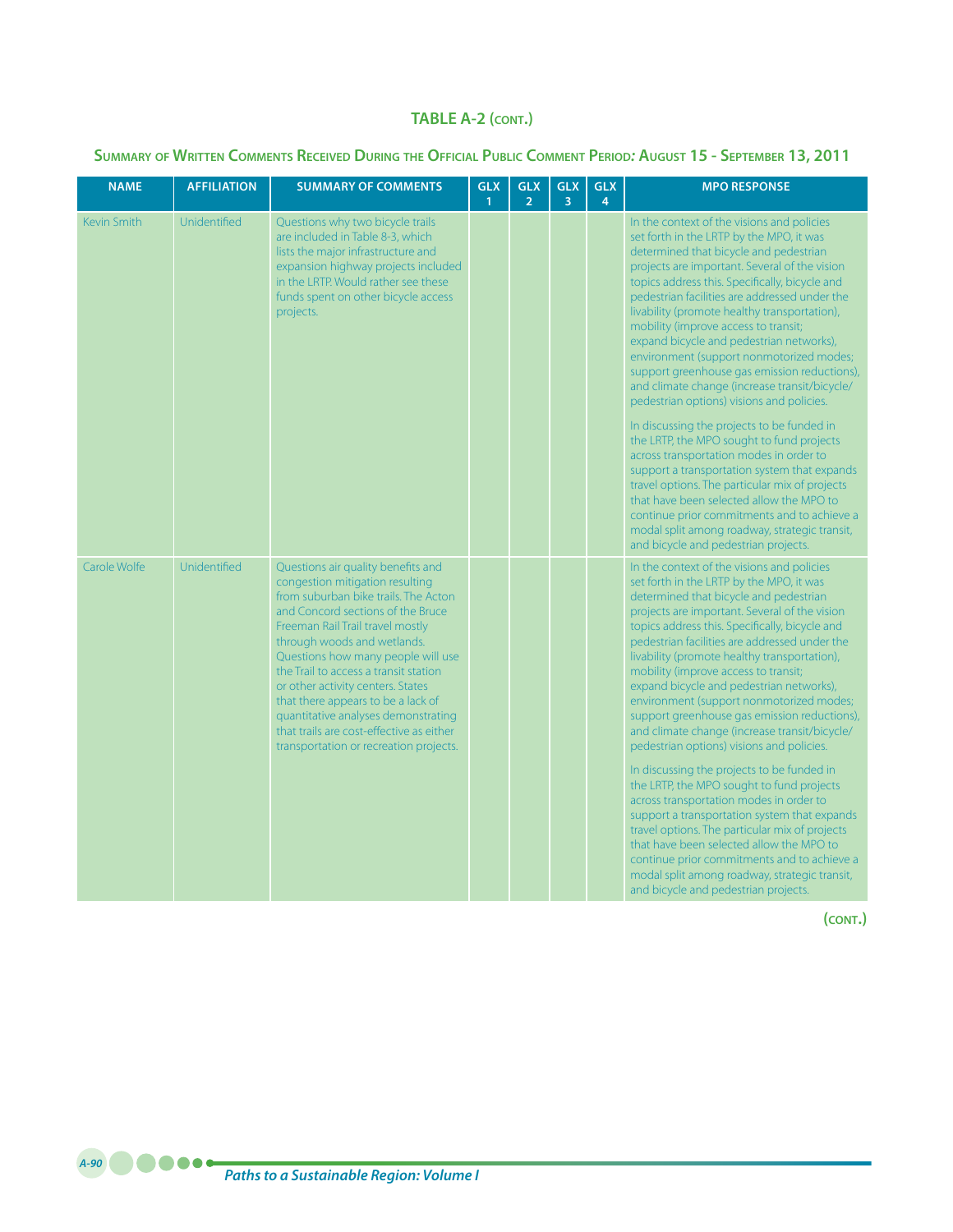### **Summary of Written Comments Received During the Official Public Comment Period***:* **August 15 - September 13, 2011**

| <b>NAME</b>               | <b>AFFILIATION</b>  | <b>SUMMARY OF COMMENTS</b>                                                                                                                                                                                                   | <b>GLX</b><br>$\mathbf{1}$ | <b>GLX</b><br>$\overline{2}$ | <b>GLX</b><br>$\overline{3}$ | <b>GLX</b><br>4 | <b>MPO RESPONSE</b>                                                                                                                                                                                                                                                                                                                                                                                                                                                                                                                                                                                                                                                                                                                                                                                                                                                                                                                                                                                                                                                                                                                                               |
|---------------------------|---------------------|------------------------------------------------------------------------------------------------------------------------------------------------------------------------------------------------------------------------------|----------------------------|------------------------------|------------------------------|-----------------|-------------------------------------------------------------------------------------------------------------------------------------------------------------------------------------------------------------------------------------------------------------------------------------------------------------------------------------------------------------------------------------------------------------------------------------------------------------------------------------------------------------------------------------------------------------------------------------------------------------------------------------------------------------------------------------------------------------------------------------------------------------------------------------------------------------------------------------------------------------------------------------------------------------------------------------------------------------------------------------------------------------------------------------------------------------------------------------------------------------------------------------------------------------------|
| Donna<br><b>DeAngelis</b> | Concord<br>resident | Opposed to including the Bruce<br>Freeman Rail Trail in the LRTP. The<br>MPO should prioritize projects that<br>will get more people to use public<br>transportation. The Trail will be<br>primarily a recreational pathway. |                            |                              |                              |                 | In the context of the visions and policies<br>set forth in the LRTP by the MPO, it was<br>determined that bicycle and pedestrian<br>projects are important. Several of the vision<br>topics address this. Specifically, bicycle and<br>pedestrian facilities are addressed under the<br>livability (promote healthy transportation),<br>mobility (improve access to transit;<br>expand bicycle and pedestrian networks),<br>environment (support nonmotorized modes;<br>support greenhouse gas emission reductions),<br>and climate change (increase transit/bicycle/<br>pedestrian options) visions and policies.<br>In discussing the projects to be funded in<br>the LRTP, the MPO sought to fund projects<br>across transportation modes in order to<br>support a transportation system that expands<br>travel options. The particular mix of projects<br>that have been selected allow the MPO to<br>continue prior commitments and to achieve a<br>modal split among roadway, strategic transit,<br>and bicycle and pedestrian projects.                                                                                                                    |
| <b>Marianne Maurer</b>    | Unidentified        | Opposed to the Bruce Freeman<br>Rail Trail. The overgrown right of<br>way is home to wildlife that will<br>be disturbed if the Trail is built.<br>Construction will remove many trees,<br>which is bad for the environment.  |                            |                              |                              |                 | In the context of the visions and policies<br>set forth in the LRTP by the MPO, it was<br>determined that bicycle and pedestrian<br>projects are important. Several of the vision<br>topics address this. Specifically, bicycle and<br>pedestrian facilities are addressed under the<br>livability (promote healthy transportation),<br>mobility (improve access to transit;<br>expand bicycle and pedestrian networks),<br>environment (support nonmotorized modes;<br>support greenhouse gas emission reductions),<br>and climate change (increase transit/bicycle/<br>pedestrian options) visions and policies.<br>In discussing the projects to be funded in<br>the LRTP, the MPO sought to fund projects<br>across transportation modes in order to<br>support a transportation system that expands<br>travel options. The particular mix of projects<br>that have been selected allow the MPO to<br>continue prior commitments and to achieve a<br>modal split among roadway, strategic transit,<br>and bicycle and pedestrian projects. This<br>project will go through the environmental and<br>design phases to ensure the environment is<br>not harmed. |

**(cont.)**

**A-91**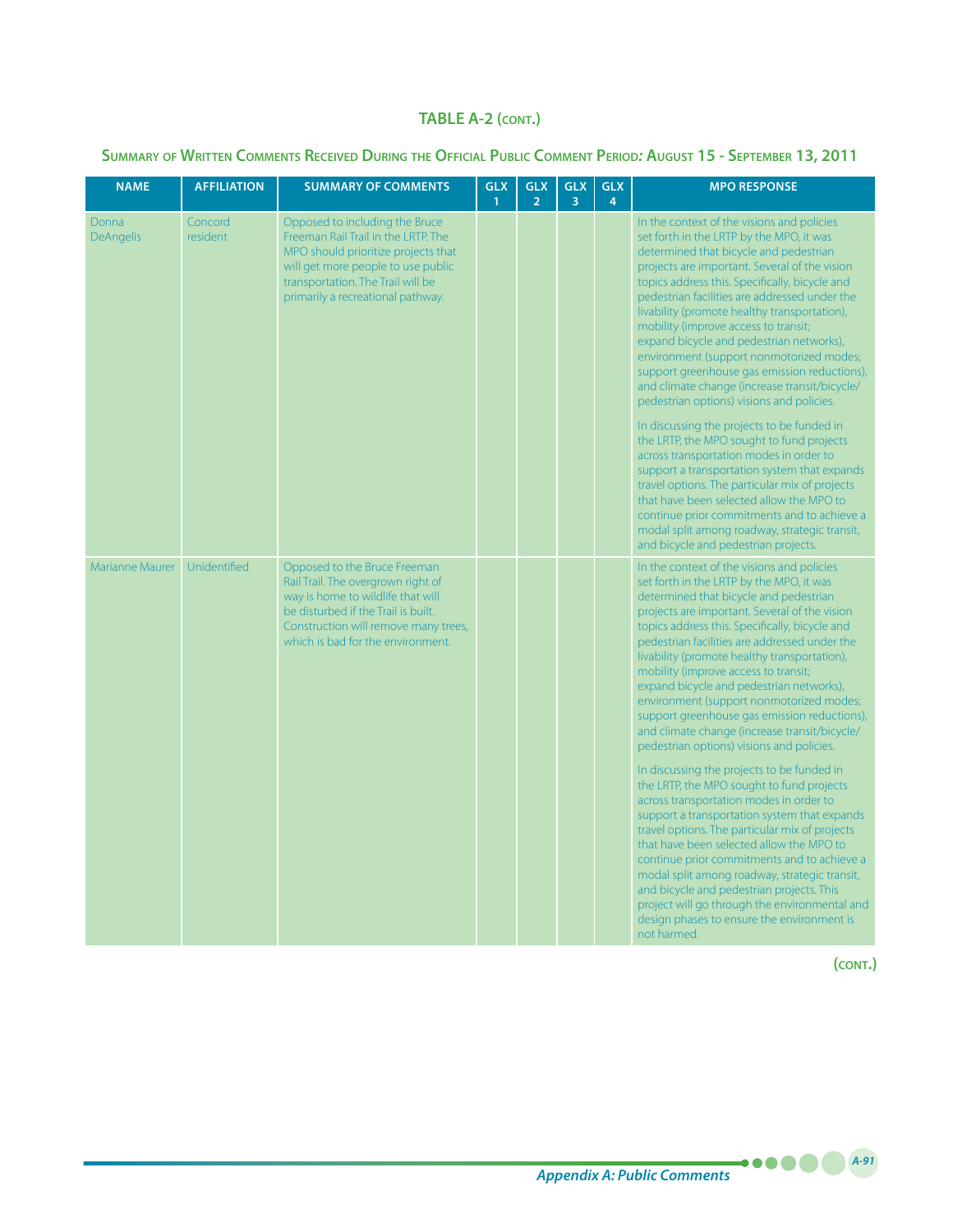#### **Summary of Written Comments Received During the Official Public Comment Period***:* **August 15 - September 13, 2011**

| <b>NAME</b>         | <b>AFFILIATION</b>  | <b>SUMMARY OF COMMENTS</b>                                                                                                                                                                                                                                                                                                                                                                       | <b>GLX</b><br>$\mathbf{1}$ | <b>GLX</b><br>2 <sup>1</sup> | <b>GLX</b><br>$\overline{3}$ | <b>GLX</b><br>$\overline{4}$ | <b>MPO RESPONSE</b>                                                                                                                                                                                                                                                                                                                                                                                                                                                                                                                                                                                                                                                                                                                                                                                                                                                                                                                                                                                                                                                                                                                                                     |
|---------------------|---------------------|--------------------------------------------------------------------------------------------------------------------------------------------------------------------------------------------------------------------------------------------------------------------------------------------------------------------------------------------------------------------------------------------------|----------------------------|------------------------------|------------------------------|------------------------------|-------------------------------------------------------------------------------------------------------------------------------------------------------------------------------------------------------------------------------------------------------------------------------------------------------------------------------------------------------------------------------------------------------------------------------------------------------------------------------------------------------------------------------------------------------------------------------------------------------------------------------------------------------------------------------------------------------------------------------------------------------------------------------------------------------------------------------------------------------------------------------------------------------------------------------------------------------------------------------------------------------------------------------------------------------------------------------------------------------------------------------------------------------------------------|
| Daniel De<br>Pompei | Sudbury<br>resident | Supports bicycle transportation,<br>but does not support the design or<br>construction of shared-use paths that<br>do not reduce automotive traffic.<br>Does not support paths that go<br>through environmentally-sensitive<br>areas. Does not support the Bruce<br>Freeman Rail Trail because it will<br>not mitigate traffic congestion and<br>will affect environmentally-sensitive<br>areas. |                            |                              |                              |                              | In the context of the visions and policies<br>set forth in the LRTP by the MPO, it was<br>determined that bicycle and pedestrian<br>projects are important. Several of the vision<br>topics address this. Specifically, bicycle and<br>pedestrian facilities are addressed under the<br>livability (promote healthy transportation),<br>mobility (improve access to transit;<br>expand bicycle and pedestrian networks),<br>environment (support nonmotorized modes;<br>support greenhouse gas emission reductions),<br>and climate change (increase transit/bicycle/<br>pedestrian options) visions and policies.<br>In discussing the projects to be funded in<br>the LRTP, the MPO sought to fund projects<br>across transportation modes in order to<br>support a transportation system that expands<br>travel options. The particular mix of projects<br>that have been selected allow the MPO to<br>continue prior commitments and to achieve a<br>modal split among roadway, strategic transit,<br>and bicycle and pedestrian projects. On-road<br>bicycle facilities continue to be considered<br>as part of the Transportation Improvement<br>Program process. |
| <b>Tammy Quirk</b>  | Sudbury<br>resident | Opposed to construction of the<br><b>Bruce Freeman Rail Trail and Assabet</b><br>River Rail Trail. The Trails are not<br>cost effective. They will not be well<br>maintained. The Trails will be used<br>largely for recreation.                                                                                                                                                                 |                            |                              |                              |                              | In the context of the visions and policies<br>set forth in the LRTP by the MPO, it was<br>determined that bicycle and pedestrian<br>projects are important. Several of the vision<br>topics address this. Specifically, bicycle and<br>pedestrian facilities are addressed under the<br>livability (promote healthy transportation),<br>mobility (improve access to transit;<br>expand bicycle and pedestrian networks),<br>environment (support nonmotorized modes;<br>support greenhouse gas emission reductions),<br>and climate change (increase transit/bicycle/<br>pedestrian options) visions and policies.<br>In discussing the projects to be funded in<br>the LRTP, the MPO sought to fund projects<br>across transportation modes in order to<br>support a transportation system that expands<br>travel options. The particular mix of projects<br>that have been selected allow the MPO to<br>continue prior commitments and to achieve a<br>modal split among roadway, strategic transit,<br>and bicycle and pedestrian projects.                                                                                                                          |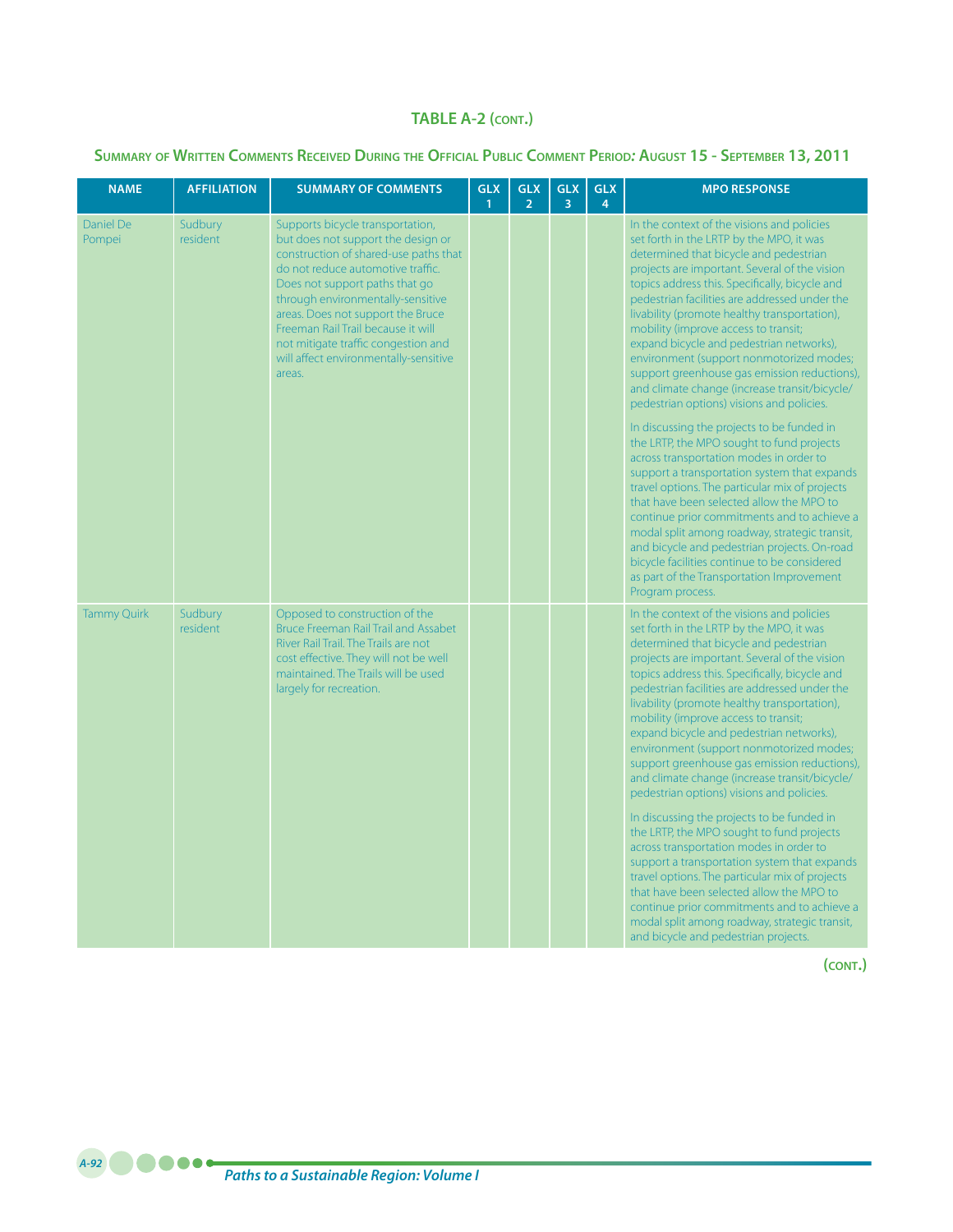|  |  |  | SUMMARY OF WRITTEN COMMENTS RECEIVED DURING THE OFFICIAL PUBLIC COMMENT PERIOD: AUGUST 15 - SEPTEMBER 13, 2011 |
|--|--|--|----------------------------------------------------------------------------------------------------------------|
|--|--|--|----------------------------------------------------------------------------------------------------------------|

| <b>NAME</b>   | <b>AFFILIATION</b>  | <b>SUMMARY OF COMMENTS</b>                                                                                                                                                     | <b>GLX</b><br>$\mathbf{1}$ | <b>GLX</b><br>$\overline{2}$ | <b>GLX</b><br>$\overline{3}$ | <b>GLX</b><br>$\overline{4}$ | <b>MPO RESPONSE</b>                                                                                                                                                                                                                                                                                                                                                                                                                                                                                                                                                                                                                                                                                                                                                                                                                                                                                                                                                                                                                            |
|---------------|---------------------|--------------------------------------------------------------------------------------------------------------------------------------------------------------------------------|----------------------------|------------------------------|------------------------------|------------------------------|------------------------------------------------------------------------------------------------------------------------------------------------------------------------------------------------------------------------------------------------------------------------------------------------------------------------------------------------------------------------------------------------------------------------------------------------------------------------------------------------------------------------------------------------------------------------------------------------------------------------------------------------------------------------------------------------------------------------------------------------------------------------------------------------------------------------------------------------------------------------------------------------------------------------------------------------------------------------------------------------------------------------------------------------|
| Candace Young | Concord<br>resident | Opposed to the Bruce Freeman Rail<br>Trail. States that the Trail should be<br>funded locally. The state should focus<br>on making roads safe and accessible<br>to all people. |                            |                              |                              |                              | In the context of the visions and policies<br>set forth in the LRTP by the MPO, it was<br>determined that bicycle and pedestrian<br>projects are important. Several of the vision<br>topics address this. Specifically, bicycle and<br>pedestrian facilities are addressed under the<br>livability (promote healthy transportation),<br>mobility (improve access to transit;<br>expand bicycle and pedestrian networks),<br>environment (support nonmotorized modes;<br>support greenhouse gas emission reductions),<br>and climate change (increase transit/bicycle/<br>pedestrian options) visions and policies.<br>In discussing the projects to be funded in<br>the LRTP, the MPO sought to fund projects<br>across transportation modes in order to<br>support a transportation system that expands<br>travel options. The particular mix of projects<br>that have been selected allow the MPO to<br>continue prior commitments and to achieve a<br>modal split among roadway, strategic transit,<br>and bicycle and pedestrian projects. |
| Lydia Rogers  | Unidentified        | Opposed to the Bruce Freeman Rail<br>Trail. Funds would be better spent on<br>making it safer and easier to bike in<br>congested areas and along streets.                      |                            |                              |                              |                              | In the context of the visions and policies<br>set forth in the LRTP by the MPO, it was<br>determined that bicycle and pedestrian<br>projects are important. Several of the vision<br>topics address this. Specifically, bicycle and<br>pedestrian facilities are addressed under the<br>livability (promote healthy transportation),<br>mobility (improve access to transit;<br>expand bicycle and pedestrian networks),<br>environment (support nonmotorized modes;<br>support greenhouse gas emission reductions),<br>and climate change (increase transit/bicycle/<br>pedestrian options) visions and policies.<br>In discussing the projects to be funded in<br>the LRTP, the MPO sought to fund projects<br>across transportation modes in order to<br>support a transportation system that expands<br>travel options. The particular mix of projects<br>that have been selected allow the MPO to<br>continue prior commitments and to achieve a<br>modal split among roadway, strategic transit,<br>and bicycle and pedestrian projects. |

**(cont.)**

**A-93**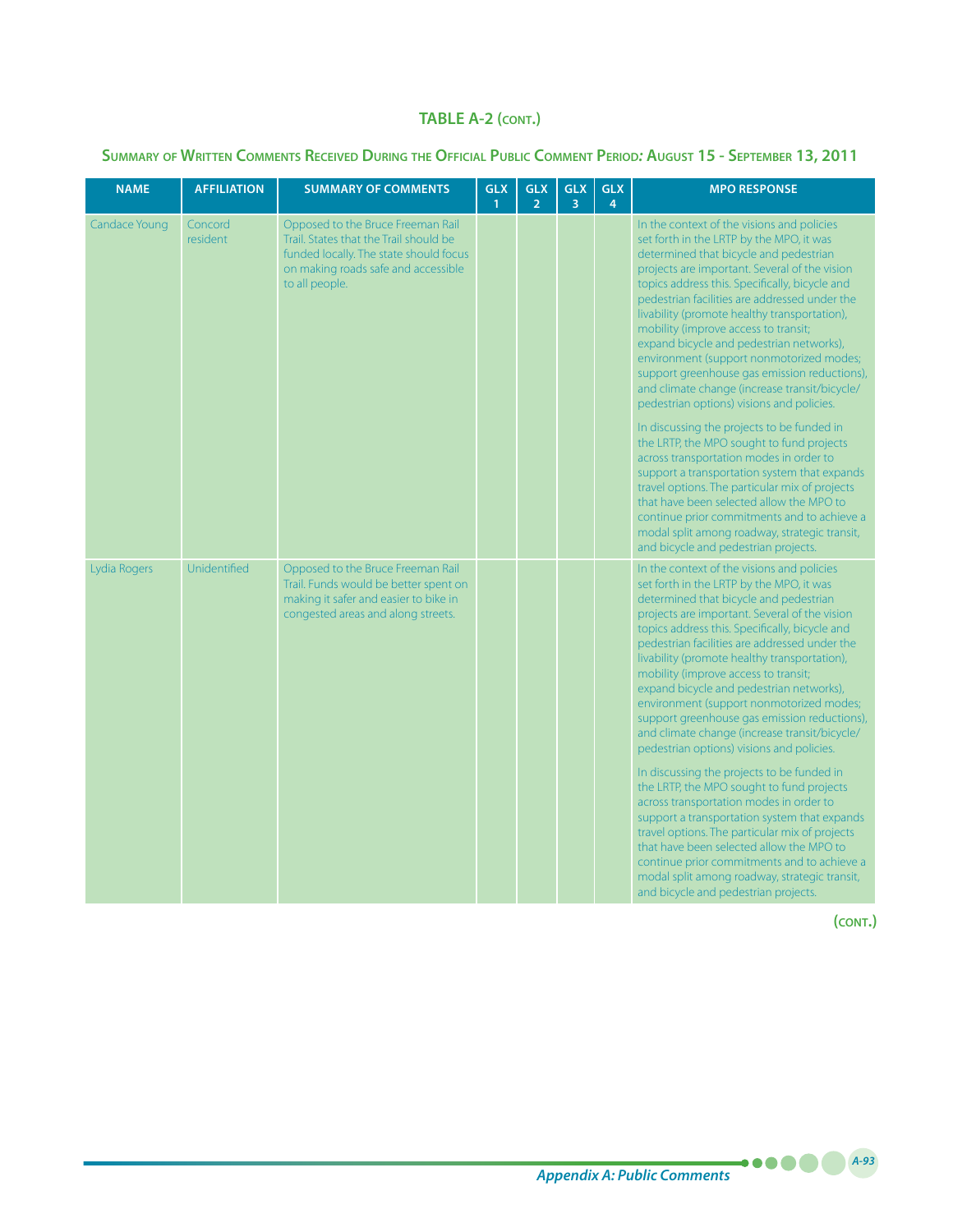| <b>NAME</b>           | <b>AFFILIATION</b>   | <b>SUMMARY OF COMMENTS</b>                                                                                                                                                                                                                  | <b>GLX</b><br>$\mathbf{1}$ | <b>GLX</b><br>$\overline{2}$ | <b>GLX</b><br>3 | <b>GLX</b><br>4 | <b>MPO RESPONSE</b>                                                                                                                                                                                                                                                                                                                                                                                                                                                                                                                                                                                                                                                                                                                                                                                                                                                                                                                                                                                                                                                                                                                                               |
|-----------------------|----------------------|---------------------------------------------------------------------------------------------------------------------------------------------------------------------------------------------------------------------------------------------|----------------------------|------------------------------|-----------------|-----------------|-------------------------------------------------------------------------------------------------------------------------------------------------------------------------------------------------------------------------------------------------------------------------------------------------------------------------------------------------------------------------------------------------------------------------------------------------------------------------------------------------------------------------------------------------------------------------------------------------------------------------------------------------------------------------------------------------------------------------------------------------------------------------------------------------------------------------------------------------------------------------------------------------------------------------------------------------------------------------------------------------------------------------------------------------------------------------------------------------------------------------------------------------------------------|
| The Dimauro's         | Sudbury<br>residents | Opposed to the Bruce Freeman<br>Rail Trail. It would pass through<br>environmentally-sensitive areas.                                                                                                                                       |                            |                              |                 |                 | In the context of the visions and policies<br>set forth in the LRTP by the MPO, it was<br>determined that bicycle and pedestrian<br>projects are important. Several of the vision<br>topics address this. Specifically, bicycle and<br>pedestrian facilities are addressed under the<br>livability (promote healthy transportation),<br>mobility (improve access to transit;<br>expand bicycle and pedestrian networks),<br>environment (support nonmotorized modes;<br>support greenhouse gas emission reductions),<br>and climate change (increase transit/bicycle/<br>pedestrian options) visions and policies.<br>In discussing the projects to be funded in<br>the LRTP, the MPO sought to fund projects<br>across transportation modes in order to<br>support a transportation system that expands<br>travel options. The particular mix of projects<br>that have been selected allow the MPO to<br>continue prior commitments and to achieve a<br>modal split among roadway, strategic transit,<br>and bicycle and pedestrian projects. This<br>project will go through the environmental and<br>design phases to ensure the environment is<br>not harmed. |
| <b>Gail Bucher</b>    | Concord<br>resident  | Opposed to the Bruce Freeman Rail<br>Trail. It is costly and will not reduce<br>congestion or emissions. It is mainly<br>recreational. Funds should be spent<br>making it easier and safer to bike in<br>congested areas and along streets. |                            |                              |                 |                 | In the context of the visions and policies<br>set forth in the LRTP by the MPO, it was<br>determined that bicycle and pedestrian<br>projects are important. Several of the vision<br>topics address this. Specifically, bicycle and<br>pedestrian facilities are addressed under the<br>livability (promote healthy transportation),<br>mobility (improve access to transit;<br>expand bicycle and pedestrian networks),<br>environment (support nonmotorized modes;<br>support greenhouse gas emission reductions),<br>and climate change (increase transit/bicycle/<br>pedestrian options) visions and policies.<br>In discussing the projects to be funded in<br>the LRTP, the MPO sought to fund projects<br>across transportation modes in order to<br>support a transportation system that expands<br>travel options. The particular mix of projects<br>that have been selected allow the MPO to<br>continue prior commitments and to achieve a<br>modal split among roadway, strategic transit,<br>and bicycle and pedestrian projects.                                                                                                                    |
| <b>Emily and Dave</b> | Unidentified         | Supports the Bruce Freeman Rail Trail.<br>They support public health.                                                                                                                                                                       |                            |                              |                 |                 | The Bruce Freeman Rail Trail project is<br>included in the list of recommended projects<br>in Paths to a Sustainable Region in the 2021-<br>2025 time band.                                                                                                                                                                                                                                                                                                                                                                                                                                                                                                                                                                                                                                                                                                                                                                                                                                                                                                                                                                                                       |
| Anne Anderson         | Acton resident       | Supports the Bruce Freeman Rail Trail.<br>There is high demand for bicycle<br>transportation, as Hubway has<br>demonstrated. The Trail will make<br>bicycling safer. It will connect activity<br>centers. It will support fitness.          |                            |                              |                 |                 | The Bruce Freeman Rail Trail project is<br>included in the list of recommended projects<br>in Paths to a Sustainable Region in the 2021-<br>2025 time band.                                                                                                                                                                                                                                                                                                                                                                                                                                                                                                                                                                                                                                                                                                                                                                                                                                                                                                                                                                                                       |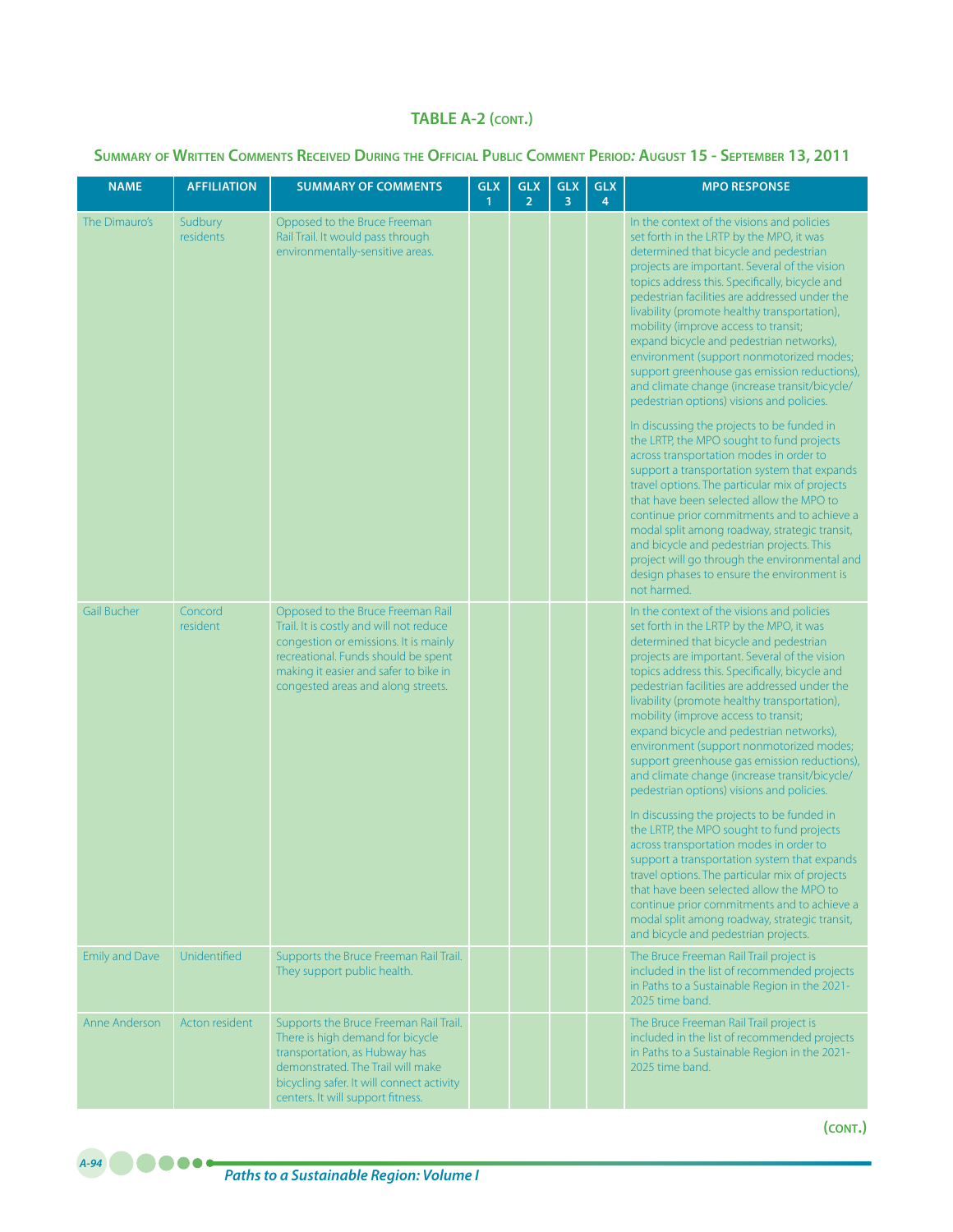### **Summary of Written Comments Received During the Official Public Comment Period***:* **August 15 - September 13, 2011**

| <b>NAME</b>           | <b>AFFILIATION</b> | <b>SUMMARY OF COMMENTS</b>                                                                                                                                                                                                                                                                                                                                                                                                                                                                                                                                                                                                                                                                                                                                                                                                                                                                                                                                                                                                                                                                                                                                                                                                                                                                                                                                                                                                                                                                                                                                                                                                                                                                                                                                                                                                                                                                                                                                                                                                                                                                                                             | <b>GLX</b><br>$\mathbf{1}$ | <b>GLX</b><br>$\overline{2}$ | <b>GLX</b><br>3 | <b>GLX</b><br>4 | <b>MPO RESPONSE</b>                                                                                                                                                                                                                                                                                                                                                                                                                                                                                                                                                                                                                                                                                                                                                                                                                                                                                                                                                                                                                                                                                  |
|-----------------------|--------------------|----------------------------------------------------------------------------------------------------------------------------------------------------------------------------------------------------------------------------------------------------------------------------------------------------------------------------------------------------------------------------------------------------------------------------------------------------------------------------------------------------------------------------------------------------------------------------------------------------------------------------------------------------------------------------------------------------------------------------------------------------------------------------------------------------------------------------------------------------------------------------------------------------------------------------------------------------------------------------------------------------------------------------------------------------------------------------------------------------------------------------------------------------------------------------------------------------------------------------------------------------------------------------------------------------------------------------------------------------------------------------------------------------------------------------------------------------------------------------------------------------------------------------------------------------------------------------------------------------------------------------------------------------------------------------------------------------------------------------------------------------------------------------------------------------------------------------------------------------------------------------------------------------------------------------------------------------------------------------------------------------------------------------------------------------------------------------------------------------------------------------------------|----------------------------|------------------------------|-----------------|-----------------|------------------------------------------------------------------------------------------------------------------------------------------------------------------------------------------------------------------------------------------------------------------------------------------------------------------------------------------------------------------------------------------------------------------------------------------------------------------------------------------------------------------------------------------------------------------------------------------------------------------------------------------------------------------------------------------------------------------------------------------------------------------------------------------------------------------------------------------------------------------------------------------------------------------------------------------------------------------------------------------------------------------------------------------------------------------------------------------------------|
| Frederick<br>Salvucci | Unidentified       | States that it is important for the<br>Department of Environmental<br>Protection to hold MassDOT to a<br>high standard of mitigation for the<br>delay to the State Implementation<br>Plan commitments. It would be<br>appropriate for MassDOT to purchase<br>or lease diesel multiple units (DMUs)<br>and initiate 10-minute service<br>frequency on the Fairmount Line<br>as a result of the slippage of the<br>Fairmount Line improvements. To<br>mitigate the delay of the Revere<br>parking facility, the MassDOT should<br>conduct a planning analysis of<br>how to effectively use the newly<br>increased capacity on the Blue Line.<br>In the long-range, a connection<br>between the Red and Blue lines<br>and the extension of the Blue Line<br>to Lynn should be considered.<br>MassDOT should conduct a value<br>engineering review of the current<br>state of design for the Red Line-Blue<br>Line Connector, prepare design-<br>build documents, and include<br>the project's construction in the<br>design-build package for the Green<br>Line Extension. Regarding the Green<br>Line Extension, the first obligation of<br>MassDOT should be to mitigate the<br>delay. An early action item MassDOT<br>should move forward with is the<br>bridge connecting Inner Belt Road<br>to North Point Boulevard, which<br>could facilitate circumferential bus<br>service. Air quality impacts should<br>be measured by estimating vehicle<br>hours of travel rather than vehicle<br>miles traveled. This allows better<br>consideration of congestion impacts.<br>The emissions estimated in 1990<br>for 2010 should be compared to<br>what actually transpired. Additional<br>mitigation may be necessary.<br>Suggests a Big Dig assessment on<br>Massport to help pay for the SIP<br>commitments as they were a major<br>beneficiary of the Big Dig. Flexing<br>of highway funds and creative<br>finance should also be considered.<br>The region has been stuck in a rut<br>of planning and priority revision<br>with little implementation. Planning<br>is needed to develop the next<br>generation of transit investment. | X                          |                              |                 |                 | This comment has been forwarded to<br>MassDOT to consider the comments that have<br>been specifically addressed to MassDOT.<br>The MPO acknowledges the need for<br>increased transit in the future; however, it<br>also recognizes the significant backlog of<br>maintenance and state-of-good-repair work<br>for the existing transit system. The MPO chose<br>to allocate all of the MBTA's future transit<br>and capital funding to system infrastructure<br>maintenance, accessibility improvements,<br>and system enhancements, to ensure that<br>the existing system can continue to function<br>into the future and continue to serve its<br>existing ridership. The Commonwealth<br>made the commitment to fund the State<br>Implementation Plan transit expansion<br>projects. The MPO felt that it was important to<br>further extend the Green Line from Medford<br>Hillside (College Avenue) to Route 16/Mystic<br>Valley Parkway as a second phase of the<br>Green Line Extension project, and "flexed"<br>\$185 million of federal funding dedicated to<br>highway projects to do so. |

*A-95*

.....